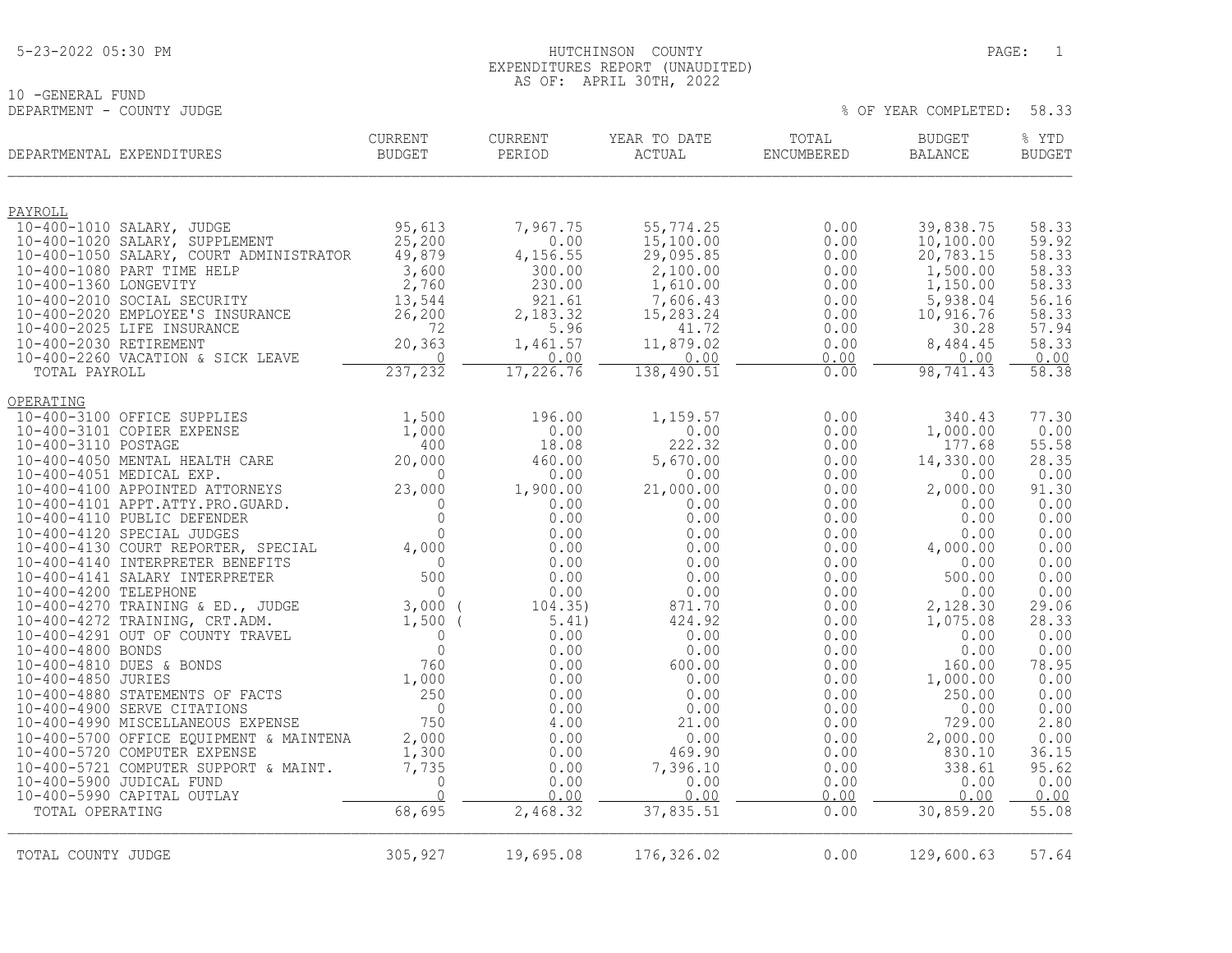10 -GENERAL FUND<br>DEPARTMENT - COUNTY CLERK

## EXPENDITURES REPORT (UNAUDITED) AS OF: APRIL 30TH, 2022

| DEPARTMENTAL EXPENDITURES                                      | CURRENT<br><b>BUDGET</b> | <b>CURRENT</b><br>PERIOD | YEAR TO DATE<br><b>ACTUAL</b> | TOTAL<br><b>ENCUMBERED</b> | <b>BUDGET</b><br><b>BALANCE</b> | % YTD<br><b>BUDGET</b> |
|----------------------------------------------------------------|--------------------------|--------------------------|-------------------------------|----------------------------|---------------------------------|------------------------|
| PAYROLL                                                        |                          |                          |                               |                            |                                 |                        |
| 10-403-1010 SALARY                                             | 76,999                   | 6,416.55                 | 44, 915.85                    | 0.00                       | 32,082.75                       | 58.33                  |
| 10-403-1040 SALARY, DEPUTIES                                   | 179,469                  | 14,955.74                | 104,690.18                    | 0.00                       | 74,778.70                       | 58.33                  |
| 10-403-1080 PART TIME                                          | $\Omega$                 | 0.00                     | 0.00                          | 0.00                       | 0.00                            | 0.00                   |
| 10-403-1360 LONGEVITY                                          | 1,620                    | 135.00                   | 945.00                        | 0.00                       | 675.00                          | 58.33                  |
| 10-403-2010 SOCIAL SECURITY                                    | 19,744                   | 1,606.59                 | 11,246.13                     | 0.00                       | 8,497.56                        | 56.96                  |
| 10-403-2020 EMPLOYEE'S INSURANCE<br>10-403-2025 LIFE INSURANCE | 39,300                   | 3,274.98                 | 22,924.86<br>104.30           | 0.00                       | 16, 375. 14<br>75.70            | 58.33<br>57.94         |
| 10-403-2030 RETIREMENT                                         | 180<br>29,680            | 14.90<br>2,484.09        | 17,259.57                     | 0.00<br>0.00               | 12,420.49                       | 58.15                  |
| 10-403-2260 VACATION & SICK LEAVE                              | $\Omega$                 | 0.00                     | 0.00                          | 0.00                       | 0.00                            | 0.00                   |
| TOTAL PAYROLL                                                  | 346,991                  | 28,887.85                | 202,085.89                    | 0.00                       | 144,905.34                      | 58.24                  |
| OPERATING                                                      |                          |                          |                               |                            |                                 |                        |
| 10-403-3100 OFFICE SUPPLIES                                    | 3,500                    | 302.10                   | 1,445.80                      | 0.00                       | 2,054.20                        | 41.31                  |
| 10-403-3101 COPIER EXP.                                        | 2,500                    | 224.43                   | 1,571.01                      | 0.00                       | 928.99                          | 62.84                  |
| 10-403-3110 POSTAGE                                            | 1,900                    | 136.31                   | 1,176.76                      | 0.00                       | 723.24                          | 61.93                  |
| 10-403-4051 MEDICAL EXP.                                       | $\mathbf{0}$             | 0.00                     | 0.00                          | 0.00                       | 0.00                            | 0.00                   |
| 10-403-4200 TELEPHONE                                          | $\Omega$                 | 0.00                     | 0.00                          | 0.00                       | 0.00                            | 0.00                   |
| 10-403-4270 TRAINING AND EDUCATION                             | 3,300                    | 0.00                     | 10.00                         | 0.00                       | 3,290.00                        | 0.30<br>0.00           |
| 10-403-4292 TRAVEL EXPENSE                                     | $\mathbf{0}$<br>$\Omega$ | 0.00                     | 0.00<br>0.00                  | 0.00<br>0.00               | 0.00<br>0.00                    |                        |
| 10-403-4520 OFFICE EQUIPMENT MAINTENANC<br>10-403-4800 BONDS   | 1,200                    | 0.00<br>0.00             | 252.00                        | 0.00                       | 948.00                          | 0.00<br>21.00          |
| 10-403-4810 DUES                                               | 125                      | 0.00                     | 125.00                        | 0.00                       | 0.00                            | 100.00                 |
| 10-403-4990 MISCELLANEOUS EXPENSE                              | 500                      | 0.00                     | 456.91                        | 0.00                       | 43.09                           | 91.38                  |
| 10-403-5700 OFFICE EQUIPMENT                                   | 500                      | 0.00                     | 448.47                        | 0.00                       | 51.53                           | 89.69                  |
| 10-403-5702 OFFICE REPAIRS                                     | $\Omega$                 | 0.00                     | 0.00                          | 0.00                       | 0.00                            | 0.00                   |
| 10-403-5720 COMPUTER EXP.                                      | 1,000                    | 0.00                     | 0.00                          | 0.00                       | 1,000.00                        | 0.00                   |
| 10-403-5721 COMPUTER SUPPORT & MAINT.                          | 7,735                    | 0.00                     | 7,396.10                      | 0.00                       | 338.61                          | 95.62                  |
| 10-403-5740 RECORDING COSTS                                    | 15,000                   | 1,593.60                 | 8,794.68                      | 6,205.32                   | 0.00                            | 100.00                 |
| 10-403-5900 STATE COST BIRTH RECORDS                           | 200                      | 25.62                    | 115.29                        | 0.00                       | 84.71                           | 57.65                  |
| 10-403-5990 CAPITAL OUTLAY                                     | $\Omega$                 | 0.00                     | 0.00                          | 0.00                       | 0.00                            | 0.00                   |
| TOTAL OPERATING                                                | 37, 460                  | 2,282.06                 | 21,792.02                     | 6, 205.32                  | 9,462.37                        | 74.74                  |
| TOTAL COUNTY CLERK                                             | 384,451                  | 31, 169.91               | 223,877.91                    | 6,205.32                   | 154, 367. 71                    | 59.85                  |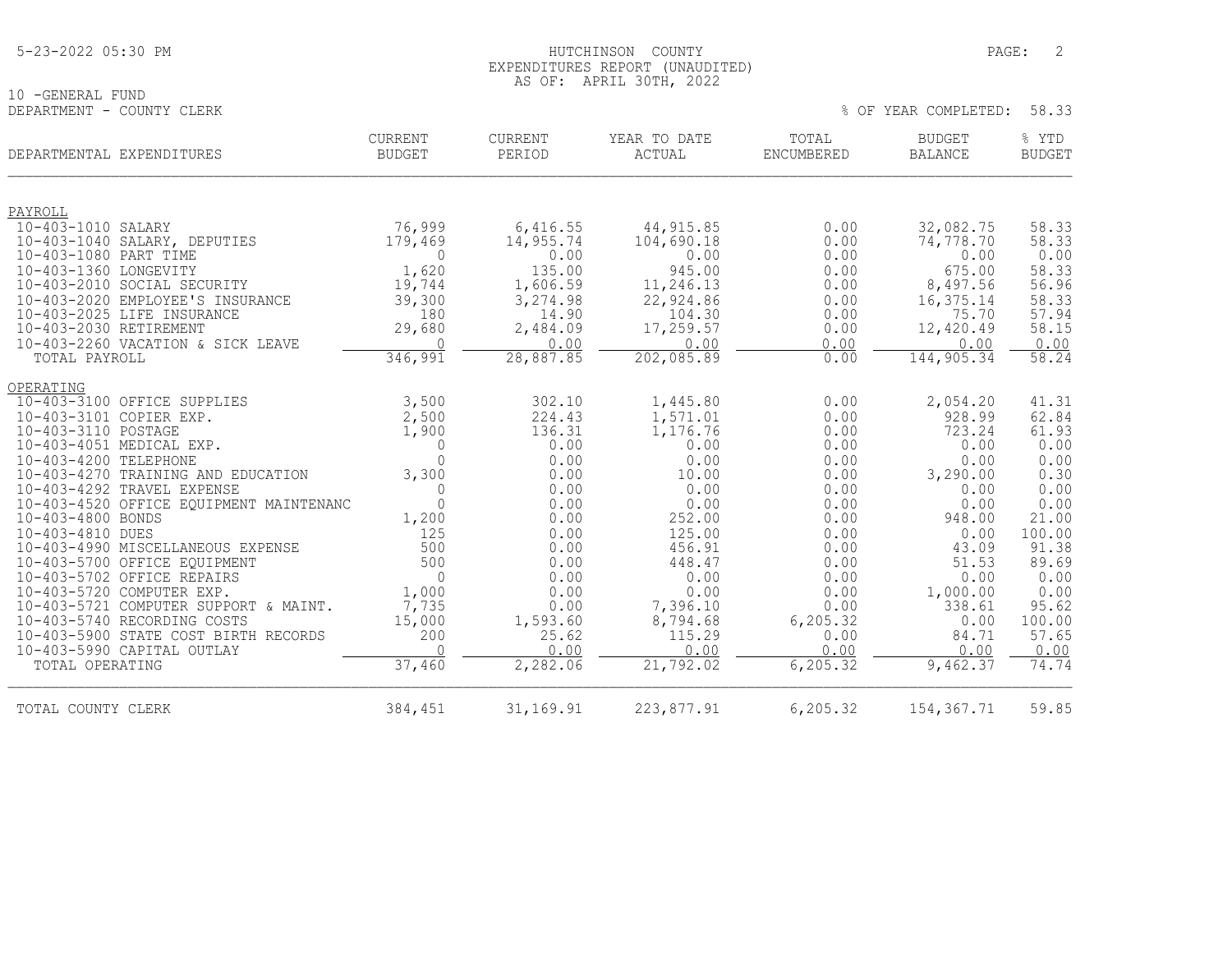## HUTCHINSON COUNTY PAGE: 3 EXPENDITURES REPORT (UNAUDITED) AS OF: APRIL 30TH, 2022

10 -GENERAL FUND DEPARTMENT - VETERANS SERVICE % OF YEAR COMPLETED: 58.33

| DEPARTMENTAL EXPENDITURES         | CURRENT<br><b>BUDGET</b> | <b>CURRENT</b><br>PERIOD | YEAR TO DATE<br>ACTUAL | TOTAL<br>ENCUMBERED | <b>BUDGET</b><br><b>BALANCE</b> | % YTD<br><b>BUDGET</b> |
|-----------------------------------|--------------------------|--------------------------|------------------------|---------------------|---------------------------------|------------------------|
| PAYROLL                           |                          |                          |                        |                     |                                 |                        |
| 10-405-1020 SALARIES              |                          | 0.00                     | 0.00                   | 0.00                | 0.00                            | 0.00                   |
| 10-405-1360 LONGEVITY             |                          | 0.00                     | 0.00                   | 0.00                | 0.00                            | 0.00                   |
| 10-405-2010 SOCIAL SECURITY       |                          | 0.00                     | 0.00                   | 0.00                | 0.00                            | 0.00                   |
| 10-405-2020 EMPLOYEE'S INSURANCE  |                          | 0.00                     | 0.00                   | 0.00                | 0.00                            | 0.00                   |
| 10-405-2030 RETIREMENT            |                          | 0.00                     | 0.00                   | 0.00                | 0.00                            | 0.00                   |
| 10-405-2260 VACATION & SICK LEAVE |                          | 0.00                     | 0.00                   | 0.00                | 0.00                            | 0.00                   |
| TOTAL PAYROLL                     | $\Omega$                 | 0.00                     | 0.00                   | 0.00                | 0.00                            | 0.00                   |
| OPERATING                         |                          |                          |                        |                     |                                 |                        |
| 10-405-3100 OFFICE SUPPLIES       |                          | 0.00                     | 0.00                   | 0.00                | 0.00                            | 0.00                   |
| 10-405-3110 POSTAGE & BOX RENT    |                          | 0.00                     | 0.00                   | 0.00                | 0.00                            | 0.00                   |
| $10 - 405 - 4200$<br>TELEPHONE    |                          | 0.00                     | 0.00                   | 0.00                | 0.00                            | 0.00                   |
| 10-405-4270 CONFERENCE EXPENSE    |                          | 0.00                     | 0.00                   | 0.00                | 0.00                            | 0.00                   |
| 10-405-4810 DUES                  |                          | 0.00                     | 0.00                   | 0.00                | 0.00                            | 0.00                   |
| 10-405-4990 MISCELLANEOUS EXPENSE |                          | 0.00                     | 0.00                   | 0.00                | 0.00                            | 0.00                   |
| TOTAL OPERATING                   | $\Omega$                 | 0.00                     | 0.00                   | 0.00                | 0.00                            | 0.00                   |
| TOTAL VETERANS SERVICE            | 0                        | 0.00                     | 0.00                   | 0.00                | 0.00                            | 0.00                   |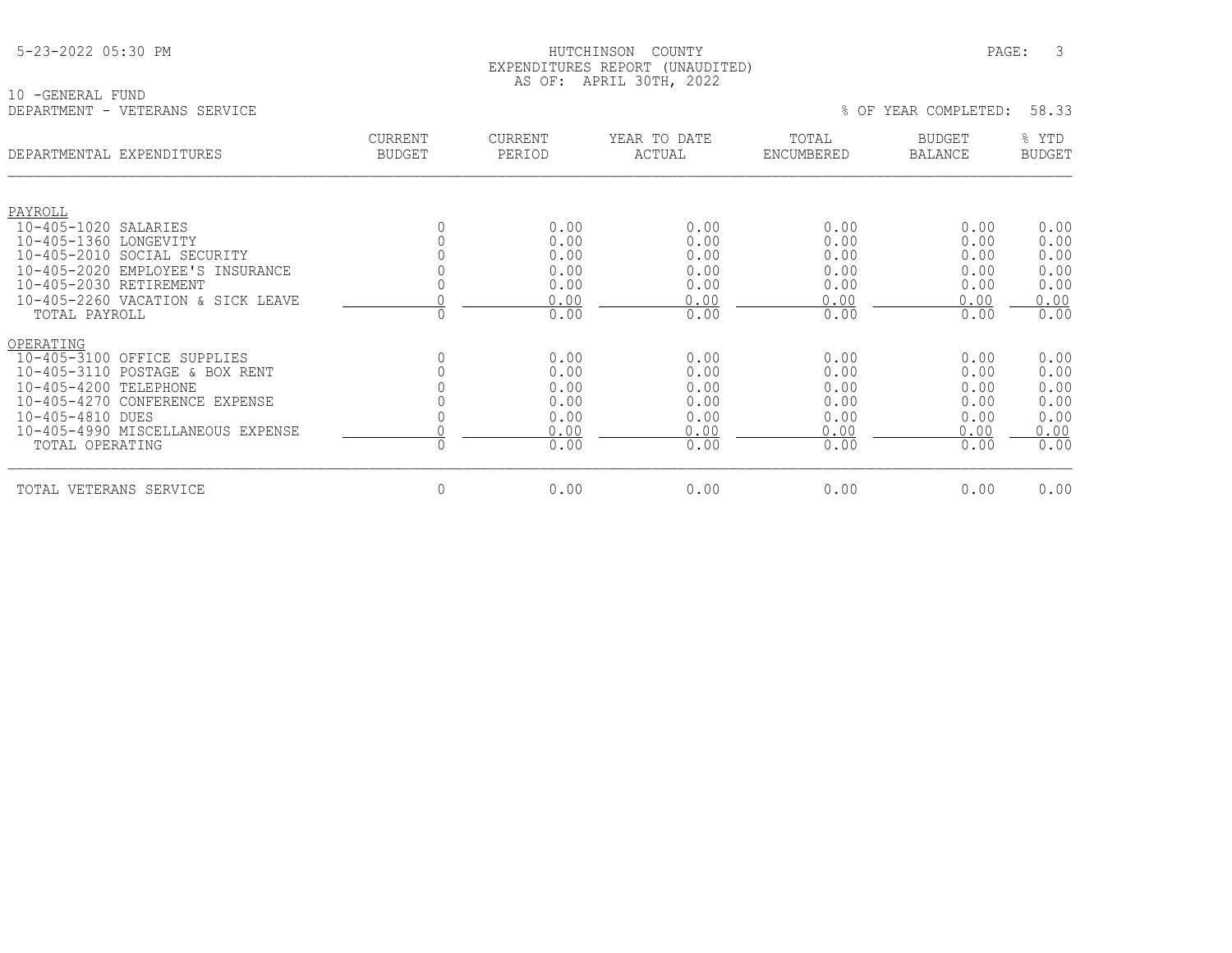## 5-23-2022 05:30 PM HUTCHINSON COUNTY PAGE: 4 EXPENDITURES REPORT (UNAUDITED) AS OF: APRIL 30TH, 2022

10 -GENERAL FUND DEPARTMENT - EMERGENCY OPERATIONS CENT WELL ASSESSED FOR A SERVICE OF THE SERVICE OF YEAR COMPLETED: 58.33

| DEPARTMENTAL EXPENDITURES                                       | CURRENT<br><b>BUDGET</b> | <b>CURRENT</b><br>PERIOD | YEAR TO DATE<br><b>ACTUAL</b> | TOTAL<br>ENCUMBERED | <b>BUDGET</b><br>BALANCE | % YTD<br><b>BUDGET</b> |
|-----------------------------------------------------------------|--------------------------|--------------------------|-------------------------------|---------------------|--------------------------|------------------------|
| PAYROLL                                                         |                          |                          |                               |                     |                          |                        |
| 10-406-1010 SALARY                                              | 62,111                   | 5, 175.89                | 36, 231. 23                   | 0.00                | 25,879.45                | 58.33                  |
| 10-406-1020 CAR EXPENSE                                         | $\Omega$                 | 0.00                     | 0.00                          | 0.00                | 0.00                     | 0.00                   |
| 10-406-1360 LONGEVITY                                           | 480                      | 40.00                    | 280.00                        | 0.00                | 200.00                   | 58.33                  |
| 10-406-2010 SOCIAL SECURITY                                     | 4,834                    | 402.85                   | 2,819.95                      | 0.00                | 2,014.14                 | 58.33                  |
| 10-406-2020 EMPLOYEE'S INSURANCE                                | 13,100                   | 1,091.66                 | 7,641.62                      | 0.00                | 5,458.38                 | 58.33                  |
| 10-406-2025 Life Insurance                                      | 36                       | 2.98                     | 20.86                         | 0.00                | 15.14                    | 57.94                  |
| 10-406-2030 RETIREMENT                                          | 7,267                    | 608.21                   | 4,225.88                      | 0.00                | 3,041.06                 | 58.15                  |
| 10-406-2240 CELL PHONE                                          | 600                      | 50.00<br>7,371.59        | 350.00                        | 0.00                | 250.00                   | 58.33                  |
| TOTAL PAYROLL                                                   | 88,428                   |                          | 51,569.54                     | 0.00                | 36,858.17                | 58.32                  |
| OPERATING                                                       |                          |                          |                               |                     |                          |                        |
| 10-406-3103 CONTRACT SERVICE                                    | $\Omega$                 | 0.00                     | 0.00                          | 0.00                | 0.00                     | 0.00                   |
| 10-406-3105 ABATEMENT EXPENSE                                   | 15,000                   | 0.00                     | 0.00                          | 0.00                | 15,000.00                | 0.00                   |
| 10-406-3110 POSTAGE                                             | 100                      | 0.00                     | 0.00                          | 0.00                | 100.00                   | 0.00                   |
| 10-406-3300 FUEL & EMERGENCY EXP.                               | 5,000                    | 385.59                   | 1,204.43                      | 0.00                | 3,795.57                 | 24.09                  |
| 10-406-3350 SUPPLIES                                            | 1,000                    | 0.00                     | 0.00                          | 0.00                | 1,000.00                 | 0.00                   |
| 10-406-3351 EOC EXPENSE                                         | 8,000                    | 0.00                     | 0.00                          | 0.00                | 8,000.00                 | 0.00                   |
| 10-406-4080 FIRE MARSHALL<br>10-406-4100 COUNTY FIRE DEPARTMENT | 3,000<br>1,800           | 0.00<br>0.00             | 221.20<br>729.50              | 0.00                | 2,778.80                 | 7.37<br>40.53          |
| 10-406-4200 TELEPHONE                                           | $\Omega$                 | 0.00                     | 0.00                          | 0.00<br>0.00        | 1,070.50<br>0.00         | 0.00                   |
| 10-406-4221 LEPC                                                | 3,000                    | 0.00                     | 0.00                          | 0.00                | 3,000.00                 | 0.00                   |
| 10-406-4270 TRAINING & EDUCATION                                | 1,500                    | 0.00                     | 200.00                        | 0.00                | 1,300.00                 | 13.33                  |
| 10-406-4290 TRAVEL EXPENSE                                      | 1,500                    | 0.00                     | 1,488.00                      | 0.00                | 12.00                    | 99.20                  |
| 10-406-4810 DUES                                                | 500                      | 0.00                     | 0.00                          | 0.00                | 500.00                   | 0.00                   |
| 10-406-4990 MISCELLANEOUS EXPENSE                               | 1,000                    | 0.00                     | 292.76                        | 0.00                | 707.24                   | 29.28                  |
| 10-406-4991 DONATIONS / GRANTS                                  | $\Omega$                 | 0.00                     | 0.00                          | 0.00                | 0.00                     | 0.00                   |
| 10-406-5700 SIRENS/EQUIP. & MAINT.                              | 5,000                    | 0.00                     | 3,360.00                      | 0.00                | 1,640.00                 | 67.20                  |
| 10-406-5701 EQUIPMENT                                           | 10,000                   | 363.38                   | 758.75                        | 0.00                | 9,241.25                 | 7.59                   |
| 10-406-5730 RADAR                                               | 500                      | 0.00                     | 0.00                          | 0.00                | 500.00                   | 0.00                   |
| 10-406-5901 TOWER EXP.                                          | 10,000                   | 13.92                    | 3,907.51                      | 0.00                | 6,092.49                 | 39.08                  |
| 10-406-5990 CAPITAL OUTLAY                                      | $\Omega$                 | 0.00                     | 0.00                          | 0.00                | 0.00                     | 0.00                   |
| TOTAL OPERATING                                                 | 66,900                   | 762.89                   | 12, 162. 15                   | 0.00                | 54, 737.85               | 18.18                  |
| TOTAL EMERGENCY OPERATIONS CENT                                 | 155,328                  | 8,134.48                 | 63,731.69                     | 0.00                | 91,596.02                | 41.03                  |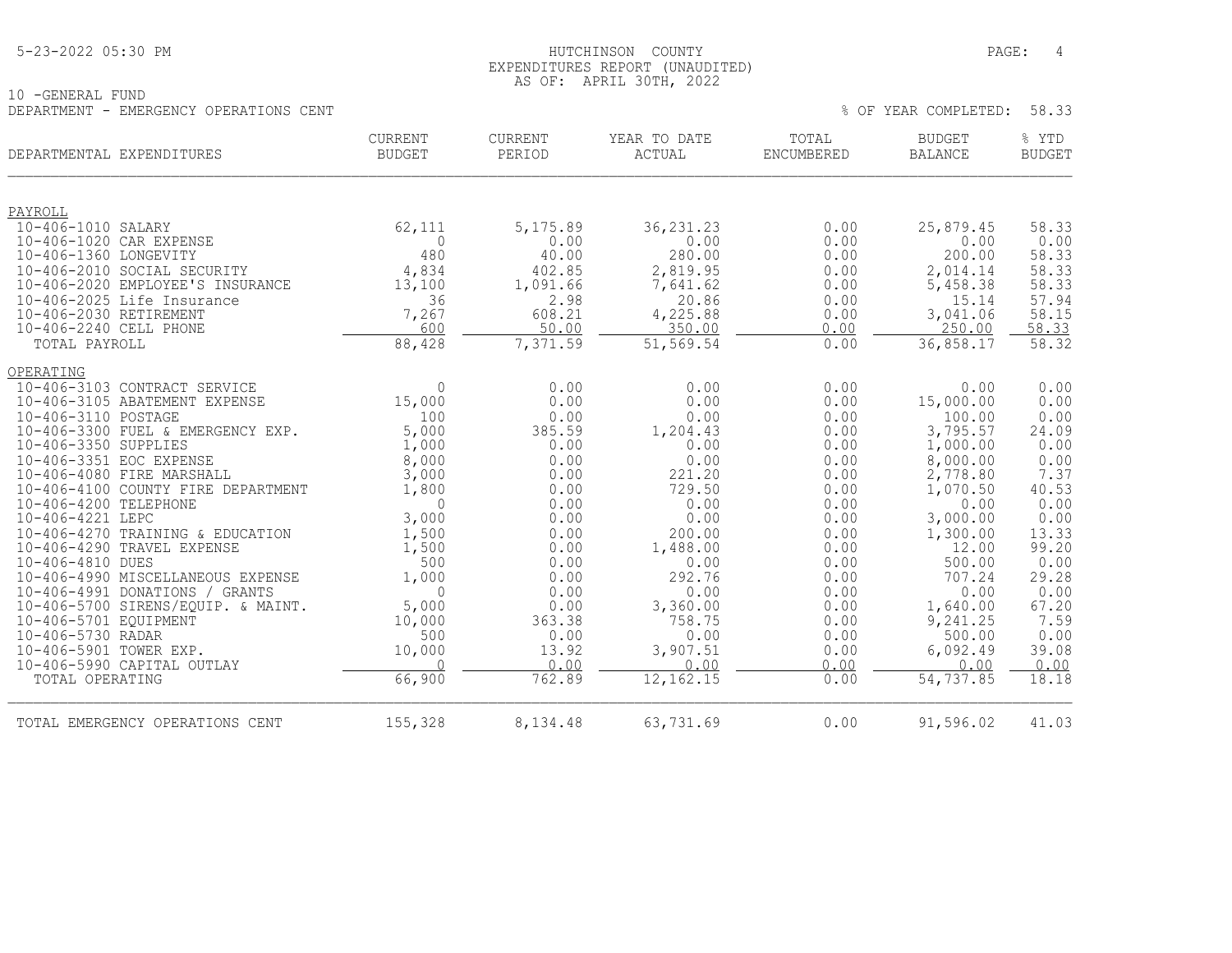## 5-23-2022 05:30 PM HUTCHINSON COUNTY PAGE: 5 EXPENDITURES REPORT (UNAUDITED) AS OF: APRIL 30TH, 2022

% OF YEAR COMPLETED: 58.33

10 -GENERAL FUND<br>DEPARTMENT - NON DEPARTMENTAL

| DEPARTMENTAL EXPENDITURES                                                    | CURRENT<br><b>BUDGET</b> | CURRENT<br>PERIOD  | YEAR TO DATE<br>ACTUAL | TOTAL<br>ENCUMBERED | <b>BUDGET</b><br>BALANCE | % YTD<br><b>BUDGET</b> |
|------------------------------------------------------------------------------|--------------------------|--------------------|------------------------|---------------------|--------------------------|------------------------|
| PAYROLL                                                                      |                          |                    |                        |                     |                          |                        |
| 10-409-1081 ELECTION WORKERS                                                 | $\mathbf{0}$             | 0.00               | 0.00                   | 0.00                | 0.00                     | 0.00                   |
| 10-409-2010 SOCIAL SECURITY                                                  | $\Omega$                 | 0.00               | 0.00                   | 0.00                | 0.00                     | 0.00                   |
| 10-409-2020 CO.PORT. RETIREE INS.<br>10-409-2021 RETIRED EMPLOYEE'S INSURANC | $\mathbf 0$              | 0.00               | 0.00                   | 0.00                | 0.00                     | 0.00<br>41.33          |
| 10-409-2022 EMPLOYEES INSURANCE RETIREE                                      | 210,000<br>$\mathbf 0$   | 11,695.40<br>0.00  | 86,791.55<br>0.00      | 0.00<br>0.00        | 123,208.45<br>0.00       | 0.00                   |
| 10-409-2023 COBRA                                                            | $\overline{0}$           | 0.00               | 0.00                   | 0.00                | 0.00                     | 0.00                   |
| 10-409-2030 RETIREMENT                                                       | $\Omega$                 | 0.00               | 0.00                   | 0.00                | 0.00                     | 0.00                   |
| 10-409-2031 RETIREMENT AND DEATH BENEFI                                      | 37,000                   | 2,894.94           | 20,426.05              | 0.00                | 16,573.95                | 55.21                  |
| 10-409-2040 WORKER'S COMPENSATION                                            | 82,000                   | 0.00               | 47,610.00              | 15,190.00           | 19,200.00                | 76.59                  |
| 10-409-2060 UNEMPLOYMENT INSURANCE<br>10-409-2260 VACATION AND SICK LEAVE    | 17,500<br>$\Omega$       | 0.00<br>0.00       | 3,609.82<br>0.00       | 5,000.00<br>0.00    | 8,890.18<br>0.00         | 49.20<br>0.00          |
| TOTAL PAYROLL                                                                | 346,500                  | 14,590.34          | 158, 437.42            | 20,190.00           | 167,872.58               | 51.55                  |
|                                                                              |                          |                    |                        |                     |                          |                        |
| OPERATING                                                                    |                          |                    |                        |                     |                          |                        |
| 10-409-3100 COPY MACHINES & SUPP., ANNEX                                     | 3,500                    | 231.65             | 1,630.92               | 0.00                | 1,869.08                 | 46.60                  |
| 10-409-3103 COPY PAPER & s SUPPLIES                                          | 9,000                    | 1,190.00           | 5,943.50               | 0.00                | 3,056.50                 | 66.04<br>0.00          |
| 10-409-3110 TIRZ FUNDING<br>10-409-4000 LEGAL FEES                           | 15,607<br>$\Omega$       | 0.00<br>0.00       | 0.00<br>0.00           | 0.00<br>0.00        | 15,607.00<br>0.00        | 0.00                   |
| 10-409-4005 LOBBYING                                                         | $\mathbf 0$              | 0.00               | 0.00                   | 0.00                | 0.00                     | 0.00                   |
| 10-409-4010 AUDITING                                                         | 27,200                   | 0.00               | 0.00                   | 0.00                | 27,200.00                | 0.00                   |
| 10-409-4011 CONTINGENT LIABILITY                                             | 293,000                  | 0.00               | 293,779.33             | $0.00$ (            | 779.33)                  | 100.27                 |
| 10-409-4040 INTOXILIZER ROOM                                                 | $\overline{0}$           | 0.00               | 0.00                   | 0.00                | 0.00                     | 0.00                   |
| 10-409-4300 PUBLICATIONS<br>10-409-4810 DUES                                 | 3,910<br>1,540           | 0.00<br>0.00       | 3,318.72<br>1,540.00   | 0.00<br>0.00        | 591.28<br>0.00           | 84.88<br>100.00        |
| 10-409-4821 INSURANCE                                                        | 147,000                  | 0.00               | 127, 372.25            | 0.00                | 19,627.75                | 86.65                  |
| 10-409-4840 ELECTION EXPENSE                                                 | $\mathbf{0}$             | 0.00               | 0.00                   | 0.00                | 0.00                     | 0.00                   |
| 10-409-4841 REDISTRICTING                                                    | 6,750                    | 0.00               | 6,750.00               | 0.00                | 0.00                     | 100.00                 |
| 10-409-4951 SOLID WASTE DISPOSAL                                             | $\Omega$                 | 0.00               | 0.00                   | 0.00                | 0.00                     | 0.00                   |
| 10-409-4990 DPS & MISC.                                                      | 1,700                    | 0.00               | 35.00                  | 0.00                | 1,665.00                 | 2.06                   |
| 10-409-5500 CAPITAL IMPROVEMENTS<br>10-409-5900 STATE COURT COSTS            | $\Omega$<br>165,000      | 0.00<br>44, 493.30 | 0.00<br>88,896.87      | 0.00<br>0.00        | 0.00<br>76,103.13        | 0.00<br>53.88          |
| 10-409-5941 WATER AUTHORITY                                                  | 1,700                    | 0.00               | 1,655.00               | 0.00                | 45.00                    | 97.35                  |
| 10-409-5943 SUBSTANCE ABUSE TREATMENT                                        | $\Omega$                 | 0.00               | 0.00                   | 0.00                | 0.00                     | 0.00                   |
| 10-409-5945 SR.CITIZENS ASSISTANCE                                           | 9,400                    | 0.00               | 0.00                   | 0.00                | 9,400.00                 | 0.00                   |
| 10-409-5946 FOOD BANK                                                        | 2,500                    | 0.00               | 0.00                   | 0.00                | 2,500.00                 | 0.00                   |
| 10-409-5947 HUTCHCARES                                                       | 3,000<br>$\mathbf 0$     | 0.00               | 0.00                   | 0.00                | 3,000.00                 | 0.00<br>0.00           |
| 10-409-5950 DISABILITY ACT<br>10-409-5961 PANHANDLE REGIONAL PLANNING        | 1,883                    | 0.00<br>0.00       | 0.00<br>1,882.75       | 0.00<br>0.00        | 0.00<br>0.00             | 100.00                 |
| 10-409-5990 CAPITAL OUTLAY                                                   | $\mathbf{0}$             | 0.00               | 0.00                   | 0.00                | 0.00                     | 0.00                   |
| 10-409-6000 SIGNS & MAPPING                                                  | $\Omega$                 | 0.00               | 0.00                   | 0.00                | 0.00                     | 0.00                   |
| 10-409-6003 SAFETY PROGRAM                                                   | 2,500                    | 0.00               | 680.00                 | 0.00                | 1,820.00                 | 27.20                  |
| 10-409-6004 HEALTH AND WELLMENT                                              | 3,500                    | 500.00             | 2,169.17               | 0.00                | 1,330.83                 | 61.98                  |
| 10-409-6050 ON SITE SEWAGE                                                   | 6,000<br>704,690         | 0.00<br>46, 414.95 | 1,950.00<br>537,603.51 | 0.00<br>0.00        | 4,050.00<br>167,086.24   | 32.50<br>76.29         |
| TOTAL OPERATING                                                              |                          |                    |                        |                     |                          |                        |
| TOTAL NON DEPARTMENTAL                                                       | 1,051,190                | 61,005.29          | 696,040.93             | 20,190.00           | 334,958.82               | 68.14                  |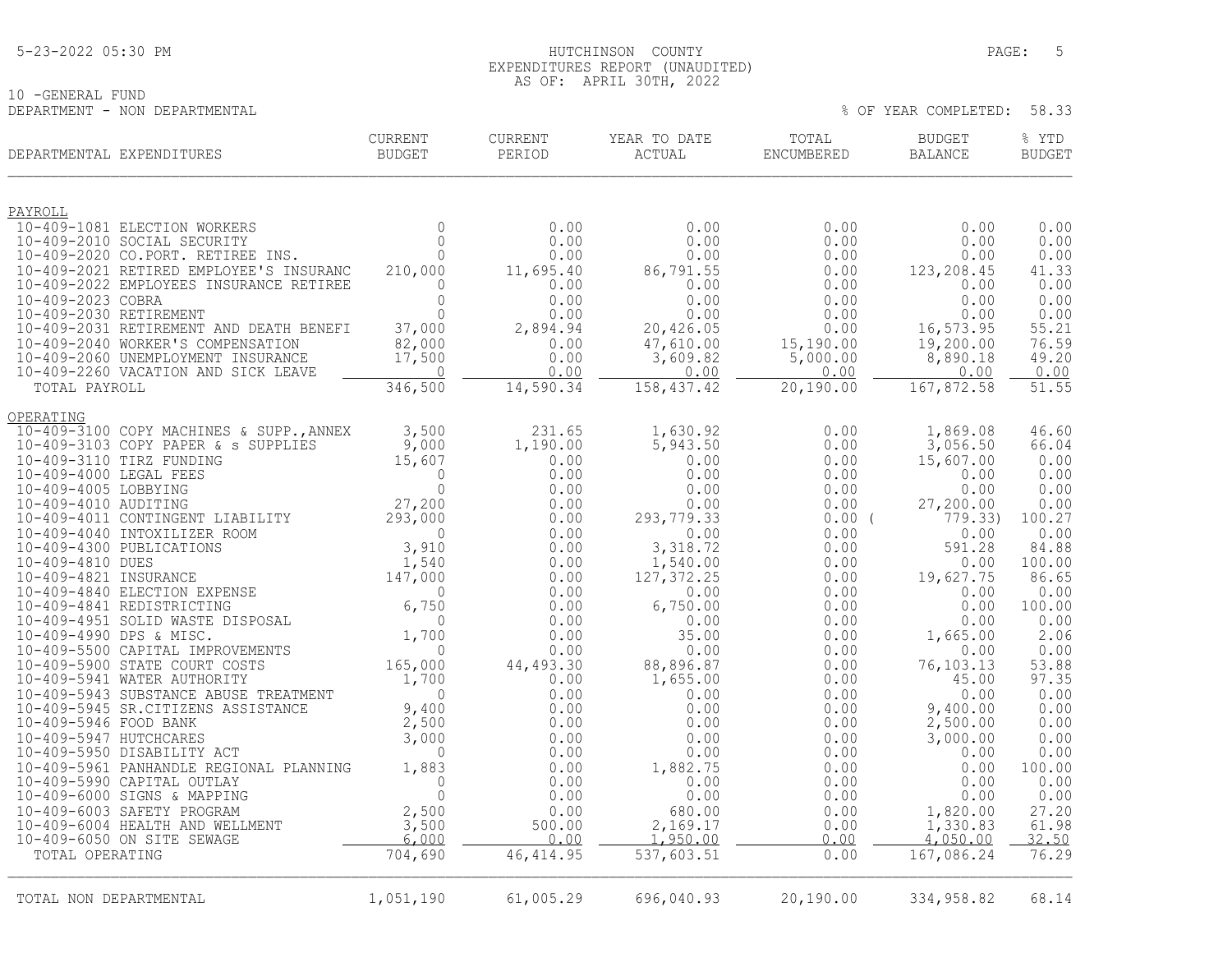## 5-23-2022 05:30 PM HUTCHINSON COUNTY PAGE: 6 EXPENDITURES REPORT (UNAUDITED) AS OF: APRIL 30TH, 2022

|                                   | ∟ ג | <b>APRIL</b> | ZUZZ |     |      |            |       |
|-----------------------------------|-----|--------------|------|-----|------|------------|-------|
| 10 - GENERAL<br>FUND              |     |              |      |     |      |            |       |
| DEPARTMENT - 316TH DISTRICT COURT |     |              |      | OF. | YEAR | COMPLETED. | 58.33 |

| DEPARTMENTAL EXPENDITURES                                                                                                                                                                                                                  | CURRENT<br>BUDGET               | CURRENT<br>PERIOD  | YEAR TO DATE<br>ACTUAL | TOTAL<br>ENCUMBERED | <b>BUDGET</b><br>BALANCE | % YTD<br><b>BUDGET</b> |
|--------------------------------------------------------------------------------------------------------------------------------------------------------------------------------------------------------------------------------------------|---------------------------------|--------------------|------------------------|---------------------|--------------------------|------------------------|
| <u>PAYROLL</u>                                                                                                                                                                                                                             |                                 |                    |                        |                     |                          |                        |
| 10-435-1010 SUPPLEMENTAL SALARY, JUDGE                                                                                                                                                                                                     | 13,439                          | 1,119.94           | 7,839.58               | 0.00                | 5,599.70                 | 58.33                  |
| 10-435-1020 CRT.REPORTER SALARY SUPP.                                                                                                                                                                                                      | 2,047                           | 170.58             | 1,194.06               | 0.00                | 852.90                   | 58.33                  |
| 10-435-1050 SALARY, COURT ADMINISTRATOR                                                                                                                                                                                                    | 64,862                          | 5,405.16           | 37,836.12              | 0.00                | 27,025.80                | 58.33                  |
| 10-435-1070 PART TIME HELP                                                                                                                                                                                                                 | 2,500                           | 0.00               | 660.00                 | 0.00                | 1,840.00                 | 26.40                  |
| 10-435-1100 SALARY, COURT REPORTER                                                                                                                                                                                                         | 98,417                          | 8,201.41           | 57,409.87              | 0.00                | 41,007.05                | 58.33<br>58.33         |
|                                                                                                                                                                                                                                            | 61,484                          | 5,123.69<br>140.00 | 35,865.83<br>980.00    | 0.00<br>0.00        | 25,618.45<br>700.00      | 58.33                  |
| 10-435-1300 SALARY, BAILIFF<br>10-435-1360 LONGEVITY<br>10-435-2010 SOCIAL SECURITY                                                                                                                                                        | $1,680$<br>$18,508$<br>$38,690$ | 1,514.45           | 10,650.31              | 0.00                | 7,857.29                 | 57.55                  |
| 10-435-2020 EMPLOYEE'S INSURANCE<br>10-435-2025 LIFE INSURANCE<br>10-435-2030 RETIREMENT<br>10-435-2250 CAR EXPENSE, JUDGE<br>10-435-2250 CAR EXPENSE, JUDGE<br>10-435-2250 VACATION & SICK LEAVE<br>220 FE7                               |                                 | 3,224.08           | 22,568.56              | 0.00                | 16, 121.44               | 58.33                  |
|                                                                                                                                                                                                                                            |                                 | 7.90               | 55.30                  | 0.00                | 52.70                    | 51.20                  |
|                                                                                                                                                                                                                                            |                                 | 2,328.57           | 16,179.03              | 0.00                | 11,642.85                | 58.15                  |
|                                                                                                                                                                                                                                            |                                 | 0.00<br>0.00       | 0.00<br>0.00           | 0.00                | 0.00<br>0.00             | 0.00                   |
| TOTAL PAYROLL                                                                                                                                                                                                                              | 329,557                         | 27, 235.78         | 191,238.66             | 0.00<br>0.00        | 138, 318.18              | 0.00<br>58.03          |
|                                                                                                                                                                                                                                            |                                 |                    |                        |                     |                          |                        |
| OPERATING<br>10-435-3100 OFFICE SUPPLIES                                                                                                                                                                                                   | 3,500                           | 0.00               | 81.02                  | 0.00                | 3,418.98                 | 2.31                   |
| 10-435-3110 POSTAGE                                                                                                                                                                                                                        | 350                             | 17.95              | 35.71                  | 0.00                | 314.29                   | 10.20                  |
| 10-435-3340 COURT REPORTERS CERTIFICATE                                                                                                                                                                                                    | 310                             | 0.00               | 0.00                   | 0.00                | 310.00                   | 0.00                   |
| 10-435-4050 MEDICAL EXPENSE                                                                                                                                                                                                                | 500<br>500, EYS 250, 250        | 0.00               | 0.00                   | 0.00                | 500.00                   | 0.00                   |
| 10-435-4100 APPOINTED ATTORNEYS                                                                                                                                                                                                            |                                 | 14,464.46          | 117,484.46             | 0.00                | 132, 515.54              | 46.99                  |
| 10-435-4120 SPECIAL JUDGES<br>10-435-4130 COURT REPORTER, SPECIAL 5,000<br>10-435-4140 INTERPRETER BENEFITS 7,000<br>10-435-4141 SALARY INTERPRETER 0<br>10-435-4150 CRIMINAL TRIAL EXPENSE 10,000<br>10-435-4200 TELEPHONE<br>10-435-4270 |                                 | 0.00               | 4,494.00               | 0.00                | 0.00                     | 100.00                 |
|                                                                                                                                                                                                                                            |                                 | 0.00<br>1,050.00   | 88.55<br>3,134.00      | 0.00<br>0.00        | 4,911.45<br>3,866.00     | 1.77<br>44.77          |
|                                                                                                                                                                                                                                            |                                 | 0.00               | 0.00                   | 0.00                | 0.00                     | 0.00                   |
|                                                                                                                                                                                                                                            |                                 | 0.00               | 0.00                   | 0.00                | 0.00                     | 0.00                   |
|                                                                                                                                                                                                                                            |                                 | 525.00             | 2,100.00               | 0.00                | 7,900.00                 | 21.00                  |
|                                                                                                                                                                                                                                            |                                 | 0.00               | 0.00                   | 0.00                | 0.00                     | 0.00                   |
| 10-435-4270 TRAINING & EDUCATION, CRT.                                                                                                                                                                                                     | 3,200                           | 0.00               | 0.00                   | 0.00                | 3,200.00                 | 0.00                   |
|                                                                                                                                                                                                                                            | 2,250                           | 0.00               | 2,210.40               | 0.00                | 39.60                    | 98.24                  |
| 10-435-4271 BAILIFF, TRAINING & EDUCATI<br>10-435-4272 COURT REPORTER, TRAINING &<br>10-435-4273 JUDGE, TRAINING & EDUCATION                                                                                                               | 2,000<br>7,000                  | 0.00<br>0.00       | 0.00<br>4,187.14       | 0.00<br>0.00        | 2,000.00<br>2,812.86     | 0.00<br>59.82          |
| 10-435-4290 OUT OF COUNTY TRAVEL                                                                                                                                                                                                           | $\overline{0}$                  | 0.00               | 0.00                   | 0.00                | 0.00                     | 0.00                   |
| 10-435-4520 EQUIPMENT MAINTENANCE                                                                                                                                                                                                          | 1,000                           | 0.00               | 0.00                   | 0.00                | 1,000.00                 | 0.00                   |
| 10-435-4810 9TH ADMINISTRATIVE DUES                                                                                                                                                                                                        | 1,875                           | 0.00               | 1,875.25               | 0.00                | 0.00                     | 100.00                 |
| 10-435-4811 DUES                                                                                                                                                                                                                           | 1,000                           | 0.00               | 640.00                 | 0.00                | 360.00                   | 64.00                  |
| 10-435-4850 JUROR EXPENSE                                                                                                                                                                                                                  | 8,800                           | 0.00               | 1,150.00               | 0.00                | 7,650.00                 | 13.07                  |
| 10-435-4855 DRUG COURT<br>10-435-4880 STATEMENT OF FACTS                                                                                                                                                                                   | $\Omega$<br>20,000              | 0.00<br>975.00     | 0.00                   | 0.00                | 0.00                     | 0.00                   |
| 10-435-4920 APPOINTED GUARDIAN AD LITEM                                                                                                                                                                                                    | 1,000                           | 0.00               | 3,111.00<br>0.00       | 0.00<br>0.00        | 16,889.00<br>1,000.00    | 15.56<br>0.00          |
| 10-435-4990 MISCELLANEOUS EXPENSE, ALS                                                                                                                                                                                                     |                                 | 38.00              | 85.00                  | 0.00                | 515.00                   | 14.17                  |
| 10-435-5300 COURTROOM IMPROVEMENTS                                                                                                                                                                                                         | $600$<br>4,000<br>2,500         | 0.00               | 0.00                   | 0.00                | 4,000.00                 | 0.00                   |
| 10-435-5700 OFFICE EQUIPMENT                                                                                                                                                                                                               |                                 | 130.83             | 908.84                 | 0.00                | 1,591.16                 | 36.35                  |
| 10-435-5720 COMPUTER EXPENSE                                                                                                                                                                                                               | 1,800                           | 0.00               | 153.98                 | 0.00                | 1,646.02                 | 8.55                   |
| 10-435-5721 COMPUTER SUPPORT & MAINT.                                                                                                                                                                                                      | 9,332                           | 149.70             | 9,233.50               | 0.00                | 98.61                    | 98.94                  |
| 10-435-5990 CAPITAL OUTLAY<br>TOTAL OPERATING                                                                                                                                                                                              | $\overline{0}$<br>347,511       | 0.00<br>17,350.94  | 0.00<br>150, 972.85    | 0.00<br>0.00        | 0.00<br>196, 538.51      | 0.00<br>43.44          |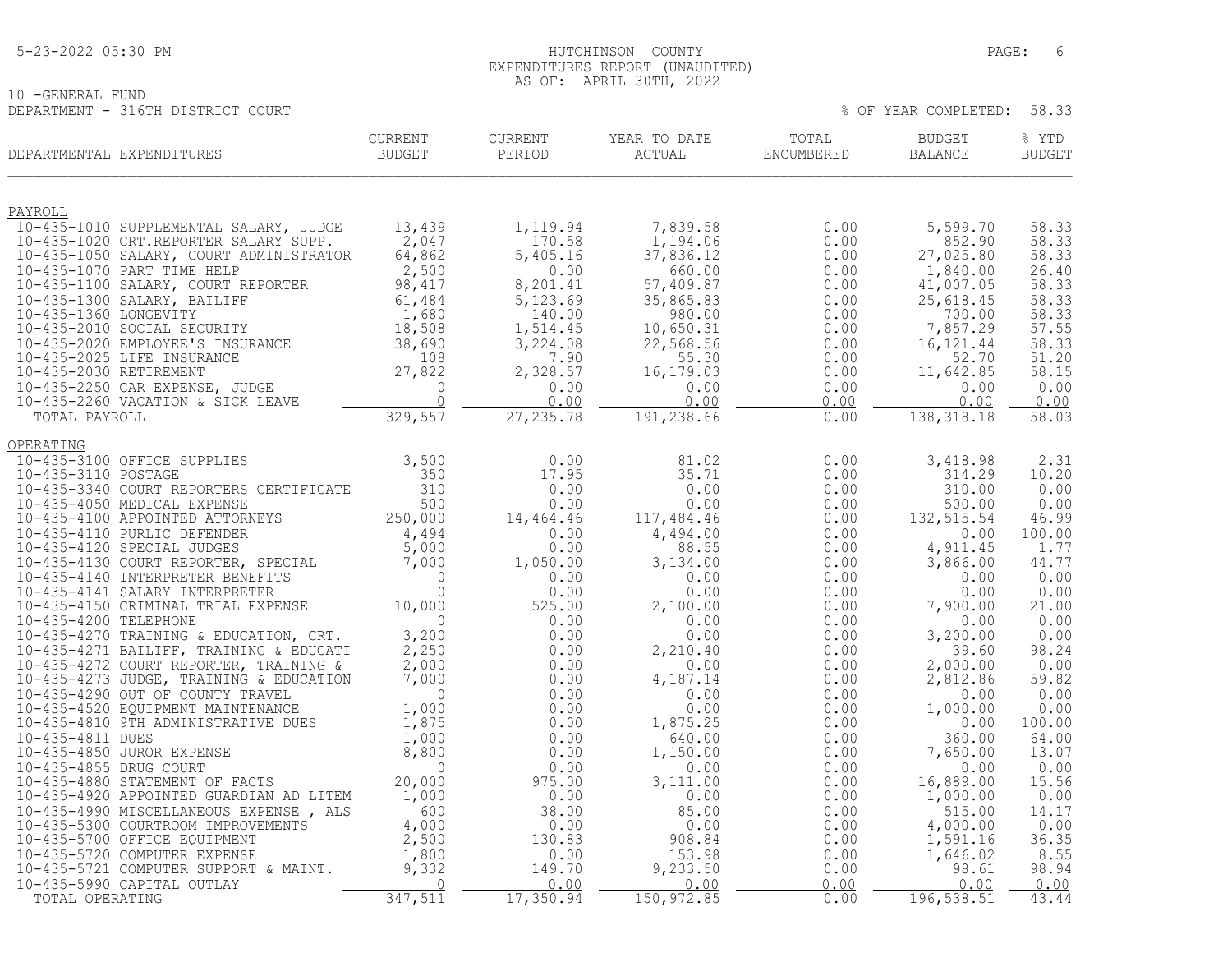| 5-23-2022 05:30 PM                                    |                   |                   | HUTCHINSON COUNTY<br>EXPENDITURES REPORT (UNAUDITED)<br>AS OF: APRIL 30TH, 2022 |                     |                      | PAGE:           |
|-------------------------------------------------------|-------------------|-------------------|---------------------------------------------------------------------------------|---------------------|----------------------|-----------------|
| 10 -GENERAL FUND<br>DEPARTMENT - 316TH DISTRICT COURT |                   |                   |                                                                                 |                     | % OF YEAR COMPLETED: | 58.33           |
| DEPARTMENTAL EXPENDITURES                             | CURRENT<br>BUDGET | CURRENT<br>PERIOD | YEAR TO DATE<br>ACTUAL                                                          | TOTAL<br>ENCUMBERED | BUDGET<br>BALANCE    | % YTD<br>BUDGET |
| TOTAL 316TH DISTRICT COURT                            | 677,068           | 44,586.72         | 342, 211.51                                                                     | 0.00                | 334,856.69           | 50.54           |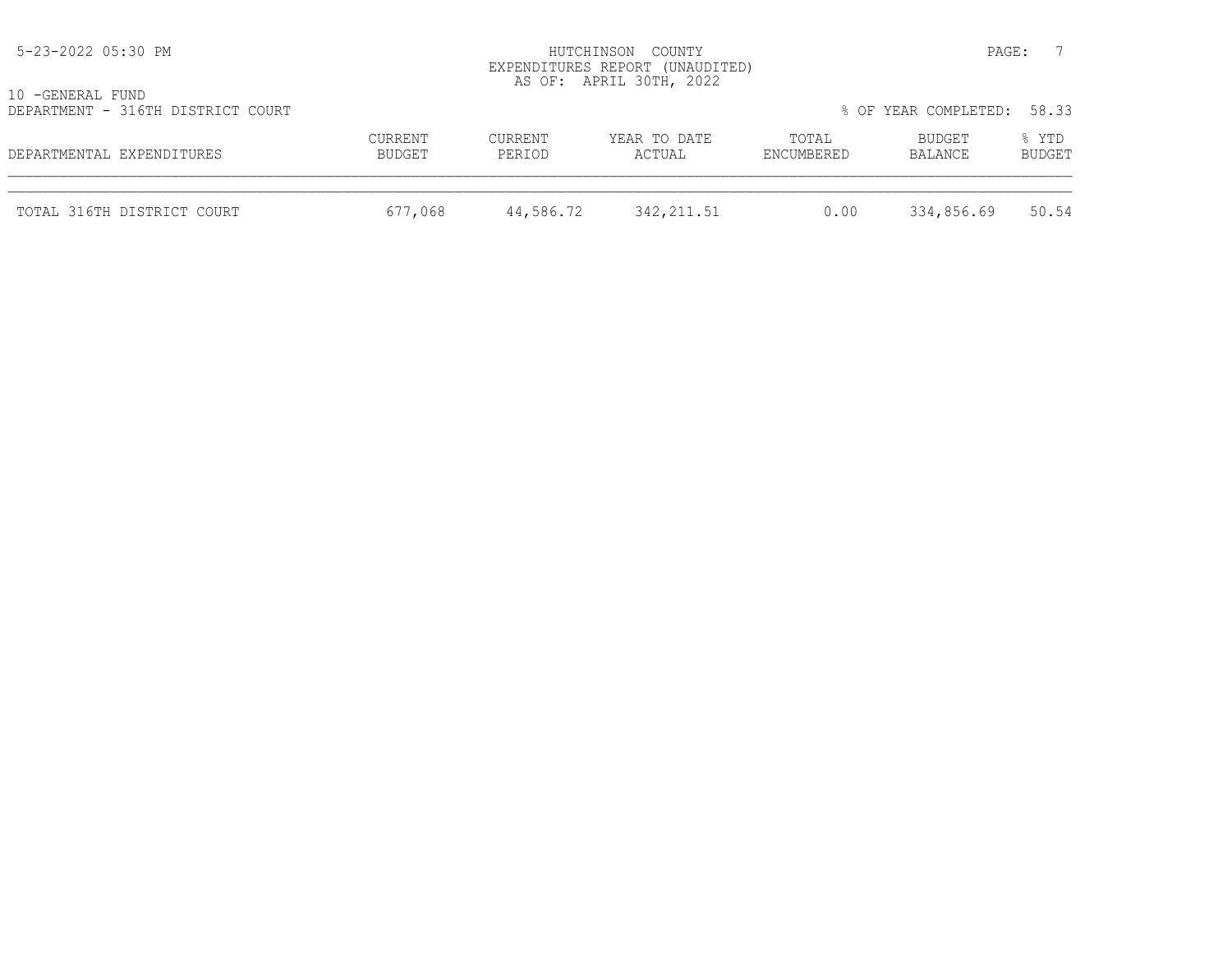#### 5-23-2022 05:30 PM HUTCHINSON COUNTY PAGE: 8 EXPENDITURES REPORT (UNAUDITED) AS OF: APRIL 30TH, 2022

| 10 -GENERAL FUND                 |  |         |
|----------------------------------|--|---------|
| DEPARTMENT - 84TH DISTRICT COURT |  |         |
|                                  |  | CIIDDEI |

| ULULULULU IUNU         | DEPARTMENT - 84TH DISTRICT COURT                                                |                                 |                          |                        |                     | % OF YEAR COMPLETED:            | 58.33                  |
|------------------------|---------------------------------------------------------------------------------|---------------------------------|--------------------------|------------------------|---------------------|---------------------------------|------------------------|
|                        | DEPARTMENTAL EXPENDITURES                                                       | <b>CURRENT</b><br><b>BUDGET</b> | <b>CURRENT</b><br>PERIOD | YEAR TO DATE<br>ACTUAL | TOTAL<br>ENCUMBERED | <b>BUDGET</b><br><b>BALANCE</b> | % YTD<br><b>BUDGET</b> |
| PAYROLL                |                                                                                 |                                 |                          |                        |                     |                                 |                        |
|                        | 10-436-1000 INTERPRETER                                                         | 5,000                           | 0.00                     | 0.00                   | 0.00                | 5,000.00                        | 0.00                   |
|                        | 10-436-1010 SUPPLEMENTAL SALARY, JUDGE<br>10-436-1020 CRT.REPORTER SALARY SUPP. | 8,664                           | 722.04                   | 5,054.28               | 0.00                | 3,610.20                        | 58.33                  |
|                        | 10-436-1050 SALARY, COURT ADMINISTRATOR                                         | 1,454<br>38,745                 | 121.14<br>3,228.72       | 847.98<br>22,601.04    | 0.00<br>0.00        | 605.70<br>16,143.60             | 58.33<br>58.33         |
|                        | 10-436-1080 PART/TIME HELP                                                      | 5,700                           | 1,777.50                 | 2,752.90               | 0.00                | 2,947.10                        | 48.30                  |
|                        | 10-436-1100 SALARY, COURT REPORTER                                              | 58,425                          | 4,868.76                 | 34,081.32              | 0.00                | 24,343.80                       | 58.33                  |
| 10-436-1300 BAILIFF    |                                                                                 | 38,950                          | 3,245.87                 | 22,721.09              | 0.00                | 16,229.35                       | 58.33                  |
| 10-436-1360 LONGEVITY  |                                                                                 | 1,620                           | 135.00                   | 945.00                 | 0.00                | 675.00                          | 58.33                  |
|                        | 10-436-2010 SOCIAL SECURITY                                                     | 12,032                          | 1,049.66                 | 6,641.55               | 0.00                | 5,390.91                        | 55.20                  |
|                        | 10-436-2020 EMPLOYEE'S INSURANCE                                                | 26,200                          | 2,183.32                 | 15,283.24              | 0.00                | 10,916.76                       | 58.33                  |
| 10-436-2030 RETIREMENT | 10-436-2025 LIFE INSURANCE                                                      | 108<br>17,487                   | 8.94                     | 62.58<br>10,107.62     | 0.00<br>0.00        | 45.42<br>7,379.10               | 57.94<br>57.80         |
|                        | 10-436-2250 CAR EXPENSE, JUDGE                                                  | 4,200                           | 1,628.44<br>350.00       | 2,450.00               | 0.00                | 1,750.00                        | 58.33                  |
|                        | 10-436-2251 COURT ADMN. TRAVEL                                                  | 1,000                           | 0.00                     | 0.00                   | 0.00                | 1,000.00                        | 0.00                   |
|                        | 10-436-2260 VACATION & SICKLEAVE                                                |                                 | 0.00                     | 0.00                   | 0.00                | 0.00                            | 0.00                   |
| TOTAL PAYROLL          |                                                                                 | 219,586                         | 19,319.39                | 123,548.60             | 0.00                | 96,036.94                       | 56.26                  |
|                        |                                                                                 |                                 |                          |                        |                     |                                 |                        |

| OPERATING                               |         |           |           |       |             |          |
|-----------------------------------------|---------|-----------|-----------|-------|-------------|----------|
| 10-436-3100 OFFICE SUPPLIES             | 1,500   | 0.00      | 843.67    | 0.00  | 656.33      | 56.24    |
| 10-436-3110 POSTAGE                     | 250     | 0.00      | 0.00      | 0.00  | 250.00      | 0.00     |
| 10-436-4050 MEDICAL EXPENSE             | 10,000  | 0.00      | 1,750.00  | 0.00  | 8,250.00    | 17.50    |
| 10-436-4100 APPOINTED ATTORNEYS         | 115,000 | 12,220.00 | 75,947.00 | 0.00  | 39,053.00   | 66.04    |
| 10-436-4110 PUBLIC DEFENDER             | 4,494   | 0.00      | 4,494.00  | 0.00  | 0.00        | 100.00   |
| 10-436-4130 SPECIAL COURT REPORTER      | 2,000   | 0.00      | 1,059.72  | 0.00  | 940.28      | 52.99    |
| 10-436-4140 INTERPRETER BENEFITS        |         | 0.00      | 0.00      | 0.00  | 0.00        | 0.00     |
| 10-436-4141 SALARY INTERPRETER          |         | 0.00      | 0.00      | 0.00  | 0.00        | 0.00     |
| 10-436-4150 INVESTIGATOR                |         | 0.00      | 0.00      | 0.00  | 0.00        | 0.00     |
| 10-436-4200 TELEPHONE                   |         | 0.00      | 0.00      | 0.00  | 0.00        | 0.00     |
| 10-436-4270 TRAVEL & TRAINING, JUDGE    | 1,500   | 0.00      | 246.75    | 0.00  | 1,253.25    | 16.45    |
| 10-436-4271 TRAVEL & TRAINING, BAILIFF  | 3,000   | 82.14     | 140.48    | 0.00  | 2,859.52    | 4.68     |
| 10-436-4272 TRAVEL & TRAINING CRT.REPOR | 1,000   | 0.00      | 0.00      | 0.00  | 1,000.00    | 0.00     |
| 10-436-4273 TRAINING COURT ADMN.        | 1,000   | 0.00      | 0.00      | 0.00  | 1,000.00    | 0.00     |
| 10-436-4274 INTERPRETER TRAINING        | 1,000   | 0.00      | 0.00      | 0.00  | 1,000.00    | 0.00     |
| 10-436-4290 SPECIAL JUDGE, TRAVEL       | 500     | 0.00      | 0.00      | 0.00  | 500.00      | 0.00     |
| 10-436-4520 OFFICE EQUIPMENT MAINTENANC | 500     | 0.00      | 0.00      | 0.00  | 500.00      | 0.00     |
| 10-436-4810 9TH ADMINISTRATIVE DUES     | 1,875   | 0.00      | 1,875.26  | 0.00( | 0.01)       | 100.00   |
| 10-436-4811 DUES                        | 500     | 370.00    | 370.00    | 0.00  | 130.00      | 74.00    |
| 10-436-4850 JUROR EXPENSE               | 10,000  | 0.00      | 808.00    | 0.00  | 9,192.00    | 8.08     |
| 10-436-4880 STATEMENT OF FACTS          | 7,500   | 0.00      | 4,188.77  | 0.00  | 3, 311.23   | 55.85    |
| 10-436-4910 CRIMINAL TRIAL EXPENSE      | 45,800  | 0.00      | 0.00      | 0.00  | 45,800.00   | 0.00     |
| 10-436-4990 MISCELLANEOUS EXPENSE       | 500     | 0.00      | 0.00      | 0.00  | 500.00      | 0.00     |
| 10-436-5300 COURTROOM IMP.              | 2,500   | 0.00      | 233.33    | 0.00  | 2,266.67    | 9.33     |
| 10-436-5700 EQUIPMENT                   | 2,500   | 0.00      | 0.00      | 0.00  | 2,500.00    | 0.00     |
| 10-436-5720 COMPUTER                    | 2,000   | 0.00      | 0.00      | 0.00  | 2,000.00    | 0.00     |
| 10-436-5721 COMPUTER SUPPORT & MAINT    | 7,735   | 0.00      | 7,396.10  | 0.00  | 338.61      | 95.62    |
| 10-436-5900 BOOKS, LAW                  | 500     | 0.00(     | 357.94)   | 0.00  | 857.94      | $71.59-$ |
| 10-436-5990 CAPITAL OUTLAY              |         | 0.00      | 0.00      | 0.00  | 0.00        | 0.00     |
| TOTAL OPERATING                         | 223,154 | 12,672.14 | 98,995.14 | 0.00  | 124, 158.82 | 44.36    |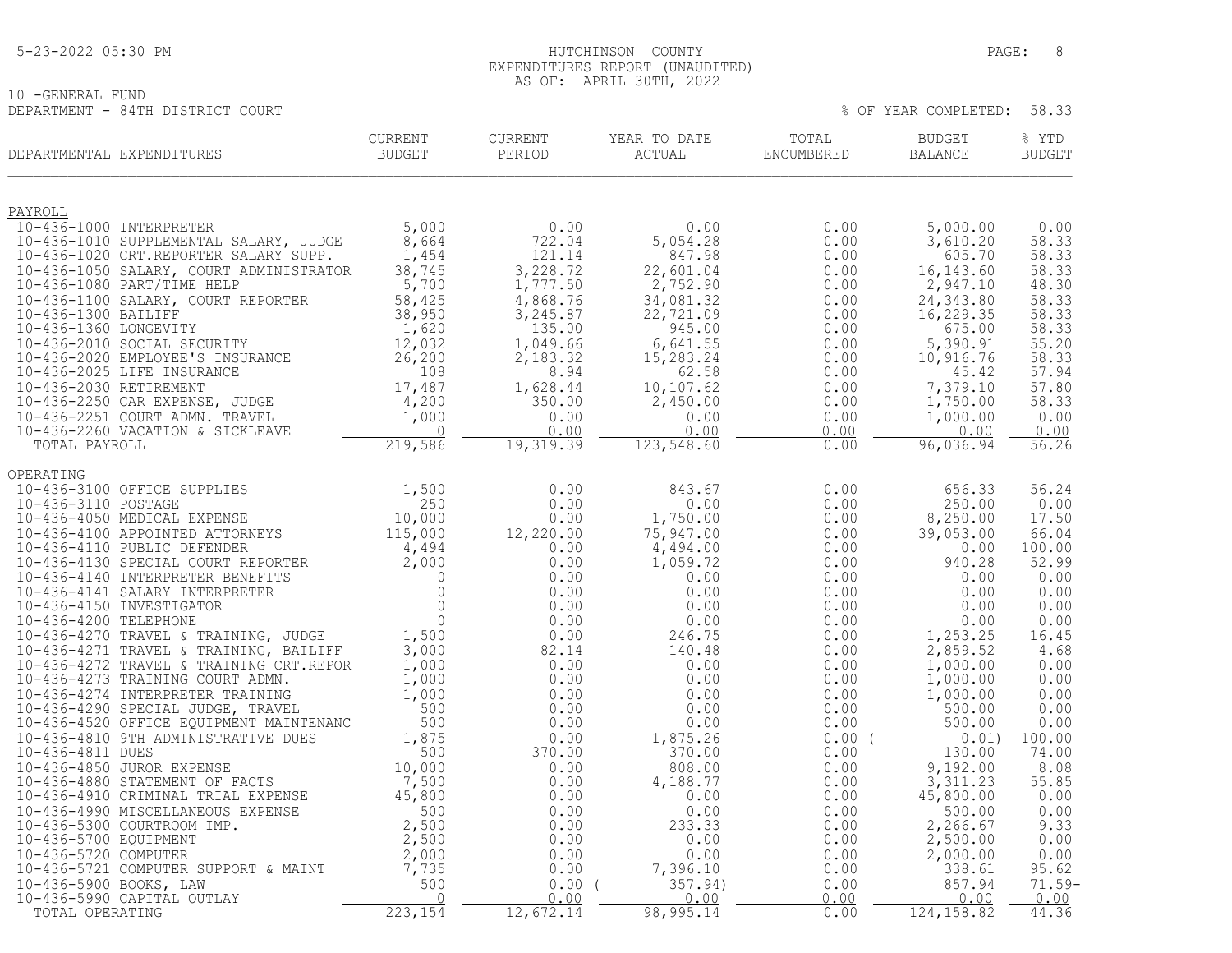| 5-23-2022 05:30 PM                                   |                   | HUTCHINSON COUNTY<br>EXPENDITURES REPORT (UNAUDITED)<br>AS OF: APRIL 30TH, 2022 |                        | - 9<br>PAGE:        |                      |                 |
|------------------------------------------------------|-------------------|---------------------------------------------------------------------------------|------------------------|---------------------|----------------------|-----------------|
| 10 -GENERAL FUND<br>DEPARTMENT - 84TH DISTRICT COURT |                   |                                                                                 |                        |                     | % OF YEAR COMPLETED: | 58.33           |
| DEPARTMENTAL EXPENDITURES                            | CURRENT<br>BUDGET | CURRENT<br>PERIOD                                                               | YEAR TO DATE<br>ACTUAL | TOTAL<br>ENCUMBERED | BUDGET<br>BALANCE    | % YTD<br>BUDGET |
| TOTAL 84TH DISTRICT COURT                            | 442,740           | 31,991.53                                                                       | 222,543.74             | 0.00                | 220,195.76           | 50.27           |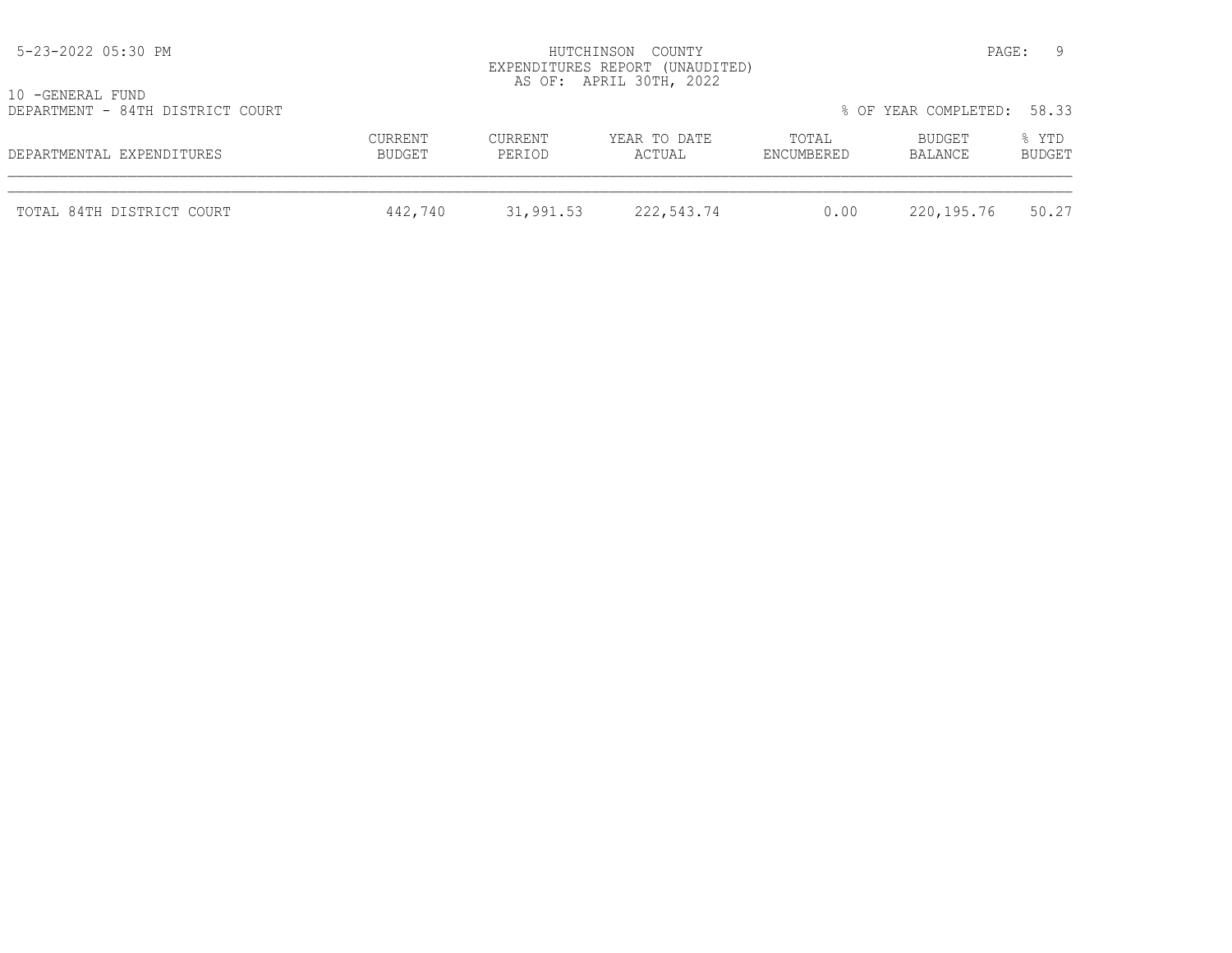## 5-23-2022 05:30 PM HUTCHINSON COUNTY PAGE: 10 EXPENDITURES REPORT (UNAUDITED) AS OF: APRIL 30TH, 2022

10 -GENERAL FUND DEPARTMENT - DISTRICT ATTORNEY % OF YEAR COMPLETED: 58.33

| DEPARTMENTAL EXPENDITURES                                       | <b>CURRENT</b><br>BUDGET | CURRENT<br>PERIOD | YEAR TO DATE<br>ACTUAL | TOTAL<br>ENCUMBERED | <b>BUDGET</b><br><b>BALANCE</b> | % YTD<br><b>BUDGET</b> |
|-----------------------------------------------------------------|--------------------------|-------------------|------------------------|---------------------|---------------------------------|------------------------|
|                                                                 |                          |                   |                        |                     |                                 |                        |
| PAYROLL<br>10-437-1010 SALARY, SUPPLEMENT                       | 16,015                   | 1,334.57          | 9,341.99               | 0.00                | 6,672.85                        | 58.33                  |
| 10-437-1011 DA SUPPLEMENT (STATE)                               | $\Omega$                 | 0.00              | 0.00                   | 0.00                | 0.00                            | 0.00                   |
| 10-437-1020 SALARY SUP., ASST. I & II                           | $\overline{0}$           | 0.00              | 0.00                   | 0.00                | 0.00                            | 0.00                   |
| 10-437-1030 SALARY, ASSISTANT I                                 | 98,440                   | 8,203.35          | 57, 423.45             | 0.00                | 41,016.75                       | 58.33                  |
| 10-437-1031 ASSISTANT 11<br>10-437-1032 SALARY, INVESTIGATOR    | $\circ$<br>67,241        | 0.00<br>5,603.42  | 0.00<br>39,223.94      | 0.00<br>0.00        | 0.00<br>28,017.10               | 0.00<br>58.33          |
| 10-437-1050 SALARY, SECRETARY I                                 | 39,693                   | 3,307.71          | 23, 153.97             | 0.00                | 16,538.55                       | 58.33                  |
| 10-437-1051 SALARY, SECRETARY II                                | 38,075                   | 3,172.93          | 22, 210.51             | 0.00                | 15,864.65                       | 58.33                  |
| 10-437-1080 PART TIME HELP                                      | 6,000                    | 0.00              | 0.00                   | 0.00                | 6,000.00                        | 0.00                   |
| 10-437-1360 LONGEVITY                                           | 1,860                    | 155.00            | 1,085.00               | 0.00                | 775.00                          | 58.33                  |
| 10-437-2010 SOCIAL SECURITY<br>10-437-2020 EMPLOYEE'S INSURANCE | 19,858                   | 1,522.81          | 10,662.82              | 0.00                | 9,195.35                        | 53.69                  |
| 10-437-2025 LIFE INSURANCE                                      | 38,690<br>144            | 4,315.74<br>11.92 | 30,210.18<br>83.44     | 0.00<br>0.00        | 8,479.82<br>60.56               | 78.08<br>57.94         |
| 10-437-2030 RETIREMENT                                          | 30,745                   | 2,515.24          | 17,476.03              | 0.00                | 13,269.20                       | 56.84                  |
| 10-437-2260 VACATION                                            | $\Omega$                 | 0.00              | 0.00                   | 0.00                | 0.00                            | 0.00                   |
| TOTAL PAYROLL                                                   | 356, 761                 | 30, 142.69        | 210,871.33             | 0.00                | 145,889.83                      | 59.11                  |
| OPERATING                                                       |                          |                   |                        |                     |                                 |                        |
| 10-437-3100 OFFICE SUPPLIES                                     | 2,500                    | 0.00              | 257.01                 | 0.00                | 2,242.99                        | 10.28                  |
| 10-437-3101 COPIER EXP.                                         | 3,500                    | 45.91             | 1,595.83               | 0.00                | 1,904.17                        | 45.60                  |
| 10-437-3110 POSTAGE AND BOX RENT                                | 400                      | 12.58             | 110.03                 | 0.00                | 289.97                          | 27.51                  |
| 10-437-4050 AUTOPSIES<br>10-437-4051 MEDICAL EXP.               | $\Omega$<br>$\Omega$     | 0.00<br>0.00      | 0.00<br>0.00           | 0.00<br>0.00        | 0.00<br>0.00                    | 0.00<br>0.00           |
| 10-437-4150 INVESTIGATIVE EXPENSE                               | 4,000                    | 0.00              | 0.00                   | 0.00                | 4,000.00                        | 0.00                   |
| 10-437-4200 TELEPHONE                                           | $\Omega$                 | 0.00              | 0.00                   | 0.00                | 0.00                            | 0.00                   |
| 10-437-4270 TRAINING AND EDUCATION                              | 6,000                    | 815.99            | 3,436.29               | 0.00                | 2,563.71                        | 57.27                  |
| 10-437-4271 INVESTIGATOR                                        | $\mathbf{0}$             | 0.00              | 0.00                   | 0.00                | 0.00                            | 0.00                   |
| 10-437-4810 DUES<br>10-437-4850 GRAND JURY EXPENSE              | 1,000                    | 143.90<br>0.00    | 203.90                 | 0.00                | 796.10<br>353.71                | 20.39<br>64.63         |
| 10-437-4852 CRIME VICTIM INFO. EXP. VIN                         | 1,000<br>8,013           | 0.00              | 646.29<br>3,993.16     | 0.00<br>3,993.16    | 26.60                           | 99.67                  |
| 10-437-4880 GRAND JURY TESTIMONY                                | 1,000                    | 0.00              | 0.00                   | 0.00                | 1,000.00                        | 0.00                   |
| 10-437-4910 TRIAL EXP.                                          | 10,000                   | 0.00              | 47.60                  | 0.00                | 9,952.40                        | 0.48                   |
| 10-437-4990 MISCELLANEOUS EXPENSE                               | 1,500                    | 144.75            | 799.65                 | 0.00                | 700.35                          | 53.31                  |
| 10-437-4991 ASSAULT VICTIMS<br>10-437-5700 OFFICE EQUIPMENT     | $\Omega$<br>2,000        | 0.00<br>0.00      | 0.00<br>0.00           | 0.00                | 0.00<br>2,000.00                | 0.00<br>0.00           |
| 10-437-5710 SECURITY SYSTEM                                     | $\Omega$                 | 0.00              | 0.00                   | 0.00<br>0.00        | 0.00                            | 0.00                   |
| 10-437-5720 COMPUTER                                            | 2,500                    | 0.00              | 266.68                 | 0.00                | 2,233.32                        | 10.67                  |
| 10-437-5721 COMPUTER SUPPORT & MAINT.                           | 14,869                   | 0.00              | 11,236.92              | 0.00                | 3,631.79                        | 75.57                  |
| 10-437-5900 BOOKS, LAW                                          | 3,000                    | 0.00              | 1,993.48               | 0.00                | 1,006.52                        | 66.45                  |
| 10-437-5990 CAPITAL OUTLAY                                      | $\Omega$                 | 0.00              | 9.25                   | 0.00                | 9.25                            | 0.00                   |
| TOTAL OPERATING                                                 | 61,282                   | 1,163.13          | 24, 577.59             | 3,993.16            | 32,710.88                       | 46.62                  |
|                                                                 |                          |                   |                        |                     |                                 |                        |
| TOTAL DISTRICT ATTORNEY                                         | 418,043                  | 31,305.82         | 235, 448.92            | 3,993.16            | 178,600.71                      | 57.28                  |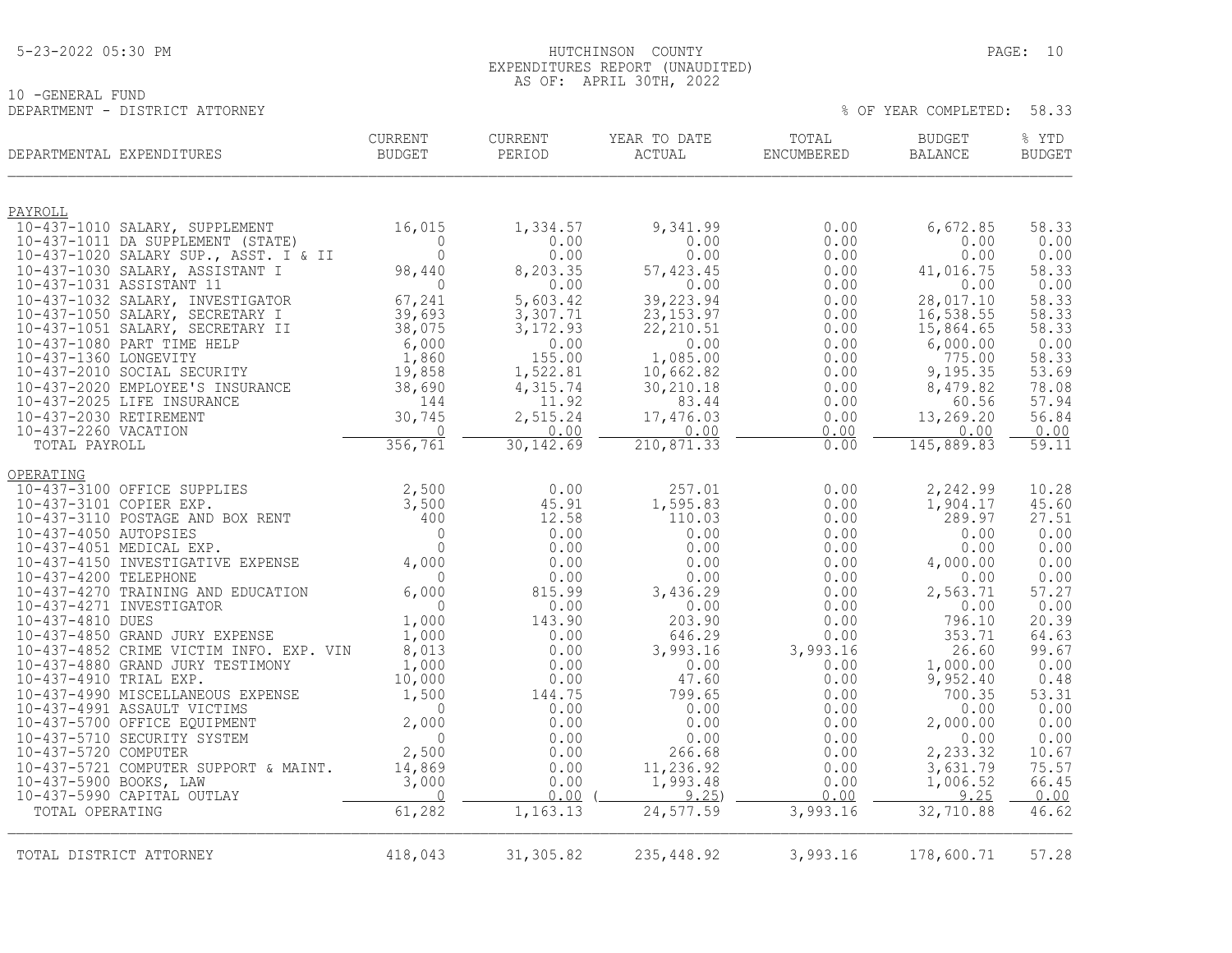### 5-23-2022 05:30 PM HUTCHINSON COUNTY PAGE: 11 EXPENDITURES REPORT (UNAUDITED) AS OF: APRIL 30TH, 2022

|                             | AU UI. ALIALU JUIII, 2022 |  |                            |  |
|-----------------------------|---------------------------|--|----------------------------|--|
| 10 -GENERAL FUND            |                           |  |                            |  |
| DEPARTMENT - DISTRICT CLERK |                           |  | % OF YEAR COMPLETED: 58.33 |  |

| DEPARTMENTAL EXPENDITURES |                                                                           | <b>CURRENT</b><br><b>BUDGET</b> | <b>CURRENT</b><br>PERIOD | YEAR TO DATE<br>ACTUAL | TOTAL<br><b>ENCUMBERED</b> | <b>BUDGET</b><br><b>BALANCE</b> | % YTD<br><b>BUDGET</b> |
|---------------------------|---------------------------------------------------------------------------|---------------------------------|--------------------------|------------------------|----------------------------|---------------------------------|------------------------|
| PAYROLL                   |                                                                           |                                 |                          |                        |                            |                                 |                        |
| 10-450-1010 SALARY        |                                                                           | 76,999                          | 6,416.55                 | 44, 915.85             | 0.00                       | 32,082.75                       | 58.33                  |
|                           | 10-450-1040 SALARY, DEPUTIES                                              | 179,469                         | 11, 174.32               | 82,656.26              | 0.00                       | 96,812.62                       | 46.06                  |
| 10-450-1080 PART TIME     |                                                                           | $\Omega$                        | 0.00                     | 0.00                   | 0.00                       | 0.00                            | 0.00                   |
| 10-450-1360 LONGEVITY     |                                                                           | 2,400                           | 175.00                   | 1,254.20               | 0.00                       | 1,145.80                        | 52.26                  |
|                           | 10-450-2010 SOCIAL SECURITY                                               | 19,803                          | 1,344.89                 | 9,755.82               | 0.00                       | 10,047.56                       | 49.26                  |
|                           | 10-450-2020 EMPLOYEE'S INSURANCE                                          | 52,095                          | 3,274.98                 | 22,924.86              | 0.00                       | 29,170.14                       | 44.01                  |
|                           | 10-450-2025 LIFE INSURANCE                                                | 180                             | 11.92                    | 83.44                  | 0.00                       | 96.56                           | 46.36                  |
| 10-450-2030 RETIREMENT    | 10-450-2260 VACATION & SICK LEAVE                                         | 29,770<br>$\Omega$              | 2,051.96<br>0.00         | 14,763.93<br>0.00      | 0.00<br>0.00               | 15,005.83<br>0.00               | 49.59<br>0.00          |
| TOTAL PAYROLL             |                                                                           | 360, 716                        | 24,449.62                | 176, 354.36            | 0.00                       | 184, 361.26                     | 48.89                  |
|                           |                                                                           |                                 |                          |                        |                            |                                 |                        |
| OPERATING                 |                                                                           |                                 |                          |                        |                            |                                 |                        |
|                           | 10-450-3100 OFFICE SUPPLIES                                               | 4,000                           | 259.00                   | 985.52                 | 0.00                       | 3,014.48                        | 24.64                  |
| 10-450-3101 COPIER EXP.   |                                                                           | 3,000                           | 282.49                   | 1,906.83               | 0.00                       | 1,093.17                        | 63.56                  |
|                           | 10-450-3110 BOX RENT & POSTAGE                                            | 6,000                           | 397.69                   | 2,666.58               | 0.00                       | 3,333.42                        | 44.44                  |
| 10-450-4000 LEGAL FEES    |                                                                           | 200                             | 0.00                     | 0.00                   | 0.00                       | 200.00                          | 0.00                   |
|                           | 10-450-4051 MEDICAL EXP.                                                  | 100                             | 0.00                     | 0.00                   | 0.00                       | 100.00                          | 0.00                   |
| 10-450-4200 TELEPHONE     |                                                                           | $\Omega$                        | 0.00                     | 0.00                   | 0.00                       | 0.00                            | 0.00                   |
|                           | 10-450-4270 TRAINING AND EDUCATION                                        | 4,000                           | 0.00                     | 0.00                   | 0.00                       | 4,000.00                        | 0.00                   |
|                           | 10-450-4800 BONDS & NOTARY                                                | 1,200                           | 0.00                     | 0.00                   | 0.00                       | 1,200.00                        | 0.00                   |
| 10-450-4810 DUES          |                                                                           | 175                             | 0.00                     | 125.00                 | 0.00                       | 50.00                           | 71.43                  |
|                           | 10-450-4990 MISCELLANEOUS EXP.<br>10-450-5700 OFFICE EQUIPMENT AND MAINTE | 500<br>500                      | 169.87<br>0.00           | 183.87<br>0.00         | 0.00<br>0.00               | 316.13<br>500.00                | 36.77<br>0.00          |
|                           | 10-450-5701 OFFICE IMPROVEMENTS                                           | 500                             | 0.00                     | 0.00                   | 0.00                       | 500.00                          | 0.00                   |
|                           | 10-450-5720 COMPUTER EXPENSE                                              | 5,000                           | 1,958.26                 | 2,059.60               | 0.00                       | 2,940.40                        | 41.19                  |
|                           | 10-450-5721 COMPUTER SUP. & MAINT.                                        | 13,122                          | 0.00                     | 12,651.21              | 0.00                       | 471.11                          | 96.41                  |
| 10-450-5900 BOOKS         |                                                                           | 800                             | 475.00                   | 696.63                 | 0.00                       | 103.37                          | 87.08                  |
|                           | 10-450-5990 CAPITAL OUTLAY                                                | $\Omega$                        | 0.00                     | 0.00                   | 0.00                       | 0.00                            | 0.00                   |
| TOTAL OPERATING           |                                                                           | 39,097                          | 3,542.31                 | 21, 275.24             | 0.00                       | 17,822.08                       | 54.42                  |
| TOTAL DISTRICT CLERK      |                                                                           | 399,813                         | 27,991.93                | 197,629.60             | 0.00                       | 202, 183.34                     | 49.43                  |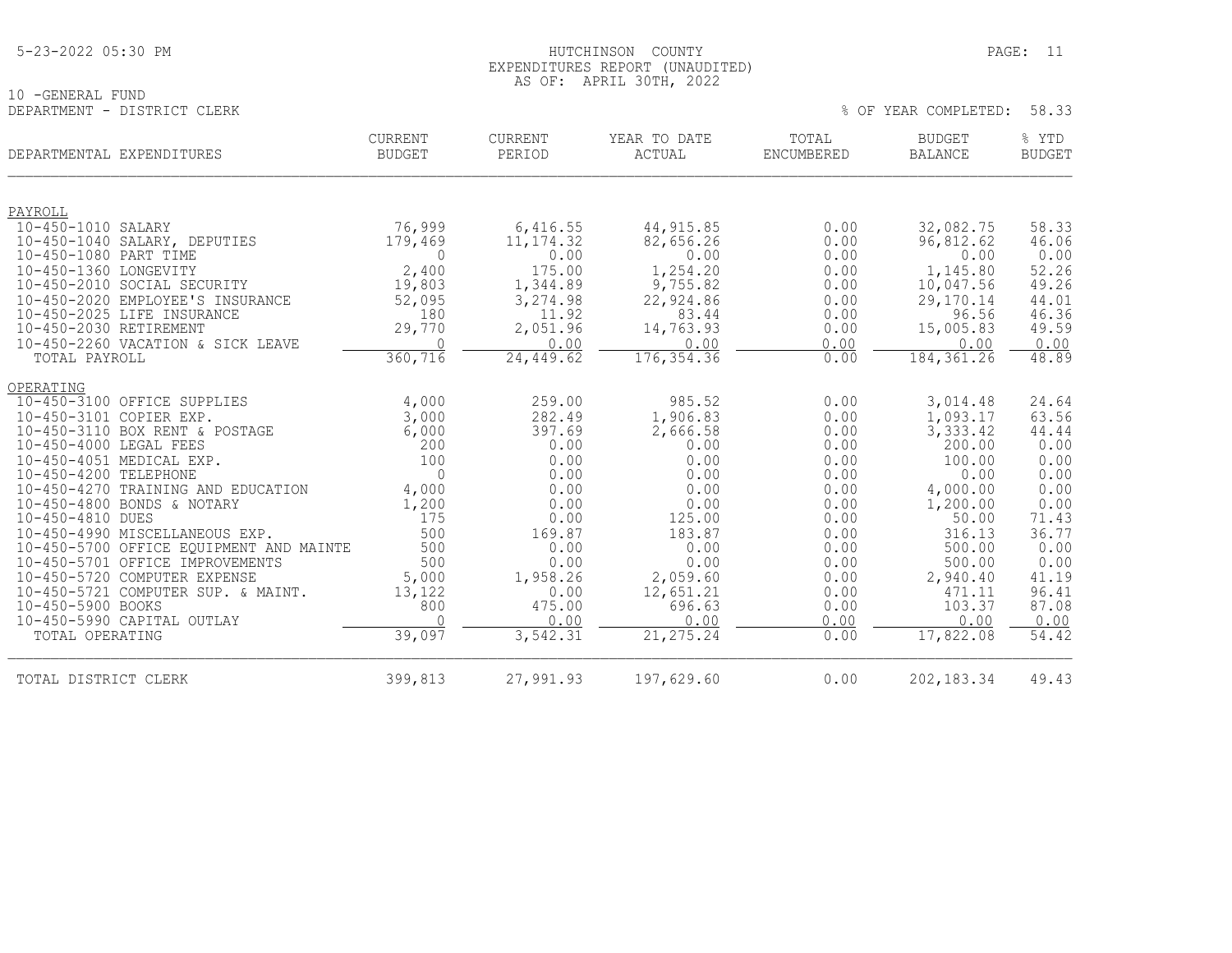## 5-23-2022 05:30 PM HUTCHINSON COUNTY PAGE: 12 EXPENDITURES REPORT (UNAUDITED) AS OF: APRIL 30TH, 2022

10 -GENERAL FUND DEPARTMENT - J. P. PRECINCT #2 % OF YEAR COMPLETED: 58.33

| DEPARTMENTAL EXPENDITURES                                   | <b>CURRENT</b><br><b>BUDGET</b> | <b>CURRENT</b><br>PERIOD | YEAR TO DATE<br>ACTUAL | TOTAL<br>ENCUMBERED | <b>BUDGET</b><br><b>BALANCE</b> | % YTD<br><b>BUDGET</b> |
|-------------------------------------------------------------|---------------------------------|--------------------------|------------------------|---------------------|---------------------------------|------------------------|
| PAYROLL                                                     |                                 |                          |                        |                     |                                 |                        |
| 10-456-1010 SALARY                                          | 61,195                          | 5,099.61                 | 35,697.27              | 0.00                | 25,498.05                       | 58.33                  |
| 10-456-1050 SALARY, SECRETARY                               | 47,819                          | 3,984.89                 | 27,894.23              | 0.00                | 19,924.45                       | 58.33                  |
| 10-456-1080 PARTTIME                                        | $\mathbf 0$                     | 0.00                     | 0.00                   | 0.00                | 0.00                            | 0.00                   |
| 10-456-1360 LONGEVITY                                       | 540                             | 45.00                    | 315.00                 | 0.00                | 225.00                          | 58.33                  |
| 10-456-2010 SOCIAL SECURITY                                 | 8,473                           | 653.86                   | 4,577.02               | 0.00                | 3,895.66                        | 54.02                  |
| 10-456-2020 EMPLOYEE'S INSURANCE                            | 26,200                          | 2,183.32                 | 15,283.24              | 0.00                | 10,916.76                       | 58.33                  |
| 10-456-2025 LIFE INSURANCE                                  | 72                              | 5.96                     | 41.72                  | 0.00                | 30.28                           | 57.94                  |
| 10-456-2030 RETIREMENT                                      | 12,737                          | 1,066.00                 | 7,406.65               | 0.00                | 5,330.06                        | 58.15                  |
| 10-456-2240 CELL PHONE<br>10-456-2260 VACATION & SICK LEAVE | 1,200<br>$\Omega$               | 100.00<br>0.00           | 700.00<br>0.00         | 0.00<br>0.00        | 500.00<br>0.00                  | 58.33<br>0.00          |
| TOTAL PAYROLL                                               | 158,235                         | 13, 138.64               | 91, 915.13             | 0.00                | 66,320.26                       | 58.09                  |
| OPERATING                                                   |                                 |                          |                        |                     |                                 |                        |
| 10-456-3100 OFFICE SUPPLIES                                 | 2,500                           | 437.44                   | 1,917.22               | 0.00                | 582.78                          | 76.69                  |
| 10-456-3110 POSTAGE                                         | 900                             | 0.00                     | 139.32                 | 0.00                | 760.68                          | 15.48                  |
| 10-456-3340 BLOOD TESTS                                     | 100                             | 0.00                     | 0.00                   | 0.00                | 100.00                          | 0.00                   |
| 10-456-4050 AUTOPSIES                                       | 25,000                          | 482.75                   | 5,187.75               | 2,500.00            | 17,312.25                       | 30.75                  |
| 10-456-4051 MEDICAL EXP.                                    | $\Omega$                        | 0.00                     | 0.00                   | 0.00                | 0.00                            | 0.00                   |
| 10-456-4100 APPOINTED ATTORNEY                              | $\overline{0}$                  | 0.00                     | 0.00                   | 0.00                | 0.00                            | 0.00                   |
| 10-456-4140 INTERPRETER<br>10-456-4200 TELEPHONE            | 100<br>$\Omega$                 | 0.00<br>0.00             | 0.00<br>0.00           | 0.00<br>0.00        | 100.00<br>0.00                  | 0.00<br>0.00           |
| 10-456-4270 TRAINING AND EDUCATION                          | 5,000                           | 479.19                   | 1,064.19               | 0.00                | 3,935.81                        | 21.28                  |
| 10-456-4800 BONDS                                           | 200                             | 0.00                     | 0.00                   | 0.00                | 200.00                          | 0.00                   |
| 10-456-4810 DUES                                            | 270                             | 0.00                     | 189.05                 | 0.00                | 80.95                           | 70.02                  |
| 10-456-4850 JUROR EXPENSE                                   | 800                             | 0.00                     | 0.00                   | 0.00                | 800.00                          | 0.00                   |
| 10-456-4990 MISC.                                           | 600                             | 0.00                     | 165.71                 | 0.00                | 434.29                          | 27.62                  |
| 10-456-4992 SCHOOL FINE TO SCHOOLS                          | 1,500                           | 0.00                     | 300.00                 | 0.00                | 1,200.00                        | 20.00                  |
| 10-456-5700 OFFICE EQUIP. & REPAIR                          | 1,000                           | 0.00                     | 0.00                   | 0.00                | 1,000.00                        | 0.00                   |
| 10-456-5720 COMPUTER EXP.                                   | 1,000                           | 0.00                     | 0.00                   | 0.00                | 1,000.00                        | 0.00                   |
| 10-456-5721 COMPUTER SUPPORT & MAINT.                       | 7,735                           | 0.00                     | 7,396.10               | 0.00                | 338.61                          | 95.62                  |
| 10-456-5901 OMNIBASE<br>10-456-5902 COLLECTION FEE          | 500<br>12,000                   | 0.00<br>1,881.09         | 258.00<br>7,835.78     | 0.00<br>0.00        | 242.00<br>4,164.22              | 51.60<br>65.30         |
| 10-456-5990 CAPITAL OUTLAY                                  | $\Omega$                        | 0.00                     | 0.00                   | 0.00                | 0.00                            | 0.00                   |
| TOTAL OPERATING                                             | 59,205                          | 3,280.47                 | 24, 453.12             | 2,500.00            | 32, 251.59                      | 45.53                  |
| TOTAL J. P. PRECINCT #2                                     | 217,440                         | 16,419.11                | 116,368.25             | 2,500.00            | 98,571.85                       | 54.67                  |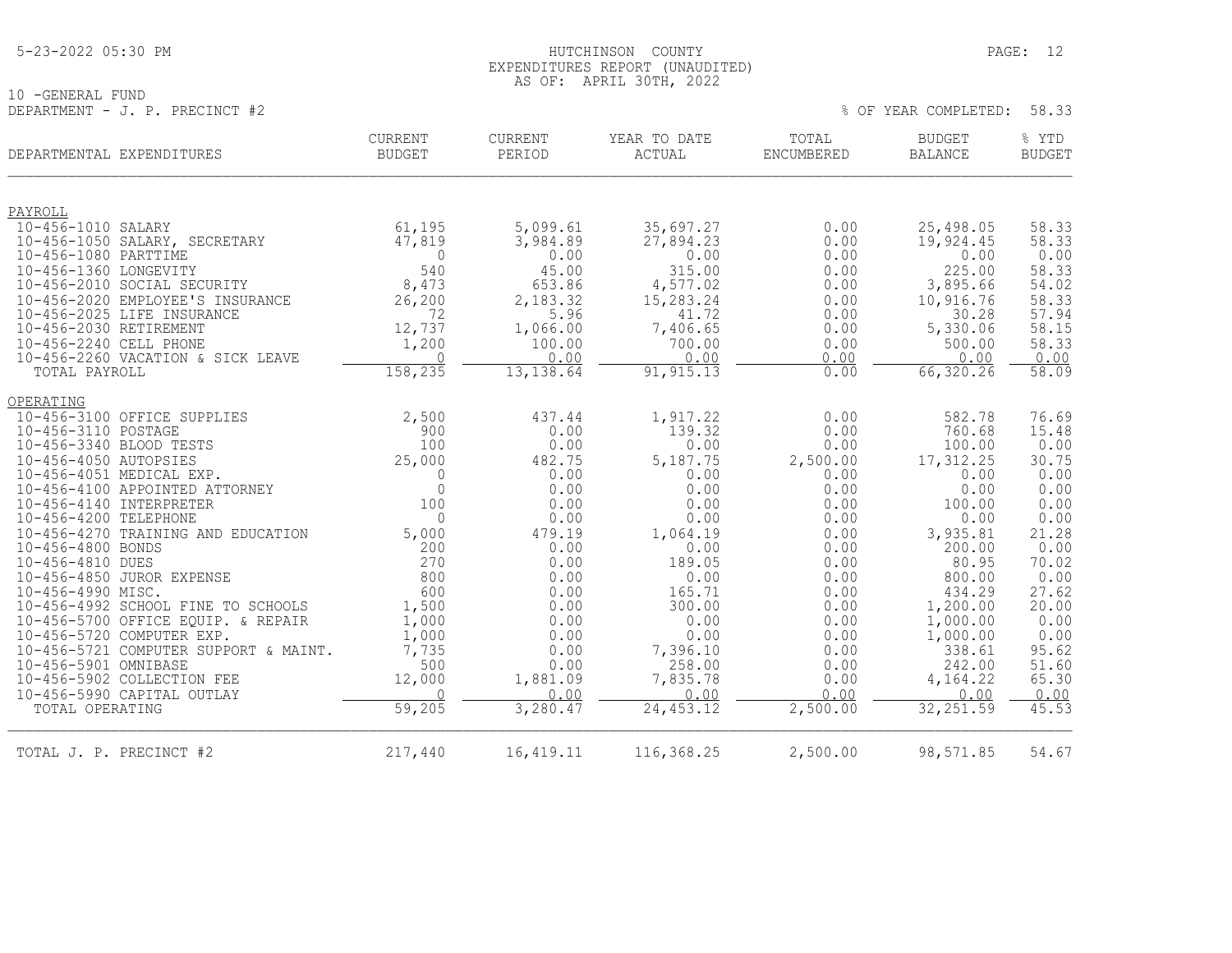## 5-23-2022 05:30 PM HUTCHINSON COUNTY PAGE: 13 EXPENDITURES REPORT (UNAUDITED) AS OF: APRIL 30TH, 2022

10 -GENERAL FUND DEPARTMENT - J. P. PRECINCT #1  $\%$  OF YEAR COMPLETED: 58.33

| DEPARTMENTAL EXPENDITURES                     | <b>CURRENT</b><br><b>BUDGET</b> | <b>CURRENT</b><br>PERIOD | YEAR TO DATE<br>ACTUAL | TOTAL<br>ENCUMBERED | <b>BUDGET</b><br><b>BALANCE</b> | % YTD<br><b>BUDGET</b> |
|-----------------------------------------------|---------------------------------|--------------------------|------------------------|---------------------|---------------------------------|------------------------|
| PAYROLL                                       |                                 |                          |                        |                     |                                 |                        |
| 10-457-1010 SALARY                            | 61,195                          | 5,099.61                 | 35,697.27              | 0.00                | 25,498.05                       | 58.33                  |
| 10-457-1050 SALARY, SECRETARY                 | 47,819                          | 3,984.89                 | 27,894.23              | 0.00                | 19,924.45                       | 58.33                  |
| 10-457-1080 PARTTIME                          | $\Omega$                        | 0.00                     | 0.00                   | 0.00                | 0.00                            | 0.00                   |
| 10-457-1360 LONGEVITY                         | 360                             | 30.00                    | 210.00                 | 0.00                | 150.00                          | 58.33                  |
| 10-457-2010 SOCIAL SECURITY                   | 8,459                           | 688.98                   | 4,822.86               | 0.00                | 3,636.05                        | 57.02                  |
| 10-457-2020 EMPLOYEE'S INSURANCE              | 25,895                          | 2,157.87                 | 15,105.09              | 0.00                | 10,789.91                       | 58.33                  |
| 10-457-2025 LIFE INSURANCE                    | 72                              | 5.96                     | 41.72                  | 0.00                | 30.28                           | 57.94                  |
| 10-457-2030 RETIREMENT                        | 12,716                          | 1,064.27                 | 7,394.63               | 0.00                | 5,321.39                        | 58.15                  |
| 10-457-2240 CELL PHONE                        | 1,200                           | 100.00                   | 700.00                 | 0.00                | 500.00                          | 58.33                  |
| 10-457-2260 VACATION AND SICK LEAVE           | $\Omega$                        | 0.00                     | 0.00                   | 0.00                | 0.00                            | $\frac{0.00}{58.25}$   |
| TOTAL PAYROLL                                 | 157,716                         | 13, 131.58               | 91,865.80              | 0.00                | 65,850.13                       |                        |
| OPERATING                                     |                                 |                          |                        |                     |                                 |                        |
| 10-457-3100 OFFICE SUPPLIES                   | 2,500                           | 138.36                   | 754.51                 | 0.00                | 1,745.49                        | 30.18                  |
| 10-457-3110 POSTAGE                           | 800                             | 19.60                    | 399.60                 | 0.00                | 400.40                          | 49.95                  |
| 10-457-4050 AUTOPSIES                         | 25,000                          | 1,342.50                 | 9,277.50               | 10,350.00           | 5,372.50                        | 78.51                  |
| 10-457-4051 MEDICAL EXP.                      | $\mathbf 0$                     | 0.00                     | 0.00                   | 0.00                | 0.00                            | 0.00                   |
| 10-457-4100 APPOINTED ATTORNEY                | $\mathbf 0$                     | 0.00                     | 0.00                   | 0.00                | 0.00                            | 0.00                   |
| 10-457-4200 TELEPHONE                         | $\overline{0}$                  | 0.00                     | 0.00                   | 0.00                | 0.00                            | 0.00                   |
| 10-457-4270 TRAINING AND EDUCATION            | 5,000                           | 55.00                    | 325.00                 | 0.00                | 4,675.00                        | 6.50                   |
| 10-457-4292 TRAVEL EXPENSE                    | $\Omega$                        | 0.00                     | 0.00                   | 0.00                | 0.00                            | 0.00                   |
| 10-457-4800 BONDS                             | 200                             | 0.00                     | 0.00                   | 0.00                | 200.00                          | 0.00                   |
| 10-457-4810 DUES<br>10-457-4850 JUROR EXPENSE | 300<br>800                      | 0.00<br>0.00             | 244.05<br>0.00         | 0.00<br>0.00        | 55.95<br>800.00                 | 81.35<br>0.00          |
| 10-457-4990 MISCELLANEOUS EXPENSE             | 600                             | 0.00                     | 165.72                 | 0.00                | 434.28                          | 27.62                  |
| 10-457-4992 SCHOOL FINE TO SCHOOL             | $\Omega$                        | 0.00                     | 0.00                   | 0.00                | 0.00                            | 0.00                   |
| 10-457-5700 OFFICE EQUIPMENT                  | 1,000                           | 0.00                     | 0.00                   | 0.00                | 1,000.00                        | 0.00                   |
| 10-457-5720 COMPUTER                          | 1,000                           | 0.00                     | 202.68                 | 0.00                | 797.32                          | 20.27                  |
| 10-457-5721 COMPUTER SUPPORT & MAINT.         | 7,735                           | 0.00                     | 7,396.10               | 0.00                | 338.61                          | 95.62                  |
| 10-457-5901 OMNIBASE                          | 1,000                           | 0.00                     | 132.00                 | 0.00                | 868.00                          | 13.20                  |
| 10-457-5902 COLLECTION FEE                    | 8,000                           | 293.12                   | 3,495.62               | 0.00                | 4,504.38                        | 43.70                  |
| 10-457-5990 CAPITAL OUTLAY                    | $\Omega$                        | 0.00                     | 0.00                   | 0.00                | 0.00                            | 0.00                   |
| TOTAL OPERATING                               | 53,935                          | 1,848.58                 | 22,392.78              | 10,350.00           | 21, 191.93                      | 60.71                  |
| TOTAL J. P. PRECINCT #1                       | 211,651                         | 14,980.16                | 114,258.58             | 10, 350.00          | 87,042.06                       | 58.87                  |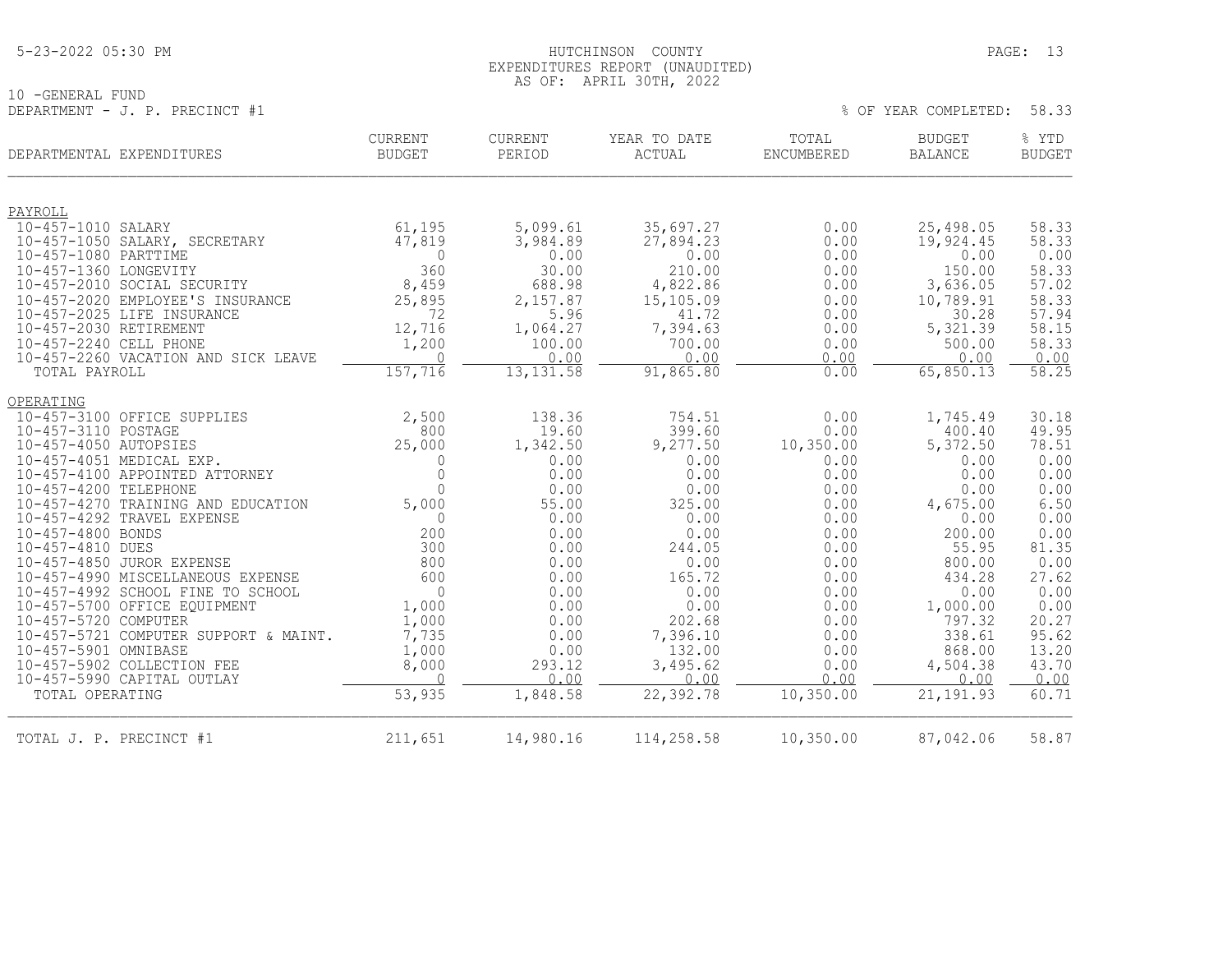| 5-23-2022 05:30 PM |
|--------------------|
|--------------------|

## HUTCHINSON COUNTY PAGE: 14 EXPENDITURES REPORT (UNAUDITED) AS OF: APRIL 30TH, 2022

% OF YEAR COMPLETED: 58.33

10 -GENERAL FUND<br>DEPARTMENT - COUNTY ATTORNEY

|                        | DEPARTMENTAL EXPENDITURES              | <b>CURRENT</b><br><b>BUDGET</b> | CURRENT<br>PERIOD | YEAR TO DATE<br>ACTUAL | TOTAL<br>ENCUMBERED | <b>BUDGET</b><br><b>BALANCE</b> | % YTD<br><b>BUDGET</b> |
|------------------------|----------------------------------------|---------------------------------|-------------------|------------------------|---------------------|---------------------------------|------------------------|
| PAYROLL                |                                        |                                 |                   |                        |                     |                                 |                        |
| 10-475-1010 SALARIES   |                                        | 145,851                         | 12, 154. 23       | 85,079.61              | 0.00                | 60,771.15                       | 58.33                  |
|                        | 10-475-1020 SUPPLEMENT SALARIES        | 35,000                          | 2,375.00          | 16,625.00              | 0.00                | 18,375.00                       | 47.50                  |
|                        | 10-475-1030 SALARY, ASSISTANT          | $\overline{0}$                  | 0.00              | 0.00                   | 0.00                | 0.00                            | 0.00                   |
|                        | 10-475-1050 SALARY, SECRETARY I        | 47,819                          | 3,984.89          | 27,894.23              | 0.00<br>0.00        | 19,924.45<br>18,907.10          | 58.33<br>58.33         |
| 10-475-1080 PART TIME  | 10-475-1051 SALARY, SECRETARY II       | 45,377<br>$\Omega$              | 3,781.42<br>0.00  | 26,469.94<br>0.00      | 0.00                | 0.00                            | 0.00                   |
| 10-475-1360 LONGEVITY  |                                        | 720                             | 60.00             | 420.00                 | 0.00                | 300.00                          | 58.33                  |
|                        | 10-475-2010 SOCIAL SECURITY            | 20,522                          | 1,700.57          | 11,878.23              | 0.00                | 8,644.15                        | 57.88                  |
|                        | 10-475-2020 EMPLOYEE'S INSURANCE       | 38,995                          | 3,249.53          | 22,746.71              | 0.00                | 16,248.29                       | 58.33                  |
|                        | 10-475-2025 LIFE INSURANCE             | 108                             | 8.94              | 62.58                  | 0.00                | 45.42                           | 57.94                  |
| 10-475-2030 RETIREMENT |                                        | 30,851                          | 2,582.06          | 17,940.32              | 0.00                | 12,910.33                       | 58.15                  |
|                        | 10-475-2260 VACATION AND/ OR SICKLEAVE | $\Omega$                        | 0.00              | 0.00<br>209, 116.62    | 0.00<br>0.00        | 0.00<br>156, 125.89             | 0.00<br>57.25          |
| TOTAL PAYROLL          |                                        | 365,243                         | 29,896.64         |                        |                     |                                 |                        |
| OPERATING              |                                        |                                 |                   |                        |                     |                                 |                        |
|                        | 10-475-3100 OFFICE SUPPLIES            | 2,500                           | 119.31            | 943.52                 | 0.00                | 1,556.48                        | 37.74                  |
|                        | 10-475-3101 COPIER EXPENSE             | 2,031                           | 179.35            | 1,201.10               | 0.00                | 829.90                          | 59.14                  |
|                        | 10-475-3110 POSTAGE AND BOX RENT       | 300                             | 0.00              | 10.56                  | 0.00                | 289.44                          | 3.52                   |
| 10-475-4200 TELEPHONE  |                                        | $\Omega$                        | 0.00              | 0.00                   | 0.00                | 0.00                            | 0.00                   |
|                        | 10-475-4270 TRAINING & EDUCATION       | 3,700                           | 350.00            | 1,769.78               | 0.00                | 1,930.22                        | 47.83                  |
|                        | 10-475-4520 EQUIPMENT MAINTENANCE      | 200<br>$\Omega$                 | 0.00<br>0.00      | 0.00                   | 0.00<br>0.00        | 200.00<br>0.00                  | 0.00<br>0.00           |
| 10-475-4810 DUES       | 10-475-4600 RENT, OFFICE SPACE         | 600                             | 50.00             | 0.00<br>250.00         | 0.00                | 350.00                          | 41.67                  |
|                        | 10-475-4990 MISCELLANEOUS              | 1,000                           | 21.97             | 147.29                 | 0.00                | 852.71                          | 14.73                  |
|                        | 10-475-4991 ASSAULT VICTIMS            | 1,500                           | 0.00              | 0.00                   | 0.00                | 1,500.00                        | 0.00                   |
| 10-475-5700 EOUIPMENT  |                                        | 1,200                           | 0.00              | 0.00                   | 0.00                | 1,200.00                        | 0.00                   |
| 10-475-5720 COMPUTER   |                                        | 4,000                           | 0.00              | 0.00                   | 0.00                | 4,000.00                        | 0.00                   |
|                        | 10-475-5721 COMPUTER SUPPORT & MAINT.  | 7,735                           | 0.00              | 9,752.43               | 0.00(               | 2,017.72)                       | 126.09                 |
| 10-475-5900 LAW BOOKS  |                                        | 300                             | 194.00            | 194.00                 | 0.00                | 106.00                          | 64.67                  |
|                        | 10-475-5990 CAPITAL OUTLAY             | $\Omega$                        | 0.00              | 0.00                   | 0.00                | 0.00                            | 0.00                   |
| TOTAL OPERATING        |                                        | 25,066                          | 914.63            | 14,268.68              | 0.00                | 10,797.03                       | 56.93                  |
| TOTAL COUNTY ATTORNEY  |                                        | 390,308                         | 30,811.27         | 223,385.30             | 0.00                | 166, 922.92                     | 57.23                  |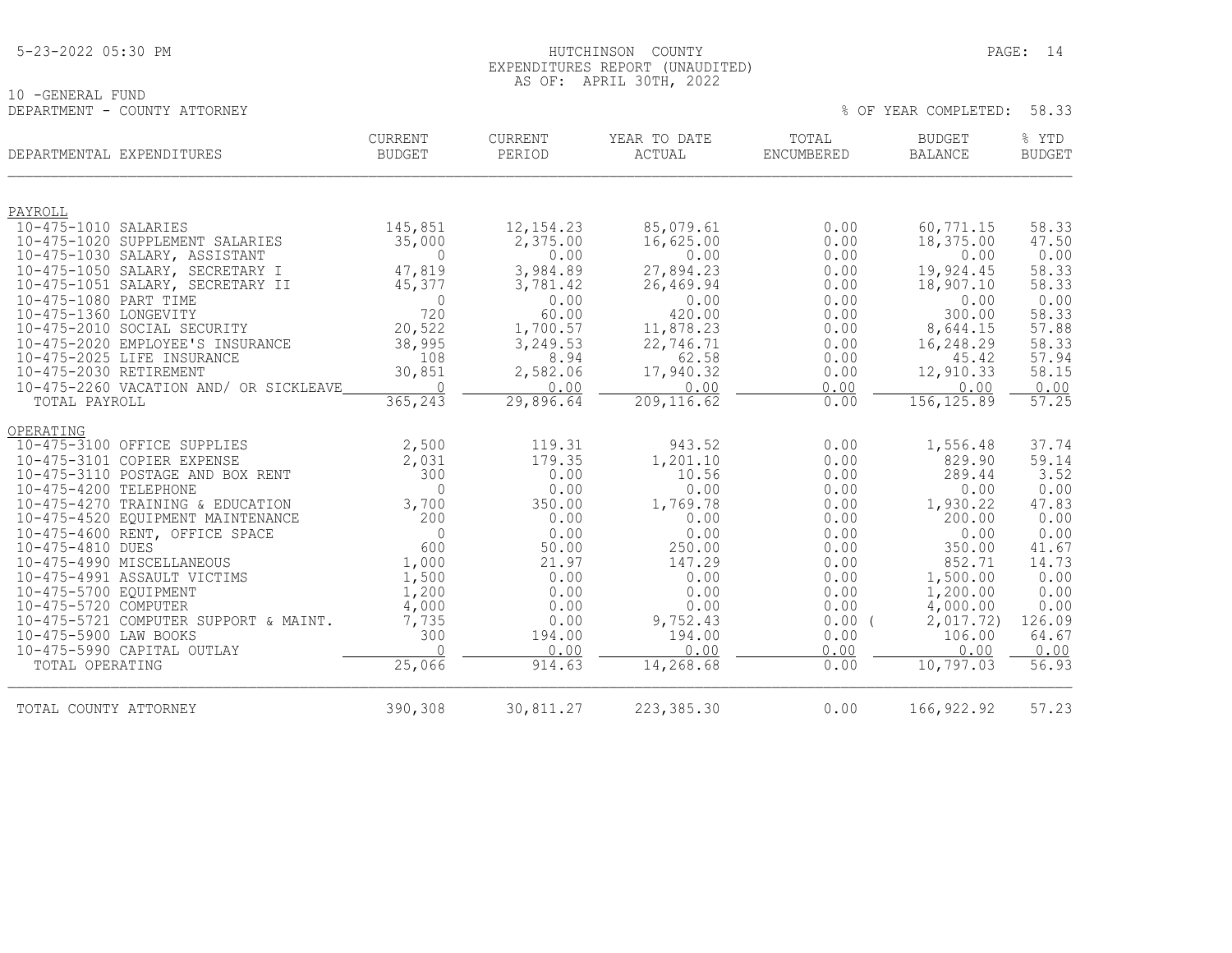|--|

## 10 -GENERAL FUND<br>DEPARTMENT - ELECTION

| DEPARTMENTAL EXPENDITURES                      | <b>CURRENT</b><br><b>BUDGET</b> | <b>CURRENT</b><br>PERIOD | YEAR TO DATE<br>ACTUAL | TOTAL<br>ENCUMBERED | BUDGET<br><b>BALANCE</b> | % YTD<br><b>BUDGET</b> |
|------------------------------------------------|---------------------------------|--------------------------|------------------------|---------------------|--------------------------|------------------------|
|                                                |                                 |                          |                        |                     |                          |                        |
| PAYROLL<br>10-490-1081 ELECTION WORKERS        | 66,000                          | 0.00                     | 23,294.04              | 0.00                | 42,705.96                | 35.29                  |
| 10-490-2010 SOCIAL SECURITY                    | 4,000                           | 0.00                     | 2,523.78               | 0.00                | ,476.22                  | 63.09                  |
| TOTAL PAYROLL                                  | 70,000                          | 0.00                     | 25,817.82              | 0.00                | 44, 182. 18              | 36.88                  |
| OPERATING                                      |                                 |                          |                        |                     |                          |                        |
| $10 - 490 - 3100$<br>SUPPLIES & BALLOT EXPENSE | 10,000                          | 1,448.15                 | 3,199.12               | 1,200.00            | 5,600.88                 | 43.99                  |
| 10-490-3110 POSTAGE                            | 1,000                           | 167.36                   | 540.36                 | 0.00                | 459.64                   | 54.04                  |
| $10 - 490 - 4080$<br>PROGRAMMING               | 7,000                           | 0.00                     | 1, 132.87)             | 1,200.00            | 6,932.87                 | 0.96                   |
| $10 - 490 - 4270$<br>TRAINING & EDUCATION      | 2,700                           | 0.00                     | 0.00                   | 0.00                | 2,700.00                 | 0.00                   |
| 10-490-4292 TRAVEL                             |                                 | 0.00                     | 0.00                   | 0.00                | 0.00                     | 0.00                   |
| 10-490-4293 ON-SITE SUPPORT                    | 10,828                          | 0.00                     | 1,558.32               | 4,675.00            | 4,594.96                 | 57.57                  |
| 10-490-4900 MISC.                              | 1,000                           | 0.00                     | 108.40                 | 0.00                | 1,108.40                 | $10.84-$               |
| 10-490-5700 EQUIPMENT                          | 1,000                           | 0.00                     | 681.78                 | 0.00                | 318.22                   | 68.18                  |
| 10-490-5720 COMPUTER EXP.                      | 1,092                           | 0.00                     | 0.00                   | 1,091.72            | 0.00                     | 100.00                 |
| 10-490-5721 COMPUTER SUPPORT<br>& MAINT        | 14,655                          | 0.00                     | 13,455.00              | 1,200.00            | 0.00                     | 100.00                 |
| 10-490-5990 CAPITAL OUTLAY                     |                                 | 0.00                     | 0.00                   | 0.00                | 0.00                     | 0.00                   |
| TOTAL OPERATING                                | 49,275                          | 1,615.51                 | 18, 193. 31            | 9,366.72            | 21,714.97                | 55.93                  |
| TOTAL ELECTION                                 | 119,275                         | 1,615.51                 | 44,011.13              | 9,366.72            | 65,897.15                | 44.75                  |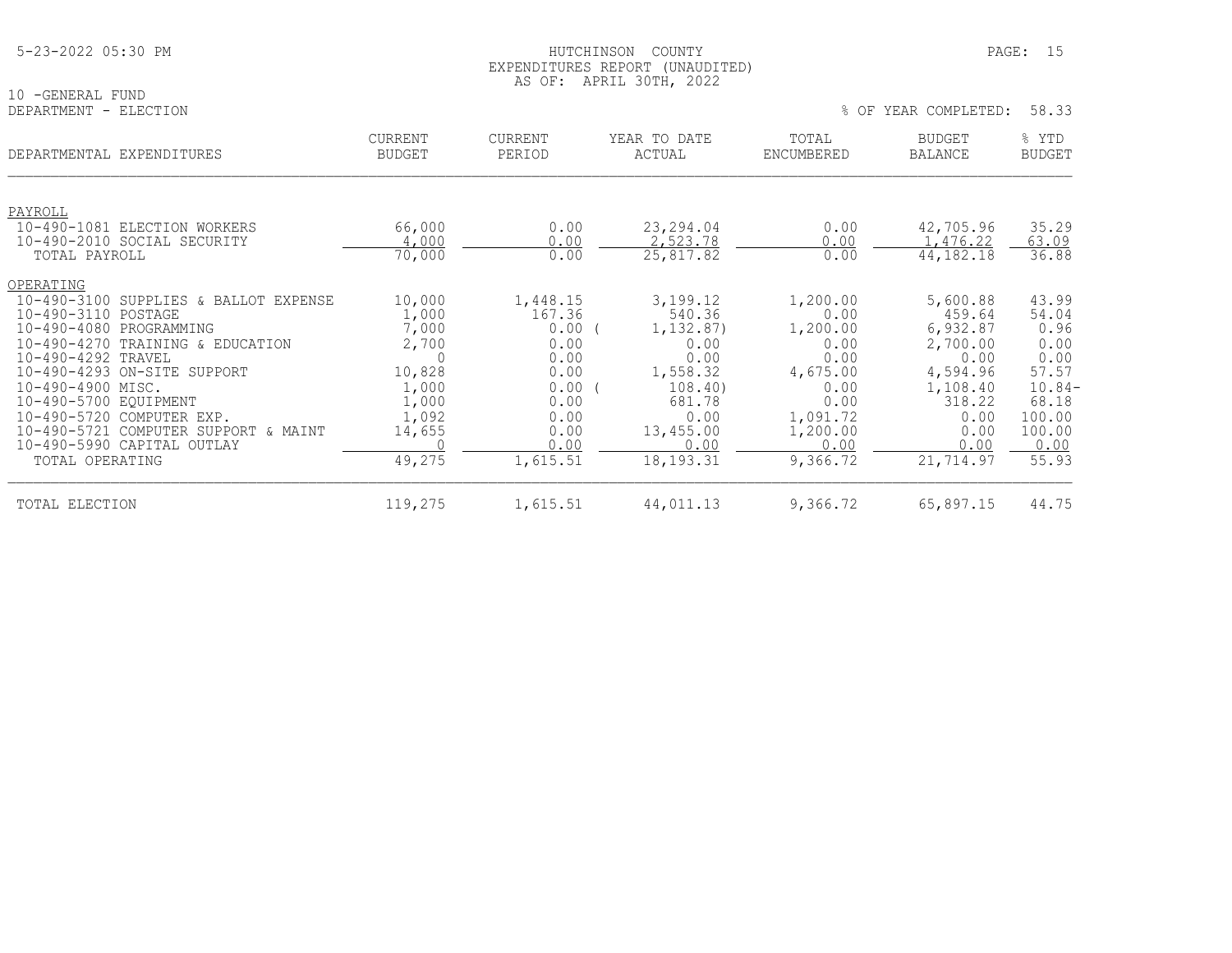## HUTCHINSON COUNTY PAGE: 16 EXPENDITURES REPORT (UNAUDITED) AS OF: APRIL 30TH, 2022

% OF YEAR COMPLETED: 58.33

10 -GENERAL FUND<br>DEPARTMENT - COUNTY AUDITOR

| DEPARTMENTAL EXPENDITURES                                            | <b>CURRENT</b><br><b>BUDGET</b> | CURRENT<br>PERIOD      | YEAR TO DATE<br>ACTUAL | TOTAL<br><b>ENCUMBERED</b> | <b>BUDGET</b><br><b>BALANCE</b> | % YTD<br><b>BUDGET</b> |
|----------------------------------------------------------------------|---------------------------------|------------------------|------------------------|----------------------------|---------------------------------|------------------------|
| PAYROLL                                                              |                                 |                        |                        |                            |                                 |                        |
| 10-495-1020 SALARIES                                                 | 102,371                         | 8,530.92               | 42,654.60              | 0.00                       | 59,716.44                       | 41.67                  |
| 10-495-1030 SALARIES, ASSISTANTS                                     | 73,377                          | 6, 114.75              | 42,803.25              | 0.00                       | 30,573.75                       | 58.33                  |
| 10-495-1080 PART TIME HELP                                           | $\Omega$                        | 0.00                   | 0.00                   | 0.00                       | 0.00                            | 0.00                   |
| 10-495-1360 LONGEVITY                                                | 2,460                           | 90.00                  | 745.00                 | 0.00                       | 1,715.00                        | 30.28                  |
| 10-495-2010 SOCIAL SECURITY                                          | 14,361                          | 1,112.16               | 7,442.64               | 0.00                       | 6,917.88                        | 51.83                  |
| 10-495-2020 EMPLOYEE'S INSURANCE                                     | 25,895                          | 1,091.66               | 7,641.62               | 0.00                       | 18,253.38                       | 29.51                  |
| 10-495-2025 LIFE INSURANCE                                           | 72                              | 5.96                   | 32.78                  | 0.00                       | 39.22                           | 45.53<br>52.20         |
| 10-495-2030 RETIREMENT<br>10-495-2260 VACATION & SICK LEAVE          | 21,682<br>12,470                | 1,701.97<br>0.00       | 11,317.26<br>12,470.00 | 0.00<br>0.00               | 10,364.31<br>0.00               | 100.00                 |
| TOTAL PAYROLL                                                        | 252,687                         | $18,647.\overline{42}$ | 125, 107. 15           | 0.00                       | 127,579.98                      | 49.51                  |
| OPERATING                                                            |                                 |                        |                        |                            |                                 |                        |
| 10-495-3100 OFFICE SUPPLIES                                          | 2,500                           | 0.00                   | 1,534.37               | 0.00                       | 965.63                          | 61.37                  |
| 10-495-3101 COPIER EXP.                                              |                                 | 0.00                   | 0.00                   | 0.00                       | 1.20                            | 0.00                   |
| 10-495-3110 POSTAGE                                                  | 300                             | 0.00                   | 51.45                  | 0.00                       | 248.55                          | 17.15                  |
| 10-495-4200 TELEPHONE                                                | $\Omega$                        | 0.00                   | 0.00                   | 0.00                       | 0.00                            | 0.00                   |
| 10-495-4270 TRAINING & EDUCATION                                     | 3,000                           | 0.00                   | 590.00                 | 0.00                       | 2,410.00                        | 19.67                  |
| 10-495-4292 TRAVEL EXPENSE                                           | $\Omega$                        | 0.00                   | 0.00                   | 0.00                       | 0.00                            | 0.00                   |
| 10-495-4800 BONDS                                                    | 121                             | 0.00                   | 100.00                 | 0.00                       | 21.43                           | 82.35                  |
| 10-495-4810 DUES                                                     | 400                             | 0.00                   | 235.00                 | 0.00                       | 165.00                          | 58.75                  |
| 10-495-4990 MISCELLANEOUS EXPENSE                                    | 500                             | 0.00                   | 0.00                   | 0.00                       | 500.00                          | 0.00                   |
| 10-495-5700 OFFICE EQUIPMENT & MAINTENA<br>10-495-5720 COMPUTER EXP. | 1,000<br>2,350                  | 0.00<br>0.00           | 661.01<br>0.00         | 0.00<br>0.00               | 338.99<br>2,350.00              | 66.10<br>0.00          |
| 10-495-5721 COMPUTER SUPPORT & MAINT.                                | 14,715                          | 609.75                 | 14,674.32              | 0.00                       | 40.25                           | 99.73                  |
| 10-495-5900 BOOKS                                                    | 0                               | 0.00                   | 0.00                   | 0.00                       | 0.00                            | 0.00                   |
| 10-495-5990 CAPITAL OUTLAY                                           | $\cap$                          | 0.00                   | 0.00                   | 0.00                       | 0.00                            | 0.00                   |
| TOTAL OPERATING                                                      | 24,887                          | 609.75                 | 17,846.15              | 0.00                       | 7,041.05                        | 71.71                  |
| TOTAL COUNTY AUDITOR                                                 | 277,574                         | 19,257.17              | 142,953.30             | 0.00                       | 134,621.03                      | 51.50                  |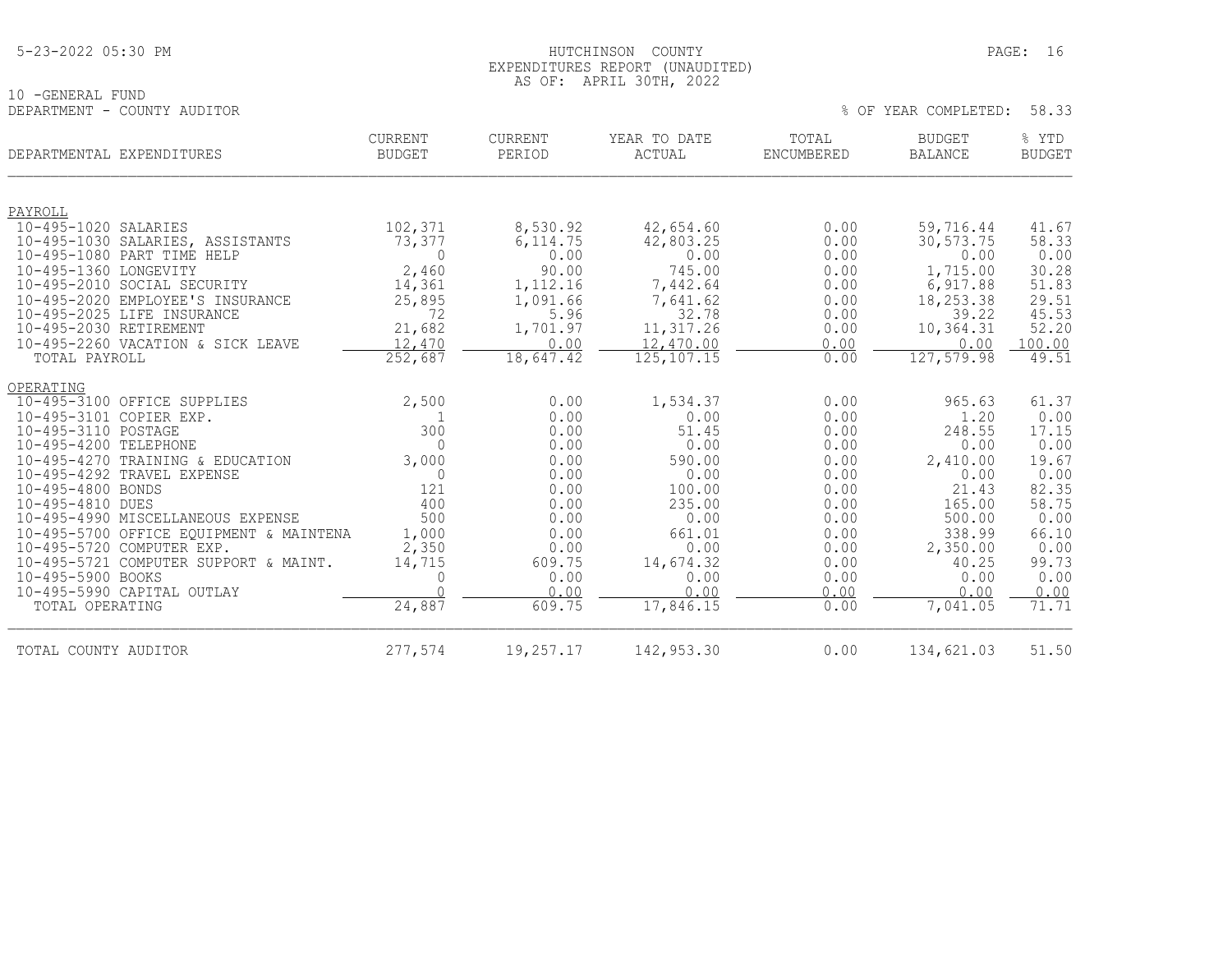|  | 5-23-2022 05:30 PM |  |  |
|--|--------------------|--|--|
|--|--------------------|--|--|

10 -GENERAL FUND

## HUTCHINSON COUNTY PAGE: 17 EXPENDITURES REPORT (UNAUDITED) AS OF: APRIL 30TH, 2022

| UINI                         |                    |        |     |                             |                           | $\sim$ $\sim$ |
|------------------------------|--------------------|--------|-----|-----------------------------|---------------------------|---------------|
|                              | חיית ספו.<br>LUTIN | .      | ⊷∸∸ | $m \wedge m$<br>- - - - - - | א וווש<br><b>DODOLI</b>   | VMF<br>∸∸ ⊥   |
| . .<br>TURES<br>.<br>--<br>. | DU JI JI TP 1 1    | .<br>. | .   | .<br>.                      | 3707<br>٢Д<br>۰. د .<br>. | .             |

|  |  |  | % OF YEAR COMPLETED: | 58.33 |  |  |
|--|--|--|----------------------|-------|--|--|
|--|--|--|----------------------|-------|--|--|

| DEPARTMENTAL EXPENDITURES                            | CURRENT<br><b>BUDGET</b> | <b>CURRENT</b><br>PERIOD | YEAR TO DATE<br><b>ACTUAL</b> | TOTAL<br>ENCUMBERED | <b>BUDGET</b><br><b>BALANCE</b> | % YTD<br><b>BUDGET</b> |
|------------------------------------------------------|--------------------------|--------------------------|-------------------------------|---------------------|---------------------------------|------------------------|
| PAYROLL                                              |                          |                          |                               |                     |                                 |                        |
| 10-497-1010 SALARY                                   | 76,999                   | 6,416.55                 | 44, 915.85                    | 0.00                | 32,082.75                       | 58.33                  |
| 10-497-1040 SALARY, DEPUTY                           | 47,819                   | 3,984.89                 | 27,894.23                     | 0.00                | 19,924.45                       | 58.33                  |
| 10-497-1360 LONGEVITY<br>10-497-2010 SOCIAL SECURITY | 2,460<br>9,737           | 205.00<br>736.67         | 1,435.00<br>5,156.69          | 0.00<br>0.00        | 1,025.00<br>4,580.05            | 58.33<br>52.96         |
| 10-497-2020 EMPLOYEE'S INSURANCE                     | 26, 200                  | 2,183.32                 | 15,283.24                     | 0.00                | 10,916.76                       | 58.33                  |
| 10-497-2025 LIFE INSURANCE                           | 72                       | 5.96                     | 41.72                         | 0.00                | 30.28                           | 57.94                  |
| 10-497-2030 RETIREMENT                               | 14,637                   | 1,225.05                 | 8,511.69                      | 0.00                | 6, 125.20                       | 58.15                  |
| 10-497-2260 VACATION & SICK LEAVE                    | $\bigcap$                | 0.00                     | 0.00                          | 0.00                | 0.00                            | 0.00                   |
| TOTAL PAYROLL                                        | 177,923                  | 14,757.44                | 103, 238.42                   | 0.00                | 74,684.49                       | 58.02                  |
| OPERATING                                            |                          |                          |                               |                     |                                 |                        |
| 10-497-3100 OFFICE SUPPLIES                          | 4,000                    | 0.00                     | 1,706.04                      | 0.00                | 2,293.96                        | 42.65                  |
| 10-497-3110 POSTAGE                                  | 2,500                    | 190.21                   | 1,504.27                      | 0.00                | 995.73                          | 60.17                  |
| 10-497-4200 TELEPHONE                                | $\Omega$                 | 0.00                     | 0.00                          | 0.00                | 0.00                            | 0.00                   |
| 10-497-4270 TRAINING & EDUCATION                     | 2,700                    | 1,132.57                 | 1,507.57                      | 0.00                | 1,192.43                        | 55.84                  |
| 10-497-4292 TRAVEL EXPENSE                           | $\Omega$                 | 0.00                     | 0.00                          | 0.00                | 0.00                            | 0.00                   |
| 10-497-4310 PUBLICATIONS<br>10-497-4800 BONDS        | $\Omega$<br>$\Omega$     | 0.00<br>0.00             | 0.00<br>0.00                  | 0.00<br>0.00        | 0.00<br>0.00                    | 0.00<br>0.00           |
| 10-497-4810 DUES                                     | 350                      | 175.00                   | 275.00                        | 0.00                | 75.00                           | 78.57                  |
| 10-497-4990 MISCELLANEOUS EXPENSE                    | $\Omega$                 | 0.00                     | 0.00                          | 0.00                | 0.00                            | 0.00                   |
| 10-497-5700 OFFICE EQUIPMENT & REPAIR                | 1,000                    | 0.00                     | 0.00                          | 0.00                | 1,000.00                        | 0.00                   |
| 10-497-5720 COMPUTER EXP.                            | 1,325                    | 0.00                     | 448.47                        | 0.00                | 876.78                          | 33.84                  |
| 10-497-5721 COMPUTER SUPPORT & MAINT.                | 14,675                   | 609.75                   | 14,674.31                     | 0.00                | 0.44                            | 100.00                 |
| 10-497-5900 BOOKS                                    | $\Omega$                 | 0.00                     | 0.00                          | 0.00                | 0.00                            | 0.00                   |
| 10-497-5990 CAPITAL OUTLAY                           | $\Omega$                 | 0.00                     | 0.00                          | 0.00                | 0.00                            | 0.00                   |
| 10-497-6050 SITE SEWAGE                              |                          | 0.00                     | 0.00                          | 0.00                | 0.00                            | 0.00                   |
| TOTAL OPERATING                                      | 26,550                   | 2,107.53                 | 20, 115.66                    | 0.00                | 6,434.34                        | 75.77                  |
| TOTAL COUNTY TREASURER                               | 204,473                  | 16,864.97                | 123, 354.08                   | 0.00                | 81, 118.83                      | 60.33                  |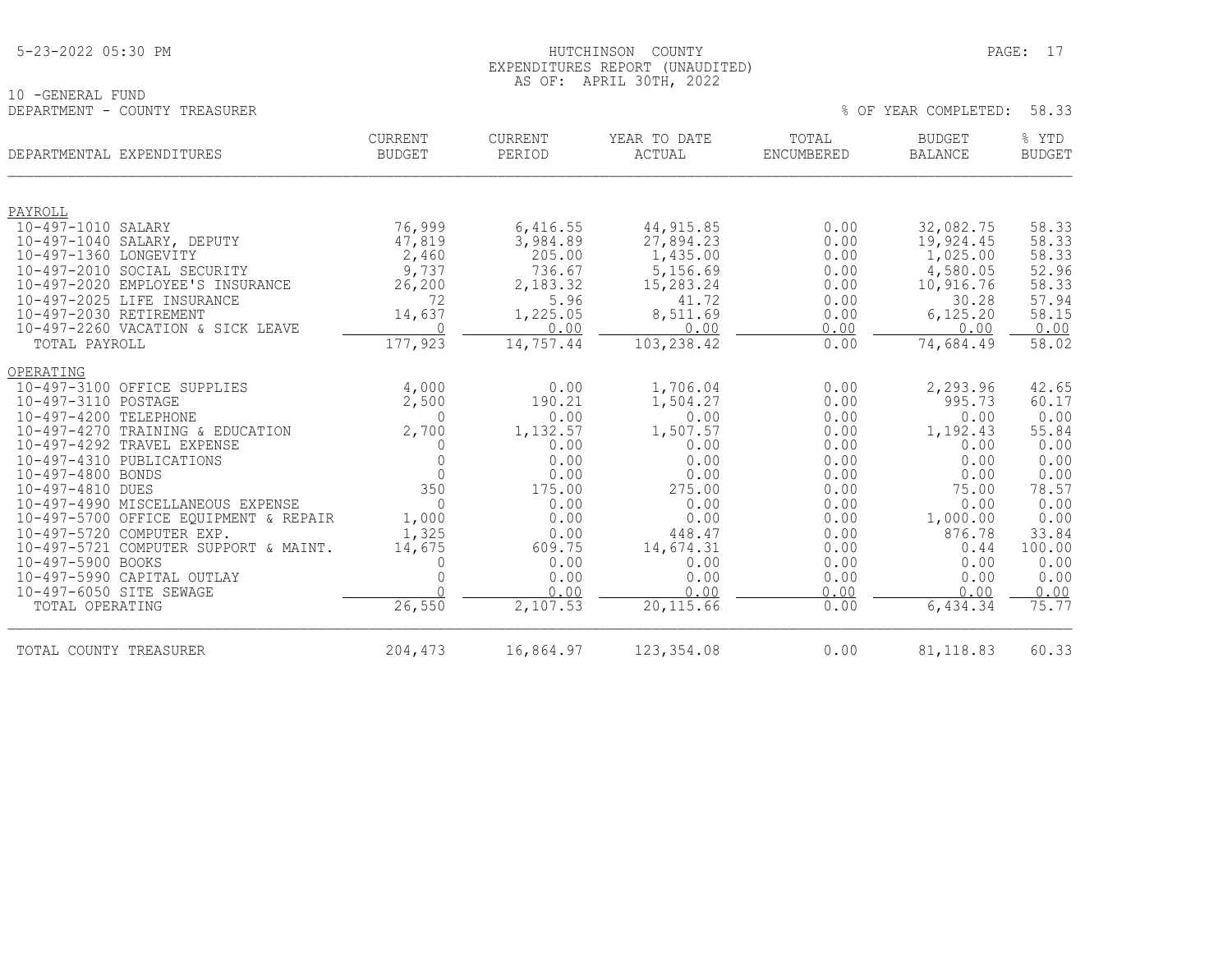## HUTCHINSON COUNTY PAGE: 18 EXPENDITURES REPORT (UNAUDITED) AS OF: APRIL 30TH, 2022

% OF YEAR COMPLETED: 58.33

10 -GENERAL FUND<br>DEPARTMENT - TAX COLLECTOR

| DEPARTMENTAL EXPENDITURES                             | <b>CURRENT</b><br><b>BUDGET</b> | CURRENT<br>PERIOD      | YEAR TO DATE<br>ACTUAL    | TOTAL<br><b>ENCUMBERED</b> | <b>BUDGET</b><br><b>BALANCE</b> | % YTD<br><b>BUDGET</b> |
|-------------------------------------------------------|---------------------------------|------------------------|---------------------------|----------------------------|---------------------------------|------------------------|
|                                                       |                                 |                        |                           |                            |                                 |                        |
| PAYROLL<br>10-499-1010 SALARY                         |                                 |                        |                           | 0.00                       |                                 | 58.33                  |
| 10-499-1040 SALARY, DEPUTIES                          | 76,999<br>318,831               | 6,416.55<br>26, 569.25 | 44, 915.85<br>185, 984.75 | 0.00                       | 32,082.75<br>132,846.25         | 58.33                  |
| 10-499-1080 PART TIME                                 | 13,500                          | 925.00                 | 6,273.77                  | 0.00                       | 7,226.23                        | 46.47                  |
| 10-499-1360 LONGEVITY                                 | 5,400                           | 450.00                 | 3,150.00                  | 0.00                       | 2,250.00                        | 58.33                  |
| 10-499-1370 OVERTIME                                  | $\Omega$                        | 0.00                   | 0.00                      | 0.00                       | 0.00                            | 0.00                   |
| 10-499-2010 SOCIAL SECURITY                           | 31,727                          | 2,536.62               | 17,731.27                 | 0.00                       | 13,995.54                       | 55.89                  |
| 10-499-2020 EMPLOYEE'S INSURANCE                      | 91,700                          | 7,516.62               | 52,616.34                 | 0.00                       | 39,083.66                       | 57.38                  |
| 10-499-2025 LIFE INSURANCE                            | 288                             | 23.84                  | 166.88                    | 0.00                       | 121.12                          | 57.94                  |
| 10-499-2030 RETIREMENT                                | 47,701                          | 3,968.68               | 27,551.59                 | 0.00                       | 20,149.08                       | 57.76                  |
| 10-499-2250 CAR ALLOWANCE                             | $\mathbf{0}$<br>$\cap$          | 0.00                   | 0.00                      | 0.00                       | 0.00                            | 0.00                   |
| 10-499-2260 VACATION AND SICK LEAVE                   |                                 | 0.00                   | 0.00                      | 0.00                       | 0.00                            | 0.00<br>57.73          |
| TOTAL PAYROLL                                         | 586,145                         | 48,406.56              | 338,390.45                | 0.00                       | 247,754.63                      |                        |
| OPERATING                                             |                                 |                        |                           |                            |                                 |                        |
| 10-499-3100 OFFICE SUPPLIES                           | 18,400                          | 1,036.11               | 10,120.65                 | 1,199.00                   | 7,080.35                        | 61.52                  |
| 10-499-3101 COPIER EXP.                               | $\Omega$                        | 0.00                   | 0.00                      | 0.00                       | 0.00                            | 0.00                   |
| 10-499-3110 POSTAGE                                   | 30,000                          | 441.55                 | 18,003.29                 | 2,400.00                   | 9,596.71                        | 68.01                  |
| 10-499-4000 DEPOSITORY EXP.                           | $\Omega$                        | 0.00                   | 0.00                      | 0.00                       | 0.00                            | 0.00                   |
| 10-499-4060 APPRAISAL DISTRICT                        | 216,882                         | 0.00                   | 154,947.68                | 54,220.50                  | 7,713.83                        | 96.44                  |
| 10-499-4200 TELEPHONE                                 | 1,700                           | 113.54                 | 816.89                    | 0.00                       | 883.11                          | 48.05                  |
| 10-499-4270 TRAINING & EDUCATION                      | 8,000                           | 0.00                   | 1,781.42                  | 0.00                       | 6,218.58                        | 22.27                  |
| 10-499-4800 BOND EMPLOYEES                            | 3,800<br>500                    | 71.00<br>0.00          | 71.00<br>175.00           | 0.00<br>0.00               | 3,729.00<br>325.00              | 1.87                   |
| 10-499-4810 DUES<br>10-499-4990 MISCELLANEOUS EXPENSE | 800                             | 0.00                   | 110.03                    | 0.00                       | 689.97                          | 35.00<br>13.75         |
| 10-499-4992 CREDIT CARD SERVICES                      | $\Omega$                        | 0.00                   | 0.00                      | 0.00                       | 0.00                            | 0.00                   |
| 10-499-5700 OFFICE EQUIPMENT & MAINTENA               | 3,000                           | 0.00                   | 144.07                    | 0.00                       | 2,855.93                        | 4.80                   |
| 10-499-5701 OFFICE IMPROVEMENTS                       | 2,000                           | 0.00                   | 0.00                      | 0.00                       | 2,000.00                        | 0.00                   |
| 10-499-5720 COMPUTER                                  | 4,000                           | 0.00                   | 652.00                    | 0.00                       | 3,348.00                        | 16.30                  |
| 10-499-5721 COMPUTER SUPPORT & MAINT.                 | 63,796                          | 0.00                   | 48,845.00                 | 0.00                       | 14,951.00                       | 76.56                  |
| 10-499-5900 BOOKS                                     | $\mathbf{0}$                    | 0.00                   | 0.00                      | 0.00                       | 0.00                            | 0.00                   |
| 10-499-5990 CAPITAL OUTLAY                            | $\cap$                          | 0.00                   | 0.00                      | 0.00                       | 0.00                            | 0.00                   |
| TOTAL OPERATING                                       | 352,878                         | 1,662.20               | 235,667.03                | 57,819.50                  | 59,391.48                       | 83.17                  |
| TOTAL TAX COLLECTOR                                   | 939,023                         | 50,068.76              | 574,057.48                | 57,819.50                  | 307,146.11                      | 67.29                  |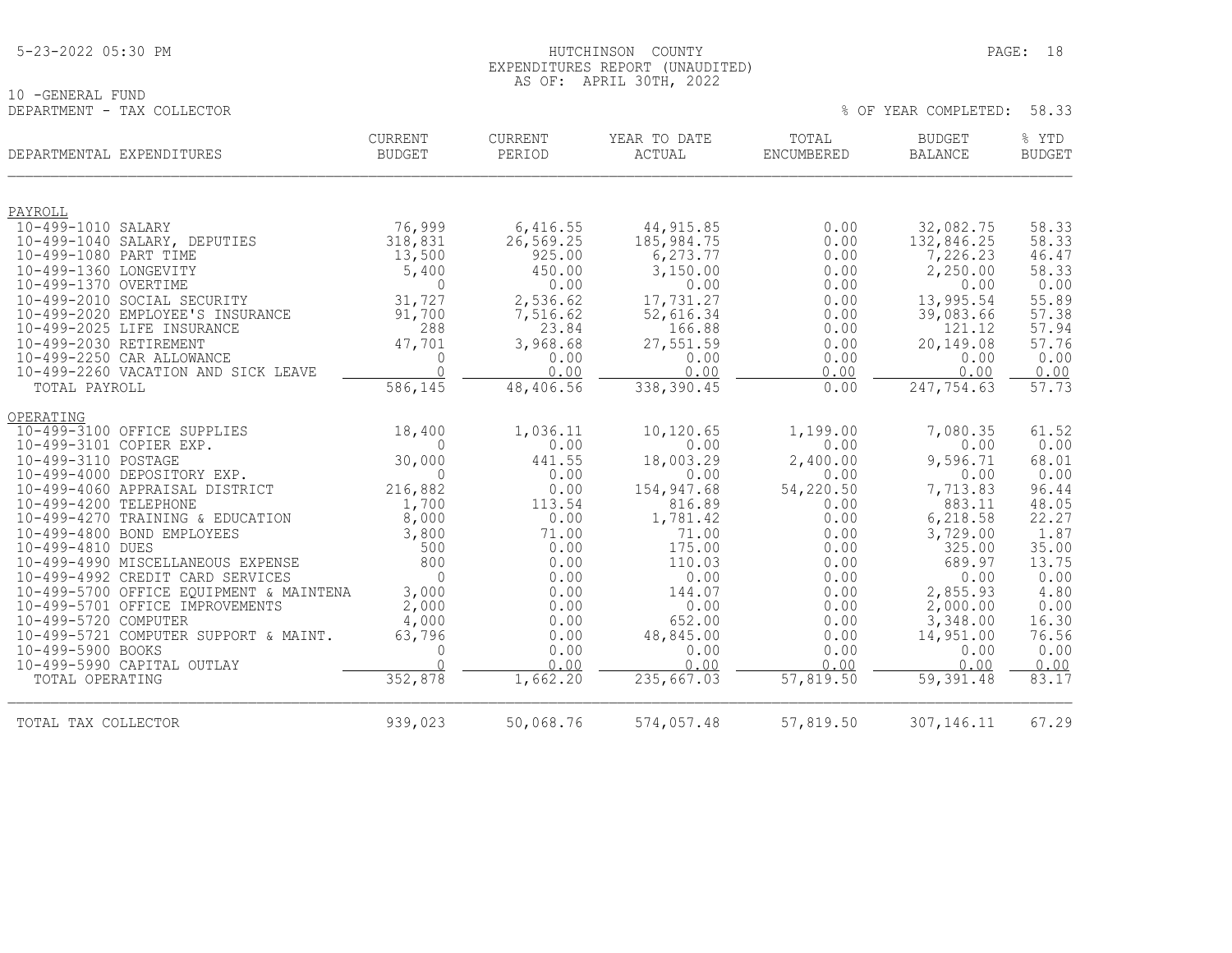| 5-23-2022 05:30 PM |
|--------------------|
|--------------------|

## HUTCHINSON COUNTY PAGE: 19 EXPENDITURES REPORT (UNAUDITED) AS OF: APRIL 30TH, 2022

% OF YEAR COMPLETED: 58.33

10 -GENERAL FUND<br>DEPARTMENT - DATA PROCESSING

| DEPARTMENTAL EXPENDITURES                        |                                          | CURRENT<br><b>BUDGET</b> | <b>CURRENT</b><br>PERIOD | YEAR TO DATE<br>ACTUAL | TOTAL<br>ENCUMBERED | <b>BUDGET</b><br><b>BALANCE</b> | % YTD<br><b>BUDGET</b> |
|--------------------------------------------------|------------------------------------------|--------------------------|--------------------------|------------------------|---------------------|---------------------------------|------------------------|
| PAYROLL                                          |                                          |                          |                          |                        |                     |                                 |                        |
|                                                  | 10-503-1155 SALARY, SYSTEM ADMINISTRATOR | $\Omega$                 | 0.00                     | 0.00                   | 0.00                | 0.00                            | 0.00                   |
| 10-503-1157 SALARY ASSISTANT                     | 10-503-1156 SALARY, I T TECHNICIAN       | 73,549<br>49,832         | 6,129.10<br>4,152.69     | 42,903.70<br>29,068.83 | 0.00<br>0.00        | 30,645.50<br>20,763.45          | 58.33<br>58.33         |
| 10-503-1360 LONGEVITY                            |                                          | 780                      | 65.00                    | 455.00                 | 0.00                | 325.00                          | 58.33                  |
| 10-503-2010 SOCIAL SECURITY                      |                                          | 9,723                    | 715.24                   | 5,006.68               | 0.00                | 4,716.80                        | 51.49                  |
|                                                  | 10-503-2020 EMPLOYEE'S INSURANCE         | 26,200                   | 2,183.32                 | 15,283.24              | 0.00                | 10,916.76                       | 58.33                  |
| 10-503-2025 LIFE INSURANCE                       |                                          | 72                       | 5.96                     | 41.72                  | 0.00                | 30.28                           | 57.94                  |
| 10-503-2030 RETIREMENT<br>10-503-2240 CELL PHONE |                                          | 14,555<br>1,200          | 1,218.16<br>100.00       | 8,463.82<br>700.00     | 0.00<br>0.00        | 6,090.76<br>500.00              | 58.15<br>58.33         |
| 10-503-2250 CELL PHONE                           |                                          | 1,200                    | 100.00                   | 700.00                 | 0.00                | 500.00                          | 58.33                  |
| TOTAL PAYROLL                                    |                                          | 177,112                  | 14,669.47                | 102,622.99             | 0.00                | 74,488.55                       | 57.94                  |
| OPERATING                                        |                                          |                          |                          |                        |                     |                                 |                        |
| 10-503-3100 OFFICE SUPPLIES                      |                                          | 200                      | 0.00                     | 0.00                   | 0.00                | 200.00                          | 0.00                   |
| 10-503-3300 FUEL                                 |                                          | 7,000                    | 467.52                   | 2,284.94               | 0.00                | 4,715.06                        | 32.64                  |
| 10-503-4200 TELEPHONE                            |                                          | 0                        | 0.00                     | 0.00                   | 0.00                | 0.00                            | 0.00                   |
| 10-503-4292 Travel                               | 10-503-4270 TRAINING & EDUCATION         | $\mathbf{0}$<br>$\Omega$ | 0.00<br>0.00             | 0.00<br>0.00           | 0.00<br>0.00        | 0.00<br>0.00                    | 0.00<br>0.00           |
| 10-503-4540 VEHICLE EXPENSE                      |                                          | 500                      | 0.00                     | 170.90                 | 0.00                | 329.10                          | 34.18                  |
| 10-503-4811 DUES                                 |                                          | 400                      | 0.00                     | 0.00                   | 0.00                | 400.00                          | 0.00                   |
| 10-503-4990 MISCELLANOUS                         |                                          | 500                      | 0.00                     | 0.00                   | 0.00                | 500.00                          | 0.00                   |
|                                                  | 10-503-5600 DEPRECIATION EXPENSE         | $\Omega$                 | 0.00                     | 0.00                   | 0.00                | 0.00                            | 0.00                   |
| 10-503-5700 EOUIPMENT                            | 10-503-5710 CONTACT COMPUTER SUPPORT     | 10,000<br>$\Omega$       | 0.00<br>0.00             | 6,827.92<br>0.00       | 0.00<br>0.00        | 3,172.08<br>0.00                | 68.28<br>0.00          |
|                                                  | 10-503-5720 COMPUTER SUPPORT & MAINT.    | 20,000                   | 0.00                     | 15,376.62              | 4,250.48            | 372.90                          | 98.14                  |
| 10-503-5740 COMPUTER SUPPLIES                    |                                          | 7,000                    | 161.20                   | 215.78                 | 0.00                | 6,784.22                        | 3.08                   |
| 10-503-5770 COMPUTER SYSTEM                      |                                          | 55,000                   | 6,000.59                 | 32, 141. 26            | 0.00                | 22,858.74                       | 58.44                  |
| 10-503-5800 DATA CIRCUIT LINE                    |                                          | $\mathbf{0}$             | 0.00                     | 0.00                   | 0.00                | 0.00                            | 0.00                   |
| 10-503-5990 CAPITAL OUTLAY                       |                                          | $\Omega$                 | 0.00                     | 0.00                   | 0.00                | 0.00                            | 0.00                   |
| TOTAL OPERATING                                  |                                          | 100,600                  | 6,629.31                 | 57,017.42              | 4,250.48            | 39, 332.10                      | 60.90                  |
| TOTAL DATA PROCESSING                            |                                          | 277,712                  | 21,298.78                | 159,640.41             | 4,250.48            | 113,820.65                      | 59.01                  |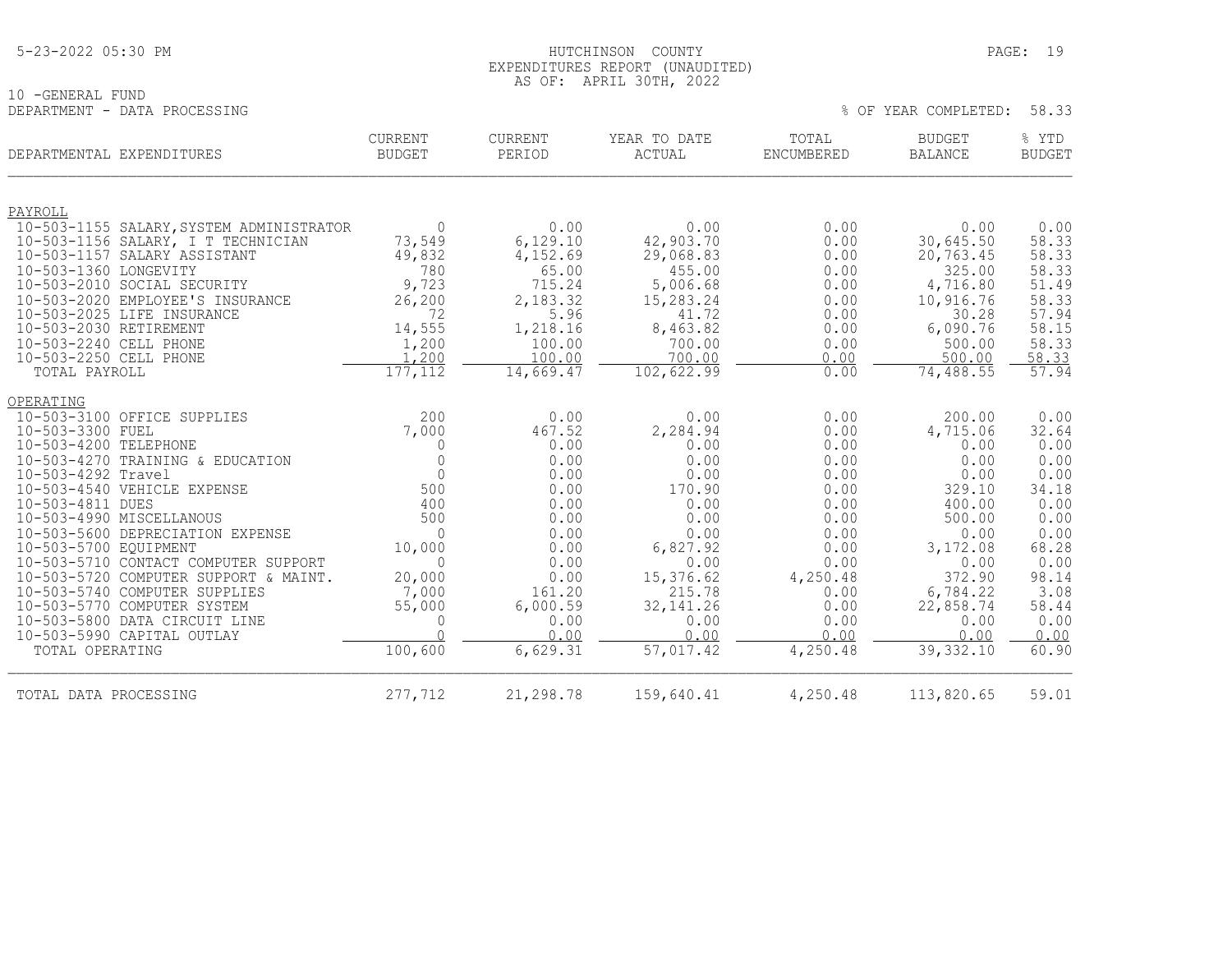| 10 - GENERAL FUND                                          |                   |                          | EXPENDITURES REPORT (UNAUDITED)<br>AS OF: APRIL 30TH, 2022 |                     |                            |                        |
|------------------------------------------------------------|-------------------|--------------------------|------------------------------------------------------------|---------------------|----------------------------|------------------------|
| DEPARTMENT - COURTHOUSE                                    |                   |                          |                                                            |                     | % OF YEAR COMPLETED: 58.33 |                        |
| DEPARTMENTAL EXPENDITURES                                  | CURRENT<br>BUDGET | <b>CURRENT</b><br>PERIOD | YEAR TO DATE<br>ACTUAL                                     | TOTAL<br>ENCUMBERED | BUDGET<br><b>BALANCE</b>   | % YTD<br><b>BUDGET</b> |
| OPERATING<br>10-510-5990 CAPITAL OUTLAY<br>TOTAL OPERATING |                   | 0.00<br>0.00             | 0.00<br>0.00                                               | 0.00<br>0.00        | 0.00<br>0.00               | 0.00<br>0.00           |
| TOTAL COURTHOUSE                                           |                   | 0.00                     | 0.00                                                       | 0.00                | 0.00                       | 0.00                   |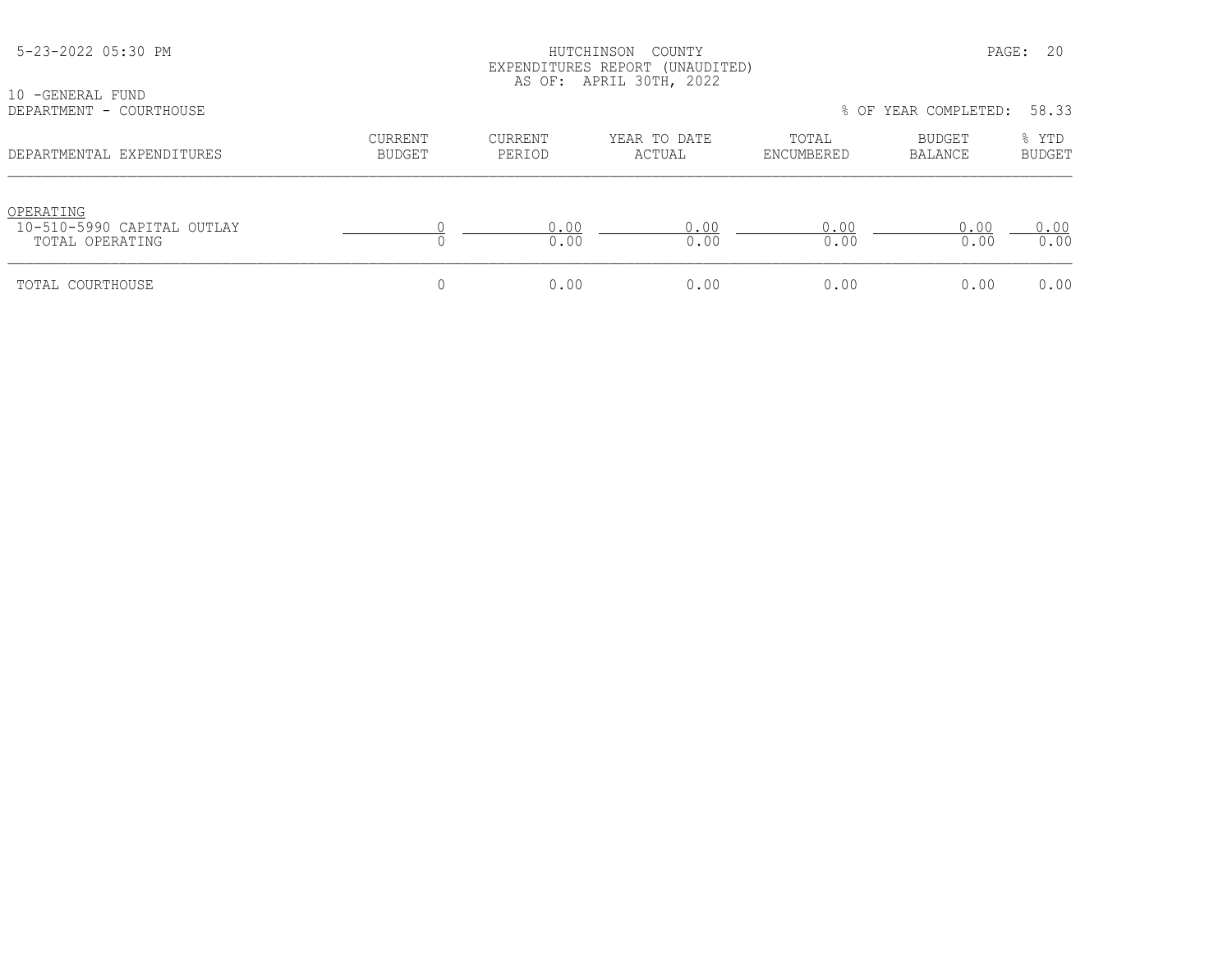|--|

10 -GENERAL FUND<br>DEPARTMENT - MUSEUM

| DEPARTMENTAL EXPENDITURES               | <b>CURRENT</b><br><b>BUDGET</b> | CURRENT<br>PERIOD | YEAR TO DATE<br>ACTUAL | TOTAL<br>ENCUMBERED | <b>BUDGET</b><br><b>BALANCE</b> | % YTD<br><b>BUDGET</b> |
|-----------------------------------------|---------------------------------|-------------------|------------------------|---------------------|---------------------------------|------------------------|
|                                         |                                 |                   |                        |                     |                                 |                        |
| PAYROLL                                 |                                 |                   |                        |                     |                                 |                        |
| 10-513-1080 SALARY/ASSISTANTS           |                                 | 0.00              | 0.00                   | 0.00                | 0.00                            | 0.00                   |
| 10-513-1360 LONGEVITY                   |                                 | 0.00              | 0.00                   | 0.00                | 0.00                            | 0.00                   |
| 10-513-1430 SALARY/DIRECTOR             |                                 | 0.00              | 0.00                   | 0.00                | 0.00                            | 0.00                   |
| 10-513-2010 SOCIAL SECURITY             |                                 | 0.00              | 0.00                   | 0.00                | 0.00                            | 0.00                   |
| 10-513-2020 EMPLOYEE'S INSURANCE        |                                 | 0.00              | 0.00                   | 0.00                | 0.00                            | 0.00                   |
| 10-513-2030 RETIREMENT                  |                                 | 0.00              | 0.00                   | 0.00                | 0.00                            | 0.00                   |
| TOTAL PAYROLL                           |                                 | 0.00              | 0.00                   | 0.00                | 0.00                            | 0.00                   |
| OPERATING                               |                                 |                   |                        |                     |                                 |                        |
| $10 - 513 - 3101$<br>JANITORIAL SERVICE |                                 | 0.00              | 0.00                   | 0.00                | 0.00                            | 0.00                   |
| 10-513-4270 CONFERENCE                  |                                 | 0.00              | 0.00                   | 0.00                | 0.00                            | 0.00                   |
| 10-513-4400 UTILITIES AND TELEPHONE     |                                 | 0.00              | 0.00                   | 0.00                | 0.00                            | 0.00                   |
| TOTAL OPERATING                         |                                 | 0.00              | 0.00                   | 0.00                | 0.00                            | 0.00                   |
| TOTAL MUSEUM                            | 0                               | 0.00              | 0.00                   | 0.00                | 0.00                            | 0.00                   |
|                                         |                                 |                   |                        |                     |                                 |                        |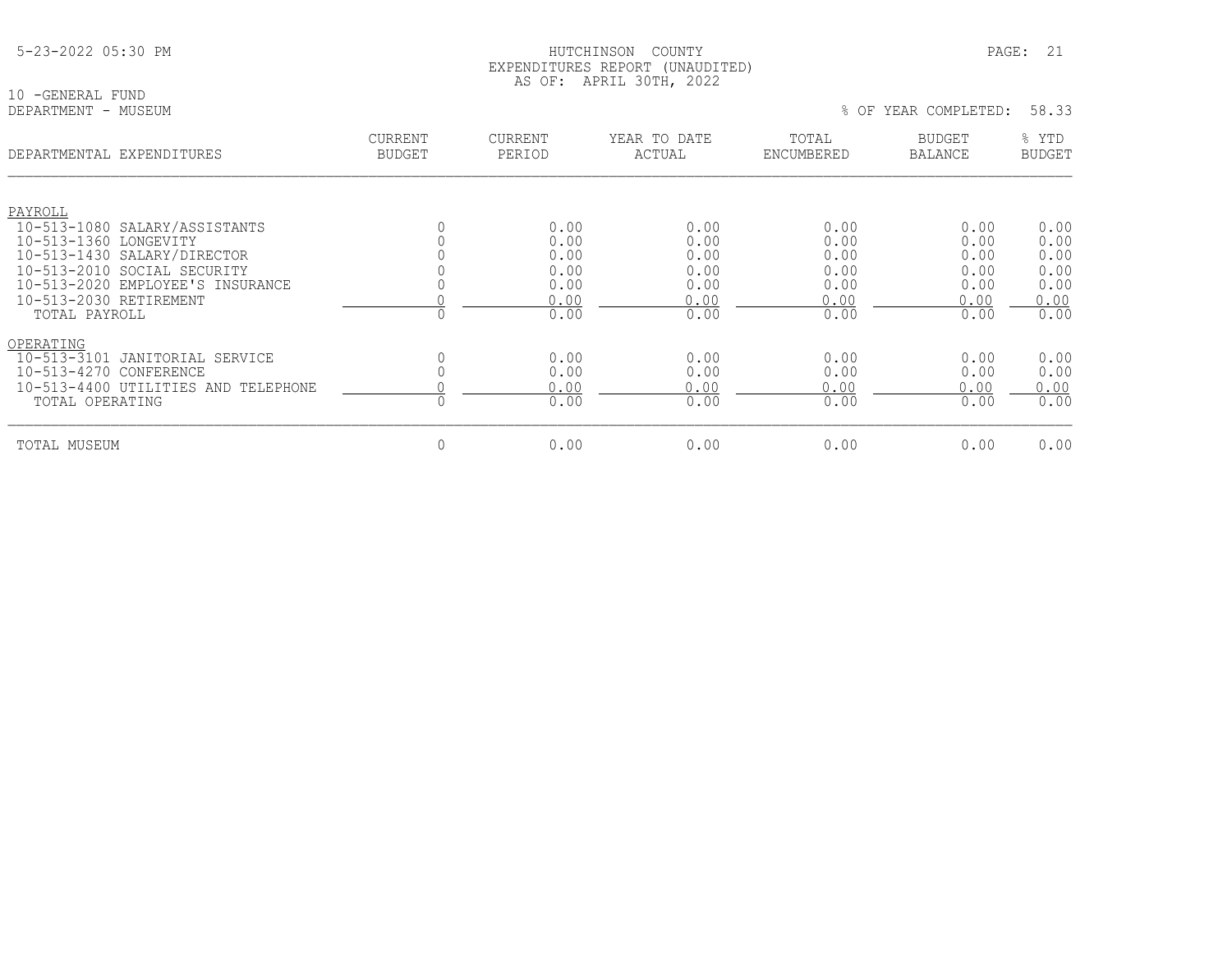## 5-23-2022 05:30 PM HUTCHINSON COUNTY PAGE: 22 EXPENDITURES REPORT (UNAUDITED) AS OF: APRIL 30TH, 2022

10 -GENERAL FUND DEPARTMENT - PLANT MAINTENANCE & OPERA % OF YEAR COMPLETED: 58.33

| UURRENT<br>DEPARTMENTAL EXPENDITURES                                                                                                                                                                                                                                                             | CURRENT   | CURRENT<br>PERIOD | YEAR TO DATE<br>ACTUAL ENCUMBERED | TOTAL | BUDGET<br>BALANCE                     | % YTD<br><b>BUDGET</b> |
|--------------------------------------------------------------------------------------------------------------------------------------------------------------------------------------------------------------------------------------------------------------------------------------------------|-----------|-------------------|-----------------------------------|-------|---------------------------------------|------------------------|
| <u>PAYROLL</u>                                                                                                                                                                                                                                                                                   |           |                   |                                   |       |                                       |                        |
| $\begin{tabular}{l c c c c c} \multicolumn{1}{c}{\textbf{PAYROLL}} & & & & & & & 0 & 0.00 & 0.00 & 0.00 & 0.00 & 0.00 & 0.00 & 0.00 & 0.00 & 0.00 & 0.00 & 0.00 & 0.00 & 0.00 & 0.00 & 0.00 & 0.00 & 0.00 & 0.00 & 0.00 & 0.00 & 0.00 & 0.00 & 0.00 & 0.00 & 0.00 & 0.00 & 0.00 & 0.00 & 0.00 &$ |           |                   |                                   |       | 0.00                                  | 0.00                   |
|                                                                                                                                                                                                                                                                                                  |           |                   |                                   |       | 0.00                                  | 0.00                   |
|                                                                                                                                                                                                                                                                                                  |           |                   |                                   |       | 39,437.25                             | 58.33<br>0.00          |
|                                                                                                                                                                                                                                                                                                  |           |                   |                                   |       | $0.00$<br>175.00                      | 58.33                  |
|                                                                                                                                                                                                                                                                                                  |           |                   |                                   |       | 3,454.90                              | 53.08                  |
|                                                                                                                                                                                                                                                                                                  |           |                   |                                   |       | 10,916.76<br>30.28                    | 58.33<br>57.94         |
|                                                                                                                                                                                                                                                                                                  |           |                   |                                   |       | 4,632.38                              | 58.15                  |
|                                                                                                                                                                                                                                                                                                  |           |                   |                                   |       | 502.73                                | 58.11                  |
|                                                                                                                                                                                                                                                                                                  |           |                   |                                   |       | 59,149.30                             | 58.04                  |
| OPERATING                                                                                                                                                                                                                                                                                        |           |                   |                                   |       |                                       |                        |
|                                                                                                                                                                                                                                                                                                  |           |                   |                                   |       |                                       | 0.00                   |
|                                                                                                                                                                                                                                                                                                  |           |                   |                                   |       |                                       | 0.00<br>97.32          |
|                                                                                                                                                                                                                                                                                                  |           |                   |                                   |       |                                       | 60.42                  |
|                                                                                                                                                                                                                                                                                                  |           |                   |                                   |       |                                       | 0.00                   |
|                                                                                                                                                                                                                                                                                                  |           |                   |                                   |       |                                       | 0.00                   |
|                                                                                                                                                                                                                                                                                                  |           |                   |                                   |       |                                       | 0.00<br>51.34          |
|                                                                                                                                                                                                                                                                                                  |           |                   |                                   |       |                                       | 81.03                  |
|                                                                                                                                                                                                                                                                                                  |           |                   |                                   |       |                                       | 0.00                   |
|                                                                                                                                                                                                                                                                                                  |           |                   |                                   |       |                                       | 0.00                   |
|                                                                                                                                                                                                                                                                                                  |           |                   |                                   |       |                                       | 75.49<br>91.35         |
|                                                                                                                                                                                                                                                                                                  |           |                   |                                   |       |                                       | 39.55                  |
|                                                                                                                                                                                                                                                                                                  |           |                   |                                   |       |                                       | 0.00                   |
|                                                                                                                                                                                                                                                                                                  |           |                   |                                   |       |                                       | 0.00<br>58.51          |
|                                                                                                                                                                                                                                                                                                  |           |                   |                                   |       |                                       | 54.07                  |
|                                                                                                                                                                                                                                                                                                  |           |                   |                                   |       |                                       | 0.00                   |
|                                                                                                                                                                                                                                                                                                  |           |                   |                                   |       |                                       | 60.27<br>98.10         |
|                                                                                                                                                                                                                                                                                                  |           |                   |                                   |       |                                       | 0.00                   |
|                                                                                                                                                                                                                                                                                                  |           |                   |                                   |       |                                       | 0.00                   |
|                                                                                                                                                                                                                                                                                                  |           |                   |                                   |       |                                       | 0.00                   |
|                                                                                                                                                                                                                                                                                                  |           |                   |                                   |       |                                       | 0.00<br>0.00           |
|                                                                                                                                                                                                                                                                                                  |           |                   |                                   |       |                                       | 0.00                   |
|                                                                                                                                                                                                                                                                                                  |           |                   |                                   |       |                                       | 0.00                   |
|                                                                                                                                                                                                                                                                                                  |           |                   |                                   |       |                                       | 0.00                   |
|                                                                                                                                                                                                                                                                                                  |           |                   |                                   |       |                                       | 0.00<br>0.00           |
|                                                                                                                                                                                                                                                                                                  |           |                   |                                   |       | $2,500.00$<br>125,000.00<br>12,000.00 | 0.00                   |
| 10-516-5505 CAPITAL IMP., LIBRARY FRITC                                                                                                                                                                                                                                                          | 12,000    | 0.00              | 0.00                              | 0.00  |                                       | 0.00                   |
| 10-516-5701 OFFICE/BLDG. IMPROVEMENTS                                                                                                                                                                                                                                                            | $\bigcap$ | 0.00              | 0.00                              | 0.00  | 0.00                                  | 0.00                   |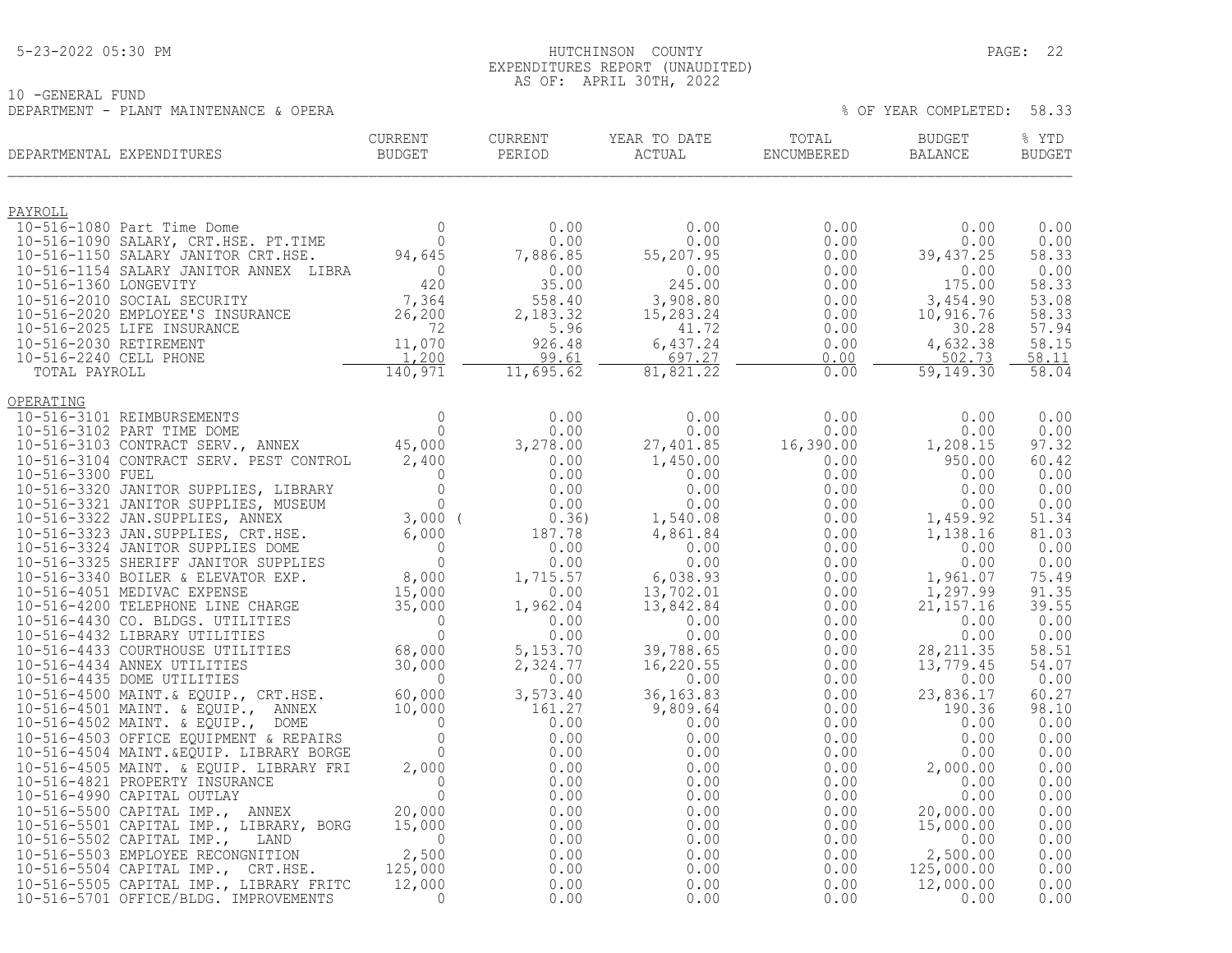## 5-23-2022 05:30 PM HUTCHINSON COUNTY PAGE: 23 EXPENDITURES REPORT (UNAUDITED) AS OF: APRIL 30TH, 2022

| 10 - GENERAL FUND |  |                                        |  |
|-------------------|--|----------------------------------------|--|
|                   |  | DEPARTMENT - PLANT MAINTENANCE & OPERA |  |

| $\pm U$ GEREAGED FUND<br>DEPARTMENT - PLANT MAINTENANCE & OPERA                      |                   |                      |                        |                      | % OF YEAR COMPLETED:      | 58.33                  |
|--------------------------------------------------------------------------------------|-------------------|----------------------|------------------------|----------------------|---------------------------|------------------------|
| DEPARTMENTAL EXPENDITURES                                                            | CURRENT<br>BUDGET | CURRENT<br>PERIOD    | YEAR TO DATE<br>ACTUAL | TOTAL<br>ENCUMBERED  | BUDGET<br>BALANCE         | % YTD<br><b>BUDGET</b> |
| 10-516-5720 CONTINGENCY<br>10-516-5900 LAW BOOKS ANNEX<br>10-516-5990 CAPITAL OUTLAY | 30,000            | 0.00<br>0.00<br>0.00 | 0.00<br>0.00<br>0.00   | 0.00<br>0.00<br>0.00 | 0.00<br>30,000.00<br>0.00 | 0.00<br>0.00<br>0.00   |
| TOTAL OPERATING                                                                      | 488,900           | 18,356.17            | 170,820.22             | 16,390.00            | 301,689.78                | 38.29                  |
| TOTAL PLANT MAINTENANCE & OPERA                                                      | 629,871           | 30,051.79            | 252,641.44             | 16,390.00            | 360,839.08                | 42.71                  |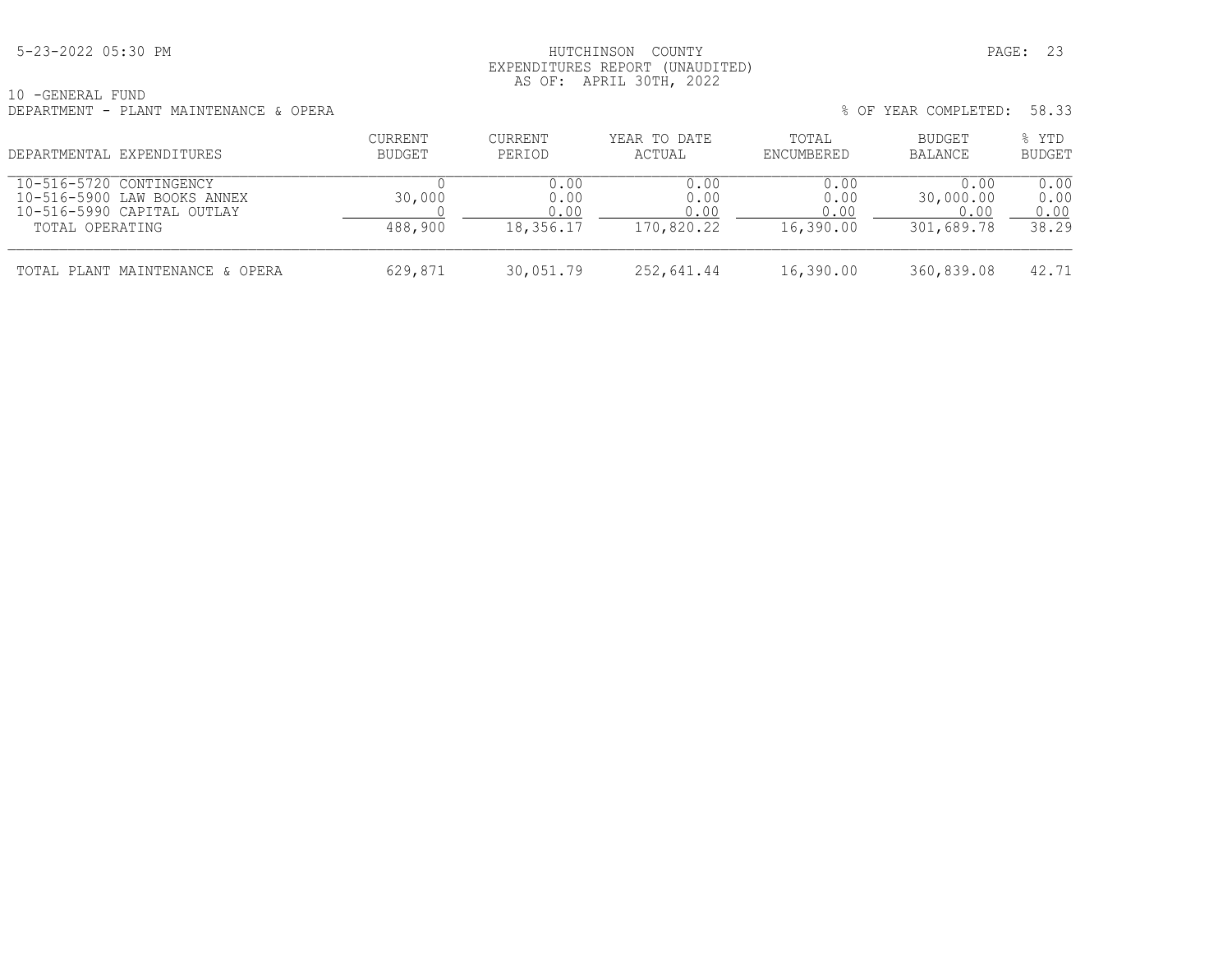## HUTCHINSON COUNTY PAGE: 24 EXPENDITURES REPORT (UNAUDITED) AS OF: APRIL 30TH, 2022

|                                 |                                     |                                                                                      |                                                                                                    |                                                                                                    | 58.33                                                                                                            |
|---------------------------------|-------------------------------------|--------------------------------------------------------------------------------------|----------------------------------------------------------------------------------------------------|----------------------------------------------------------------------------------------------------|------------------------------------------------------------------------------------------------------------------|
| <b>CURRENT</b><br><b>BUDGET</b> | CURRENT<br>PERIOD                   | YEAR TO DATE<br>ACTUAL                                                               | TOTAL<br>ENCUMBERED                                                                                | BUDGET<br><b>BALANCE</b>                                                                           | % YTD<br><b>BUDGET</b>                                                                                           |
|                                 |                                     |                                                                                      |                                                                                                    |                                                                                                    |                                                                                                                  |
| 41,000                          | 0.00                                | 20,500.00                                                                            | 20,500.00                                                                                          | 0.00                                                                                               | 100.00                                                                                                           |
|                                 |                                     |                                                                                      |                                                                                                    |                                                                                                    | 100.00                                                                                                           |
|                                 |                                     |                                                                                      |                                                                                                    |                                                                                                    | 100.00                                                                                                           |
|                                 |                                     |                                                                                      |                                                                                                    |                                                                                                    | 0.00<br>100.00                                                                                                   |
|                                 |                                     |                                                                                      |                                                                                                    |                                                                                                    |                                                                                                                  |
|                                 |                                     |                                                                                      |                                                                                                    |                                                                                                    | 0.00<br>0.00                                                                                                     |
|                                 |                                     |                                                                                      |                                                                                                    |                                                                                                    | 0.00                                                                                                             |
|                                 |                                     |                                                                                      |                                                                                                    |                                                                                                    | 0.00                                                                                                             |
|                                 |                                     |                                                                                      |                                                                                                    |                                                                                                    | 0.00                                                                                                             |
|                                 |                                     |                                                                                      |                                                                                                    |                                                                                                    | 0.00                                                                                                             |
|                                 |                                     |                                                                                      |                                                                                                    |                                                                                                    | 0.00                                                                                                             |
|                                 | 0.00                                | 0.00                                                                                 | 0.00                                                                                               | 0.00                                                                                               | 0.00                                                                                                             |
| 153,500                         | 0.00                                | 76,000.00                                                                            | 76,000.00                                                                                          | 1,500.00                                                                                           | 99.02                                                                                                            |
|                                 | 41,000<br>10,000<br>60,000<br>1,500 | 0.00<br>0.00<br>0.00<br>0.00<br>0.00<br>0.00<br>0.00<br>0.00<br>0.00<br>0.00<br>0.00 | 20,500.00<br>5,000.00<br>0.00<br>30,000.00<br>0.00<br>0.00<br>0.00<br>0.00<br>0.00<br>0.00<br>0.00 | 20,500.00<br>5,000.00<br>0.00<br>30,000.00<br>0.00<br>0.00<br>0.00<br>0.00<br>0.00<br>0.00<br>0.00 | % OF YEAR COMPLETED:<br>0.00<br>0.00<br>0.00<br>0.00<br>0.00<br>1,500.00<br>0.00<br>0.00<br>0.00<br>0.00<br>0.00 |

TOTAL FIRE PROTECTION 153,500 0.00 76,000.00 76,000.00 1,500.00 99.02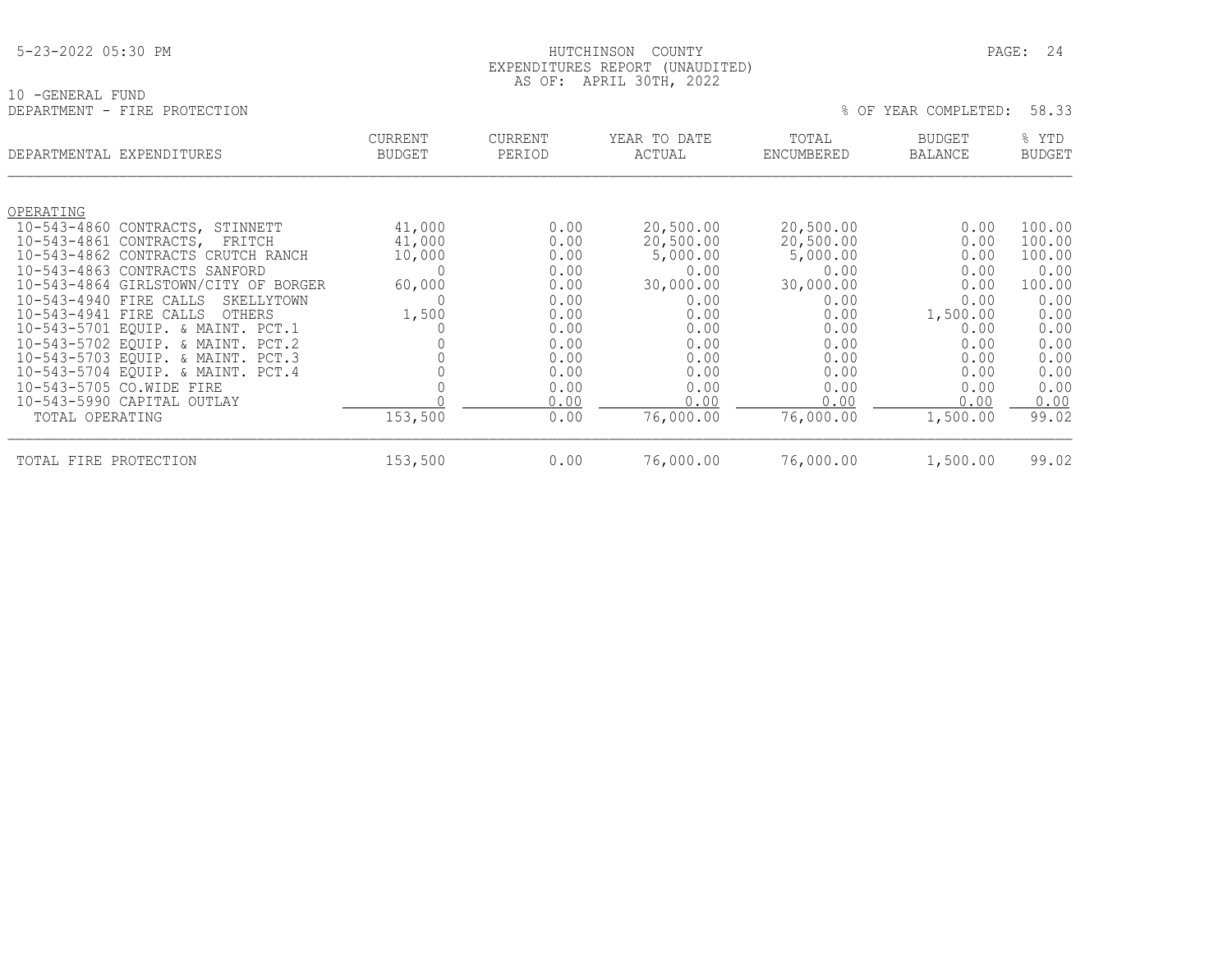|  | 5-23-2022 05:30 PM |  |  |
|--|--------------------|--|--|
|--|--------------------|--|--|

## 5-23-2022 05:30 PM HUTCHINSON COUNTY PAGE: 25 EXPENDITURES REPORT (UNAUDITED) AS OF: APRIL 30TH, 2022

10 -GENERAL FUND DEPARTMENT - CONSTABLE PCT. #2  $\%$  OF YEAR COMPLETED: 58.33

|                        | DEPARTMENTAL EXPENDITURES                                       | <b>CURRENT</b><br><b>BUDGET</b> | <b>CURRENT</b><br>PERIOD | YEAR TO DATE<br>ACTUAL | TOTAL<br>ENCUMBERED | <b>BUDGET</b><br><b>BALANCE</b> | % YTD<br><b>BUDGET</b> |
|------------------------|-----------------------------------------------------------------|---------------------------------|--------------------------|------------------------|---------------------|---------------------------------|------------------------|
|                        |                                                                 |                                 |                          |                        |                     |                                 |                        |
| PAYROLL                |                                                                 |                                 |                          |                        |                     |                                 |                        |
| 10-550-1010 SALARY     |                                                                 | 49,433                          | 4,119.39                 | 28,835.73              | 0.00                | 20,596.95                       | 58.33                  |
|                        | 10-550-1020 SECURITY SUP. (VEHICLE EXP.                         | 4,500                           | 375.00                   | 2,625.00               | 0.00                | 1,875.00                        | 58.33                  |
| 10-550-1360 LONGEVITY  |                                                                 | $\Omega$                        | 0.00                     | 0.00                   | 0.00                | 0.00                            | 0.00                   |
|                        | 10-550-2010 SOCIAL SECURITY<br>10-550-2020 EMPLOYEE'S INSURANCE | 4,126                           | 347.64                   | 2,433.49               | 0.00<br>0.00        | 1,692.36                        | 58.98<br>58.33         |
|                        | 10-550-2025 LIFE INSURANCE                                      | 13,100<br>36                    | 1,091.66                 | 7,641.62<br>20.86      |                     | 5,458.38<br>15.14               | 57.94                  |
| 10-550-2030 RETIREMENT |                                                                 | 6,202                           | 2.98<br>524.88           | 3,646.88               | 0.00<br>0.00        | 2,555.38                        | 58.80                  |
| 10-550-2240 CELL PHONE |                                                                 | 600                             | 50.00                    | 350.00                 | 0.00                | 250.00                          | 58.33                  |
|                        | 10-550-2250 TRAVEL ALLOWANCE                                    | 0                               | 0.00                     | 0.00                   | 0.00                | 0.00                            | 0.00                   |
|                        | 10-550-2260 VACATION & SICK LEAVE                               | $\cap$                          | 0.00                     | 0.00                   | 0.00                | 0.00                            | 0.00                   |
| TOTAL PAYROLL          |                                                                 | 77,997                          | 6, 511.55                | 45, 553. 58            | 0.00                | 32, 443.21                      | 58.40                  |
| OPERATING              |                                                                 |                                 |                          |                        |                     |                                 |                        |
|                        | 10-550-3100 OFFICE SUPPLIES                                     | 200                             | 0.00                     | 89.28                  | 0.00                | 110.72                          | 44.64                  |
| 10-550-4200 TELEPHONE  |                                                                 | $\Omega$                        | 0.00                     | 0.00                   | 0.00                | 0.00                            | 0.00                   |
|                        | 10-550-4270 TRAINING AND EDUCATION                              | 2,000                           | 442.70                   | 807.70                 | 0.00                | 1,192.30                        | 40.39                  |
|                        | 10-550-4520 EQUIPMENT MAINTENANCE                               | 500                             | 0.00                     | 478.32                 | 0.00                | 21.68                           | 95.66                  |
| 10-550-4800 BONDS      |                                                                 | 200                             | 0.00                     | 0.00                   | 0.00                | 200.00                          | 0.00                   |
| 10-550-4810 DUES       |                                                                 | 700                             | 0.00                     | 400.00                 | 0.00                | 300.00                          | 57.14                  |
|                        | 10-550-4990 MISCELLANEOUS EXPENSE                               | 500                             | 0.00                     | 0.00                   | 0.00                | 500.00                          | 0.00                   |
| 10-550-5700 EQUIPMENT  |                                                                 | 2,000                           | 0.00                     | 1,779.28               | 0.00                | 220.72                          | 88.96                  |
|                        | 10-550-5990 CAPITAL OUTLAY                                      | ∩                               | 0.00                     | 0.00                   | 0.00                | 0.00                            | 0.00                   |
| TOTAL OPERATING        |                                                                 | 6,100                           | 442.70                   | 3,554.58               | 0.00                | 2,545.42                        | 58.27                  |
|                        | TOTAL CONSTABLE PCT. #2                                         | 84,097                          | 6,954.25                 | 49,108.16              | 0.00                | 34,988.63                       | 58.39                  |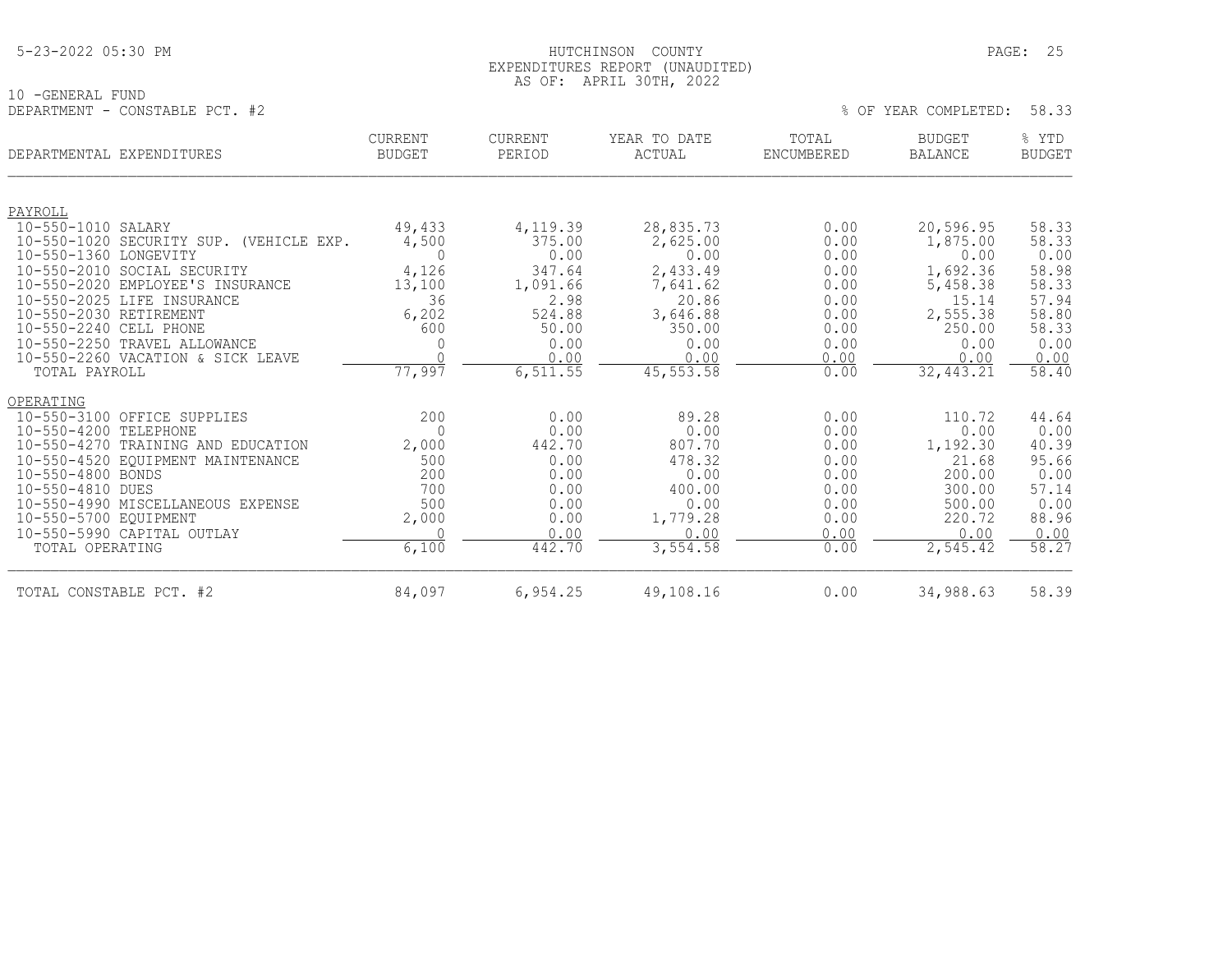## 5-23-2022 05:30 PM HUTCHINSON COUNTY PAGE: 26 EXPENDITURES REPORT (UNAUDITED) AS OF: APRIL 30TH, 2022

|                                | AU UI. ALIAL JUIII, 2022 |  |                            |  |
|--------------------------------|--------------------------|--|----------------------------|--|
| 10 -GENERAL FUND               |                          |  |                            |  |
| DEPARTMENT - CONSTABLE PCT. #1 |                          |  | % OF YEAR COMPLETED: 58.33 |  |

| DEPARTMENTAL EXPENDITURES                                        | <b>CURRENT</b><br><b>BUDGET</b> | <b>CURRENT</b><br>PERIOD | YEAR TO DATE<br>ACTUAL | TOTAL<br>ENCUMBERED | <b>BUDGET</b><br><b>BALANCE</b> | % YTD<br><b>BUDGET</b> |
|------------------------------------------------------------------|---------------------------------|--------------------------|------------------------|---------------------|---------------------------------|------------------------|
| PAYROLL                                                          |                                 |                          |                        |                     |                                 |                        |
| 10-551-1010 SALARY                                               | 49,433                          | 4,119.39                 | 28,835.73              | 0.00                | 20,596.95                       | 58.33                  |
| 10-551-1020 SECURITY SUP. (VEHICLE EXP.<br>10-551-1360 LONGEVITY | 4,500<br>$\Omega$               | 375.00<br>0.00           | 2,625.00<br>0.00       | 0.00<br>0.00        | 1,875.00<br>0.00                | 58.33<br>0.00          |
| 10-551-2010 SOCIAL SECURITY                                      | 4,126                           | 339.07                   | 2,366.18               | 0.00                | 1,759.67                        | 57.35                  |
| $10 - 551 - 2020$<br>EMPLOYEE'S INSURANCE                        | 13,100                          | 1,091.66                 | 7,641.62               | 0.00                | 5,458.38                        | 58.33                  |
| $10 - 551 - 2025$<br>LIFE INSURANCE                              | 36                              | 2.98                     | 20.86                  | 0.00                | 15.14                           | 57.94                  |
| 10-551-2030 RETIREMENT                                           | 6,202                           | 524.88                   | 3,646.88               | 0.00                | 2,555.38                        | 58.80                  |
| 10-551-2240 CELL PHONE                                           | 600                             | 50.00                    | 350.00                 | 0.00                | 250.00                          | 58.33                  |
| 10-551-2260 VACATION AND/ OR SICKLEAVE                           |                                 | 0.00                     | 0.00                   | 0.00                | 0.00                            | 0.00                   |
| TOTAL PAYROLL                                                    | 77,997                          | 6,502.98                 | 45,486.27              | 0.00                | 32,510.52                       | 58.32                  |
| OPERATING                                                        |                                 |                          |                        |                     |                                 |                        |
| 10-551-3100 OFFICE SUPPLES                                       | 200                             | 0.00                     | 0.00                   | 0.00                | 200.00                          | 0.00                   |
| 10-551-4200 TELEPHONE                                            | $\Omega$                        | 0.00                     | 0.00                   | 0.00                | 0.00                            | 0.00                   |
| 10-551-4270 TRAINING AND EDUCATION                               | 2,000                           | 0.00                     | 0.00                   | 0.00                | 2,000.00                        | 0.00                   |
| 10-551-4800 BONDS                                                | 200                             | 0.00                     | 0.00                   | 0.00                | 200.00                          | 0.00                   |
| 10-551-4810 DUES                                                 | 700                             | 0.00                     | 0.00                   | 0.00                | 700.00                          | 0.00                   |
| 10-551-4990 MISC.                                                | 500                             | 0.00                     | 0.00                   | 0.00                | 500.00                          | 0.00                   |
| 10-551-5701 EQUIPMENT                                            | 2,000                           | 0.00                     | 396.08                 | 0.00                | 1,603.92                        | 19.80                  |
| 10-551-5720 COMPUTER                                             | 400                             | 0.00<br>0.00             | 0.00<br>0.00           | 0.00<br>0.00        | 400.00<br>0.00                  | 0.00                   |
| 10-551-5990 CAPITAL OUTLAY                                       |                                 |                          |                        |                     |                                 | 0.00                   |
| TOTAL OPERATING                                                  | 6,000                           | 0.00                     | 396.08                 | 0.00                | 5,603.92                        | 6.60                   |
| TOTAL CONSTABLE PCT. #1                                          | 83,997                          | 6,502.98                 | 45,882.35              | 0.00                | 38, 114.44                      | 54.62                  |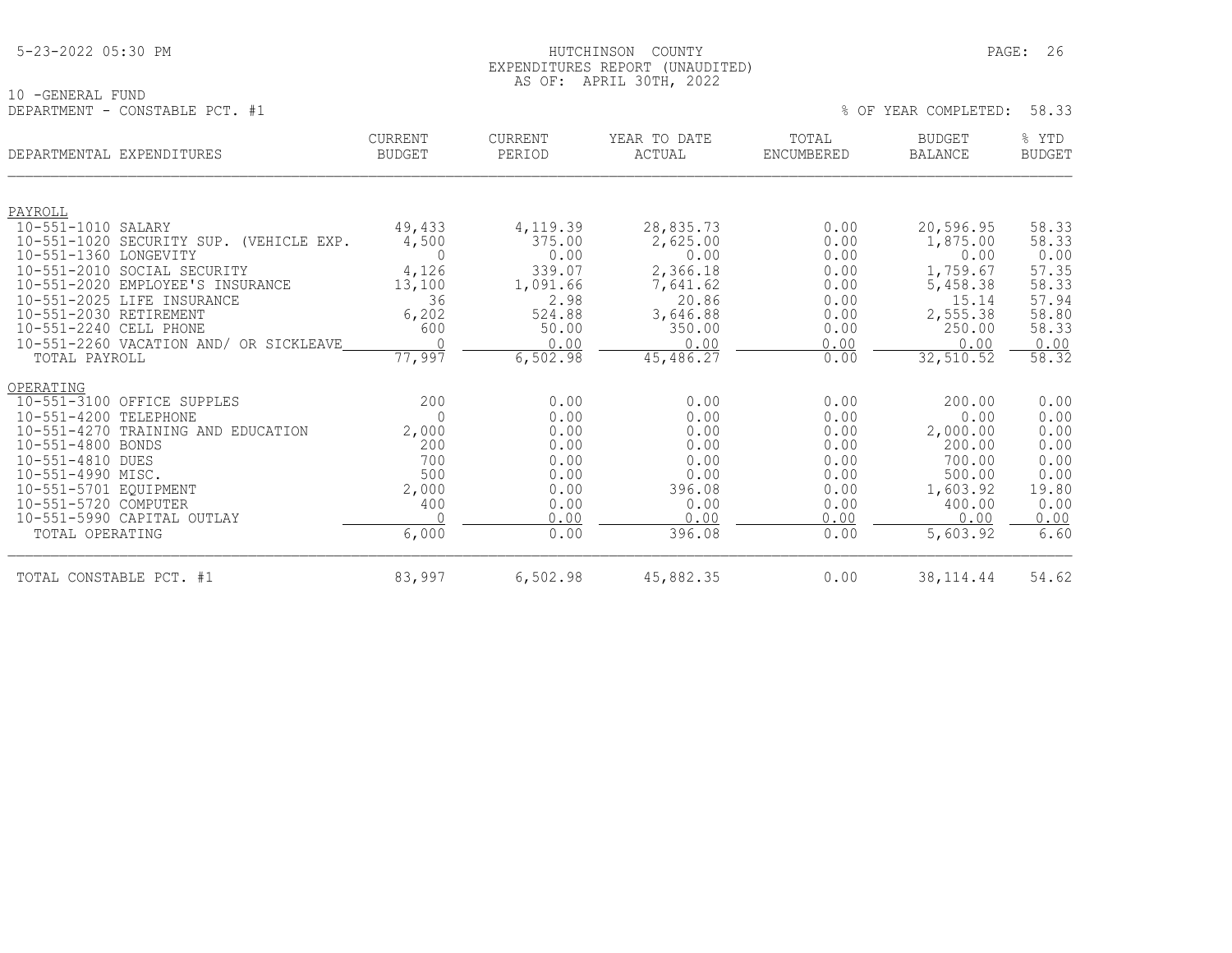|  | 5-23-2022 05:30 PM |  |
|--|--------------------|--|
|  |                    |  |

## 10 -GENERAL FUND<br>DEPARTMENT - SHERIFF

| DEPARTMENTAL EXPENDITURES                                           | <b>CURRENT</b><br><b>BUDGET</b>                                                           | <b>CURRENT</b><br>PERIOD | YEAR TO DATE<br>ACTUAL | TOTAL<br>ENCUMBERED | <b>BUDGET</b><br><b>BALANCE</b> | % YTD<br><b>BUDGET</b> |
|---------------------------------------------------------------------|-------------------------------------------------------------------------------------------|--------------------------|------------------------|---------------------|---------------------------------|------------------------|
| PAYROLL                                                             |                                                                                           |                          |                        |                     |                                 |                        |
| 10-560-1010 SALARY                                                  | 80,805                                                                                    | 6,733.74                 | 47, 136. 18            | 0.00                | 33,668.70                       | 58.33                  |
| 10-560-1030 D.A.R.E. OFFICER SALARY<br>10-560-1040 SALARY, DEPUTIES | $\Omega$<br>753,813                                                                       | 0.00<br>61,717.72        | 0.00<br>427,001.41     | 0.00<br>0.00        | 0.00<br>326,812.07              | 0.00<br>56.65          |
| 10-560-1050 SALARY, SECRETARY                                       | 48,173                                                                                    | 4,014.45                 | 28,101.15              | 0.00                | 20,072.25                       | 58.33                  |
| 10-560-1051 RECORDS CLERK                                           | 45,959                                                                                    | 3,829.90                 | 26,809.30              | 0.00                | 19,149.50                       | 58.33                  |
| 10-560-1052 SALARY, FILE CLERK I                                    | 45,959                                                                                    | 3,829.90                 | 26,809.30              | 0.00                | 19,149.50                       | 58.33                  |
| 10-560-1070 SALARY, FILE CLERK II                                   | $\Omega$                                                                                  | 0.00                     | 0.00                   | 0.00                | 0.00                            | 0.00                   |
| 10-560-1100 CERTIFICATE PAY<br>10-560-1360 LONGEVITY                | 14,700<br>4,080                                                                           | 1,125.00<br>325.00       | 8,543.19<br>2,358.14   | 0.00                | 6, 156.81<br>1,721.86           | 58.12<br>57.80         |
| 10-560-2010 SOCIAL SECURITY                                         | 75,259                                                                                    | 5,982.52                 | 41,703.67              | 0.00<br>0.00        | 33,555.60                       | 55.41                  |
| 10-560-2020 EMPLOYEE'S INSURANCE                                    | 208,685                                                                                   | 16, 298.55               | 120,764.81             | 0.00                | 87,920.19                       | 57.87                  |
| 10-560-2025 LIFE INSURANCE                                          | 612                                                                                       | 44.70                    | 330.78                 | 0.00                | 281.22                          | 54.05                  |
| 10-560-2030 RETIREMENT                                              | 113,135                                                                                   | 9,433.56                 | 65,057.03              | 0.00                | 48,077.87                       | 57.50                  |
| 10-560-2050 UNIFORMS<br>10-560-2052 UNIFORM UPKEEP                  | 7,500<br>2,000                                                                            | 0.00<br>166.20           | 7,285.39<br>1,472.86   | 0.00<br>0.00        | 214.61<br>527.14                | 97.14<br>73.64         |
| 10-560-2240 CELL PHONE                                              | 1,200                                                                                     | 100.00                   | 700.00                 | 0.00                | 500.00                          | 58.33                  |
| 10-560-2260 VACATION & SICK LEAVE                                   | $\mathbf 0$                                                                               | 0.00                     | 0.00                   | 0.00                | 0.00                            | 0.00                   |
| TOTAL PAYROLL                                                       | 1,401,881                                                                                 | 113,601.24               | 804,073.21             | 0.00                | 597,807.32                      | 57.36                  |
| OPERATING                                                           |                                                                                           |                          |                        |                     |                                 |                        |
| 10-560-3100 OFFICE SUPPLIES                                         | 5,500                                                                                     | 56.14                    | 2,386.34               | 0.00                | 3, 113.66                       | 43.39                  |
| 10-560-3101 COPIER EXP.                                             | 4,000                                                                                     | 170.56                   | 1,162.66               | 0.00                | 2,837.34                        | 29.07                  |
| 10-560-3110 POSTAGE AND BOX RENT                                    | 3,000                                                                                     | 158.94                   | 2,002.01               | 0.00                | 997.99                          | 66.73                  |
| 10-560-3300 FUEL<br>10-560-3301 OIL                                 | 100,000<br>3,000                                                                          | 7,654.31<br>267.90       | 45,074.25<br>1,085.52  | 0.00<br>0.00        | 54,925.75<br>1,914.48           | 45.07<br>36.18         |
| 10-560-3511 ARMOR & SUPPLIES                                        | 5,000                                                                                     | 0.00                     | 1,922.72               | 0.00                | 3,077.28                        | 38.45                  |
| 10-560-3540 TIRES                                                   | 10,000                                                                                    | 3,442.72                 | 7,105.90               | 0.00                | 2,894.10                        | 71.06                  |
| 10-560-4000 LAB ANALYSIS FEE                                        | 500                                                                                       | 0.00                     | 0.00                   | 0.00                | 500.00                          | 0.00                   |
| 10-560-4051 EMP. MEDICAL EXP.                                       | 2,500                                                                                     | 130.00                   | 1,137.50               | 0.00                | 1,362.50                        | 45.50                  |
| 10-560-4200 TELEPHONE<br>10-560-4220 DISPATCH                       | $\Omega$<br>110,000                                                                       | 0.00<br>0.00             | 0.00<br>29,210.50      | 0.00<br>82,500.00 ( | 0.00<br>1,710.50                | 0.00<br>101.56         |
| 10-560-4270 TRAINING AND EDUCATION CONF                             | 2,000                                                                                     | 0.00                     | 0.00                   | 0.00                | 2,000.00                        | 0.00                   |
| 10-560-4271 TRAINING AND EDUCATION                                  | 13,500                                                                                    | 0.00                     | 11,361.94              | 0.00                | 2,138.06                        | 84.16                  |
| 10-560-4290 TRAVEL AND LODGING                                      | 8,000                                                                                     | 2,141.80                 | 5,101.73               | 0.00                | 2,898.27                        | 63.77                  |
| 10-560-4520 EQUIPMENT MAINT                                         | 1,000                                                                                     | 0.00                     | 0.00                   | 0.00                | 1,000.00                        | 0.00                   |
| 10-560-4540 CAR REPAIR AND MAINTENANCE<br>10-560-4541 MISCELLANEOUS | 45,530                                                                                    | 1,953.93<br>386.14       | 41,704.32<br>3,423.69  | 0.00<br>0.00        | 3,825.64<br>76.31               | 91.60<br>97.82         |
| 10-560-4542 ESTRAY                                                  |                                                                                           | 0.00                     | 266.50                 | 0.00                | 1,233.50                        | 17.77                  |
| 10-560-4543 MAJOR CAR REPAIRS                                       |                                                                                           | 0.00                     | 0.00                   | 0.00                | 0.00                            | 0.00                   |
| 10-560-4545 FIRE MARSHALL                                           |                                                                                           | 0.00                     | 0.00                   | 0.00                | 0.00                            | 0.00                   |
| 10-560-4546 ACT (TASK FORCE)                                        |                                                                                           | 0.00                     | 45.00                  | 0.00                | 1,955.00                        | 2.25                   |
| 10-560-4800 BONDS<br>10-560-5700 EQUIPMENT                          |                                                                                           | 0.00<br>6,299.96         | 306.00<br>38, 156.83   | 0.00<br>6,733.69    | 194.00<br>9,201.48              | 61.20<br>82.99         |
| 10-560-5701 SQUAD CARS                                              |                                                                                           | 0.00                     | 5,673.40               | $116, 285.50$ (     | 1,958.90)                       | 101.63                 |
| 10-560-5702 K-9 EXPENSES                                            | MAINTENANCE<br>3,500<br>3,500<br>1,500<br>0<br>0<br>0<br>5,000<br>5,000<br>5,000<br>5,000 | 49.99                    | 827.12                 | 0.00                | 4,172.88                        | 16.54                  |
| 10-560-5720 COMPUTER EXPENSE                                        | 2,500                                                                                     | 0.00                     | 1,254.09               | 0.00                | 1,245.91                        | 50.16                  |
| 10-560-5721 COMPUTER SUPPORT & MAINT.                               | 39,000                                                                                    | 0.00                     | 24, 197. 11            | 7,059.00            | 7,743.89                        | 80.14                  |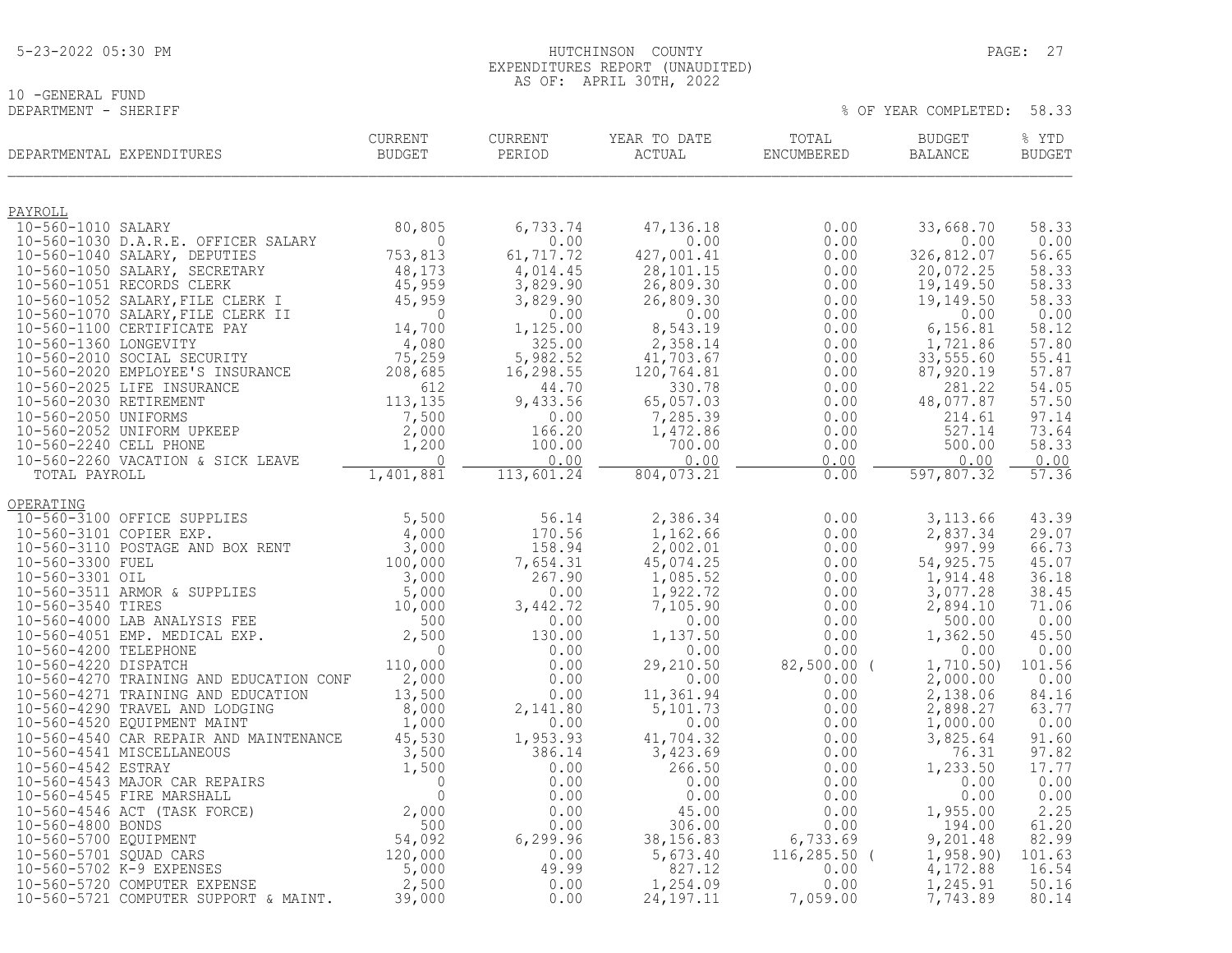## 5-23-2022 05:30 PM HUTCHINSON COUNTY PAGE: 28 EXPENDITURES REPORT (UNAUDITED) AS OF: APRIL 30TH, 2022

10 -GENERAL FUND<br>DEPARTMENT - SHERIFF

| DEPARTMENTAL EXPENDITURES                                                                         | CURRENT<br>BUDGET          | CURRENT<br>PERIOD             | YEAR TO DATE<br>ACTUAL                     | TOTAL<br>ENCUMBERED             | BUDGET<br>BALANCE                          | % YTD<br><b>BUDGET</b>          |
|---------------------------------------------------------------------------------------------------|----------------------------|-------------------------------|--------------------------------------------|---------------------------------|--------------------------------------------|---------------------------------|
| 10-560-5730 VIDEO CAMERAS<br>10-560-5731 VERIZON<br>10-560-5990 CAPITAL OUTLAY<br>TOTAL OPERATING | 26,000<br>5,000<br>572,622 | 983.72<br>439.94<br>24,136.05 | 1,473.70<br>2,758.34<br>0.00<br>227,637.17 | 17,321.04<br>0.00<br>229,899.23 | 7,205.26<br>2,241.66<br>0.00<br>115,085.56 | 72.29<br>55.17<br>0.00<br>79.90 |
| TOTAL SHERIFF                                                                                     | 1,974,502                  | 137,737.29                    | 1,031,710.38                               | 229,899.23                      | 712,892.88                                 | 63.90                           |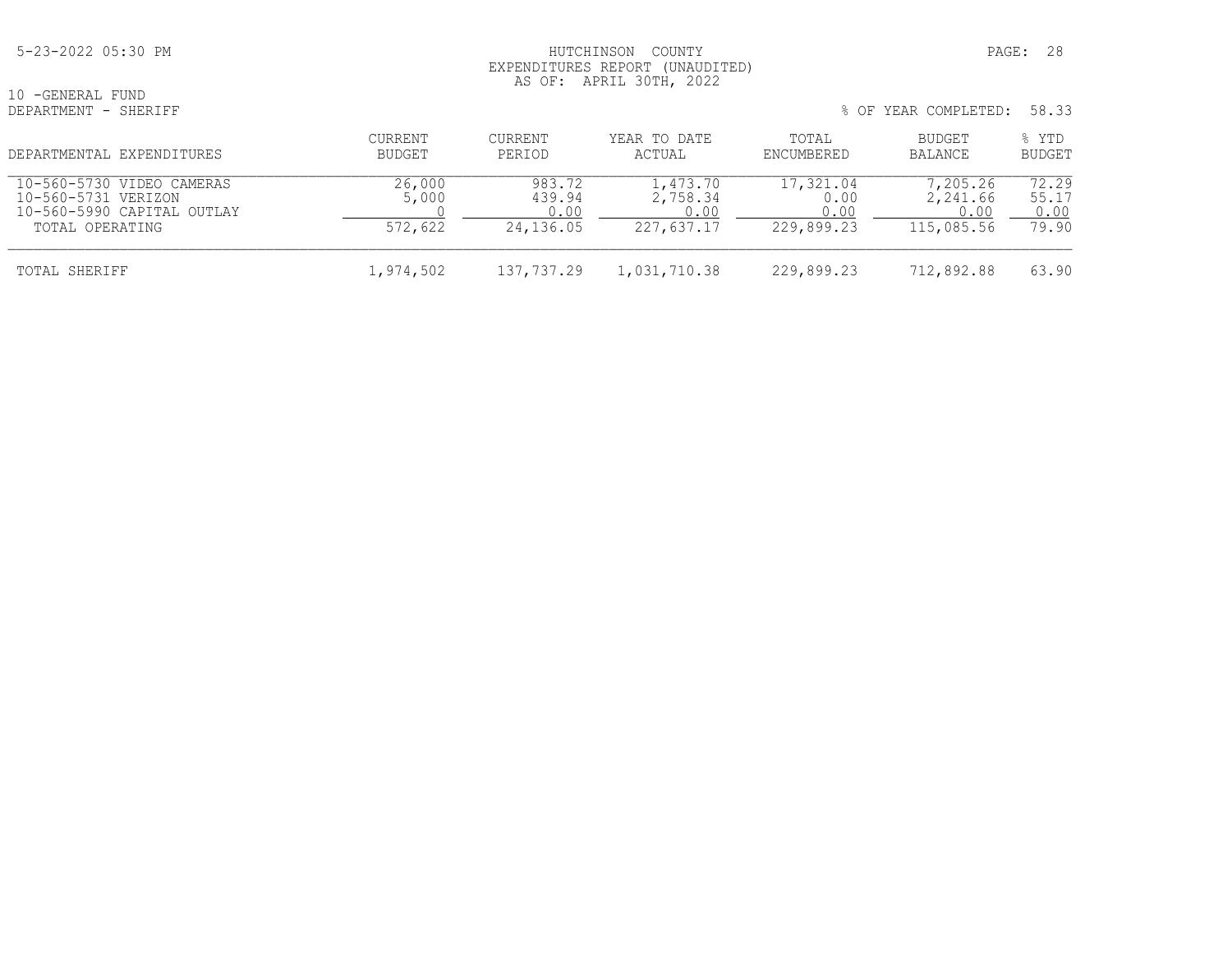## 10 -GENERAL FUND<br>DEPARTMENT - JAIL

| DEPARTMENTAL EXPENDITURES                                         | <b>CURRENT</b><br><b>BUDGET</b> | <b>CURRENT</b><br>PERIOD | YEAR TO DATE<br>ACTUAL | TOTAL<br>ENCUMBERED | <b>BUDGET</b><br><b>BALANCE</b> | % YTD<br><b>BUDGET</b> |
|-------------------------------------------------------------------|---------------------------------|--------------------------|------------------------|---------------------|---------------------------------|------------------------|
| PAYROLL                                                           |                                 |                          |                        |                     |                                 |                        |
| 10-561-1040 SALARY, CORRECTIONS OFFICER                           | 975,359                         | 80,174.87                | 550,886.69             | 0.00                | 424, 471.99                     | 56.48                  |
| 10-561-1070 JAIL NURSE                                            | $\Omega$                        | 0.00                     | 0.00                   | 0.00                | 0.00                            | 0.00                   |
| 10-561-1080 JAIL COOK                                             | 68,515                          | 5,709.58                 | 39, 143.56             | 0.00                | 29, 371.40                      | 57.13                  |
| 10-561-1100 CERTIFICATE PAY                                       | 10,200                          | 850.00                   | 5,924.08               | 0.00                | 4,275.92                        | 58.08                  |
| 10-561-1360 LONGEVITY                                             | 4,200                           | 315.00                   | 2,201.77               | 0.00                | 1,998.23                        | 52.42                  |
| 10-561-1390 SALARY, JAIL COOKS (2)<br>10-561-2010 SOCIAL SECURITY | $\Omega$<br>81,004              | 0.00<br>6,323.82         | 0.00<br>43, 413.96     | 0.00<br>0.00        | 0.00<br>37,589.83               | 0.00<br>53.59          |
| 10-561-2020 EMPLOYEE'S INSURANCE                                  | 219,650                         | 18,380.07                | 128,334.14             | 0.00                | 91, 315.86                      | 58.43                  |
| 10-561-2025 LIFE INSURANCE                                        | 684                             | 53.64                    | 375.48                 | 0.00                | 308.52                          | 54.89                  |
| 10-561-2030 RETIREMENT                                            | 121,771                         | 10,060.00                | 68,615.28              | 0.00                | 53, 155. 25                     | 56.35                  |
| 10-561-2050 UNIFORMS                                              | 5,000                           | 497.39                   | 2,068.74               | 0.00                | 2,931.26                        | 41.37                  |
| 10-561-2052 UNIFORM UPKEEP                                        | 3,500                           | 26.00                    | 469.51                 | 0.00                | 3,030.49                        | 13.41                  |
| 10-561-2240 CELL PHONE                                            | 600                             | 50.00                    | 350.00                 | 0.00                | 250.00                          | 58.33                  |
| 10-561-2260 VACATION & SICK LEAVE<br>TOTAL PAYROLL                | $\bigcap$<br>1,490,482          | 0.00<br>122,440.37       | 0.00<br>841,783.21     | 0.00<br>0.00        | 0.00<br>648,698.75              | 0.00<br>56.48          |
|                                                                   |                                 |                          |                        |                     |                                 |                        |
| OPERATING                                                         |                                 |                          |                        |                     |                                 |                        |
| 10-561-3100 OFFICE SUPPLIES                                       | 2,000                           | 0.00                     | 713.60                 | 0.00                | 1,286.40                        | 35.68                  |
| 10-561-3101 COPIER EXP.                                           | 3,000                           | 145.58                   | 1,022.81               | 0.00                | 1,977.19                        | 34.09                  |
| 10-561-3220 JANITOR SUPPLIES                                      | 6,000                           | 370.58                   | 5,092.24               | 0.00                | 907.76                          | 84.87                  |
| 10-561-3300 FUEL<br>10-561-3330 JAIL GROCERIES                    | 7,000                           | 1,014.05<br>11,269.49    | 6,879.29               | 0.00<br>0.00        | 120.71<br>15,757.07             | 98.28<br>83.59         |
| 10-561-3331 JAIL SUPPLIES                                         | 96,000<br>9,500                 | 621.12                   | 80,242.93<br>4,894.21  | 0.00                | 4,605.79                        | 51.52                  |
| 10-561-3350 JAIL LINENS & MATTRESSES                              | $\Omega$                        | 0.00                     | 0.00                   | 0.00                | 0.00                            | 0.00                   |
| 10-561-3351 KITCHEN SUPPLIES                                      | 4,000                           | 158.10                   | 2,629.82               | 0.00                | 1,370.18                        | 65.75                  |
| 10-561-3380 PRISONERS CLOTHING                                    | 1,000                           | 0.00                     | 0.00                   | 0.00                | 1,000.00                        | 0.00                   |
| 10-561-4000 SCAAP                                                 | $\Omega$                        | 0.00                     | 0.00                   | 0.00                | 0.00                            | 0.00                   |
| 10-561-4050 PRISONERS MEDICAL EXP.                                | 15,000                          | 762.68                   | 4,510.31               | 0.00                | 10,489.69                       | 30.07                  |
| 10-561-4051 CONTRACT DOCTOR                                       | 54,000                          | 4,500.00                 | 31,500.00              | 22,500.00           | 0.00                            | 100.00                 |
| 10-561-4052 MENTAL HEALTH<br>10-561-4200 TELEPHONE                | 12,000<br>$\Omega$              | 600.00<br>0.00           | 4,200.00<br>0.00       | 0.00<br>0.00        | 7,800.00<br>0.00                | 35.00<br>0.00          |
| 10-561-4271 TRAINING & EDUCATION                                  | 12,000                          | 799.95                   | 5,440.38               | 0.00                | 6, 559.62                       | 45.34                  |
| 10-561-4430 JAIL UTILITIES                                        | 12,000                          | 931.24                   | 7,113.69               | 0.00                | 4,886.31                        | 59.28                  |
| 10-561-4500 JAIL BUILDING MAINTENANCE                             | 43,000                          | 10.67                    | 1,651.94               | 0.00                | 41,348.06                       | 3.84                   |
| 10-561-4510 JAIL EQUIP. REPAIRS                                   | 50,000                          | 249.33                   | 17,975.81              | 0.00                | 32,024.19                       | 35.95                  |
| 10-561-4511 LOCK REPAIR & MAINT.                                  | 1,500                           | 0.00                     | 0.00                   | 0.00                | 1,500.00                        | 0.00                   |
| 10-561-4600 INMATE HOUSING                                        | 7,500                           | 0.00                     | 0.00                   | 0.00                | 7,500.00                        | 0.00                   |
| 10-561-4800 BONDS<br>10-561-4990 MISC. EXPENSE                    | 300<br>3,500                    | 0.00<br>552.72           | 71.00<br>2,606.62      | 0.00<br>0.00        | 229.00<br>893.38                | 23.67<br>74.47         |
| 10-561-5700 EQUIPMENT                                             | 43,500                          | 0.00                     | 41,494.80              | 0.00                | 2,005.20                        | 95.39                  |
| 10-561-5720 COMPUTER EXPENSE                                      | 2,500                           | 0.00                     | 2,121.28               | 0.00                | 378.72                          | 84.85                  |
| 10-561-5721 COMPUTER SUPPORT & MAINT                              | 23,000                          | 19.77                    | 21,717.06              | 0.00                | 1,282.94                        | 94.42                  |
| 10-561-5990 CAPITAL OUTLAY                                        | $\Omega$                        | 0.00                     | 0.00                   | 0.00                | 0.00                            | 0.00                   |
| TOTAL OPERATING                                                   | 408,300                         | 22,005.28                | 241,877.79             | 22,500.00           | 143, 922.21                     | 64.75                  |
|                                                                   |                                 |                          |                        |                     |                                 |                        |
| TOTAL JAIL                                                        | 1,898,782                       | 144,445.65               | 1,083,661.00           | 22,500.00           | 792,620.96                      | 58.26                  |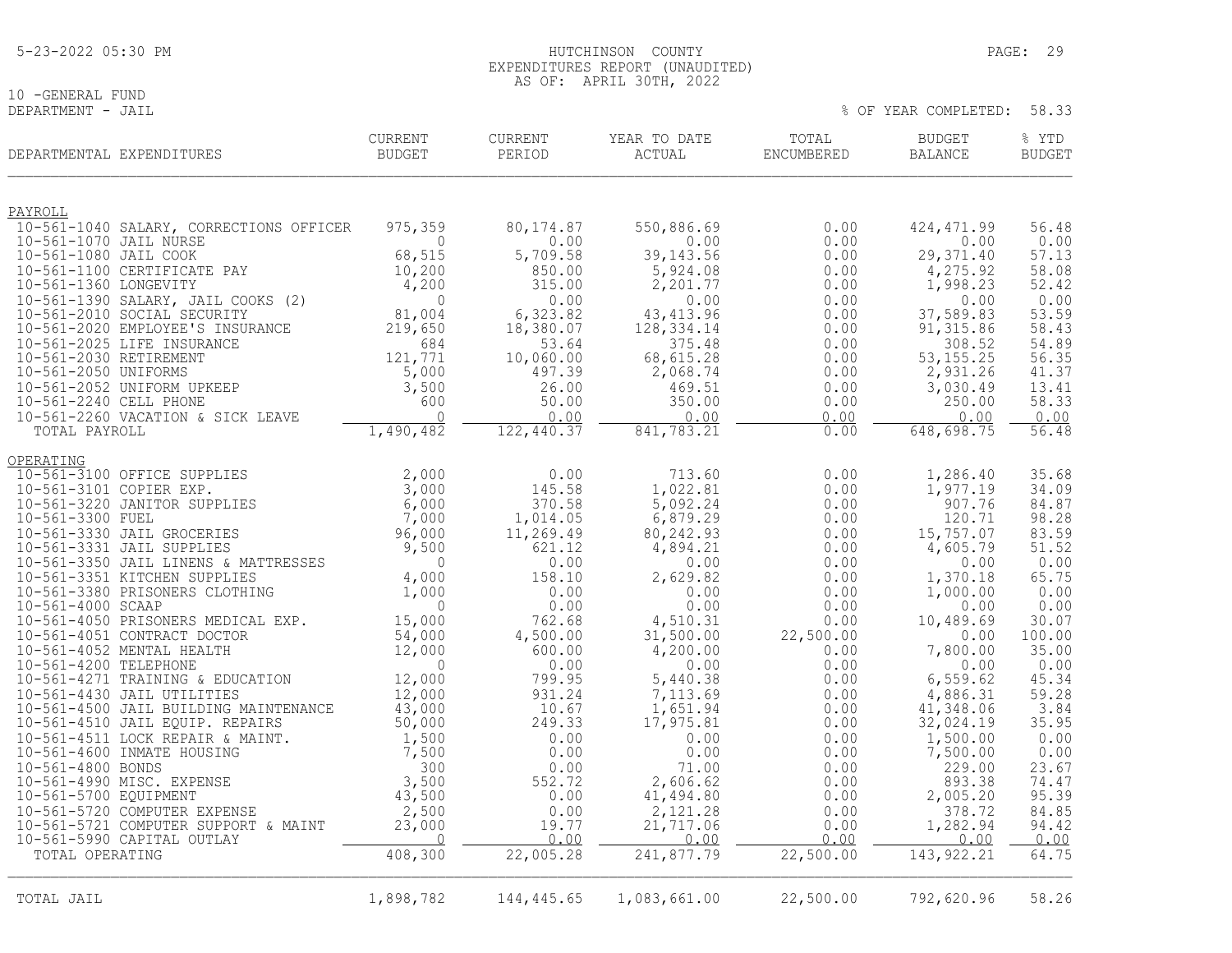## 10 -GENERAL FUND<br>DEPARTMENT - JUVENILE

| DEPARTMENTAL EXPENDITURES                      | <b>CURRENT</b><br><b>BUDGET</b> | <b>CURRENT</b><br>PERIOD | YEAR TO DATE<br>ACTUAL | TOTAL<br>ENCUMBERED | <b>BUDGET</b><br><b>BALANCE</b> | % YTD<br><b>BUDGET</b> |
|------------------------------------------------|---------------------------------|--------------------------|------------------------|---------------------|---------------------------------|------------------------|
| PAYROLL                                        |                                 |                          |                        |                     |                                 |                        |
| 10-571-1020 SALARY OFFICER                     | 79,789                          | 6,649.07                 | 46,543.49              | 0.00                | 33, 245.35                      | 58.33                  |
| 10-571-1030 SALARIES, ASSISTANT                | 57,509                          | 4,792.44                 | 33,547.08              | 0.00                | 23,962.20                       | 58.33                  |
| 10-571-1040 OFFICE MANAGER SALARY              | 46,440                          | 3,870.01                 | 27,090.07              | 0.00                | 19,350.05                       | 58.33                  |
| 10-571-1050 JPO SALARY                         | 56,429                          | 4,702.45                 | 32, 917.15             | 0.00                | 23,512.25                       | 58.33                  |
| 10-571-1060 Receptionist                       | 18,987                          | 1,582.25                 | 11,075.75              | 0.00                | 7,911.25                        | 58.33                  |
| 10-571-1360 LONGEVITY                          | 6,235                           | 415.00                   | 3,535.00               | 0.00                | 2,700.00                        | 56.70                  |
| 10-571-2010 SOCIAL SECURITY                    | 21,768                          | 1,569.09                 | 12,405.11              | 0.00                | 9,363.12                        | 56.99                  |
| 10-571-2020 EMPLOYEE'S INSURANCE               | 80,883                          | 6,473.61                 | 47,447.69              | 0.00                | 33, 435.31                      | 58.66                  |
| 10-571-2025 LIFE INSURANCE                     | 225                             | 17.88                    | 129.04                 | 0.00                | 95.96                           | 57.35                  |
| 10-571-2030 RETIREMENT                         | 32,589                          | 2,548.06                 | 19,855.61              | 0.00                | 12,733.14                       | 60.93                  |
| 10-571-2260 VACATION & SICK LEAVE              | 19,163                          | 0.00                     | 18,008.64              | 0.00                | 1,154.40                        | 93.98                  |
| TOTAL PAYROLL                                  | 420,018                         | 32,619.86                | 252,554.63             | 0.00                | 167,463.03                      | 60.13                  |
| OPERATING                                      |                                 |                          |                        |                     |                                 |                        |
| 10-571-3100 OFFICE SUPPLIES                    | 4,000                           | 103.01                   | 1,073.63               | 0.00                | 2,926.37                        | 26.84                  |
| 10-571-3110 BOX RENT & POSTAGE                 | $\Omega$                        | 0.00                     | 0.00                   | 0.00                | 0.00                            | 0.00                   |
| 10-571-3511 FIREARMS, AMMO & EQUIPMENT         | 4,000                           | 19.71                    | 539.26                 | 0.00                | 3,460.74                        | 13.48                  |
| 10-571-4000 LEGAL FEES                         | $\bigcap$                       | 0.00                     | 0.00                   | 0.00                | 0.00                            | 0.00                   |
| 10-571-4010 AUDIT                              | 5,000                           | 0.00                     | 4,600.00               | 0.00                | 400.00                          | 92.00                  |
| 10-571-4050 COUNSELING                         | 34,400                          | 2,940.00                 | 14,700.00              | 0.00                | 19,700.00                       | 42.73                  |
| 10-571-4051 EMP. MEDICAL EXP.                  | $\Omega$                        | 0.00                     | 0.00                   | 0.00                | 0.00                            | 0.00                   |
| 10-571-4140 INTERPRETER                        | $\Omega$                        | 0.00                     | 0.00                   | 0.00                | 0.00                            | 0.00                   |
| 10-571-4220 RADIO REPAIR<br>10-571-4290 TRAVEL | $\Omega$<br>5,000               | 0.00<br>300.00           | 0.00<br>350.00         | 0.00<br>0.00        | 0.00<br>4,650.00                | 0.00<br>7.00           |
| 10-571-4500 BUILDING MAINT.                    | $\Omega$                        | 0.00                     | 0.00                   | 0.00                | 0.00                            | 0.00                   |
| 10-571-4540 VEHICLE EXP.                       | 50,000                          | 175.10                   | 2,805.80               | 42,000.00           | 5,194.20                        | 89.61                  |
| 10-571-4810 BONDS                              | 500                             | 0.00                     | 250.00                 | 0.00                | 250.00                          | 50.00                  |
| 10-571-4811 CHILDREN AT RISK                   | $\Omega$                        | 0.00                     | 0.00                   | 0.00                | 0.00                            | 0.00                   |
| 10-571-4870 DETENTION                          | 82,700                          | 664.92                   | 5,248.86               | 0.00                | 77,451.14                       | 6.35                   |
| 10-571-4990 MISCELLANEOUS FEES                 | 300                             | 0.00                     | 0.00                   | 0.00                | 300.00                          | 0.00                   |
| 10-571-5000 SOCC                               | $\Omega$                        | 0.00                     | 0.00                   | 0.00                | 0.00                            | 0.00                   |
| 10-571-5700 OFFICE EQUIPMENT & MAINTENA        | 4,500                           | 208.95                   | 3,207.73               | 0.00                | 1,292.27                        | 71.28                  |
| 10-571-5956 SERVICE CHARGE                     | $\Omega$                        | 0.00                     | 0.00                   | 0.00                | 0.00                            | 0.00                   |
| 10-571-5990 CAPITAL OUTLAY                     | $\cap$                          | 0.00                     | 0.00                   | 0.00                | 0.00                            | 0.00                   |
| TOTAL OPERATING                                | 190,400                         | 4,411.69                 | 32, 775.28             | 42,000.00           | 115, 624.72                     | 39.27                  |
|                                                |                                 |                          |                        |                     |                                 |                        |
| TOTAL JUVENILE                                 | 610,418                         | 37,031.55                | 285, 329.91            | 42,000.00           | 283,087.75                      | 53.62                  |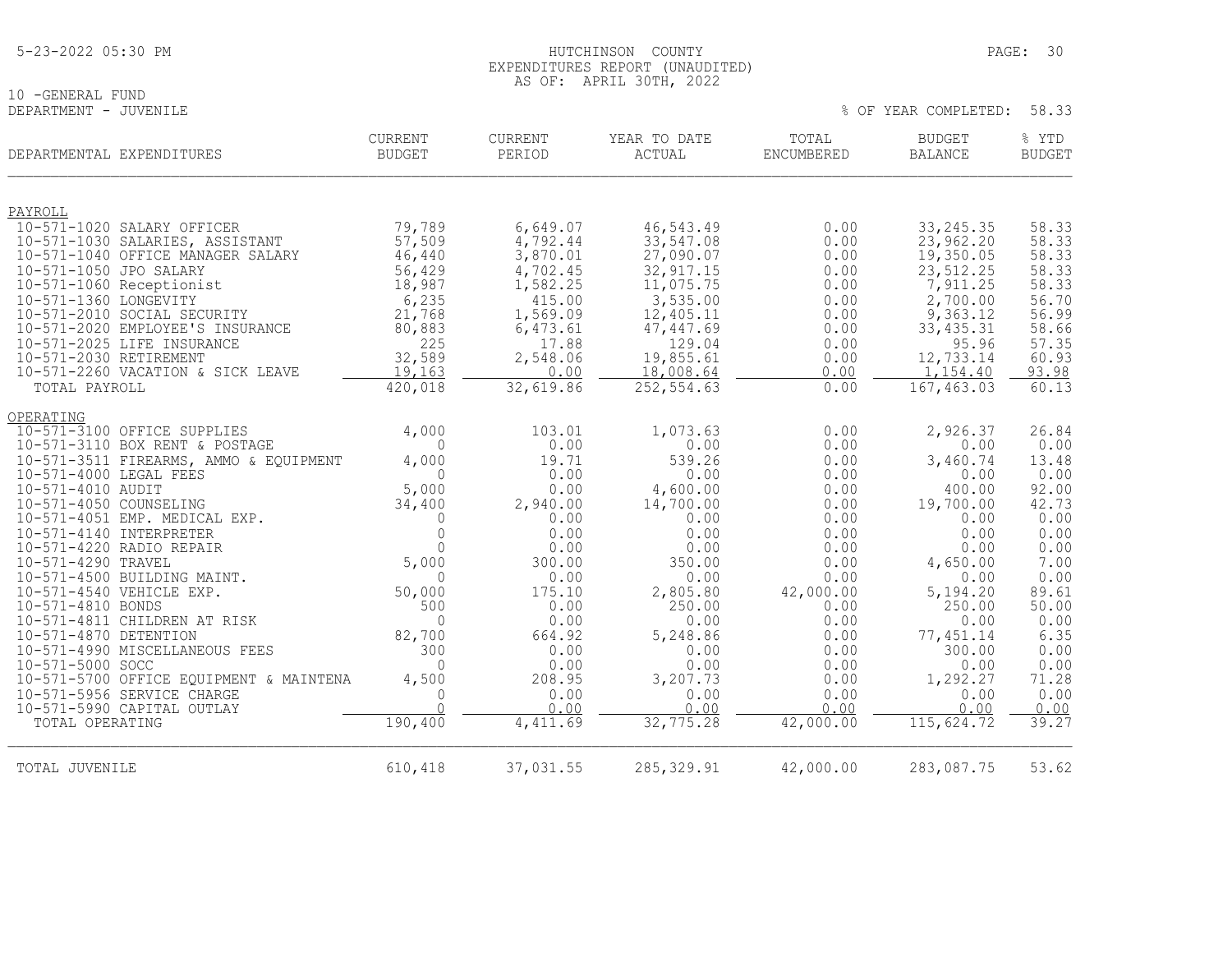|  | 5-23-2022 05:30 PM |  |  |
|--|--------------------|--|--|
|--|--------------------|--|--|

## 5-23-2022 05:30 PM HUTCHINSON COUNTY PAGE: 31 EXPENDITURES REPORT (UNAUDITED) AS OF: APRIL 30TH, 2022

| 10 -GENERAL FUND                         |                                 |                          |                        |                     |                          |                        |
|------------------------------------------|---------------------------------|--------------------------|------------------------|---------------------|--------------------------|------------------------|
| DEPARTMENT - ADULT PROBATION             |                                 |                          |                        |                     | % OF YEAR COMPLETED:     | 58.33                  |
| DEPARTMENTAL EXPENDITURES                | <b>CURRENT</b><br><b>BUDGET</b> | <b>CURRENT</b><br>PERIOD | YEAR TO DATE<br>ACTUAL | TOTAL<br>ENCUMBERED | BUDGET<br><b>BALANCE</b> | % YTD<br><b>BUDGET</b> |
| PAYROLL<br>10-572-1030 SALARY ASSISTANCE |                                 | 0.00                     | 0.00                   | 0.00                | 0.00                     | 0.00                   |
| TOTAL PAYROLL                            |                                 | 0.00                     | 0.00                   | 0.00                | 0.00                     | 0.00                   |
| OPERATING                                |                                 |                          |                        |                     |                          |                        |
| 10-572-3000 OPERATING EXPENSE            |                                 | 0.00                     | 0.00                   | 0.00                | 0.00                     | 0.00                   |
| 10-572-4010 UA TESTS                     |                                 | 0.00                     | 0.00                   | 0.00                | 0.00                     | 0.00                   |
| 10-572-4051 EMP. MEDICAL EXP.            |                                 | 0.00                     | 0.00                   | 0.00                | 0.00                     | 0.00                   |
| 10-572-4200 TELEPHONE                    | 2,500                           | 169.18                   | 1,184.26               | 0.00                | 1,315.74                 | 47.37                  |
| 10-572-4220 RADIOS & RADIO REPAIR        |                                 | 0.00                     | 0.00                   | 0.00                | 0.00                     | 0.00                   |
| 10-572-4270 TRAINING & EDUCATION         |                                 | 0.00                     | 0.00                   | 0.00                | 0.00                     | 0.00                   |
| 10-572-4290 TRAVEL/CAR ALLOWANCE/PER DI  |                                 | 0.00                     | 0.00                   | 0.00                | 0.00                     | 0.00                   |
| 10-572-4520 EQUIPMENT MAINTENANCE        | 1,000                           | 0.00                     | 0.00                   | 0.00                | 1,000.00                 | 0.00                   |
| 10-572-4810 DUES                         |                                 | 0.00                     | 0.00                   | 0.00                | 0.00                     | 0.00                   |
| 10-572-4860 CONTRACT SERVICE             |                                 | 0.00                     | 0.00                   | 0.00                | 0.00                     | 0.00                   |
| 10-572-5700 OFFICE EQUIPMENT             | 2,000                           | 0.00                     | 827.81                 | 0.00                | 1,172.19                 | 41.39                  |
| 10-572-5720 COMPUTER                     | 5,600                           | 0.00                     | 4,060.00               | 0.00                | 1,540.00                 | 72.50                  |
| 10-572-5721 COMPUTER SUPPORT & MAINT.    | 11,940                          | 995.00                   | 7,960.00               | 0.00                | 3,980.00                 | 66.67                  |
| 10-572-5990 CAPITAL OUTLAY               |                                 | 0.00                     | 0.00                   | 0.00                | 0.00                     | 0.00                   |

| TOTAL<br>OPERATING            | ,040   | $164 - 16$<br>. U                      | 4 (132)   | $.00\,$ | ,007<br>– Q 2<br>. | 60.90 |
|-------------------------------|--------|----------------------------------------|-----------|---------|--------------------|-------|
| TOTAL<br>ADULT .<br>PROBATION | 23,040 | 16418<br>$+$ , $+$ $+$ $+$ $+$ $+$ $+$ | 17 USS UI | $.00\,$ | 9,007.93           | 60.90 |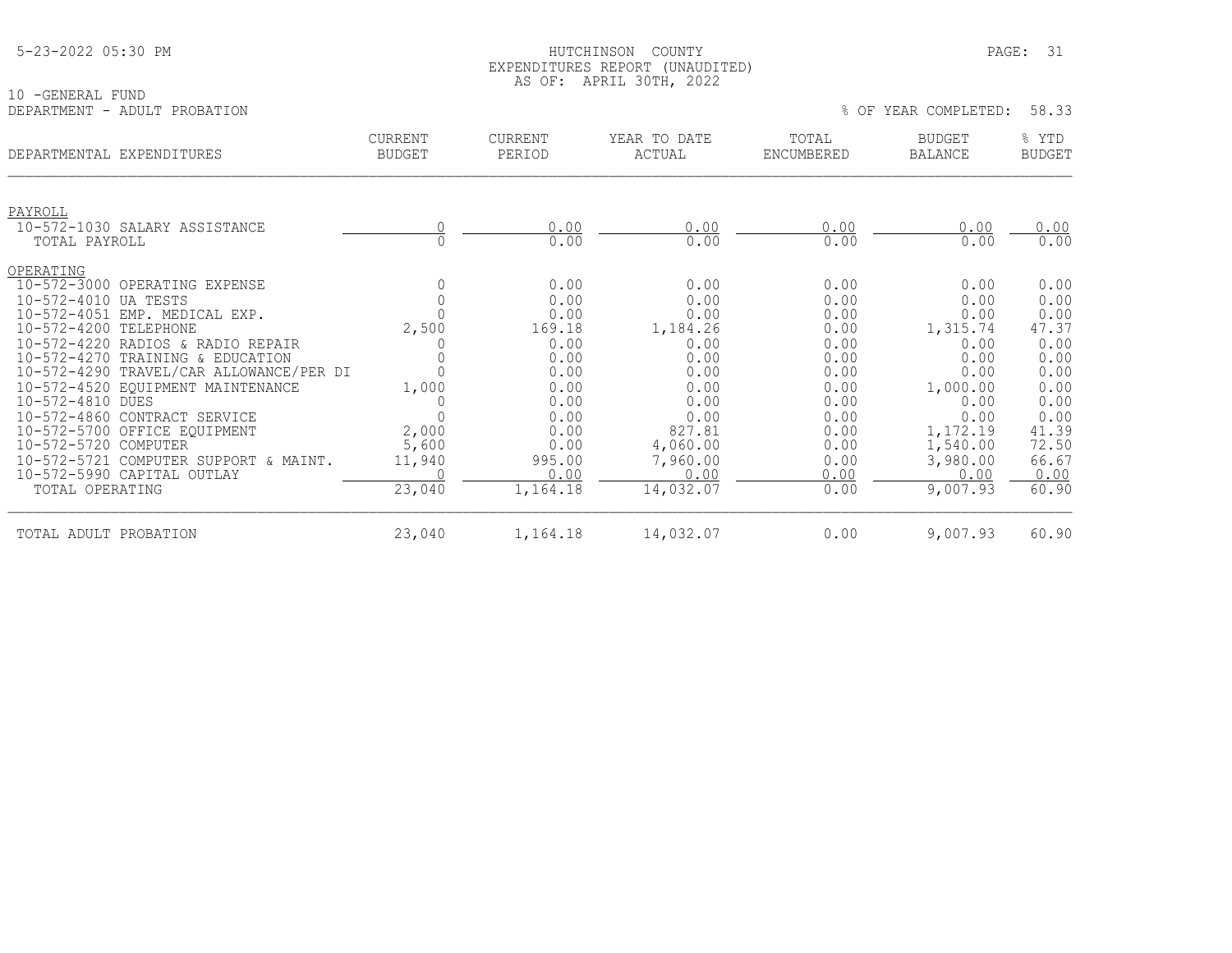|--|

## HUTCHINSON COUNTY PAGE: 32 EXPENDITURES REPORT (UNAUDITED) AS OF: APRIL 30TH, 2022

10 -GENERAL FUND<br>DEPARTMENT - COUNTY WELFARE

| DEPARTMENTAL EXPENDITURES |                                         | <b>CURRENT</b><br><b>BUDGET</b> | <b>CURRENT</b><br>PERIOD | YEAR TO DATE<br>ACTUAL | TOTAL<br>ENCUMBERED | <b>BUDGET</b><br>BALANCE | % YTD<br><b>BUDGET</b> |
|---------------------------|-----------------------------------------|---------------------------------|--------------------------|------------------------|---------------------|--------------------------|------------------------|
|                           |                                         |                                 |                          |                        |                     |                          |                        |
| OPERATING                 | 10-640-3100 OFFICE SUPPLIES             | 0                               | 0.00                     | 0.00                   | 0.00                | 0.00                     | 0.00                   |
| 10-640-3110 POSTAGE       |                                         | 0                               | 0.00                     | 0.00                   | 0.00                | 0.00                     | 0.00                   |
|                           | 10-640-3330 FOOD & GROCERY AID          |                                 | 0.00                     | 0.00                   | 0.00                | 0.00                     | 0.00                   |
|                           | 10-640-3380 CLOTHING AID                |                                 | 0.00                     | 0.00                   | 0.00                | 0.00                     | 0.00                   |
| 10-640-3390 CASH AID      |                                         | 0                               | 0.00                     | 0.00                   | 0.00                | 0.00                     | 0.00                   |
| 10-640-4050 MEDICAL AID   |                                         |                                 | 0.00                     | 0.00                   | 0.00                | 0.00                     | 0.00                   |
|                           | 10-640-4080 BOARD & CARE                |                                 | 0.00                     | 0.00                   | 0.00                | 0.00                     | 0.00                   |
| $10 - 640 - 4081$         | INDIGENT CHILD CARE                     | 10,500                          | 875.00                   | 6, 125.00              | 4,375.00            | 0.00                     | 100.00                 |
| 10-640-4290 TRAVEL AID    |                                         |                                 | 0.00                     | 0.00                   | 0.00                | 0.00                     | 0.00                   |
| 10-640-4400 UTILITY AID   |                                         |                                 | 0.00                     | 0.00                   | 0.00                | 0.00                     | 0.00                   |
| 10-640-4600 RENT AID      |                                         |                                 | 0.00                     | 0.00                   | 0.00                | 0.00                     | 0.00                   |
| 10-640-4890 BURIAL AID    |                                         | 13,500                          | 650.00                   | 8,450.00               | 0.00                | 5,050.00                 | 62.59                  |
| $10 - 640 - 4891$         | PANHANDLE TRANSIT                       |                                 | 0.00                     | 0.00                   | 0.00                | 0.00                     | 0.00                   |
| $10 - 640 - 5944$         | TEXAS PANHANDLE MENTAL HEAL             | 11,000                          | 917.00                   | 6,417.00               | 4,583.00            | 0.00                     | 100.00                 |
|                           | 10-640-5962 PANHANDLE COMMUNITY SERVICE | 3,000                           | 0.00                     | 3,000.00               | 0.00                | 0.00                     | 100.00                 |
|                           | 10-640-6002 HUT.CO. CRISIS CENTER       | 6,600                           | 0.00                     | 0.00                   | 0.00                | 6,600.00                 | 0.00                   |
|                           | 10-640-6003 FAMILY PROTECTION FEE       | 2,500                           | 0.00                     | 0.00                   | 0.00                | 2,500.00                 | 0.00                   |
| TOTAL OPERATING           |                                         | 47,100                          | 2,442.00                 | 23,992.00              | 8,958.00            | 14,150.00                | 69.96                  |
| TOTAL COUNTY WELFARE      |                                         | 47,100                          | 2,442.00                 | 23,992.00              | 8,958.00            | 14,150.00                | 69.96                  |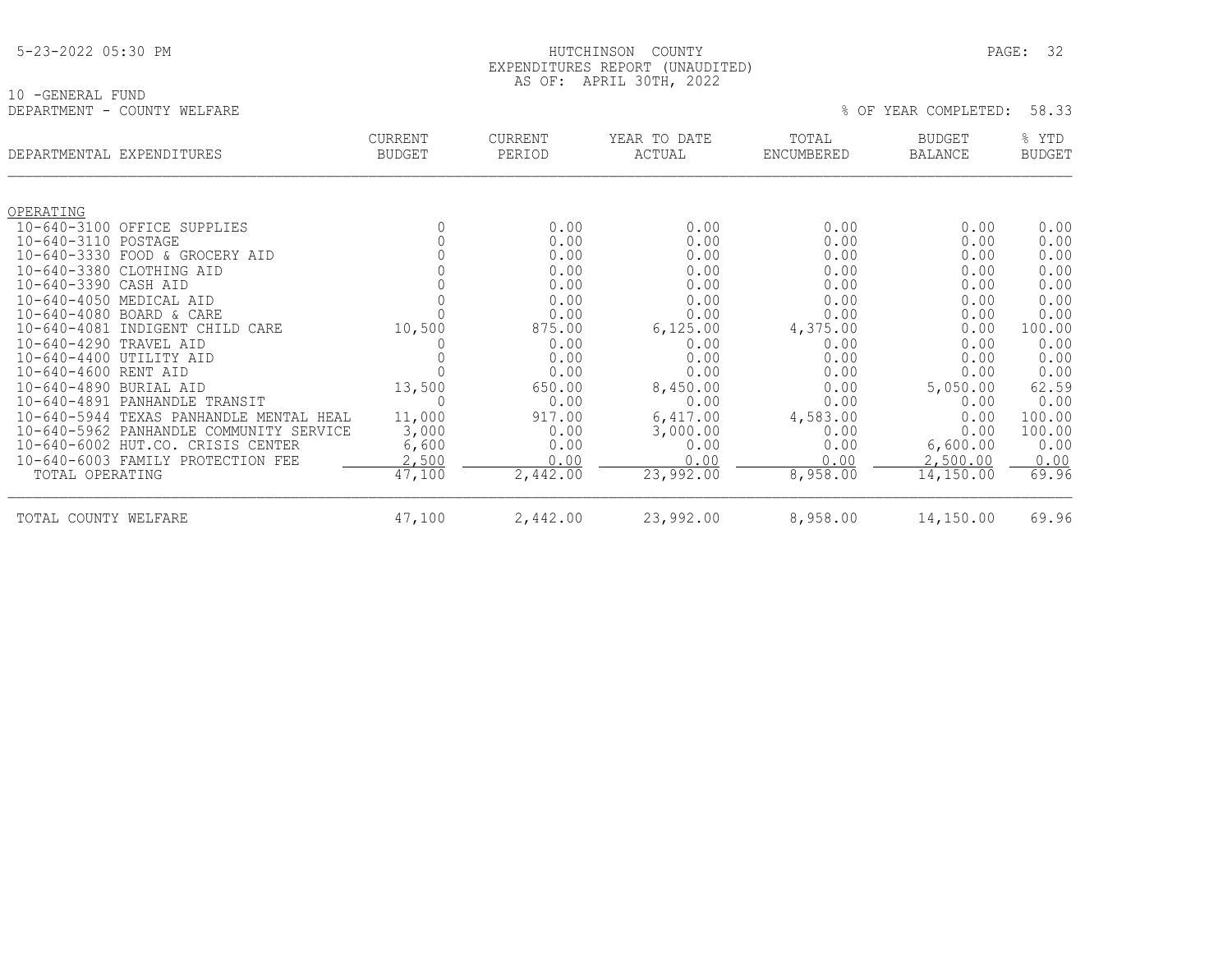## HUTCHINSON COUNTY PAGE: 33 EXPENDITURES REPORT (UNAUDITED) AS OF: APRIL 30TH, 2022

| 10 - GENERAL FUND          |  |  |
|----------------------------|--|--|
| DEPARTMENT - CHILD WELFARE |  |  |

| DEPARTMENTAL EXPENDITURES                                                                                                                                                                                                                            | <b>CURRENT</b><br><b>BUDGET</b>                   | <b>CURRENT</b><br>PERIOD                                     | YEAR TO DATE<br>ACTUAL                                                              | TOTAL<br>ENCUMBERED                                          | BUDGET<br>BALANCE                                            | % YTD<br><b>BUDGET</b>                                                   |
|------------------------------------------------------------------------------------------------------------------------------------------------------------------------------------------------------------------------------------------------------|---------------------------------------------------|--------------------------------------------------------------|-------------------------------------------------------------------------------------|--------------------------------------------------------------|--------------------------------------------------------------|--------------------------------------------------------------------------|
| OPERATING<br>10-641-3380 CLOTHING EXPENSE<br>10-641-4050 MEDICAL EXPENSE<br>10-641-4080 BIRTH CERT.<br>10-641-4250 TRAINING & EDUCATION<br>10-641-4290 TRAVEL EXPENSE<br>10-641-4990 SUPPLIES<br>10-641-5000 GRANT MATCHING FUNDS<br>TOTAL OPERATING | 6,400<br>1,500<br>100<br>2,500<br>1,000<br>11,500 | 0.00<br>0.00<br>0.00<br>0.00<br>0.00<br>0.00<br>0.00<br>0.00 | 6,400.00<br>1,500.00<br>100.00<br>2,500.00<br>0.00<br>1,000.00<br>0.00<br>11,500.00 | 0.00<br>0.00<br>0.00<br>0.00<br>0.00<br>0.00<br>0.00<br>0.00 | 0.00<br>0.00<br>0.00<br>0.00<br>0.00<br>0.00<br>0.00<br>0.00 | 100.00<br>100.00<br>100.00<br>100.00<br>0.00<br>100.00<br>0.00<br>100.00 |
| TOTAL CHILD WELFARE                                                                                                                                                                                                                                  | 11,500                                            | 0.00                                                         | 11,500.00                                                                           | 0.00                                                         | 0.00                                                         | 100.00                                                                   |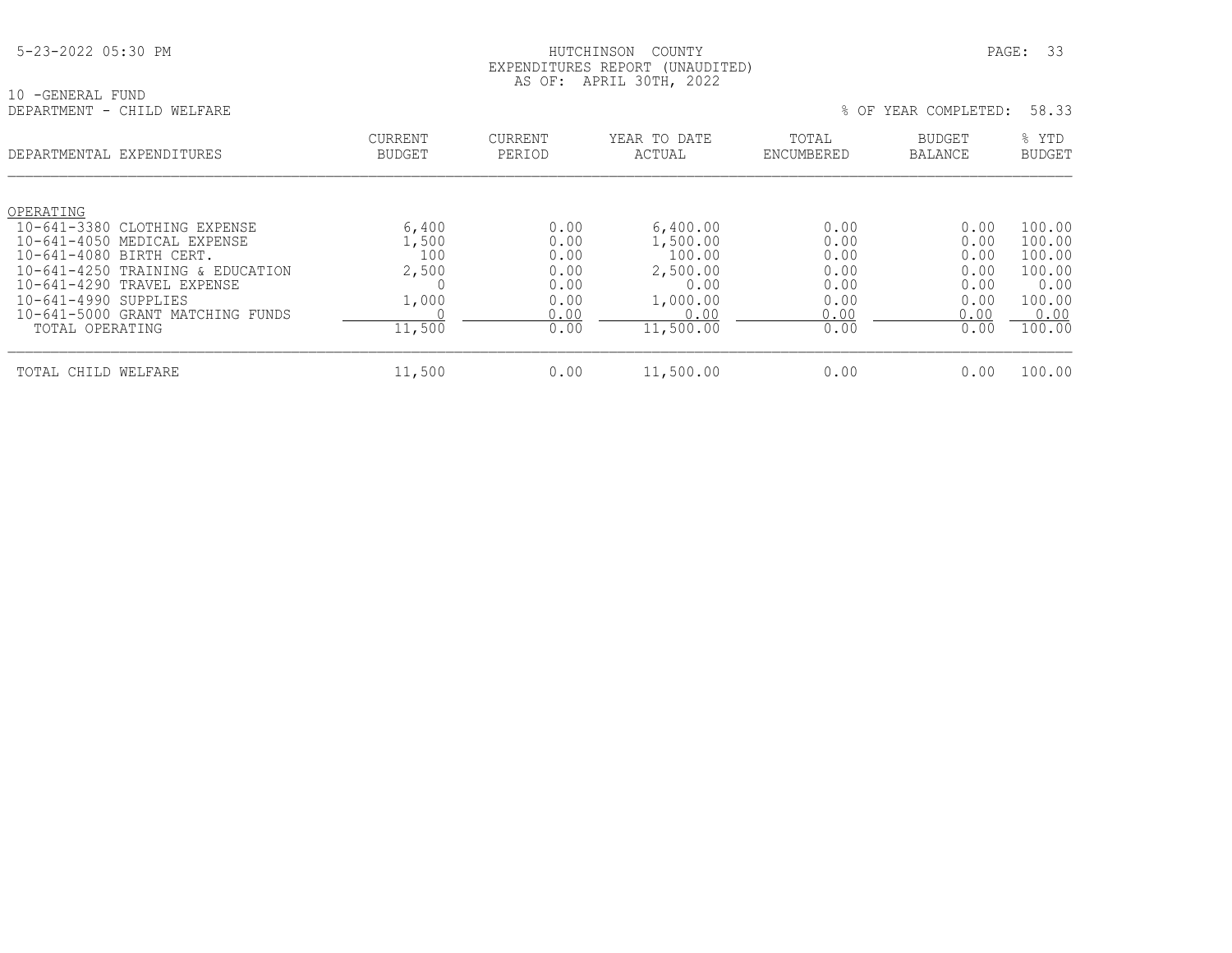10 -GENERAL FUND<br>DEPARTMENT - COUNTY LIBRARY

## HUTCHINSON COUNTY PAGE: 34 EXPENDITURES REPORT (UNAUDITED) AS OF: APRIL 30TH, 2022

|                                                | DEPARTMENTAL EXPENDITURES                                                   | <b>CURRENT</b><br><b>BUDGET</b> | <b>CURRENT</b><br>PERIOD | YEAR TO DATE<br>ACTUAL | TOTAL<br>ENCUMBERED | <b>BUDGET</b><br><b>BALANCE</b> | % YTD<br><b>BUDGET</b> |
|------------------------------------------------|-----------------------------------------------------------------------------|---------------------------------|--------------------------|------------------------|---------------------|---------------------------------|------------------------|
| PAYROLL                                        |                                                                             |                                 |                          |                        |                     |                                 |                        |
| 10-650-1030 SALARIES                           |                                                                             | 314,148                         | 26, 178.98               | 183, 252.86            | 0.00                | 130,894.94                      | 58.33                  |
| 10-650-1080 PART TIME                          |                                                                             | 14,500                          | 1,224.36                 | 7,234.80               | 0.00                | 7,265.20                        | 49.90                  |
| 10-650-1360 LONGEVITY                          | 10-650-2010 SOCIAL SECURITY                                                 | 3,840<br>25,435                 | 320.00<br>2,030.19       | 2,240.00<br>14,044.38  | 0.00<br>0.00        | 1,600.00<br>11,390.93           | 58.33<br>55.22         |
|                                                | 10-650-2020 EMPLOYEE'S INSURANCE                                            | 90,785                          | 7,539.82                 | 52,778.74              | 0.00                | 38,006.26                       | 58.14                  |
|                                                | 10-650-2025 LIFE INSURANCE                                                  | 252                             | 20.86                    | 146.02                 | 0.00                | 105.98                          | 57.94                  |
| 10-650-2030 RETIREMENT                         |                                                                             | 38,243                          | 3,202.04                 | 22,094.91              | 0.00                | 16, 148. 43                     | 57.77                  |
| TOTAL PAYROLL                                  | 10-650-2260 VACATION & SICK LEAVE                                           | 0<br>487,203                    | 0.00<br>40,516.25        | 0.00<br>281,791.71     | 0.00<br>0.00        | 0.00<br>205, 411.74             | 0.00<br>57.84          |
|                                                |                                                                             |                                 |                          |                        |                     |                                 |                        |
| OPERATING                                      |                                                                             |                                 |                          |                        |                     |                                 |                        |
|                                                | 10-650-3100 OFFICE SUPPLIES                                                 | 3,000                           | 0.00                     | 1,232.30               | 0.00                | 1,767.70                        | 41.08                  |
| 10-650-3101 COPIER EXP.                        |                                                                             | 7,200                           | 629.61                   | 4,059.61               | 0.00                | 3,140.39                        | 56.38                  |
|                                                | 10-650-3300 OCLC CLUSTER AFFILIATE<br>10-650-3320 JANITOR SUPPLIES          | $\Omega$<br>2,000               | 0.00<br>0.00             | 0.00<br>610.14         | 0.00<br>0.00        | 0.00<br>1,389.86                | 0.00<br>30.51          |
| 10-650-3390 POSTAGE                            |                                                                             | 800                             | 0.00                     | 332.89                 | 0.00                | 467.11                          | 41.61                  |
|                                                | 10-650-4051 MEDICAL EXP.                                                    | $\mathbf 0$                     | 0.00                     | 0.00                   | 0.00                | 0.00                            | 0.00                   |
| 10-650-4200 TELEPHONE                          |                                                                             | 1,500                           | 100.24                   | 711.26                 | 0.00                | 788.74                          | 47.42                  |
|                                                | 10-650-4270 TRAINING AND EDUCATION<br>10-650-4271 WORKSHOP AND REGISTRATION | 1,200<br>2,500                  | 0.00<br>0.00             | 0.00<br>69.67          | 0.00<br>0.00        | 1,200.00<br>2,430.33            | 0.00<br>2.79           |
| 10-650-4430 UTILITIES                          |                                                                             | 19,500                          | 1,471.23                 | 11,599.14              | 0.00                | 7,900.86                        | 59.48                  |
|                                                | 10-650-4500 BLDG. MAINT.                                                    | 5,000                           | 0.00                     | 349.43                 | 0.00                | 4,650.57                        | 6.99                   |
|                                                | 10-650-4520 REPAIRS AND REPLACEMENTS                                        | 2,000                           | 0.00                     | 220.90                 | 0.00                | 1,779.10                        | 11.05                  |
| 10-650-4800 BONDS                              |                                                                             | 100<br>$\mathbf 0$              | 0.00                     | 0.00                   | 0.00                | 100.00                          | 0.00                   |
| 10-650-4995 GATES GRANT<br>10-650-4996 WALMART |                                                                             | $\Omega$                        | 0.00<br>0.00             | 0.00<br>0.00           | 0.00<br>0.00        | 0.00<br>0.00                    | 0.00<br>0.00           |
|                                                | 10-650-4997 LONE STAR GRANT #44                                             | $\mathbf 0$                     | 0.00                     | 0.00                   | 0.00                | 0.00                            | 0.00                   |
|                                                | 10-650-5500 CAPITAL IMP.                                                    | $\Omega$                        | 0.00                     | 0.00                   | 0.00                | 0.00                            | 0.00                   |
|                                                | 10-650-5501 CAPITAL IMP.                                                    | $\mathbf{0}$                    | 0.00                     | 0.00                   | 0.00                | 0.00                            | 0.00                   |
| 10-650-5700 EQUIPMENT                          | 10-650-5720 COMPUTER FEES                                                   | 8,500<br>18,000                 | 0.00<br>0.00             | 824.62<br>14,454.82    | 2,473.38<br>0.00    | 5,202.00<br>3,545.18            | 38.80<br>80.30         |
|                                                | 10-650-5721 CATALOGING COST ON COMPUTER                                     | 2,500                           | 0.00                     | 190.11                 | 0.00                | 2,309.89                        | 7.60                   |
| 10-650-5900 BOOKS                              |                                                                             | 36,000                          | 2,166.15                 | 20,568.06              | 0.00                | 15,431.94                       | 57.13                  |
|                                                | 10-650-5901 CHILDREN'S PROGRAMS                                             | 500                             | 0.00                     | 0.00                   | 0.00                | 500.00                          | 0.00                   |
| 10-650-5950 PIN                                | 10-650-5990 CAPITAL OUTLAY                                                  | 0<br>$\mathbf 0$                | 0.00<br>0.00             | 0.00                   | 0.00<br>0.00        | 0.00<br>0.00                    | 0.00<br>0.00           |
| 10-650-6601 MARKETING                          |                                                                             | 200                             | 0.00                     | 0.00<br>75.00          | 0.00                | 125.00                          | 37.50                  |
| TOTAL OPERATING                                |                                                                             | 110,500                         | 4,367.23                 | 55,297.95              | 2,473.38            | 52,728.67                       | 52.28                  |
| TOTAL COUNTY LIBRARY                           |                                                                             | 597,703                         | 44,883.48                | 337,089.66             | 2,473.38            | 258,140.41                      | 56.81                  |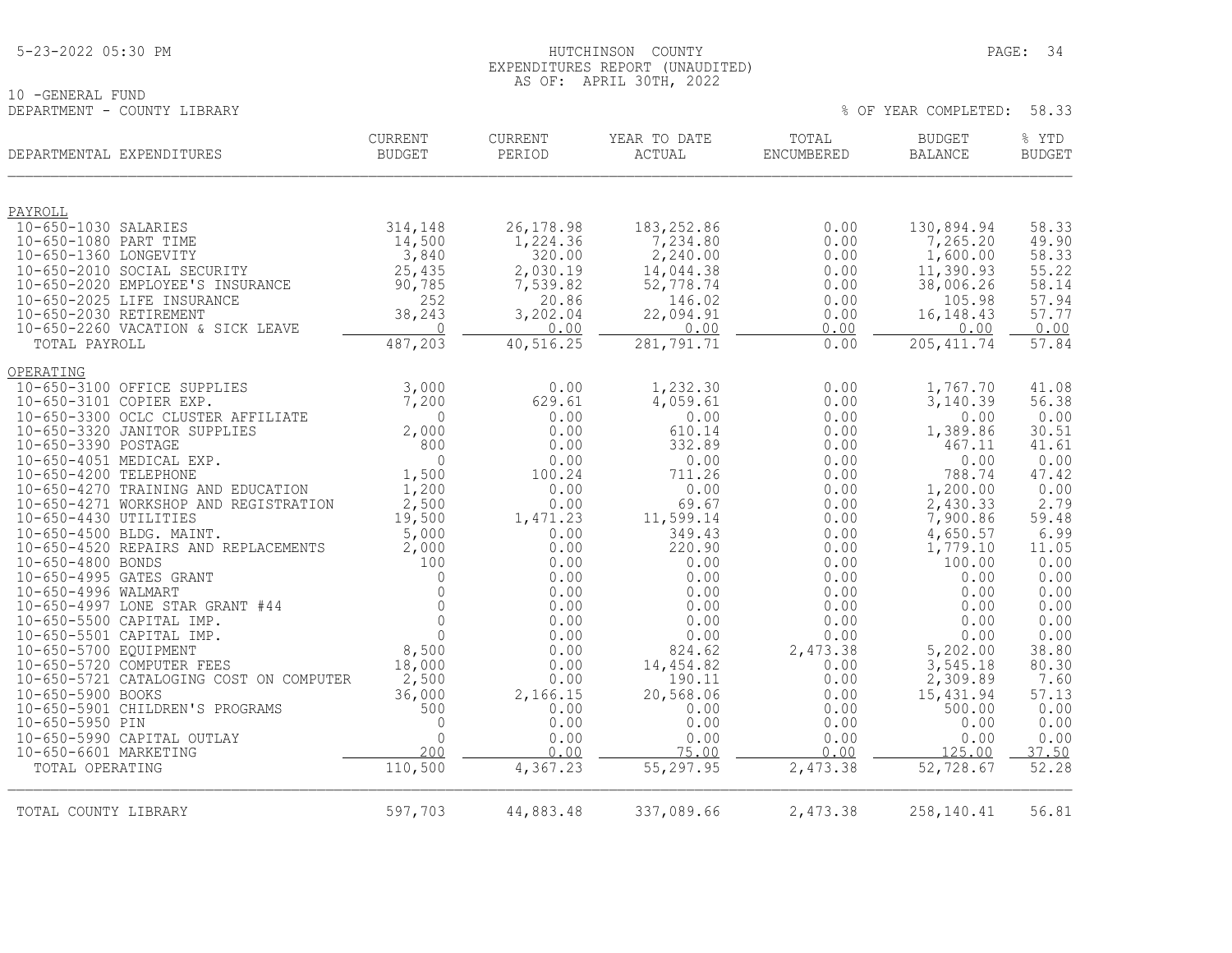## HUTCHINSON COUNTY PAGE: 35 EXPENDITURES REPORT (UNAUDITED) AS OF: APRIL 30TH, 2022

10 -GENERAL FUND DEPARTMENT - COUNTY EXTENSION % OF YEAR COMPLETED: 58.33

|                        | DEPARTMENTAL EXPENDITURES                                                    | <b>CURRENT</b><br><b>BUDGET</b> | <b>CURRENT</b><br>PERIOD | YEAR TO DATE<br>ACTUAL | TOTAL<br>ENCUMBERED | <b>BUDGET</b><br><b>BALANCE</b> | % YTD<br><b>BUDGET</b> |
|------------------------|------------------------------------------------------------------------------|---------------------------------|--------------------------|------------------------|---------------------|---------------------------------|------------------------|
| PAYROLL                |                                                                              |                                 |                          |                        |                     |                                 |                        |
|                        | 10-665-1050 SALARIES, SECRETARY                                              | 42,850                          | 3,781.42                 | 26,469.94              | 0.00                | 16,380.06                       | 61.77                  |
| 10-665-1080 PART TIME  |                                                                              | 800                             | 0.00                     | 0.00                   | 0.00                | 800.00                          | 0.00                   |
|                        | 10-665-1110 SALARY, AGENT, HOME ECONOMI                                      | 27,184                          | 2,265.31                 | 15,857.17              | 0.00                | 11,326.55                       | 58.33                  |
|                        | 10-665-1111 SALARY, AGENT, AGRICULTURE                                       | 27,184                          | 2,265.31                 | 15,857.17              | 0.00                | 11,326.55                       | 58.33                  |
| 10-665-1360 LONGEVITY  |                                                                              | 180                             | 15.00                    | 105.00                 | 0.00                | 75.00                           | 58.33                  |
|                        | 10-665-2010 SOCIAL SECURITY                                                  | 7,736                           | 640.05                   | 4,480.35               | 0.00                | 3,255.69                        | 57.92                  |
|                        | 10-665-2020 EMPLOYEE'S INSURANCE                                             | 12,180                          | 1,091.66                 | 7,641.62               | 0.00                | 4,538.38                        | 62.74                  |
|                        | 10-665-2025 LIFE INSURANCE                                                   | 36                              | 2.98                     | 20.86                  | 0.00                | 15.14                           | 57.94                  |
| 10-665-2030 RETIREMENT |                                                                              | 5,239                           | 438.49                   | 3,046.63               | 0.00                | 2,192.43                        | 58.15                  |
| 10-665-2240 CELL PHONE |                                                                              | 1,200                           | 100.00                   | 700.00                 | 0.00                | 500.00                          | 58.33                  |
|                        | 10-665-2250 CAR EXPENSE, HOME ECONOMIST                                      | 5,800                           | 483.33                   | 3,383.31               | 0.00                | 2,416.69                        | 58.33                  |
|                        | 10-665-2251 CAR EXPENSE, AGRICULTURE AG<br>10-665-2260 VACATION & SICK LEAVE | 5,800<br>$\Omega$               | 483.33<br>0.00           | 3,383.31<br>0.00       | 0.00<br>0.00        | 2,416.69<br>0.00                | 58.33<br>0.00          |
| TOTAL PAYROLL          |                                                                              | 136,189                         | 11,566.88                | 80,945.36              | 0.00                | 55,243.18                       | 59.44                  |
|                        |                                                                              |                                 |                          |                        |                     |                                 |                        |
| OPERATING              |                                                                              |                                 |                          |                        |                     |                                 |                        |
|                        | 10-665-3100 OFFICE SUPPLIES                                                  | 1,750                           | 36.41                    | 476.30                 | 0.00                | 1,273.70                        | 27.22                  |
|                        | 10-665-3110 POSTAGE & BOX RENT                                               | 200                             | 0.00                     | 0.00                   | 0.00                | 200.00                          | 0.00                   |
|                        | 10-665-3340 MEETING EXPENSE                                                  | 150                             | 25.00                    | 63.86                  | 0.00                | 86.14                           | 42.57                  |
|                        | 10-665-3350 SUPPLIES, AG AGENT                                               | 250                             | 0.00                     | 264.47                 | 0.00                | 14.47)                          | 105.79                 |
|                        | 10-665-3351 SUPPLIES, HOME ECONOMIST                                         | 300                             | 0.00                     | 0.00                   | 0.00                | 300.00                          | 0.00                   |
|                        | 10-665-3352 4 H SUPPLIES & EQUIPMENT                                         | 1,400                           | 0.00                     | 355.44                 | 0.00                | 1,044.56                        | 25.39                  |
| 10-665-4200 TELEPHONE  |                                                                              | $\Omega$                        | 0.00                     | 0.00                   | 0.00                | 0.00                            | 0.00                   |
|                        | 10-665-4210 CAR EXPENSE - HOME AGENT                                         | $\mathbf{0}$                    | 0.00                     | 0.00                   | 0.00                | 0.00                            | 0.00                   |
|                        | $10-665-4211$ CAR EXPENSE - AG AGENT                                         | $\Omega$                        | 0.00                     | 0.00                   | 0.00                | 0.00                            | 0.00                   |
|                        | 10-665-4290 TRAVEL EXPENSE - AG                                              | 6,500                           | 759.33                   | 5,027.06               | 0.00                | 1,472.94                        | 77.34                  |
|                        | $10-665-4291$ TRAVEL EXPENSE - FCS                                           | 4,500                           | 203.11                   | 553.16                 | 0.00                | 3,946.84                        | 12.29                  |
| 10-665-4810 DUES       |                                                                              | 600                             | 0.00                     | 450.00                 | 0.00                | 150.00                          | 75.00                  |
|                        | 10-665-5700 OFFICE EQUIPMENT & MAINTENA                                      | 2,500<br>$\bigcap$              | 109.06                   | 763.42                 | 0.00                | 1,736.58                        | 30.54                  |
| TOTAL OPERATING        | 10-665-5990 CAPITAL OUTLAY                                                   | 18,150                          | 0.00<br>1,132.91         | 0.00<br>7,953.71       | 0.00<br>0.00        | 0.00<br>10,196.29               | 0.00<br>43.82          |
|                        |                                                                              |                                 |                          |                        |                     |                                 |                        |
| TOTAL COUNTY EXTENSION |                                                                              | 154,339                         | 12,699.79                | 88,899.07              | 0.00                | 65,439.47                       | 57.60                  |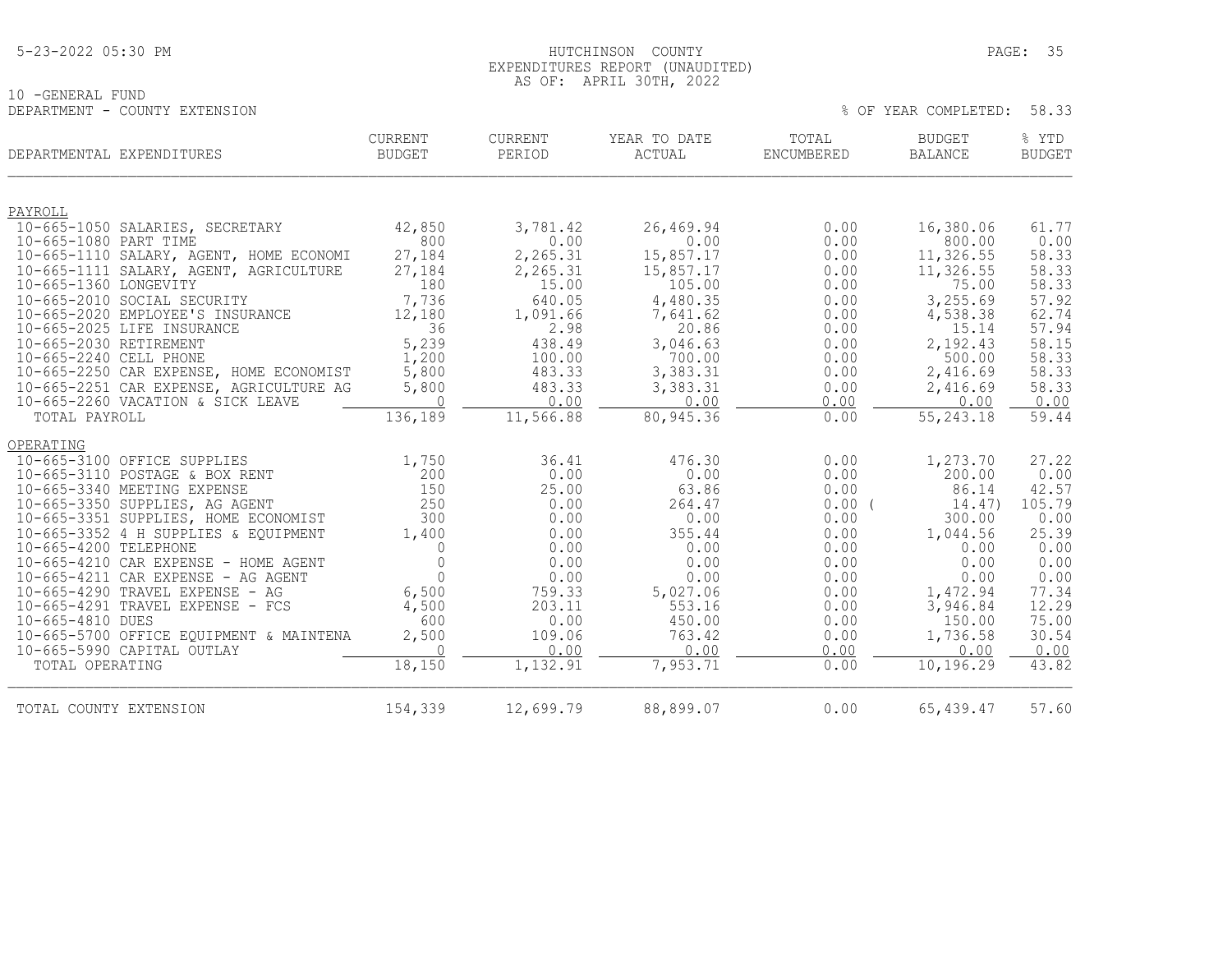|  |  |  | 5-23-2022 05:30 PM |  |
|--|--|--|--------------------|--|
|--|--|--|--------------------|--|

10 -GENERAL FUND<br>DEPARTMENT - LANDFILL

## HUTCHINSON COUNTY PAGE: 36 EXPENDITURES REPORT (UNAUDITED) AS OF: APRIL 30TH, 2022

| DEPARTMENTAL EXPENDITURES            | <b>CURRENT</b><br><b>BUDGET</b> | <b>CURRENT</b><br>PERIOD | YEAR TO DATE<br>ACTUAL | TOTAL<br>ENCUMBERED | <b>BUDGET</b><br><b>BALANCE</b> | % YTD<br><b>BUDGET</b> |
|--------------------------------------|---------------------------------|--------------------------|------------------------|---------------------|---------------------------------|------------------------|
| PAYROLL                              |                                 |                          |                        |                     |                                 |                        |
| 10-670-1010 SALARY                   |                                 | 0.00                     | 0.00                   | 0.00                | 0.00                            | 0.00                   |
| 10-670-1070 PART TIME HELP           |                                 | 0.00                     | 0.00                   | 0.00                | 0.00                            | 0.00                   |
| 10-670-1360 LONGEVITY                |                                 | 0.00                     | 0.00                   | 0.00                | 0.00                            | 0.00                   |
| TOTAL PAYROLL                        |                                 | 0.00                     | 0.00                   | 0.00                | 0.00                            | 0.00                   |
| OPERATING                            |                                 |                          |                        |                     |                                 |                        |
| 10-670-3300 FUEL                     |                                 | 0.00                     | 0.00                   | 0.00                | 0.00                            | 0.00                   |
| 10-670-3510 REPAIRS, PARTS & WELDING |                                 | 0.00                     | 0.00                   | 0.00                | 0.00                            | 0.00                   |
| 10-670-4990 MISCELLANEOUS            |                                 | 0.00                     | 0.00                   | 0.00                | 0.00                            | 0.00                   |
| 10-670-5702 FINANCING                |                                 | 0.00                     | 0.00                   | 0.00                | 0.00                            | 0.00                   |
| 10-670-5800 COVER MATERIAL           |                                 | 0.00                     | 0.00                   | 0.00                | 0.00                            | 0.00                   |
| 10-670-6051 CLOSING & ENG. FEES      |                                 | 0.00                     | 0.00                   | 0.00                | 0.00                            | 0.00                   |
| TOTAL OPERATING                      |                                 | 0.00                     | 0.00                   | 0.00                | 0.00                            | 0.00                   |
| TOTAL LANDFILL                       | 0                               | 0.00                     | 0.00                   | 0.00                | 0.00                            | 0.00                   |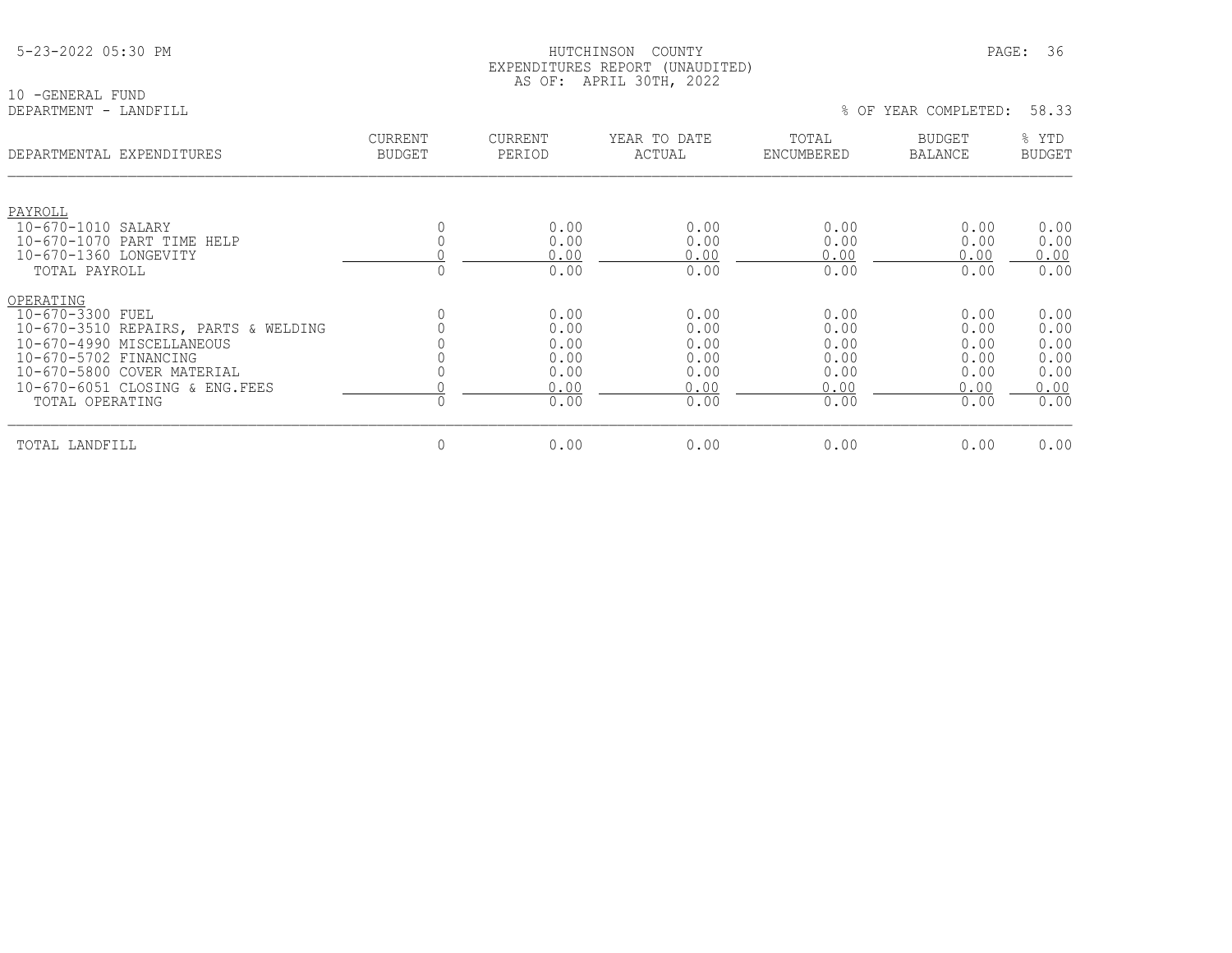| 5-23-2022 05:30 PM                                    |                          | HUTCHINSON<br>COUNTY<br>EXPENDITURES REPORT (UNAUDITED)<br>AS OF: APRIL 30TH, 2022 |                              |                     |                      |                        |
|-------------------------------------------------------|--------------------------|------------------------------------------------------------------------------------|------------------------------|---------------------|----------------------|------------------------|
| 10 -GENERAL FUND<br>DEPARTMENT - TRANSFERS            |                          |                                                                                    |                              |                     | % OF YEAR COMPLETED: | 58.33                  |
| DEPARTMENTAL EXPENDITURES                             | CURRENT<br><b>BUDGET</b> | CURRENT<br>PERIOD                                                                  | YEAR TO DATE<br>ACTUAL       | TOTAL<br>ENCUMBERED | BUDGET<br>BALANCE    | % YTD<br><b>BUDGET</b> |
| TRANSFERS<br>10-700-0000 TRANSFERS<br>TOTAL TRANSFERS | 2,028,980<br>2,028,980   | 0.00<br>0.00                                                                       | 2,028,980.00<br>2,028,980.00 | 0.00<br>0.00        | 0.00<br>0.00         | 100.00<br>100.00       |
| TOTAL TRANSFERS                                       | 2,028,980                | 0.00                                                                               | 2,028,980.00                 | 0.00                | 0.00                 | 100.00                 |
| TOTAL EXPENDITURES                                    | 14,769,843               | 851,109.45                                                                         | 8,984,664.89                 | 512,895.79          | 5, 272, 281.83       | 64.30                  |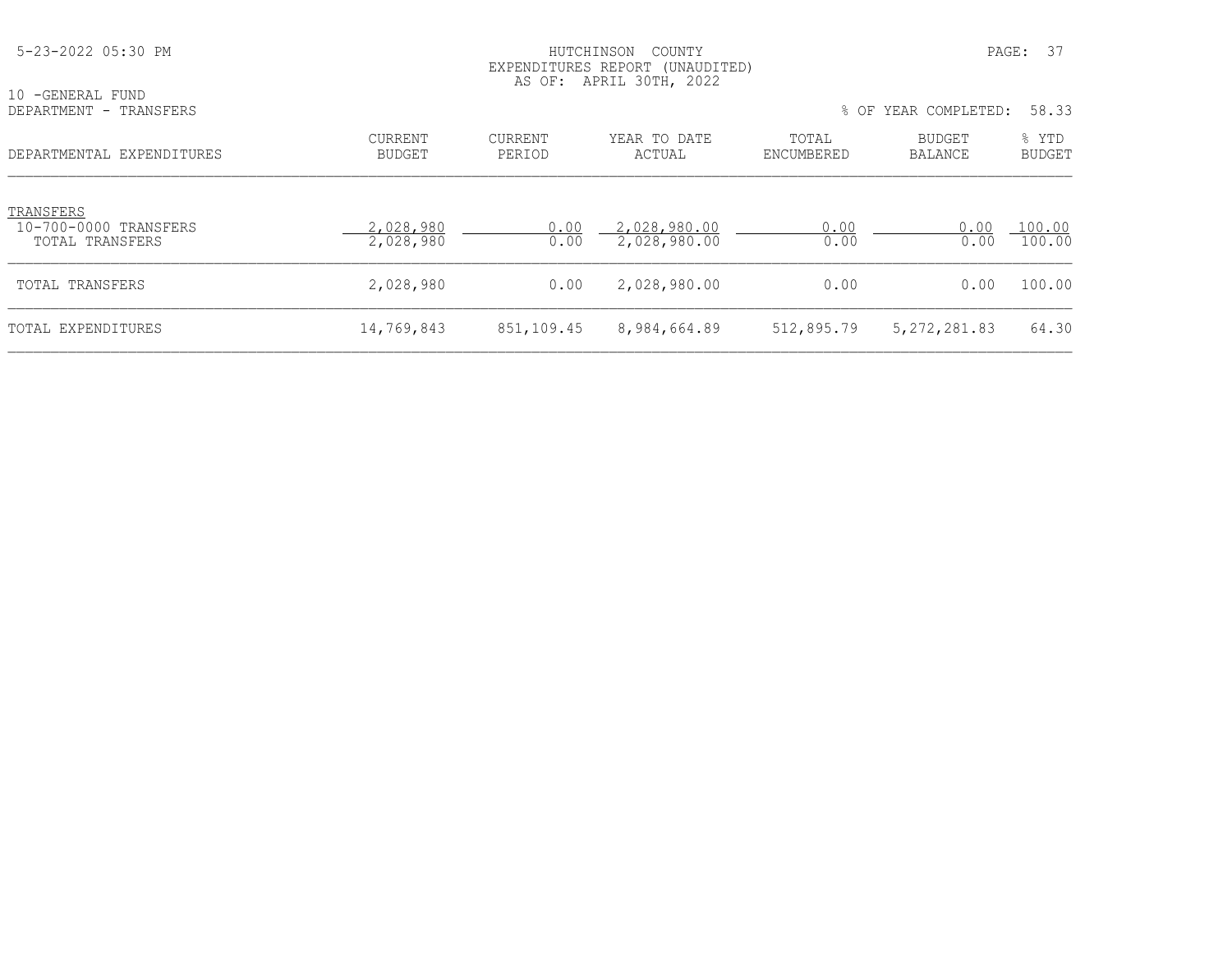#### HUTCHINSON COUNTY PAGE: 38 EXPENDITURES REPORT (UNAUDITED) AS OF: APRIL 30TH, 2022

11 -MOTOR VEHICLE INVENTORY -<br>DEPARTMENT - TAX COLLECTOR

| DEPARTMENT - TAX COLLECTOR                                |                          |                   |                        | % OF YEAR COMPLETED: |                   | 58.33                  |  |
|-----------------------------------------------------------|--------------------------|-------------------|------------------------|----------------------|-------------------|------------------------|--|
| DEPARTMENTAL EXPENDITURES                                 | CURRENT<br><b>BUDGET</b> | CURRENT<br>PERIOD | YEAR TO DATE<br>ACTUAL | TOTAL<br>ENCUMBERED  | BUDGET<br>BALANCE | % YTD<br><b>BUDGET</b> |  |
| OPERATING<br>11-499-4990 MISCELLANEOUS<br>TOTAL OPERATING |                          | 0.00<br>0.00      | 0.00<br>0.00           | 0.00<br>0.00         | 0.00<br>0.00      | 0.00<br>0.00           |  |
| TOTAL TAX COLLECTOR                                       |                          | 0.00              | 0.00                   | 0.00                 | 0.00              | 0.00                   |  |
| TOTAL EXPENDITURES                                        |                          | 0.00              | 0.00                   | 0.00                 | 0.00              | 0.00                   |  |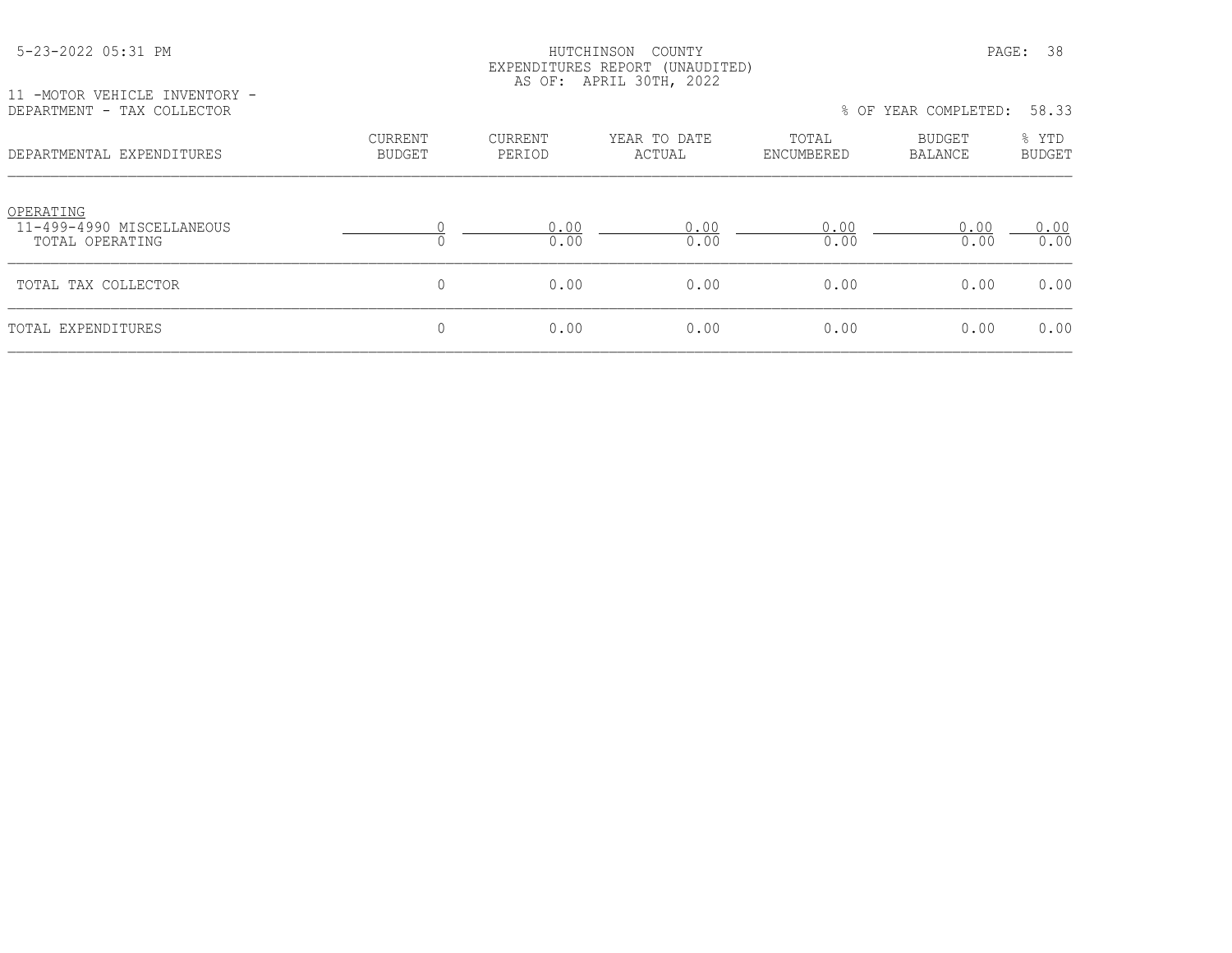# HUTCHINSON COUNTY **Example 2022** PAGE: 39 EXPENDITURES REPORT (UNAUDITED) AS OF: APRIL 30TH, 2022

12 -COURT TECHNOLOGY FUND DEPARTMENT - CNTY & DIST COURT TECH % OF YEAR COMPLETED: 58.33

| णामारारामानार<br>CITLE & DIDI COONI ILCH                                                                                                          |                          |                              |                              |                              | 0 OL ILIN CONILILILU         | .                            |
|---------------------------------------------------------------------------------------------------------------------------------------------------|--------------------------|------------------------------|------------------------------|------------------------------|------------------------------|------------------------------|
| DEPARTMENTAL EXPENDITURES                                                                                                                         | CURRENT<br><b>BUDGET</b> | CURRENT<br>PERIOD            | YEAR TO DATE<br>ACTUAL       | TOTAL<br>ENCUMBERED          | <b>BUDGET</b><br>BALANCE     | % YTD<br><b>BUDGET</b>       |
| OPERATING<br>12-458-4520 EOUIP MAINT-CNTY & DIST<br>12-458-4990 MISCELLANEOUS-CNTY & DIST<br>12-458-5700 EQUIPMENT-CNTY & DIST<br>TOTAL OPERATING |                          | 0.00<br>0.00<br>0.00<br>0.00 | 0.00<br>0.00<br>0.00<br>0.00 | 0.00<br>0.00<br>0.00<br>0.00 | 0.00<br>0.00<br>0.00<br>0.00 | 0.00<br>0.00<br>0.00<br>0.00 |
| TOTAL CNTY & DIST COURT TECH                                                                                                                      |                          | 0.00                         | 0.00                         | 0.00                         | 0.00                         | 0.00                         |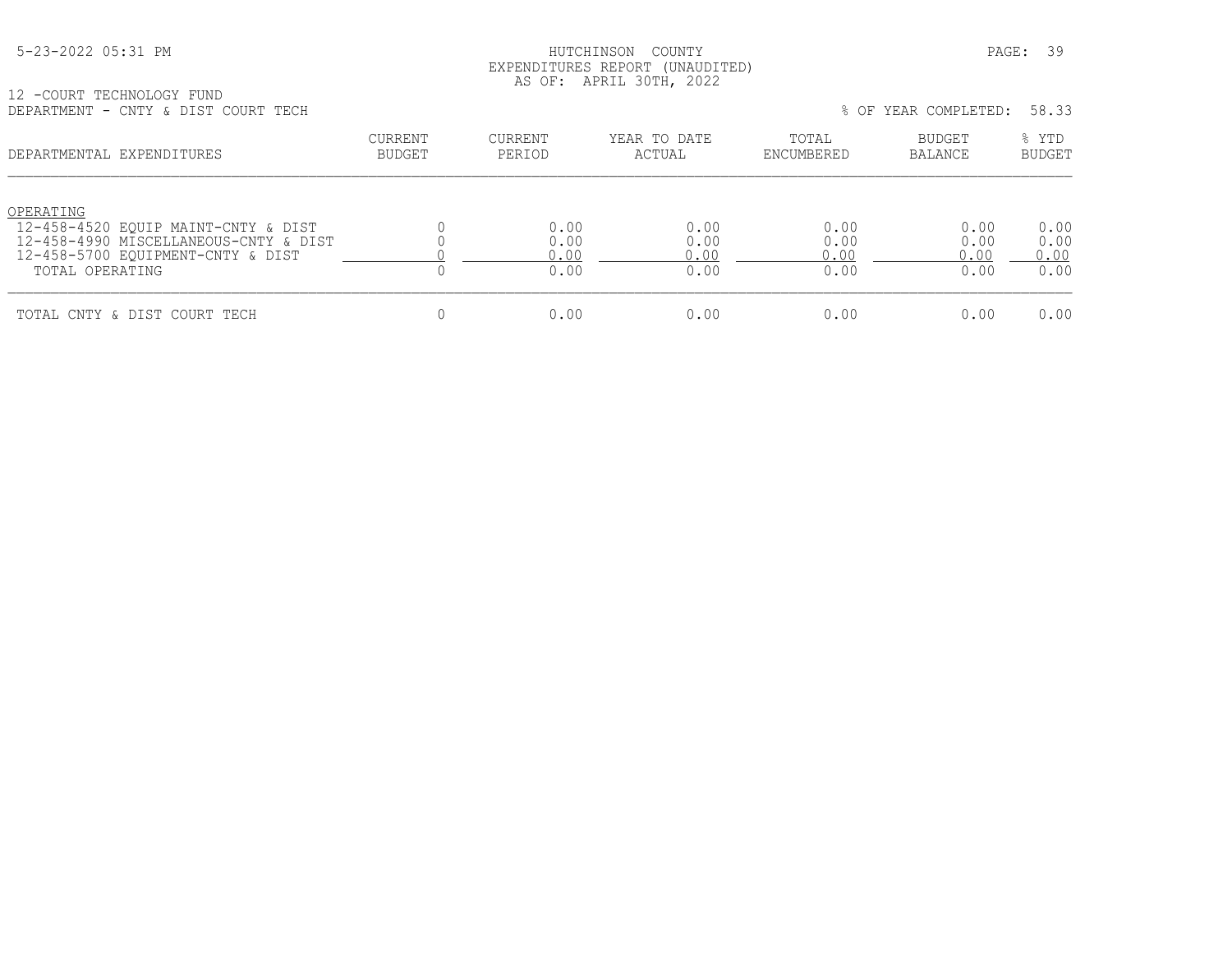# HUTCHINSON COUNTY PAGE: 40 EXPENDITURES REPORT (UNAUDITED) AS OF: APRIL 30TH, 2022

|  | 12 -COURT TECHNOLOGY FUND       |  |
|--|---------------------------------|--|
|  | DEPARTMENT - JUSTICE COURT TECH |  |

| DEPARTMENT - JUSTICE COURT TECH                                                                                                                   |                          |                              |                              |                              | % OF YEAR COMPLETED:         | 58.33                        |
|---------------------------------------------------------------------------------------------------------------------------------------------------|--------------------------|------------------------------|------------------------------|------------------------------|------------------------------|------------------------------|
| DEPARTMENTAL EXPENDITURES                                                                                                                         | <b>CURRENT</b><br>BUDGET | <b>CURRENT</b><br>PERIOD     | YEAR TO DATE<br>ACTUAL       | TOTAL<br>ENCUMBERED          | BUDGET<br>BALANCE            | % YTD<br><b>BUDGET</b>       |
| OPERATING<br>12-459-4520 EOUIP MAINT-JUSTICE CRT<br>12-459-4990 MISCELLANEOUS-JUSTICE CRT<br>12-459-5700 EQUIPMENT-JUSTICE CRT<br>TOTAL OPERATING |                          | 0.00<br>0.00<br>0.00<br>0.00 | 0.00<br>0.00<br>0.00<br>0.00 | 0.00<br>0.00<br>0.00<br>0.00 | 0.00<br>0.00<br>0.00<br>0.00 | 0.00<br>0.00<br>0.00<br>0.00 |
| TOTAL JUSTICE COURT TECH                                                                                                                          |                          | 0.00                         | 0.00                         | 0.00                         | 0.00                         | 0.00                         |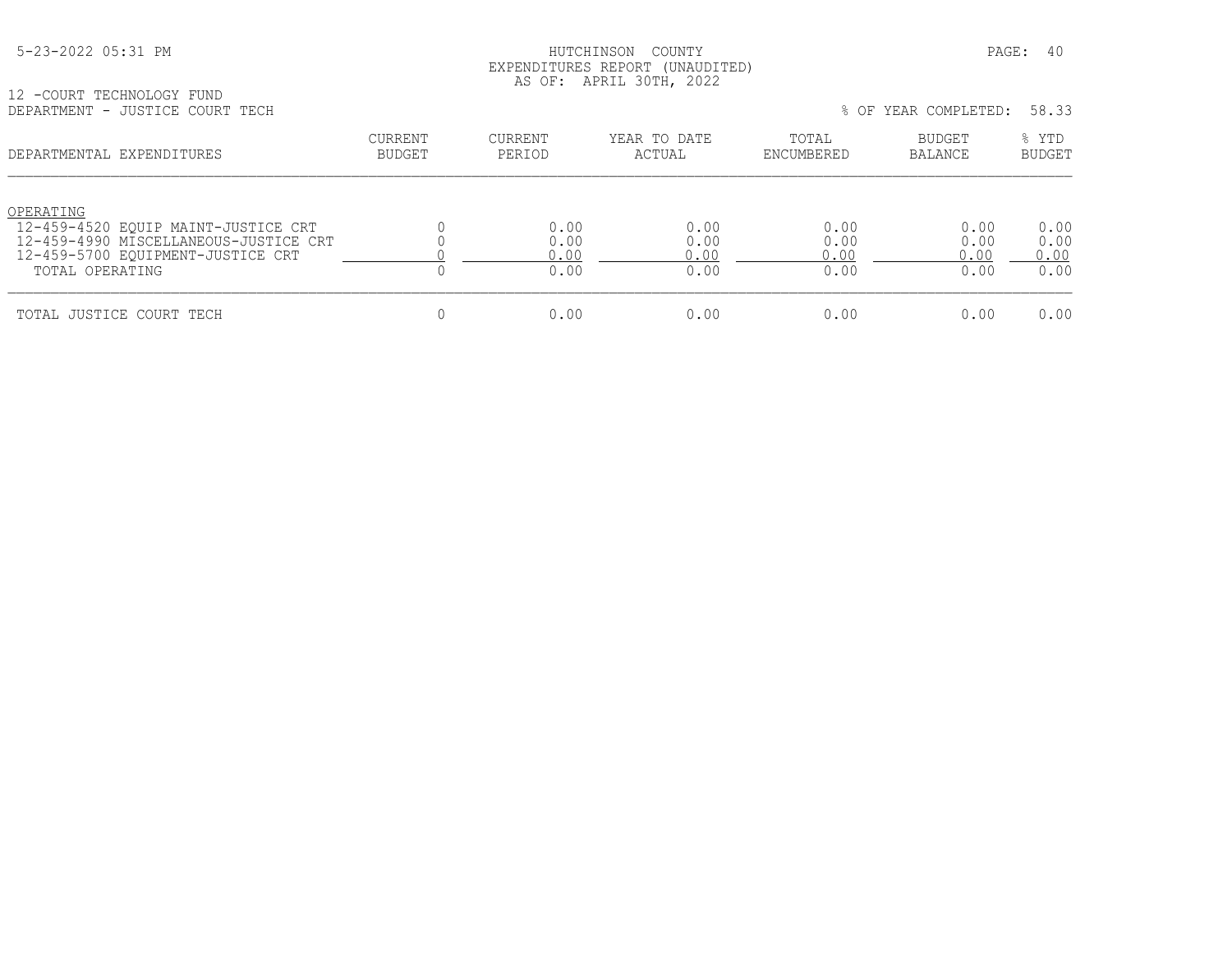| 5-23-2022 05:31 PM<br>12 -COURT TECHNOLOGY FUND          |                                 |                          | PAGE: 41               |                     |                          |                        |
|----------------------------------------------------------|---------------------------------|--------------------------|------------------------|---------------------|--------------------------|------------------------|
| DEPARTMENT - TRANSFERS                                   |                                 |                          |                        |                     | % OF YEAR COMPLETED:     | 58.33                  |
| DEPARTMENTAL EXPENDITURES                                | <b>CURRENT</b><br><b>BUDGET</b> | <b>CURRENT</b><br>PERIOD | YEAR TO DATE<br>ACTUAL | TOTAL<br>ENCUMBERED | BUDGET<br><b>BALANCE</b> | % YTD<br><b>BUDGET</b> |
| TRANSFERS<br>12-700-0000 TRANSFER OUT<br>TOTAL TRANSFERS |                                 | 0.00<br>0.00             | 0.00<br>0.00           | 0.00<br>0.00        | 0.00<br>0.00             | 0.00<br>0.00           |
| TOTAL TRANSFERS                                          | 0                               | 0.00                     | 0.00                   | 0.00                | 0.00                     | 0.00                   |
| TOTAL EXPENDITURES                                       | 0                               | 0.00                     | 0.00                   | 0.00                | 0.00                     | 0.00                   |
|                                                          |                                 |                          |                        |                     |                          |                        |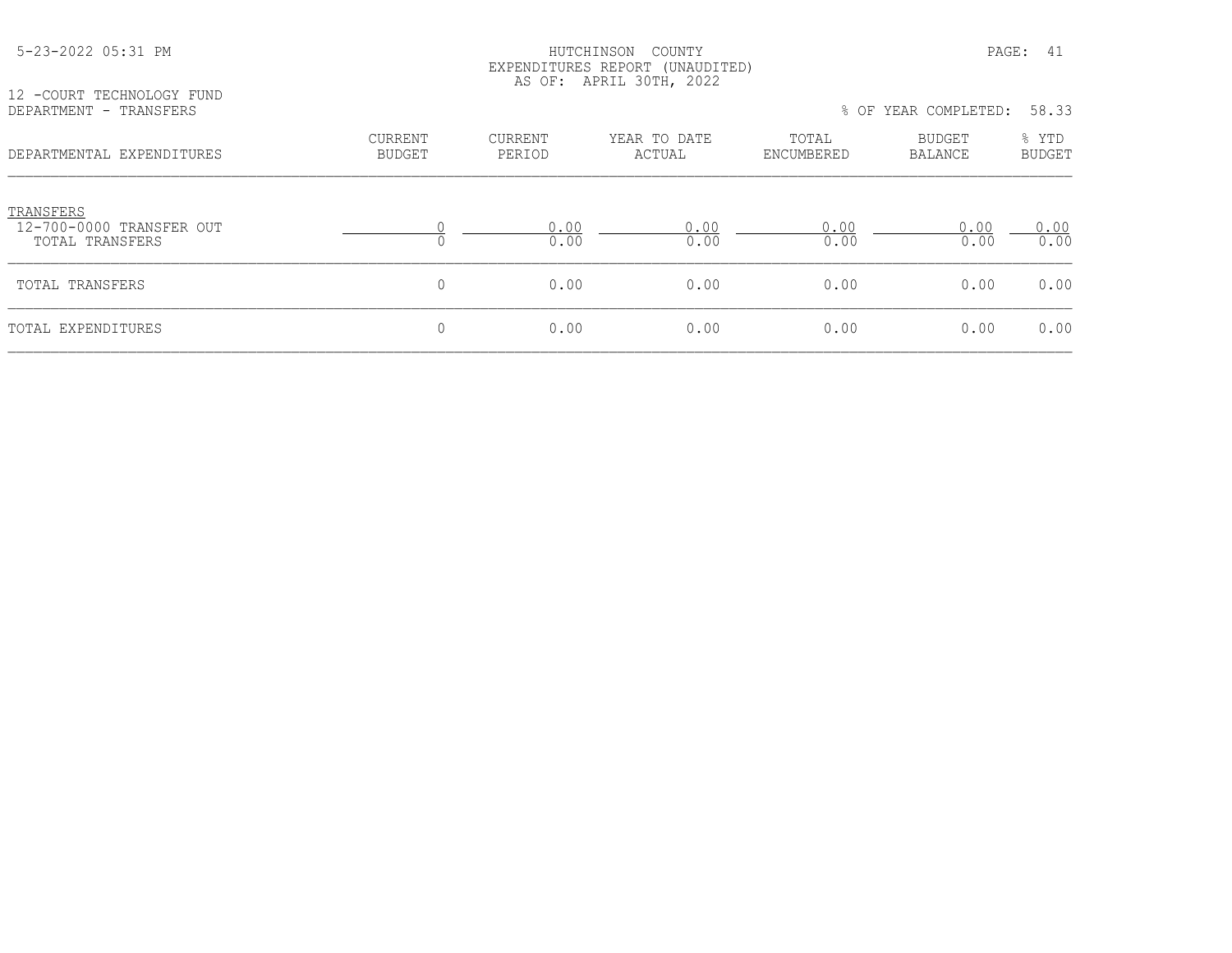| 5-23-2022 05:31 PM |
|--------------------|
|--------------------|

# HUTCHINSON COUNTY PAGE: 42 EXPENDITURES REPORT (UNAUDITED) AS OF: APRIL 30TH, 2022

14 -CRTHSE & JUSTICE SECURITY DEPARTMENT - COURTHOUSE SECURITY % OF YEAR COMPLETED: 58.33

| --------------<br>COONTING ON DUCCINITY |                                 |                   |                        |                     | $\circ$ of think communities. | -----                  |
|-----------------------------------------|---------------------------------|-------------------|------------------------|---------------------|-------------------------------|------------------------|
| DEPARTMENTAL EXPENDITURES               | <b>CURRENT</b><br><b>BUDGET</b> | CURRENT<br>PERIOD | YEAR TO DATE<br>ACTUAL | TOTAL<br>ENCUMBERED | <b>BUDGET</b><br>BALANCE      | % YTD<br><b>BUDGET</b> |
| OPERATING                               |                                 |                   |                        |                     |                               |                        |
| 14-697-3100 OFFICE SUPPLIES-COURTHOUSE  |                                 | 0.00              | 0.00                   | 0.00                | 0.00                          | 0.00                   |
| 14-697-3511 FIREARMS, AMMUNITION, VESTS |                                 | 0.00              | 0.00                   | 0.00                | 0.00                          | 0.00                   |
| 14-697-4270 TRAINING & EDUCATION        |                                 | 0.00              | 0.00                   | 0.00                | 0.00                          | 0.00                   |
| 14-697-4290 TRAVEL & LODGING            |                                 | 0.00              | 0.00                   | 0.00                | 0.00                          | 0.00                   |
| 14-697-4990 MISCELLANEOUS               | 45,000                          | 0.00              | 0.00                   | 44,921.75           | 78.25                         | 99.83                  |
| 14-697-5990 CAPITAL OUTLAY              |                                 | 0.00              | 0.00                   | 0.00                | 0.00                          | 0.00                   |
| TOTAL OPERATING                         | 45,000                          | 0.00              | 0.00                   | 44,921.75           | 78.25                         | 99.83                  |
| TOTAL COURTHOUSE SECURITY               | 45,000                          | 0.00              | 0.00                   | 44,921.75           | 78.25                         | 99.83                  |
|                                         |                                 |                   |                        |                     |                               |                        |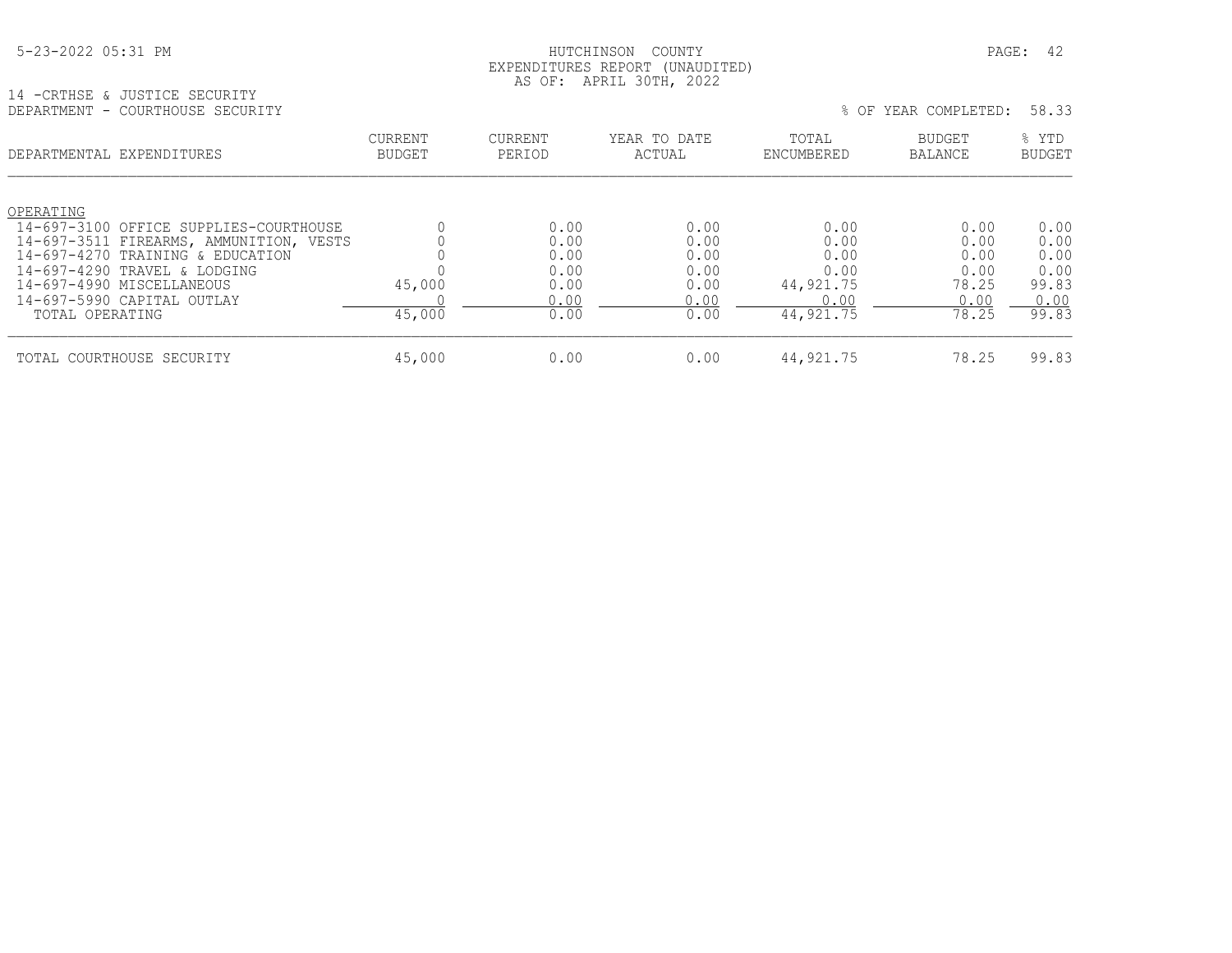| 5-23-2022 05:31 PM |  |
|--------------------|--|
|                    |  |

# HUTCHINSON COUNTY PAGE: 43 EXPENDITURES REPORT (UNAUDITED) AS OF: APRIL 30TH, 2022

14 -CRTHSE & JUSTICE SECURITY

| DEPARTMENT - ANNEX SECURITY                                                                                 |                          |                      |                        |                      | % OF YEAR COMPLETED: | 58.33                  |
|-------------------------------------------------------------------------------------------------------------|--------------------------|----------------------|------------------------|----------------------|----------------------|------------------------|
| DEPARTMENTAL EXPENDITURES                                                                                   | CURRENT<br><b>BUDGET</b> | CURRENT<br>PERIOD    | YEAR TO DATE<br>ACTUAL | TOTAL<br>ENCUMBERED  | BUDGET<br>BALANCE    | % YTD<br><b>BUDGET</b> |
| OPERATING<br>14-698-3100 OFFICE SUPPLIES-ANNEX<br>14-698-4270 TRAINING & EDUCATION-ANNEX<br>TOTAL OPERATING |                          | 0.00<br>0.00<br>0.00 | 0.00<br>0.00<br>0.00   | 0.00<br>0.00<br>0.00 | 0.00<br>0.00<br>0.00 | 0.00<br>0.00<br>0.00   |
| TOTAL ANNEX SECURITY                                                                                        |                          | 0.00                 | 0.00                   | 0.00                 | 0.00                 | 0.00                   |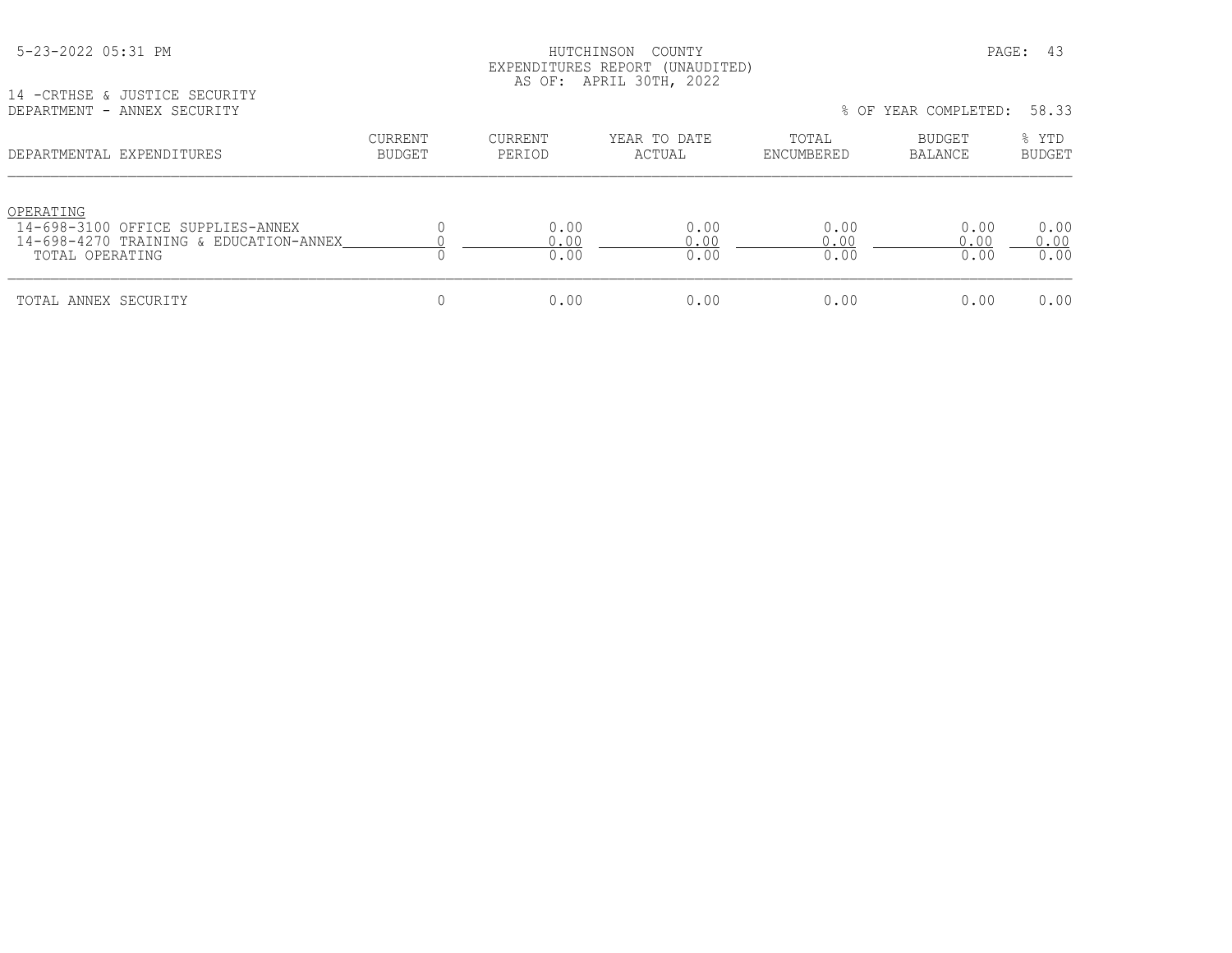TRANSFERS<br>14-700-0000

#### HUTCHINSON COUNTY PAGE: 44 EXPENDITURES REPORT (UNAUDITED) AS OF: APRIL 30TH, 2022

14 -CRTHSE & JUSTICE SECURITY<br>DEPARTMENT - TRANSFERS

| DEPARTMENT - TRANSFERS                                   |                   |                   |                        |                     | % OF YEAR COMPLETED: | 58.33                  |
|----------------------------------------------------------|-------------------|-------------------|------------------------|---------------------|----------------------|------------------------|
| DEPARTMENTAL EXPENDITURES                                | CURRENT<br>BUDGET | CURRENT<br>PERIOD | YEAR TO DATE<br>ACTUAL | TOTAL<br>ENCUMBERED | BUDGET<br>BALANCE    | % YTD<br><b>BUDGET</b> |
| TRANSFERS<br>14-700-0000 TRANSFER OUT<br>TOTAL TRANSFERS |                   | 0.00<br>0.00      | 0.00<br>0.00           | 0.00<br>0.00        | 0.00<br>0.00         | 0.00<br>0.00           |
| TOTAL TRANSFERS                                          | 0                 | 0.00              | 0.00                   | 0.00                | 0.00                 | 0.00                   |
| TOTAL EXPENDITURES                                       | 45,000            | 0.00              | 0.00                   | 44,921.75           | 78.25                | 99.83                  |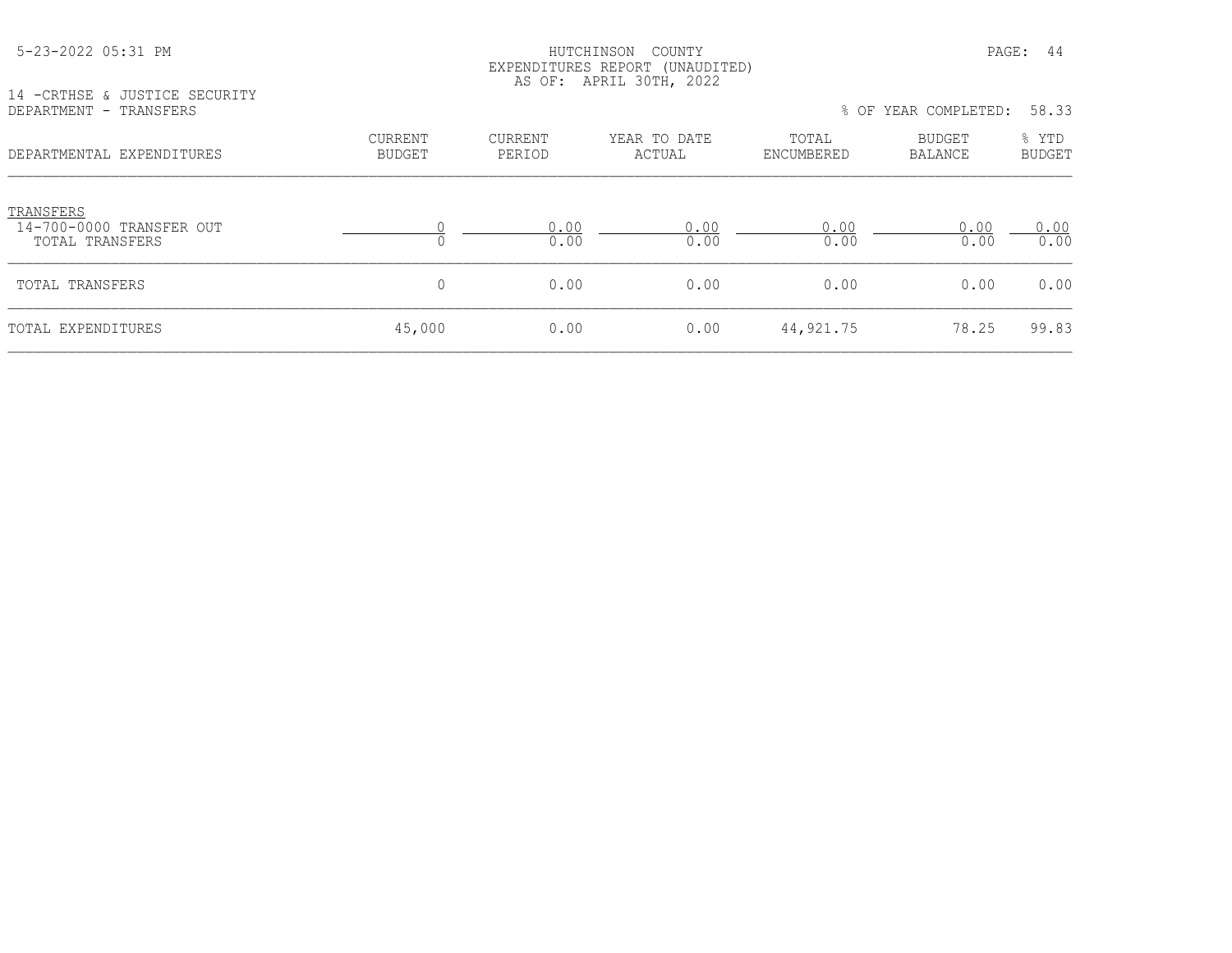#### HUTCHINSON COUNTY PAGE: 45 EXPENDITURES REPORT (UNAUDITED) AS OF: APRIL 30TH, 2022

| 15 -REGISTRATION OF VOTERS FU       |
|-------------------------------------|
| DEPARTMENT - REGISTRATION OF VOTERS |

| TA TUDIDITATITION AT MATHIMATIA<br>DEPARTMENT - REGISTRATION OF VOTERS |                   |                   |                        |                     | % OF YEAR COMPLETED: 58.33 |                 |
|------------------------------------------------------------------------|-------------------|-------------------|------------------------|---------------------|----------------------------|-----------------|
| DEPARTMENTAL EXPENDITURES                                              | CURRENT<br>BUDGET | CURRENT<br>PERIOD | YEAR TO DATE<br>ACTUAL | TOTAL<br>ENCUMBERED | BUDGET<br>BALANCE          | ዱ YTD<br>BUDGET |

| OPERATING<br>15-682-4990 MISCELLANEOUS<br>TOTAL OPERATING | .530<br>2,530 | 0.00 | _ റ റ<br>0.00 | 0.00<br>0.00 | 2,530.00<br>2,530.00 | 0.00<br>0.00 |
|-----------------------------------------------------------|---------------|------|---------------|--------------|----------------------|--------------|
| TOTAL REGISTRATION OF VOTERS                              | 2,530         | 0.00 | 0.00          | 0.00         | 2,530.00             | 0.00         |
| TOTAL EXPENDITURES                                        | 2,530         | 0.00 | 0.00          | 0.00         | 2,530.00             | 0.00         |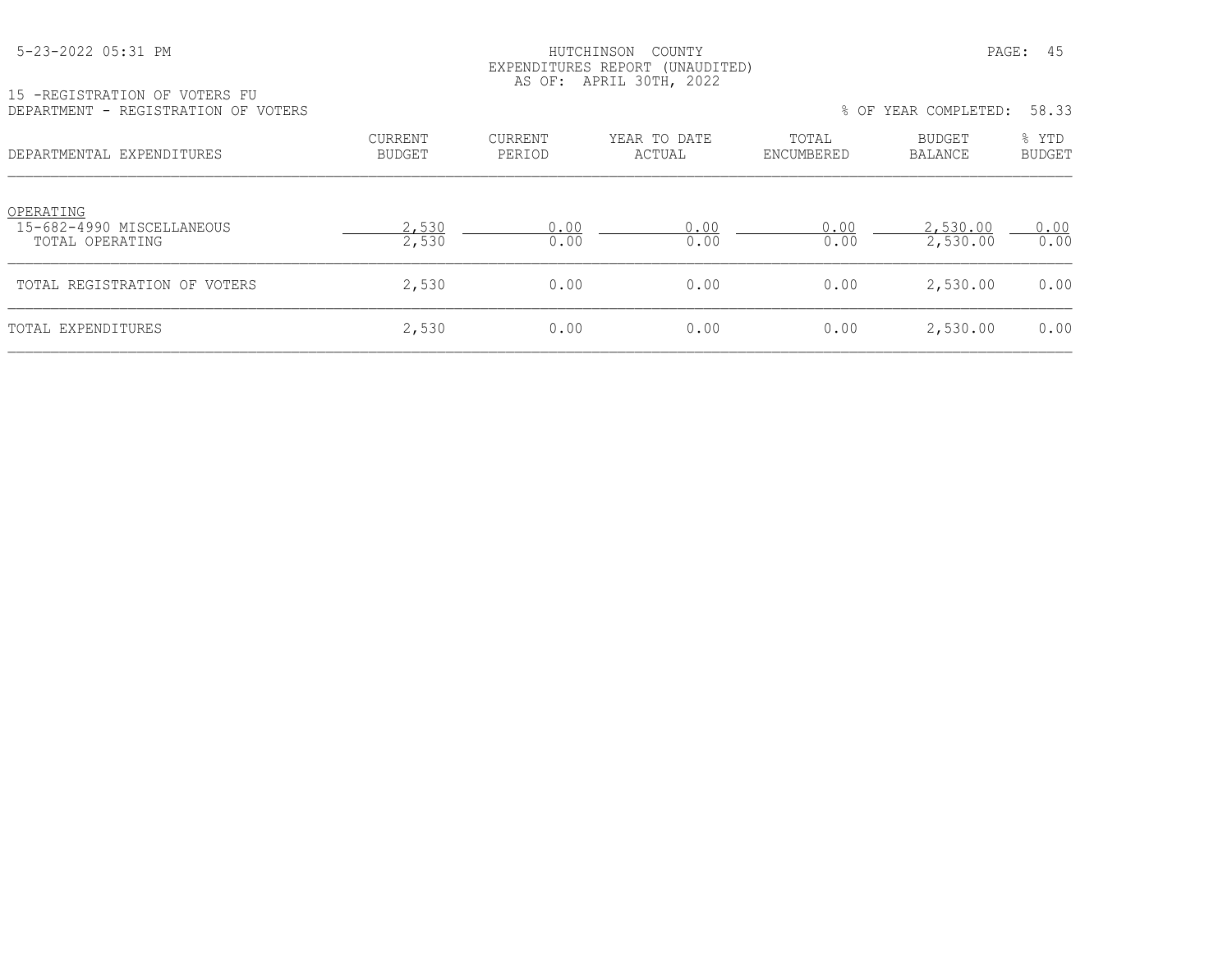|  | 5-23-2022 05:31 PM |  |
|--|--------------------|--|
|  |                    |  |

#### 5-23-2022 05:31 PM HUTCHINSON COUNTY PAGE: 46 EXPENDITURES REPORT (UNAUDITED) AS OF: APRIL 30TH, 2022

18 -LAW LIBRARY FUND

| $\perp$ $\cup$<br>LAN PIPRANI LUND<br>DEPARTMENT - LAW LIBRARY |                                 |                          |                        |                     | % OF YEAR COMPLETED:            | 58.33                  |
|----------------------------------------------------------------|---------------------------------|--------------------------|------------------------|---------------------|---------------------------------|------------------------|
| DEPARTMENTAL EXPENDITURES                                      | <b>CURRENT</b><br><b>BUDGET</b> | <b>CURRENT</b><br>PERIOD | YEAR TO DATE<br>ACTUAL | TOTAL<br>ENCUMBERED | <b>BUDGET</b><br><b>BALANCE</b> | % YTD<br><b>BUDGET</b> |
| PAYROLL<br>18-476-1080 PART TIME                               |                                 | 0.00                     | 0.00                   | 0.00                | 0.00                            | 0.00                   |
| TOTAL PAYROLL                                                  |                                 | 0.00                     | 0.00                   | 0.00                | 0.00                            | 0.00                   |
| OPERATING                                                      |                                 |                          |                        |                     |                                 |                        |
| 18-476-3100 OFFICE SUPPLIES                                    |                                 | 0.00                     | 0.00                   | 0.00                | 0.00                            | 0.00                   |
| 18-476-3110 POSTAGE                                            |                                 | 0.00                     | 0.00                   | 0.00                | 0.00                            | 0.00                   |
| 18-476-4990 MISCELLANEOUS EXPENSE                              |                                 | 0.00                     | 0.00                   | 0.00                | 0.00                            | 0.00                   |
| 18-476-5900 BOOKS & COMPUTER EXP.                              |                                 | 671.56                   | 5,613.56               | 0.00                | 5,613.56                        | 0.00                   |
| TOTAL OPERATING                                                |                                 | 671.56                   | 5,613.56               | 0.00                | 5,613.56                        | 0.00                   |

TOTAL LAW LIBRARY 6.00 (1992) 0 671.56 5,613.56 0.00 (5,613.56) 0.00

TOTAL EXPENDITURES 0 671.56 5,613.56 0.00 ( 5,613.56) 0.00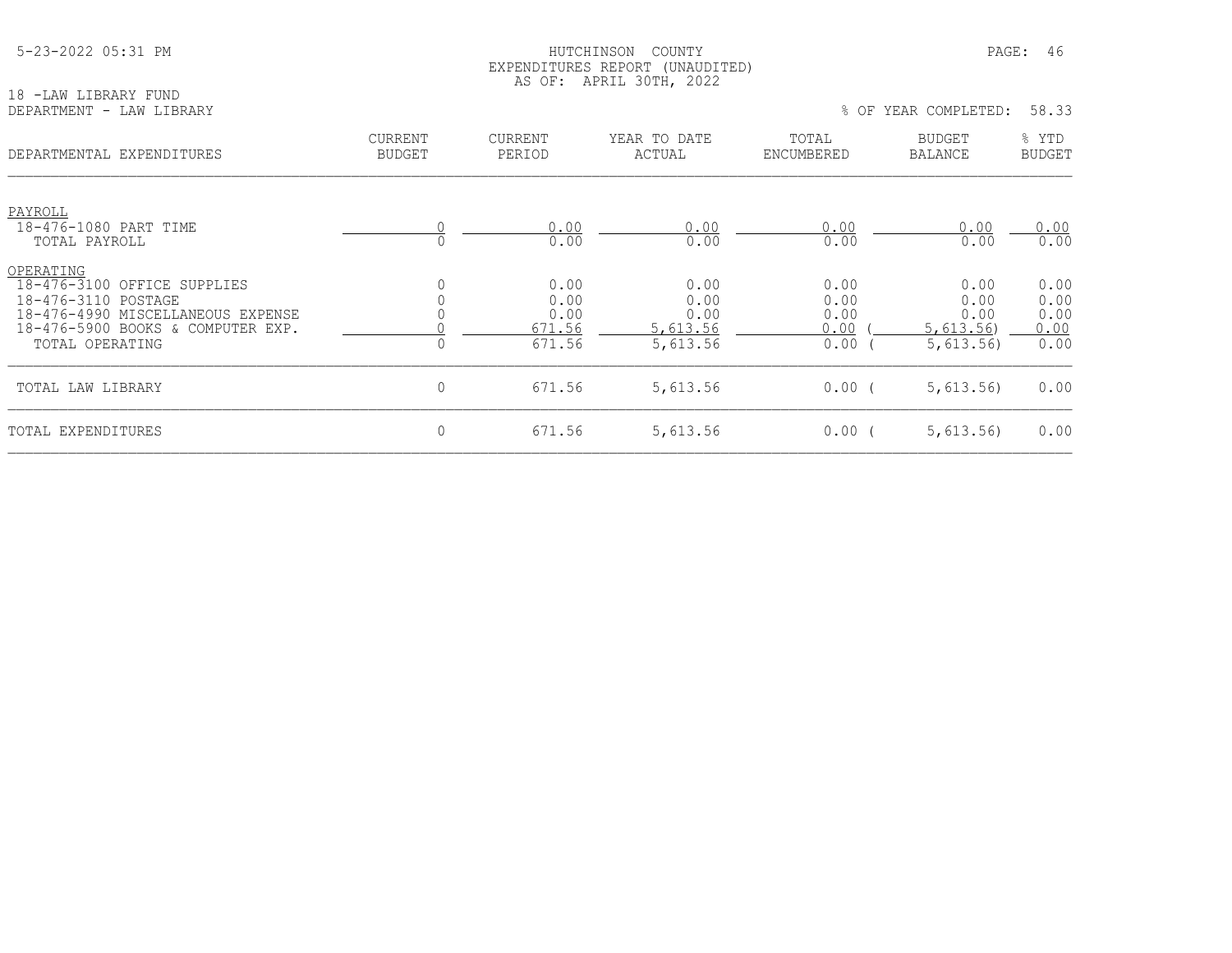# HUTCHINSON COUNTY PAGE: 47 EXPENDITURES REPORT (UNAUDITED) AS OF: APRIL 30TH, 2022

|                              | and the contract of the contract of the contract of the contract of the contract of the contract of the contract of |  |  |                            |  |
|------------------------------|---------------------------------------------------------------------------------------------------------------------|--|--|----------------------------|--|
| 19 -ADULT PROBATION, STATE   |                                                                                                                     |  |  |                            |  |
| DEPARTMENT - ADULT PROBATION |                                                                                                                     |  |  | % OF YEAR COMPLETED: 58.33 |  |

| DEPARTMENTAL EXPENDITURES                                     | <b>CURRENT</b><br><b>BUDGET</b> | <b>CURRENT</b><br>PERIOD | YEAR TO DATE<br>ACTUAL  | TOTAL<br><b>ENCUMBERED</b> | <b>BUDGET</b><br><b>BALANCE</b> | % YTD<br><b>BUDGET</b> |
|---------------------------------------------------------------|---------------------------------|--------------------------|-------------------------|----------------------------|---------------------------------|------------------------|
|                                                               |                                 |                          |                         |                            |                                 |                        |
| PAYROLL                                                       |                                 |                          |                         | 0.00                       | 26,493.36                       | 66.67                  |
| 19-572-1020 SALARY, OFFICER<br>19-572-1030 SALARY, ASSISTANTS | 79,480<br>100,532               | 6,623.33<br>5,833.34     | 52,986.64<br>48, 117.05 | 0.00                       | 52, 414.95                      | 47.86                  |
| 19-572-1050 SALARY, SECRE/BOOKK                               | 40,850                          | 2,833.33                 | 29,403.90               | 0.00                       | 11,446.10                       | 71.98                  |
| 19-572-1051 SALARY DEPUTY DIRECTOR                            | $\Omega$                        | 0.00                     | 0.00                    | 0.00                       | 0.00                            | 0.00                   |
| 19-572-1052 UNEMPLOYMENT                                      | $\Omega$                        | 0.00                     | 0.00                    | 0.00                       | 0.00                            | 0.00                   |
| 19-572-1055 PARTTIME                                          | $\Omega$                        | 0.00                     | 0.00                    | 0.00                       | 0.00                            | 0.00                   |
| 19-572-1100 MERIT PAY                                         | 7,503                           | 0.00                     | 3,974.00                | 0.00                       | 3,529.00                        | 52.97                  |
| 19-572-1360 LONGEVITY                                         | 1,450                           | 35.00                    | 535.86                  | 0.00                       | 914.14                          | 36.96                  |
| 19-572-2010 SOCIAL SECURITY                                   | 16,012                          | 1,117.94                 | 9,949.24                | 0.00                       | 6,062.76                        | 62.14                  |
| 19-572-2020<br>EMPLOYEE'S INSURANCE                           | $\Omega$                        | 0.00                     | 0.00                    | 0.00                       | 0.00                            | 0.00                   |
| 19-572-2025 LIFE INSURANCE                                    | $\Omega$                        | 0.00                     | 0.00                    | 0.00                       | 0.00                            | 0.00                   |
| 19-572-2030 RETIREMENT                                        | 24,783                          | 1,775.24                 | 15,502.23               | 0.00                       | 9,280.77                        | 62.55                  |
| 19-572-2250 FURNISHED TRANSP/TRAVEL                           | 11,100                          | 381.51                   | 7,541.15                | 0.00                       | 3,558.85                        | 67.94                  |
| 19-572-2300 CELL PHONE ALLOWANCE                              | $\Omega$                        | 0.00                     | 0.00                    | 0.00                       | 0.00                            | 0.00                   |
| TOTAL PAYROLL                                                 | 281,710                         | 18,599.69                | 168, 010.07             | 0.00                       | 113,699.93                      | 59.64                  |
| OPERATING                                                     |                                 |                          |                         |                            |                                 |                        |
| 19-572-3100<br>SUPPLIES & OPERATING EXP                       | 105,298                         | 1,235.44                 | 6,546.82                | 0.00                       | 98,751.18                       | 6.22                   |
| 19-572-4010<br>PROFESSIONAL FEES                              | 11,329                          | 150.00                   | 9,996.24                | 0.00                       | 1,332.76                        | 88.24                  |
| 19-572-4990<br>CONTRACT SERVICES                              |                                 | 0.00                     | 0.00                    | 0.00                       | 0.00                            | 0.00                   |
| 19-572-4991 UNEMPLOYMENT                                      |                                 | 0.00                     | 0.00                    | 0.00                       | 0.00                            | 0.00                   |
| 19-572-5700 FACILITIES                                        |                                 | 0.00                     | 0.00                    | 0.00                       | 0.00                            | 0.00                   |
| 19-572-5900 MISCELLANEOUS                                     |                                 | 0.00                     | 0.00                    | 0.00                       | 0.00                            | 0.00                   |
| 19-572-5990 EQUIPMENT<br>19-572-5991 CAPITAL OUTLAY           |                                 | 0.00<br>0.00             | 0.00<br>0.00            | 0.00<br>0.00               | 0.00<br>0.00                    | 0.00<br>0.00           |
| TOTAL OPERATING                                               | 116,627                         | 1,385.44                 | 16, 543.06              | 0.00                       | 100,083.94                      | 14.18                  |
|                                                               |                                 |                          |                         |                            |                                 |                        |
| TOTAL ADULT PROBATION                                         | 398,337                         | 19,985.13                | 184, 553. 13            | 0.00                       | 213,783.87                      | 46.33                  |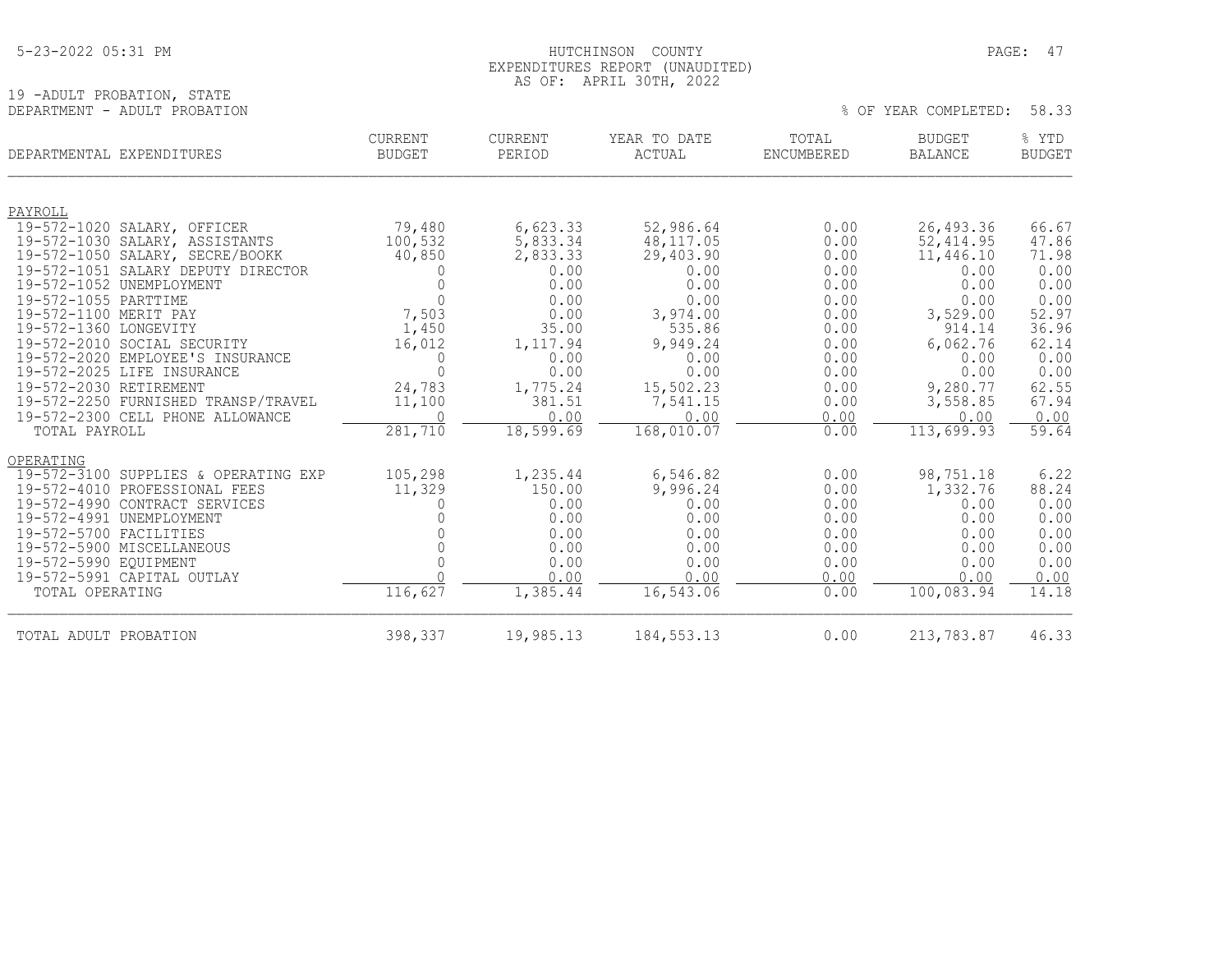| 19 -ADULT PROBATION, STATE                           | LAPLNDIIUKLS KLPUKI (UNAUDIILD)<br>AS OF: APRIL 30TH, 2022 |                          |                        |                     |                      |                        |
|------------------------------------------------------|------------------------------------------------------------|--------------------------|------------------------|---------------------|----------------------|------------------------|
| DEPARTMENT - TRANSFERS                               |                                                            |                          |                        |                     | % OF YEAR COMPLETED: | 58.33                  |
| DEPARTMENTAL EXPENDITURES                            | CURRENT<br><b>BUDGET</b>                                   | <b>CURRENT</b><br>PERIOD | YEAR TO DATE<br>ACTUAL | TOTAL<br>ENCUMBERED | BUDGET<br>BALANCE    | % YTD<br><b>BUDGET</b> |
| TRANSFERS<br>19-700-0000 TRANSFER<br>TOTAL TRANSFERS |                                                            | 0.00<br>0.00             | 0.00<br>0.00           | 0.00<br>0.00        | 0.00<br>0.00         | 0.00<br>0.00           |
| TOTAL TRANSFERS                                      | 0                                                          | 0.00                     | 0.00                   | 0.00                | 0.00                 | 0.00                   |
| TOTAL EXPENDITURES                                   | 398,337                                                    | 19,985.13                | 184, 553. 13           | 0.00                | 213,783.87           | 46.33                  |

 5-23-2022 05:31 PM HUTCHINSON COUNTY PAGE: 48 EXPENDITURES REPORT (UNAUDITED)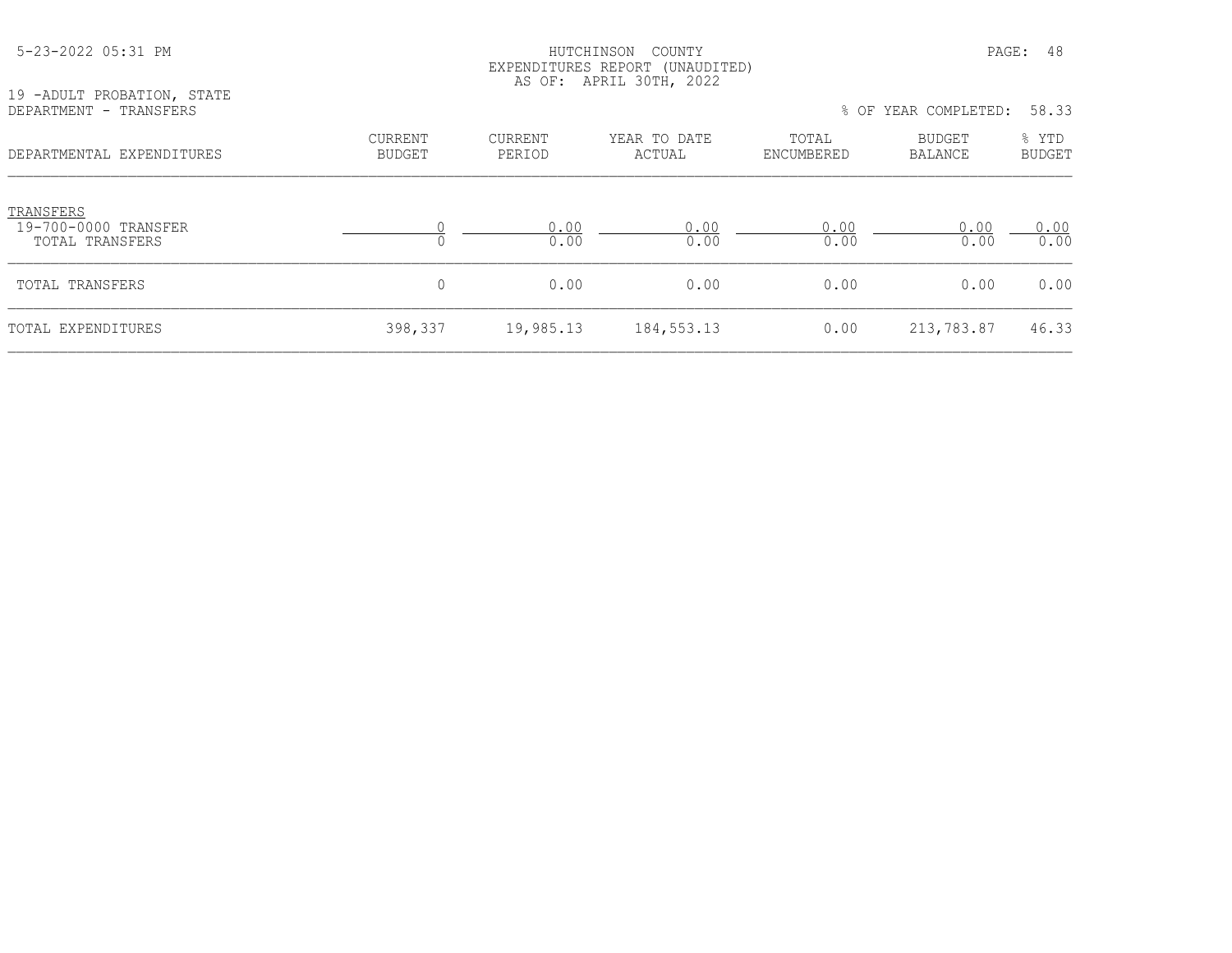|  | 5-23-2022 05:31 PM |  |
|--|--------------------|--|
|  |                    |  |

#### 5-23-2022 05:31 PM HUTCHINSON COUNTY PAGE: 49 EXPENDITURES REPORT (UNAUDITED) AS OF: APRIL 30TH, 2022

# 20 -COMMUNITY CORRECTION PROG DEPARTMENT - COMMUNITY CORRECTIONS PRO % OF YEAR COMPLETED: 66.67

| DEPARTMENTAL EXPENDITURES |                                                                       | <b>CURRENT</b><br><b>BUDGET</b> | <b>CURRENT</b><br>PERIOD | YEAR TO DATE<br>ACTUAL | TOTAL<br><b>ENCUMBERED</b> | <b>BUDGET</b><br><b>BALANCE</b> | % YTD<br><b>BUDGET</b> |
|---------------------------|-----------------------------------------------------------------------|---------------------------------|--------------------------|------------------------|----------------------------|---------------------------------|------------------------|
|                           |                                                                       |                                 |                          |                        |                            |                                 |                        |
| PAYROLL                   |                                                                       |                                 |                          |                        |                            |                                 |                        |
|                           | 20-570-1030 SALARIES CSR                                              | 47,957                          | 3,602.90                 | 28,823.20              | 0.00                       | 19,133.80                       | 60.10                  |
| 20-570-1031 PART-TIME     |                                                                       | $\Omega$                        | 0.00                     | 0.00                   | 0.00                       | 0.00                            | 0.00                   |
| 20-570-1100 MERIT PAY     |                                                                       | 1,740                           | 0.00                     | 1,272.00               | 0.00                       | 468.00                          | 73.10                  |
|                           | 20-570-1360 LONGEVITY PSIR                                            | 570                             | 40.00                    | 320.00                 | 0.00                       | 250.00                          | 56.14                  |
|                           | 20-570-1361 LONGEVITY EDUCATION//RESOUR                               | $\Omega$                        | 0.00                     | 0.00                   | 0.00                       | 0.00                            | 0.00                   |
|                           | 20-570-2010 SOCIAL SECURITY PSIR                                      | 3,712                           | 219.36                   | 1,882.40               | 0.00                       | 1,829.60                        | 50.71                  |
|                           | 20-570-2011 SOCIAL SECURITY EDUCATION/R                               |                                 | 0.00                     | 0.00                   | 0.00                       | 0.00                            | 0.00                   |
|                           | 20-570-2020 LONGEVITY PSIR<br>20-570-2021 LONGEVITY EDUCATON/RESOURCE |                                 | 0.00                     | 0.00                   | 0.00                       | 0.00                            | 0.00<br>0.00           |
|                           | 20-570-2025 LIFE INSURANCE                                            | $\cap$                          | 0.00<br>0.00             | 0.00<br>0.00           | 0.00<br>0.00               | 0.00<br>0.00                    | 0.00                   |
|                           | 20-570-2030 RETIREMENT PSIR                                           | 5,746                           | 420.75                   | 3,481.25               | 0.00                       | 2,264.75                        | 60.59                  |
|                           | 20-570-2031 RETIREMENT EDUCATION/RESOUR                               |                                 | 0.00                     | 0.00                   | 0.00                       | 0.00                            | 0.00                   |
|                           | 20-570-2060 UNEMPLOYMENT PSIR/DIV                                     |                                 | 0.00                     | 0.00                   | 0.00                       | 0.00                            | 0.00                   |
|                           | 20-570-2061 UNEMPLOYMENT ED/RES                                       |                                 | 0.00                     | 0.00                   | 0.00                       | 0.00                            | 0.00                   |
|                           | 20-570-2250 TRAV/FURN TRANS PSIR.DIV                                  |                                 | 0.00                     | 0.00                   | 0.00                       | 0.00                            | 0.00                   |
|                           | 20-570-2251 TRAV/FURN TRANS ED/RES                                    |                                 | 0.00                     | 0.00                   | 0.00                       | 0.00                            | 0.00                   |
| TOTAL PAYROLL             |                                                                       | 59,725                          | 4,283.01                 | 35,778.85              | 0.00                       | 23,946.15                       | 59.91                  |
| OPERATING                 |                                                                       |                                 |                          |                        |                            |                                 |                        |
|                           | 20-570-3011 EDUCATION RESOUCE OTHER                                   | 0                               | 0.00                     | 0.00                   | 0.00                       | 0.00                            | 0.00                   |
|                           | 20-570-3100 FURNISHED TRANSPORTATION PS                               |                                 | 0.00                     | 0.00                   | 0.00                       | 0.00                            | 0.00                   |
|                           | 20-570-3101 FURNISHED TRANSPORTATION ED                               |                                 | 0.00                     | 0.00                   | 0.00                       | 0.00                            | 0.00                   |
|                           | 20-570-3102 OFFICE SUPPLIES                                           |                                 | 0.00                     | 0.00                   | 0.00                       | 0.00                            | 0.00                   |
|                           | 20-570-4010 PROFESSIONAL FEES PSIR                                    | 422                             | 0.00                     | 0.00                   | 0.00                       | 422.00                          | 0.00                   |
|                           | 20-570-4011 PROFESSIONAL FEES EDUCATION                               | 0                               | 0.00                     | 0.00                   | 0.00                       | 0.00                            | 0.00                   |
|                           | 20-570-5900 MISCELLANEOUS                                             |                                 | 0.00                     | 0.00                   | 0.00                       | 0.00                            | 0.00                   |
|                           | 20-570-5990 CAPITAL OUTLAY                                            |                                 | 0.00                     | 0.00                   | 0.00                       | 0.00                            | 0.00                   |
| TOTAL OPERATING           |                                                                       | 422                             | 0.00                     | 0.00                   | 0.00                       | 422.00                          | 0.00                   |
|                           | TOTAL COMMUNITY CORRECTIONS PRO                                       | 60,147                          | 4,283.01                 | 35,778.85              | 0.00                       | 24,368.15                       | 59.49                  |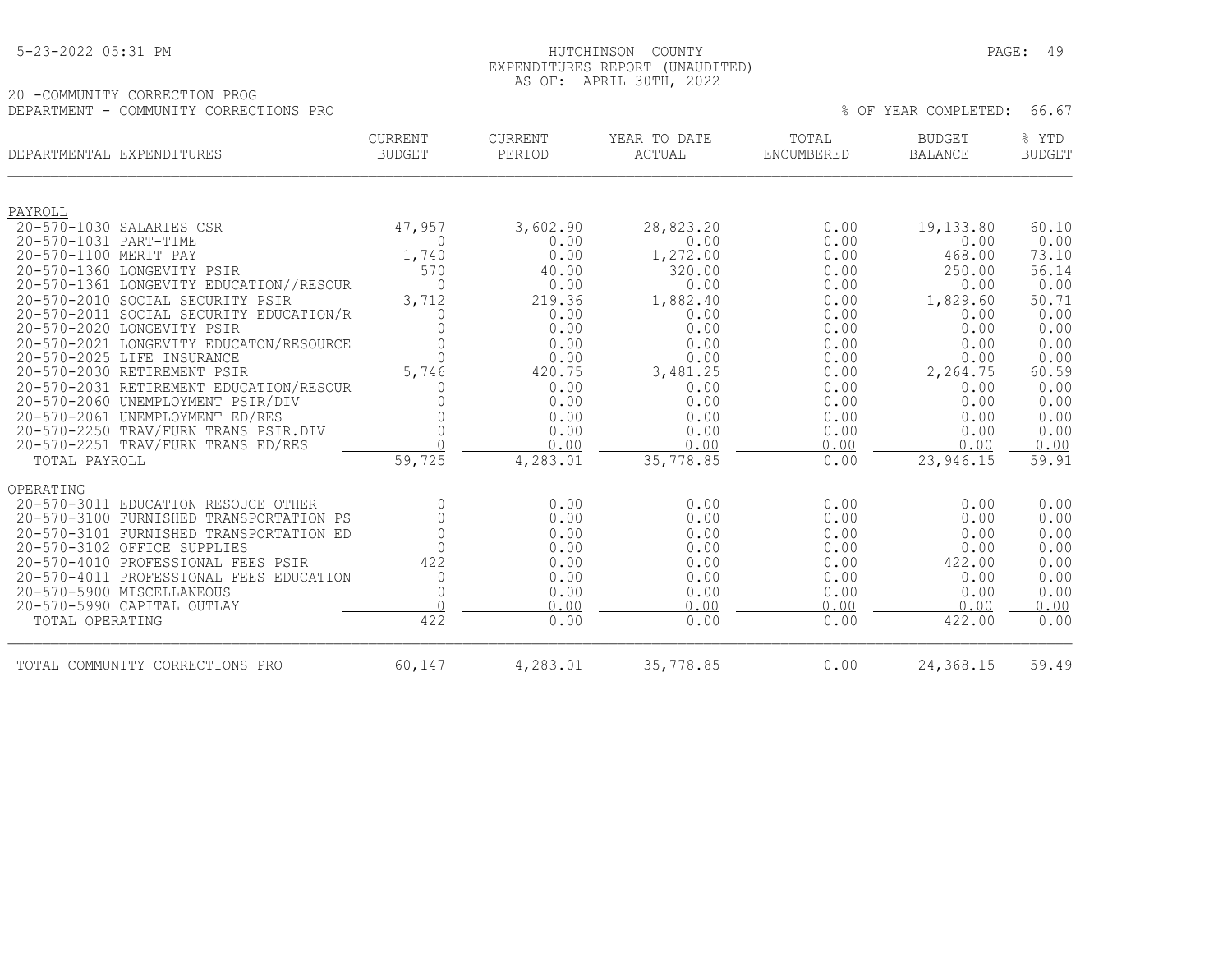#### 5-23-2022 05:31 PM HUTCHINSON COUNTY PAGE: 50 EXPENDITURES REPORT (UNAUDITED) AS OF: APRIL 30TH, 2022

20 -COMMUNITY CORRECTION PROG<br>DEPARTMENT - TRANSFERS

% OF YEAR COMPLETED: 66.67 CURRENT CURRENT TEAR TO DATE TOTAL BUDGET  $\frac{1}{2}$  BUDGET  $\frac{1}{2}$  PERIOD ACTUAL BIOCUMBERED BALANCE BUDGET DEPARTMENTAL EXPENDITURES BUDGET PERIOD ACTUAL ENCUMBERED BALANCE BUDGET

| TRANSFERS<br>20-700-0000 TRANSFER OUT<br>TOTAL TRANSFERS |        | $\cap$<br>0.00 | 0.00<br>0.00 | 0.00<br>0.00 | 0.00<br>0.00 | ). 00<br>0.00 |
|----------------------------------------------------------|--------|----------------|--------------|--------------|--------------|---------------|
| TOTAL TRANSFERS                                          |        | 0.00           | 0.00         | 0.00         | 0.00         | 0.00          |
| TOTAL EXPENDITURES                                       | 60,147 | 4,283.01       | 35,778.85    | 0.00         | 24,368.15    | 59.49         |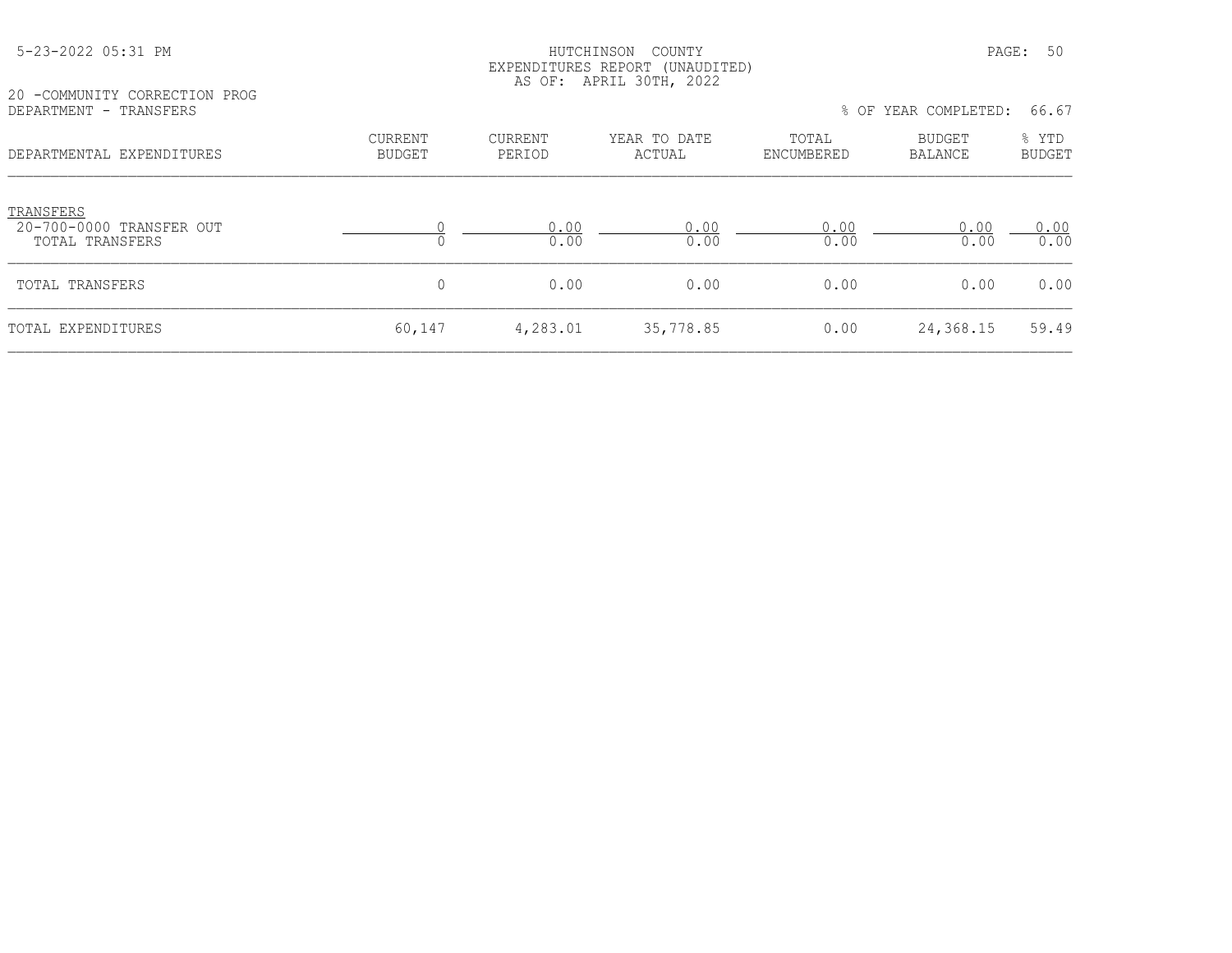# 21 -JUVENILE STATE<br>DEPARTMENT - JUVENILE

% OF YEAR COMPLETED: 66.67

| DEPARTMENTAL EXPENDITURES                                                | <b>CURRENT</b><br><b>BUDGET</b> | <b>CURRENT</b><br>PERIOD | YEAR TO DATE<br>ACTUAL  | TOTAL<br>ENCUMBERED | <b>BUDGET</b><br><b>BALANCE</b> | % YTD<br><b>BUDGET</b> |
|--------------------------------------------------------------------------|---------------------------------|--------------------------|-------------------------|---------------------|---------------------------------|------------------------|
| PAYROLL                                                                  |                                 |                          |                         |                     |                                 |                        |
| 21-571-1020 SALARY, OFFICER<br>21-571-1021 INTEREST/SALARY               | 10,054<br>$\Omega$              | 837.85<br>0.00           | 6,702.80<br>0.00        | 0.00<br>0.00        | 3,351.40<br>0.00                | 66.67<br>0.00          |
| 21-571-1022 SAL.ADJ.CHIEF OFFICER                                        | $\mathbf 0$                     | 0.00                     | 0.00                    | 0.00                | 0.00                            | 0.00                   |
| 21-571-1023 SAL.ADJ.ASSISTANT                                            | $\overline{0}$                  | 0.00                     | 0.00                    | 0.00                | 0.00                            | 0.00                   |
| 21-571-1024 SAL.ADJ.JPO OFFICER                                          | $\Omega$                        | 0.00                     | 0.00                    | 0.00                | 0.00                            | 0.00                   |
| 21-571-1025 SAL.ADJ.PROG.SANT.OFFICER                                    | $\circ$<br>$\overline{0}$       | 0.00                     | 0.00                    | 0.00                | 0.00                            | 0.00                   |
| 21-571-1026 SAL.ADJ.ISP OFFICER<br>21-571-1030 SALARY, ASSISTANT         | 8,590                           | 0.00<br>715.85           | 0.00<br>5,726.80        | 0.00<br>0.00        | 0.00<br>2,863.40                | 0.00<br>66.67          |
| 21-571-1040 SALARY, OFFICE MANAGER                                       | 1,800                           | 150.00                   | 1,200.00                | 0.00                | 600.00                          | 66.67                  |
| 21-571-1041 SALARY, RECEPTIONIST                                         | 25,464                          | 2,121.98                 | 16,975.84               | 0.00                | 8,487.92                        | 66.67                  |
| 21-571-1050 SALARY, JPO OFFICER                                          | 7,106                           | 592.19                   | 4,737.52                | 0.00                | 2,368.76                        | 66.67                  |
| 21-571-1060 PROG. SANC. OFFICER                                          | 22,033                          | 0.00                     | 22,033.16               | 0.00                | 0.00                            | 100.00                 |
| 21-571-1070 SALARY, TRANSPORTATION<br>21-571-1080 SALARY, ISP OFFICER    |                                 | 0.00<br>4,370.02         | 0.00<br>34,960.16       | 0.00<br>0.00        | 0.00<br>17,480.08               | 0.00<br>66.67          |
| 21-571-1360 Longevity                                                    |                                 | 15.00                    | 120.00                  | 0.00                | 60.00                           | 66.67                  |
| 21-571-2010 SOCIAL SECURITY                                              |                                 | 648.35                   | 6,779.42                | 0.00                | 2,987.18                        | 69.41                  |
| 21-571-2020 EMPLOYEE INSURANCE                                           |                                 | 0.00                     | 0.00                    | 0.00                | 0.00                            | 0.00                   |
| 21-571-2025 LIFE INSURANCE                                               |                                 | 0.00                     | 0.00                    | 0.00                | 0.00                            | 0.00                   |
| 21-571-2030 RETIREMENT<br>TOTAL PAYROLL                                  | $52, 4$<br>$18, 9, 767$         | 1,016.74<br>10,467.98    | 10,564.24<br>109,799.94 | 0.00<br>0.00        | 4,066.90<br>42,265.64           | 72.20<br>72.21         |
|                                                                          |                                 |                          |                         |                     |                                 |                        |
| OPERATING                                                                |                                 |                          |                         |                     |                                 |                        |
| 21-571-3000 OPERATING EXPENSE                                            | $\Omega$<br>2,037               | 0.00<br>76.95            | 0.00<br>2,019.47        | 0.00                | 0.00<br>17.53                   | 0.00<br>99.14          |
| 21-571-3100 OFFICE SUPPLIES<br>21-571-3110 POSTAGE                       | $\overline{0}$                  | 0.00                     | 0.00                    | 0.00<br>0.00        | 0.00                            | 0.00                   |
| 21-571-3380 CLOTHING AND HYGIENE                                         | $\overline{0}$                  | 0.00                     | 0.00                    | 0.00                | 0.00                            | 0.00                   |
| 21-571-4010 AUDIT                                                        | $\mathbf{0}$                    | 0.00                     | 0.00                    | 0.00                | 0.00                            | 0.00                   |
| 21-571-4049 GRANT N PSYCHOLOGICAL                                        | $\bigcap$                       | 0.00                     | 0.00                    | 0.00                | 0.00                            | 0.00                   |
| 21-571-4050 PSYCHOLOGICAL<br>21-571-4051 MEDICAL/DENTAL                  | 5,393                           | 0.00                     | 5,390.00                | 0.00                | 3.00                            | 99.94                  |
| 21-571-4200 TELEPHONE                                                    | $\mathbf 0$<br>$\Omega$         | 0.00<br>0.00             | 0.00<br>0.00            | 0.00<br>0.00        | 0.00<br>0.00                    | 0.00<br>0.00           |
| 21-571-4289 TRANSPORT                                                    | $\Omega$                        | 0.00                     | 0.00                    | 0.00                | 0.00                            | 0.00                   |
| 21-571-4290 TRAVEL & TRAINING                                            | 10,000                          | 750.00                   | 5,867.81                | 0.00                | 4,132.19                        | 58.68                  |
| 21-571-4291 TRANSPORTATION & MEALS                                       | $\Omega$                        | 0.00                     | 0.00                    | 0.00                | 0.00                            | 0.00                   |
| 21-571-4292 REGISTRATION FEES<br>21-571-4869 INTER-COUNTY CONTRACTS GRAN | $\mathbf{0}$<br>$\mathbf{0}$    | 0.00<br>0.00             | 0.00<br>0.00            | 0.00<br>0.00        | 0.00<br>0.00                    | 0.00<br>0.00           |
| 21-571-4870 RESIDENTIAL DETENTION                                        | 27,486                          | 0.00                     | 0.00                    | 0.00                | 27,486.00                       | 0.00                   |
| 21-571-4871 DETENTION/ PRE & POST                                        | 22,773                          | 3,100.00                 | 14,700.00               | 0.00                | 8,073.00                        | 64.55                  |
| 21-571-4990 MISC. PROGRAMS GRANT R NOBL                                  | 2,132                           | 0.00                     | 2,132.33                | $0.00$ (            | 0.33)                           | 100.02                 |
| 21-571-4991 VOC. & ED. FEES AND SUPPLIE                                  | $\mathbf 0$                     | 0.00                     | 0.00                    | 0.00                | 0.00                            | 0.00                   |
| 21-571-5700 MAINTENANCE & REPAIRS<br>21-571-5990 CAPITAL OUTLAY          | $\overline{0}$                  | 0.00<br>0.00             | 0.00<br>0.00            | 0.00<br>0.00        | 0.00<br>0.00                    | 0.00<br>0.00           |
| TOTAL OPERATING                                                          | 69,821                          | 3,926.95                 | 30, 109.61              | 0.00                | 39,711.39                       | 43.12                  |
|                                                                          |                                 |                          |                         |                     |                                 |                        |
| TOTAL JUVENILE                                                           | 221,887                         | 14,394.93                | 139,909.55              | 0.00                | 81,977.03                       | 63.05                  |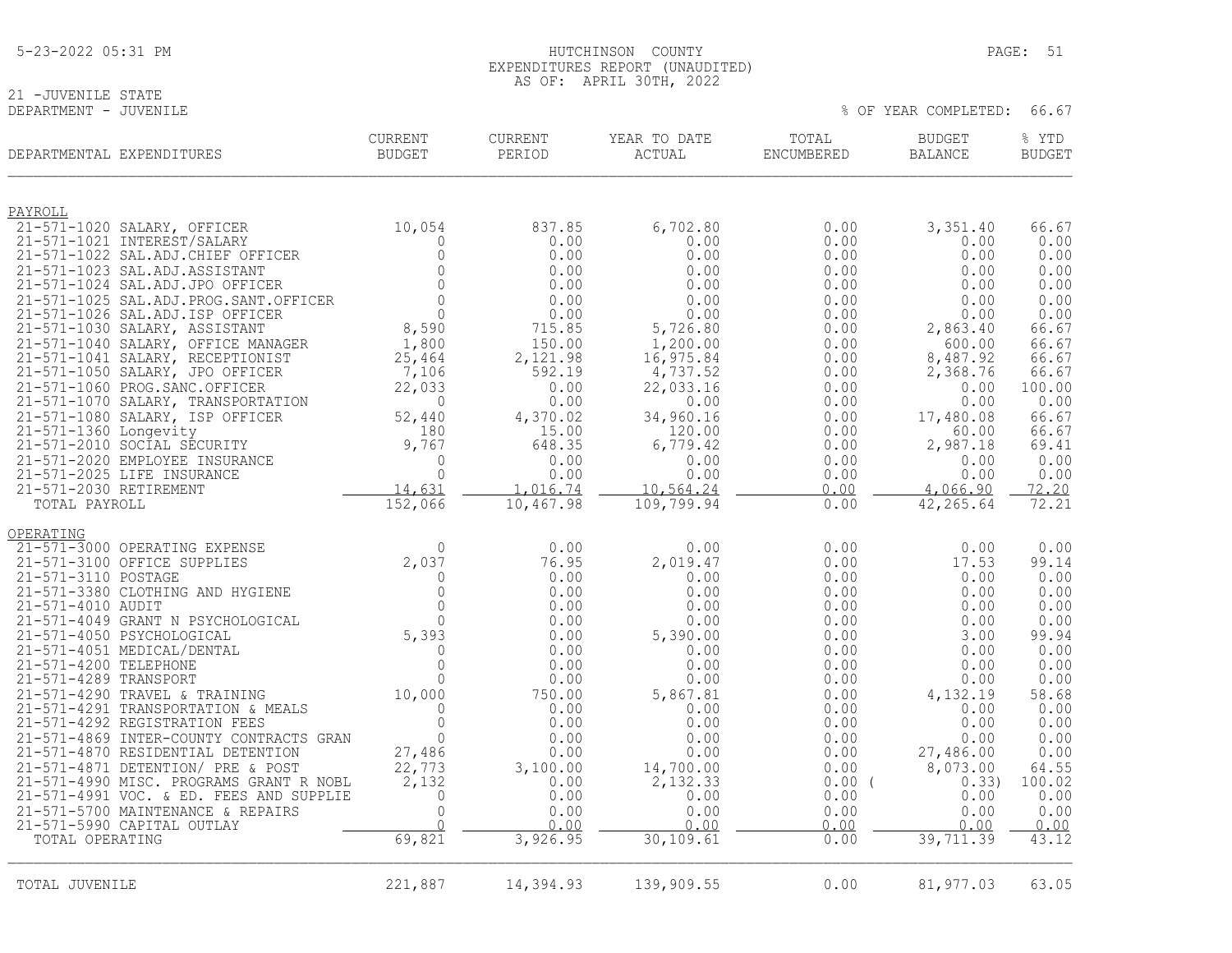|                                                          |                          |                          | EXPENDITURES REPORT (UNAUDITED)<br>AS OF: APRIL 30TH, 2022 |                     |                      |                        |
|----------------------------------------------------------|--------------------------|--------------------------|------------------------------------------------------------|---------------------|----------------------|------------------------|
| 21 -JUVENILE STATE<br>DEPARTMENT - TRANSFERS             |                          |                          |                                                            |                     | % OF YEAR COMPLETED: | 66.67                  |
| DEPARTMENTAL EXPENDITURES                                | CURRENT<br><b>BUDGET</b> | <b>CURRENT</b><br>PERIOD | YEAR TO DATE<br>ACTUAL                                     | TOTAL<br>ENCUMBERED | BUDGET<br>BALANCE    | % YTD<br><b>BUDGET</b> |
| TRANSFERS<br>21-700-0000 TRANSFER OUT<br>TOTAL TRANSFERS |                          | 0.00<br>0.00             | 0.00<br>0.00                                               | 0.00<br>0.00        | 0.00<br>0.00         | 0.00<br>0.00           |
| TOTAL TRANSFERS                                          | $\mathbf 0$              | 0.00                     | 0.00                                                       | 0.00                | 0.00                 | 0.00                   |
| TOTAL EXPENDITURES                                       | 221,887                  | 14,394.93                | 139,909.55                                                 | 0.00                | 81,977.03            | 63.05                  |

5-23-2022 05:31 PM HUTCHINSON COUNTY PAGE: 52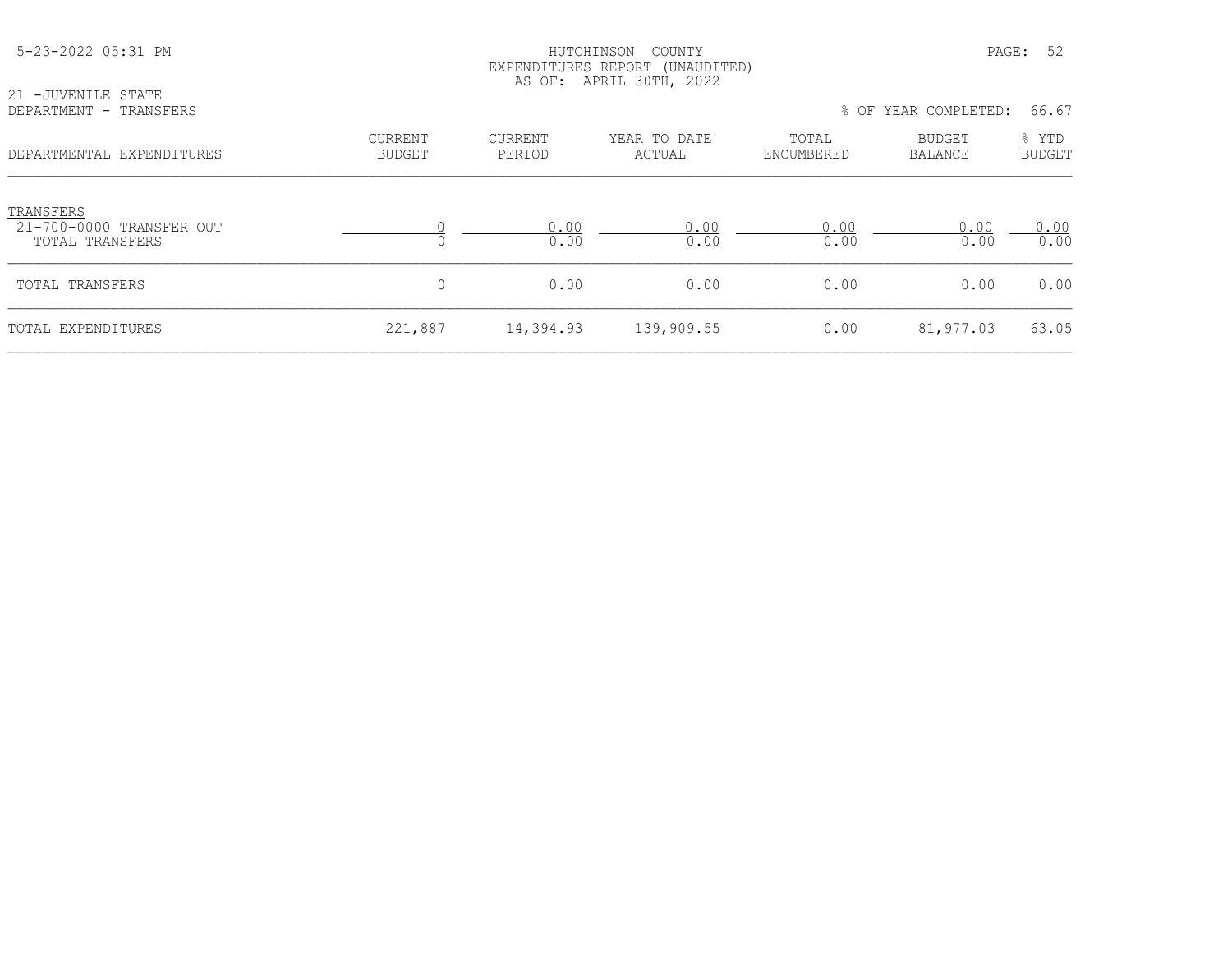## HUTCHINSON COUNTY PAGE: 53 EXPENDITURES REPORT (UNAUDITED) AS OF: APRIL 30TH, 2022

| 24 -COURT REPORTER                     |  |  |  |
|----------------------------------------|--|--|--|
| DEPARTMENT - CRT.REPORTER SERVICES FUN |  |  |  |

| DEPARTMENT - CRT.REPORTER SERVICES FUN                       |                                 |                   |                        |                     | % OF YEAR COMPLETED: | 66.67                  |
|--------------------------------------------------------------|---------------------------------|-------------------|------------------------|---------------------|----------------------|------------------------|
| DEPARTMENTAL EXPENDITURES                                    | <b>CURRENT</b><br><b>BUDGET</b> | CURRENT<br>PERIOD | YEAR TO DATE<br>ACTUAL | TOTAL<br>ENCUMBERED | BUDGET<br>BALANCE    | % YTD<br><b>BUDGET</b> |
| PAYROLL<br>24-465-1020 SALARY SUPPLEMENT<br>TOTAL PAYROLL    |                                 | 0.00<br>0.00      | 0.00<br>0.00           | 0.00<br>0.00        | 0.00<br>0.00         | 0.00<br>0.00           |
| OPERATING<br>$24-465-5990$ CAPITAL OUTLAY<br>TOTAL OPERATING |                                 | 0.00<br>0.00      | 0.00<br>0.00           | 0.00<br>0.00        | 0.00<br>0.00         | 0.00<br>0.00           |
| TOTAL CRT.REPORTER SERVICES FUN                              | 0                               | 0.00              | 0.00                   | 0.00                | 0.00                 | 0.00                   |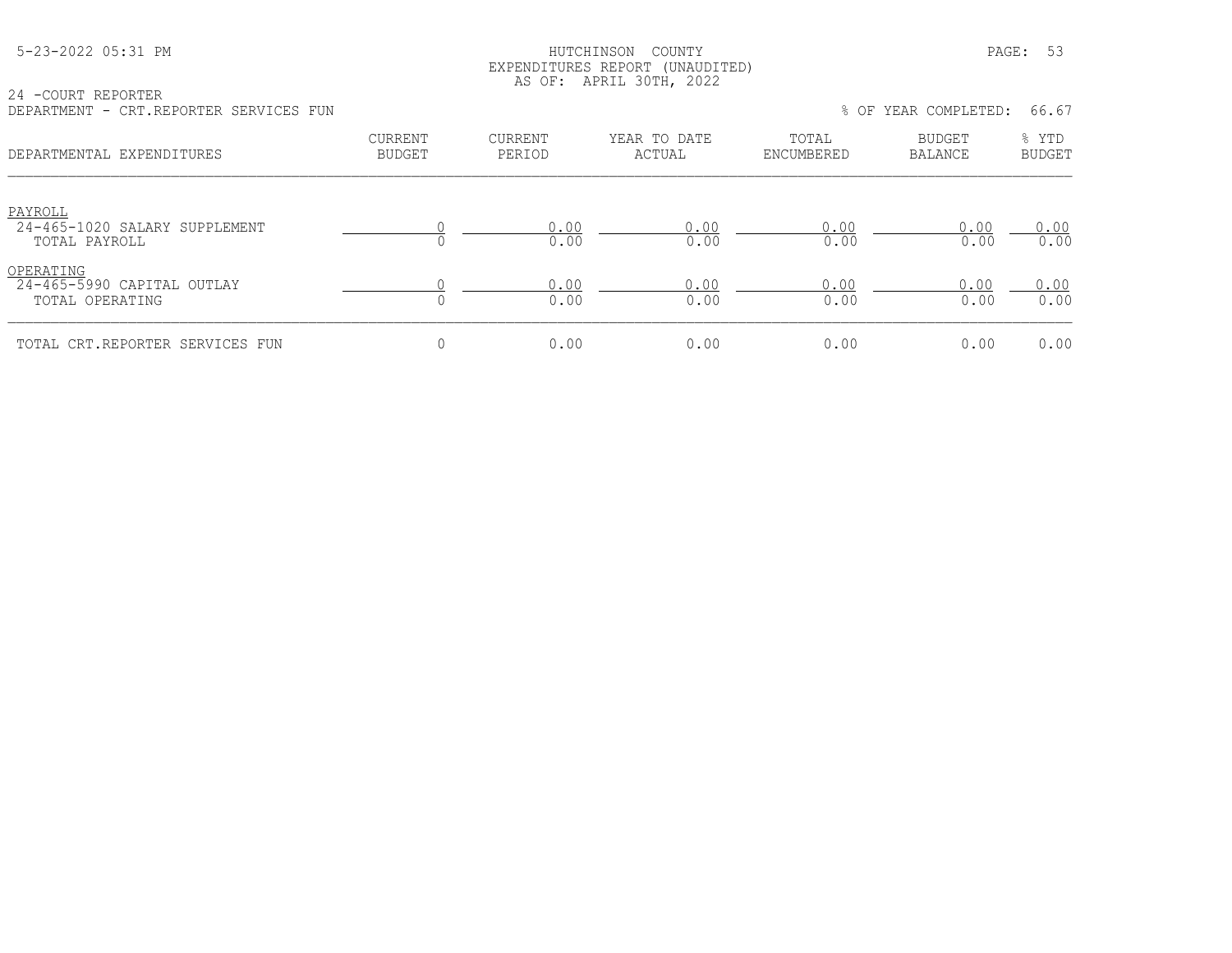| 5-23-2022 05:31 PM                                       |                                 |                          | HUTCHINSON<br>COUNTY<br>EXPENDITURES REPORT (UNAUDITED)<br>AS OF: APRIL 30TH, 2022 |                     |                          | PAGE:<br>-54           |
|----------------------------------------------------------|---------------------------------|--------------------------|------------------------------------------------------------------------------------|---------------------|--------------------------|------------------------|
| 24 - COURT REPORTER<br>DEPARTMENT - TRANSFERS            |                                 |                          |                                                                                    | % OF                | YEAR COMPLETED:          | 66.67                  |
| DEPARTMENTAL EXPENDITURES                                | <b>CURRENT</b><br><b>BUDGET</b> | <b>CURRENT</b><br>PERIOD | YEAR TO DATE<br>ACTUAL                                                             | TOTAL<br>ENCUMBERED | BUDGET<br><b>BALANCE</b> | % YTD<br><b>BUDGET</b> |
| TRANSFERS<br>24-700-0000 TRANSFER OUT<br>TOTAL TRANSFERS | 4,171<br>4,171                  | 0.00<br>0.00             | 4,171.02<br>4,171.02                                                               | 0.00<br>0.00        | 0.00<br>0.00             | 100.00<br>100.00       |
| TOTAL TRANSFERS                                          | 4,171                           | 0.00                     | 4,171.02                                                                           | 0.00                | 0.00                     | 100.00                 |
| TOTAL EXPENDITURES                                       | 4,171                           | 0.00                     | 4,171.02                                                                           | 0.00                | 0.00                     | 100.00                 |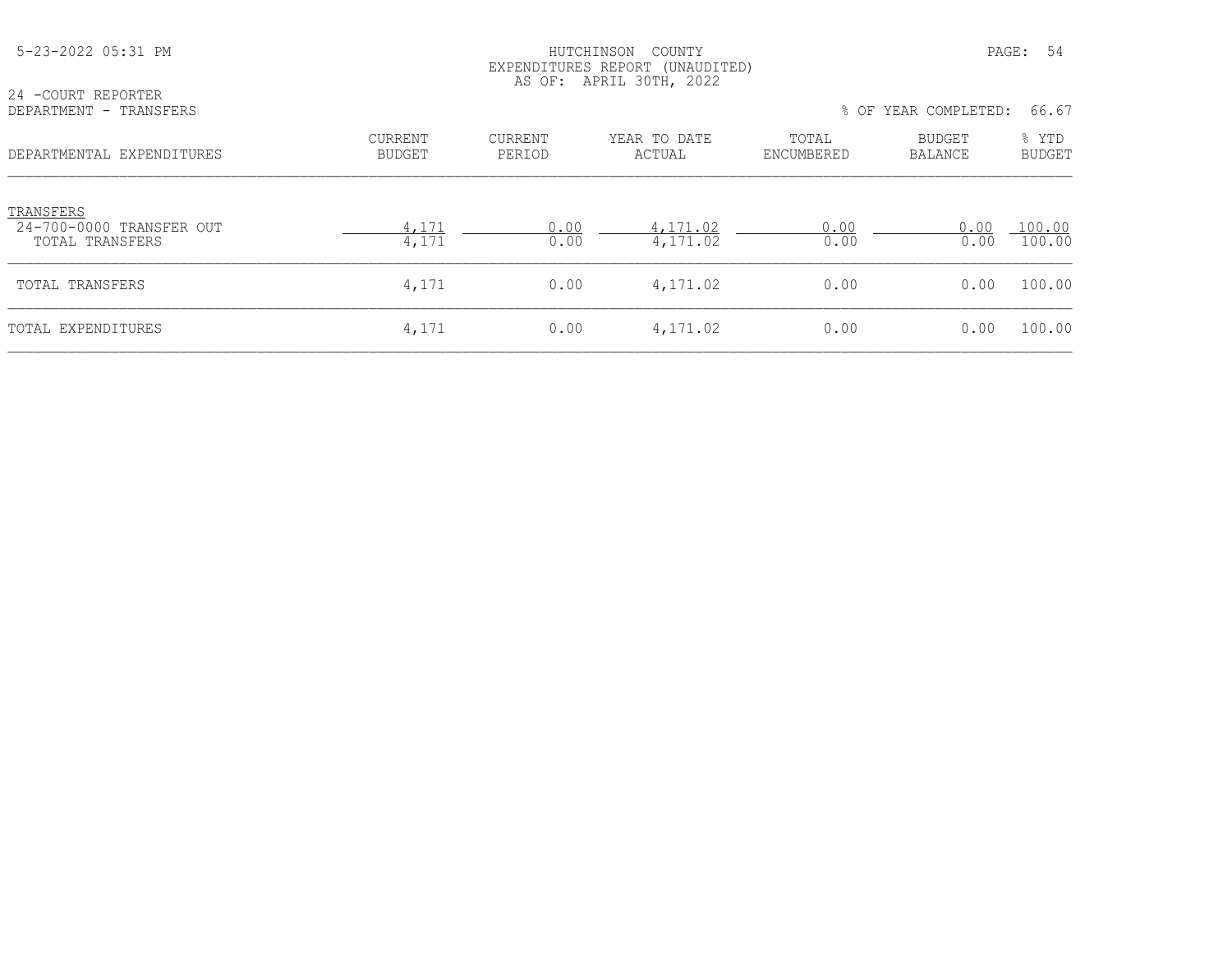|  | 5-23-2022 05:31 PM |  |
|--|--------------------|--|
|  |                    |  |

# HUTCHINSON COUNTY PAGE: 55 EXPENDITURES REPORT (UNAUDITED) AS OF: APRIL 30TH, 2022

|                               | AS OF. | A P R I I.<br>3 U T H<br>2022 |                          |  |
|-------------------------------|--------|-------------------------------|--------------------------|--|
| 26 -JUVENILE SPECIAL          |        |                               |                          |  |
| DEPARTMENT - JUVENILE SPECIAL |        |                               | OF YEAR COMPLETED: 58.33 |  |

| DEPARTMENTAL EXPENDITURES                                                     | <b>CURRENT</b><br>BUDGET | CURRENT<br>PERIOD        | YEAR TO DATE<br>ACTUAL    | TOTAL<br>ENCUMBERED  | BUDGET<br>BALANCE              | % YTD<br><b>BUDGET</b> |
|-------------------------------------------------------------------------------|--------------------------|--------------------------|---------------------------|----------------------|--------------------------------|------------------------|
| OPERATING<br>26-576-4810 DUES<br>26-576-4990 MISCELLANEOUS<br>TOTAL OPERATING | 1,000<br>3,000<br>4,000  | 0.00<br>140.62<br>140.62 | 20.00<br>772.81<br>792.81 | 0.00<br>0.00<br>0.00 | 980.00<br>2,227.19<br>3,207.19 | 2.00<br>25.76<br>19.82 |
| TOTAL JUVENILE SPECIAL                                                        | 4,000                    | 140.62                   | 792.81                    | 0.00                 | 3,207.19                       | 19.82                  |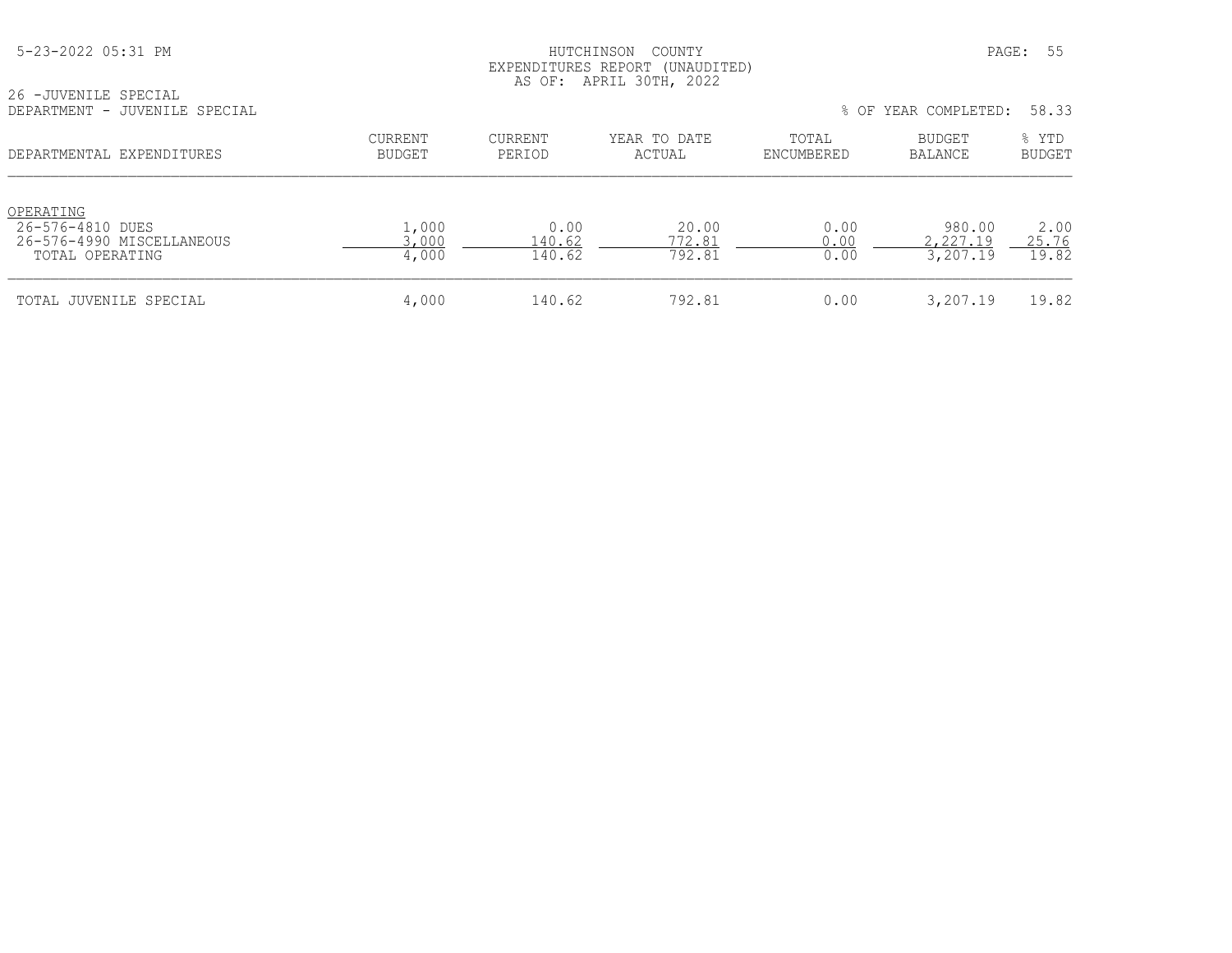|                                                                                              |                          |                          | EXPENDITURES REPORT (UNAUDITED)<br>AS OF: APRIL 30TH, 2022 |                      |                          |                        |
|----------------------------------------------------------------------------------------------|--------------------------|--------------------------|------------------------------------------------------------|----------------------|--------------------------|------------------------|
| 26 - JUVENILE SPECIAL<br>DEPARTMENT - TRANSFERS                                              |                          |                          |                                                            |                      | % OF YEAR COMPLETED:     | 58.33                  |
| DEPARTMENTAL EXPENDITURES                                                                    | CURRENT<br><b>BUDGET</b> | <b>CURRENT</b><br>PERIOD | YEAR TO DATE<br>ACTUAL                                     | TOTAL<br>ENCUMBERED  | BUDGET<br><b>BALANCE</b> | % YTD<br><b>BUDGET</b> |
| TRANSFERS<br>$26 - 700 - 000$<br>TRANSFER OUT<br>26-700-0000 TRANSFER OUT<br>TOTAL TRANSFERS |                          | 0.00<br>0.00<br>0.00     | 0.00<br>0.00<br>0.00                                       | 0.00<br>0.00<br>0.00 | 0.00<br>0.00<br>0.00     | 0.00<br>0.00<br>0.00   |
| TOTAL TRANSFERS                                                                              | 0                        | 0.00                     | 0.00                                                       | 0.00                 | 0.00                     | 0.00                   |
| TOTAL EXPENDITURES                                                                           | 4,000                    | 140.62                   | 792.81                                                     | 0.00                 | 3,207.19                 | 19.82                  |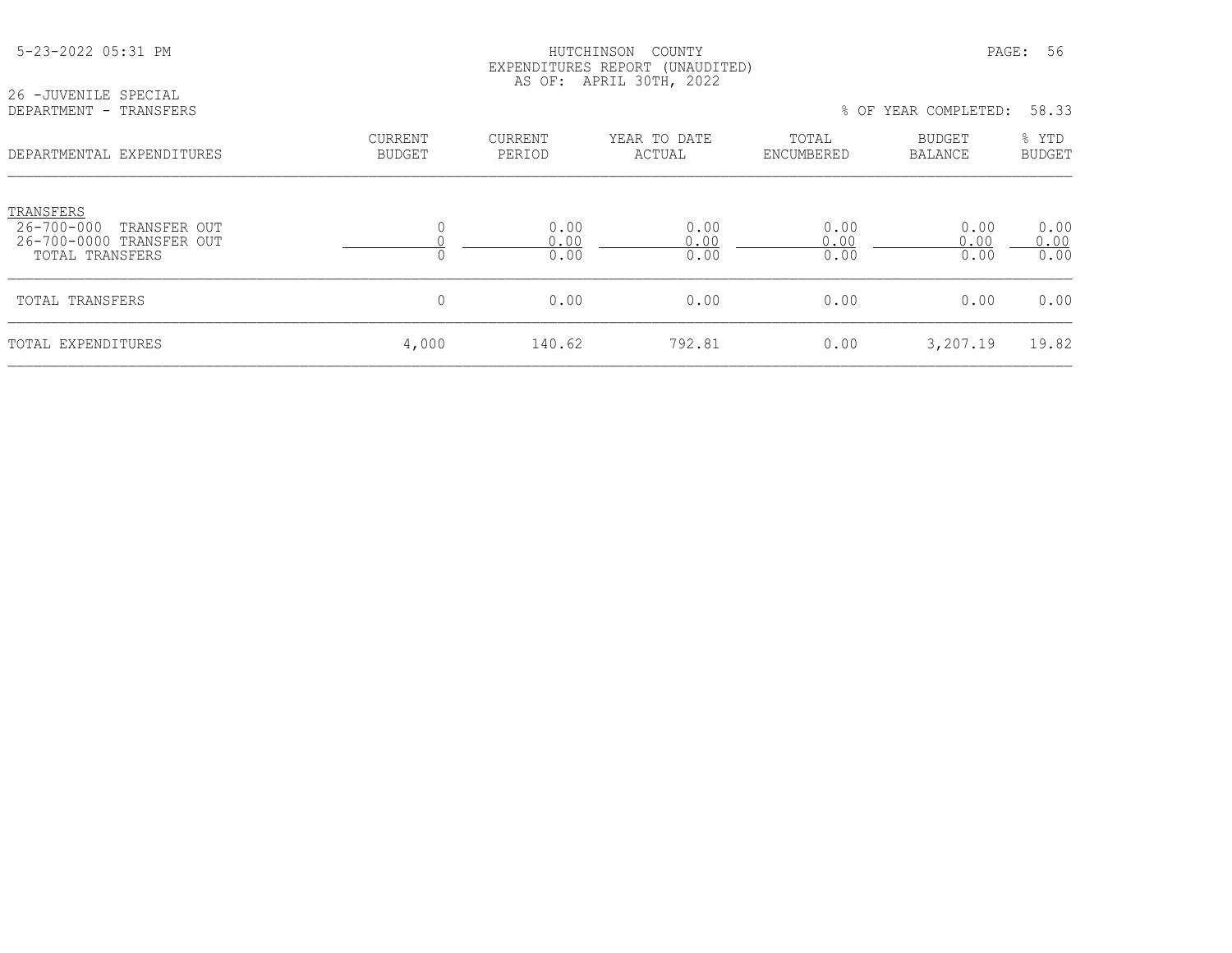| 5-23-2022 05:31 PM |  |  |
|--------------------|--|--|
|--------------------|--|--|

# HUTCHINSON COUNTY PAGE: 57 EXPENDITURES REPORT (UNAUDITED) AS OF: APRIL 30TH, 2022

27 -CHILD SUPPORT - DISTRICT<br>DEPARTMENT - DISTRICT CLERK

| DEPARTMENT - DISTRICT CLERK                                                        |                          |                      |                              | % OF YEAR COMPLETED: |                          | 66.67                    |  |
|------------------------------------------------------------------------------------|--------------------------|----------------------|------------------------------|----------------------|--------------------------|--------------------------|--|
| DEPARTMENTAL EXPENDITURES                                                          | CURRENT<br><b>BUDGET</b> | CURRENT<br>PERIOD    | YEAR TO DATE<br>ACTUAL       | TOTAL<br>ENCUMBERED  | <b>BUDGET</b><br>BALANCE | % YTD<br><b>BUDGET</b>   |  |
| OPERATING<br>27-450-4990 MISCELLANEOUS<br>27-450-5700 EQUIPMENT<br>TOTAL OPERATING | 3,250<br>3,250           | 0.00<br>0.00<br>0.00 | 3,250.00<br>0.00<br>3,250.00 | 0.00<br>0.00<br>0.00 | 0.00<br>0.00<br>0.00     | 100.00<br>0.00<br>100.00 |  |
| TOTAL DISTRICT CLERK                                                               | 3,250                    | 0.00                 | 3,250.00                     | 0.00                 | 0.00                     | 100.00                   |  |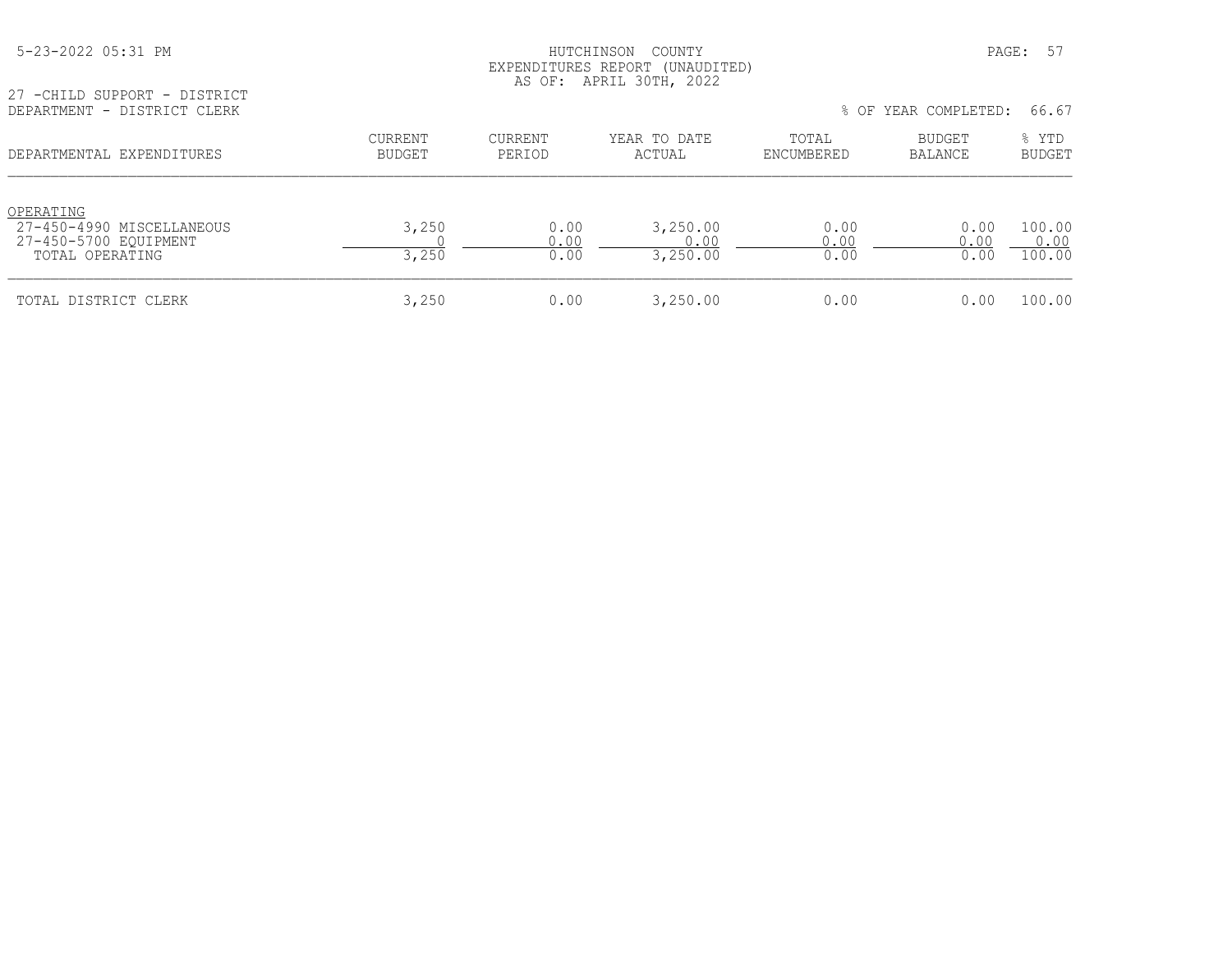| 27 - CHILD SUPPORT - DISTRICT<br>DEPARTMENT - TRANSFERS         |                          |                   |                        |                     | % OF YEAR COMPLETED: | 66.67           |
|-----------------------------------------------------------------|--------------------------|-------------------|------------------------|---------------------|----------------------|-----------------|
| DEPARTMENTAL EXPENDITURES                                       | CURRENT<br><b>BUDGET</b> | CURRENT<br>PERIOD | YEAR TO DATE<br>ACTUAL | TOTAL<br>ENCUMBERED | BUDGET<br>BALANCE    | % YTD<br>BUDGET |
| <b>TRANSFERS</b><br>27-700-0000 TRANSFER OUT<br>TOTAL TRANSFERS |                          | 0.00<br>0.00      | 0.00<br>0.00           | 0.00<br>0.00        | 0.00<br>0.00         | 0.00<br>0.00    |
| TOTAL TRANSFERS                                                 | $\Omega$                 | 0.00              | 0.00                   | 0.00                | 0.00                 | 0.00            |
| TOTAL EXPENDITURES                                              | 3,250                    | 0.00              | 3,250.00               | 0.00                | 0.00                 | 100.00          |

5-23-2022 05:31 PM HUTCHINSON COUNTY PAGE: 58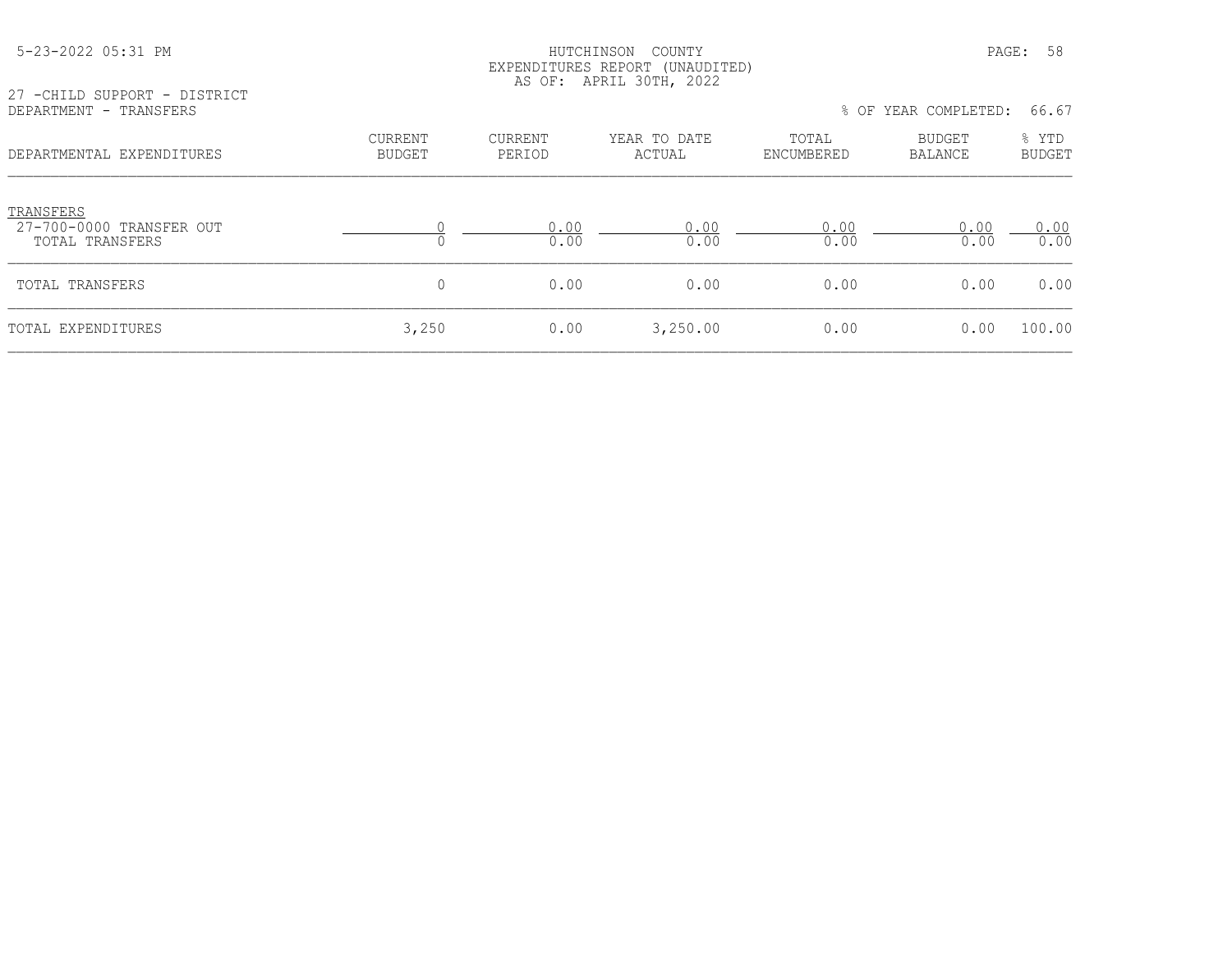|  | 5-23-2022 05:31 PM |  |
|--|--------------------|--|
|  |                    |  |

# HUTCHINSON COUNTY PAGE: 59 EXPENDITURES REPORT (UNAUDITED) AS OF: APRIL 30TH, 2022

29 -RECORDS ARCHIVE FUND

| DEPARTMENT - RECORDS ARCHIVE CO. CLERK                                                                                                                            |                          |                                                |                                                |                                                | % OF YEAR COMPLETED:                 | 58.33                                    |
|-------------------------------------------------------------------------------------------------------------------------------------------------------------------|--------------------------|------------------------------------------------|------------------------------------------------|------------------------------------------------|--------------------------------------|------------------------------------------|
| DEPARTMENTAL EXPENDITURES                                                                                                                                         | CURRENT<br><b>BUDGET</b> | CURRENT<br>PERIOD                              | YEAR TO DATE<br>ACTUAL                         | TOTAL<br>ENCUMBERED                            | <b>BUDGET</b><br>BALANCE             | % YTD<br><b>BUDGET</b>                   |
| OPERATING<br>29-693-4990 MISCELLANEOUS<br>29-693-5750 COUNTY CLERK RECORDS<br>29-693-5760 DISTRICT CLERK RECORDS<br>29-693-5990 CAPITAL OUTLAY<br>TOTAL OPERATING | 30,000<br>30,000         | 0.00<br>19,123.29<br>0.00<br>0.00<br>19,123.29 | 0.00<br>19,123.29<br>0.00<br>0.00<br>19,123.29 | 0.00<br>10,876.71<br>0.00<br>0.00<br>10,876.71 | 0.00<br>0.00<br>0.00<br>0.00<br>0.00 | 0.00<br>100.00<br>0.00<br>0.00<br>100.00 |
| TOTAL RECORDS ARCHIVE CO. CLERK                                                                                                                                   | 30,000                   | 19,123.29                                      | 19,123.29                                      | 10,876.71                                      | 0.00                                 | 100.00                                   |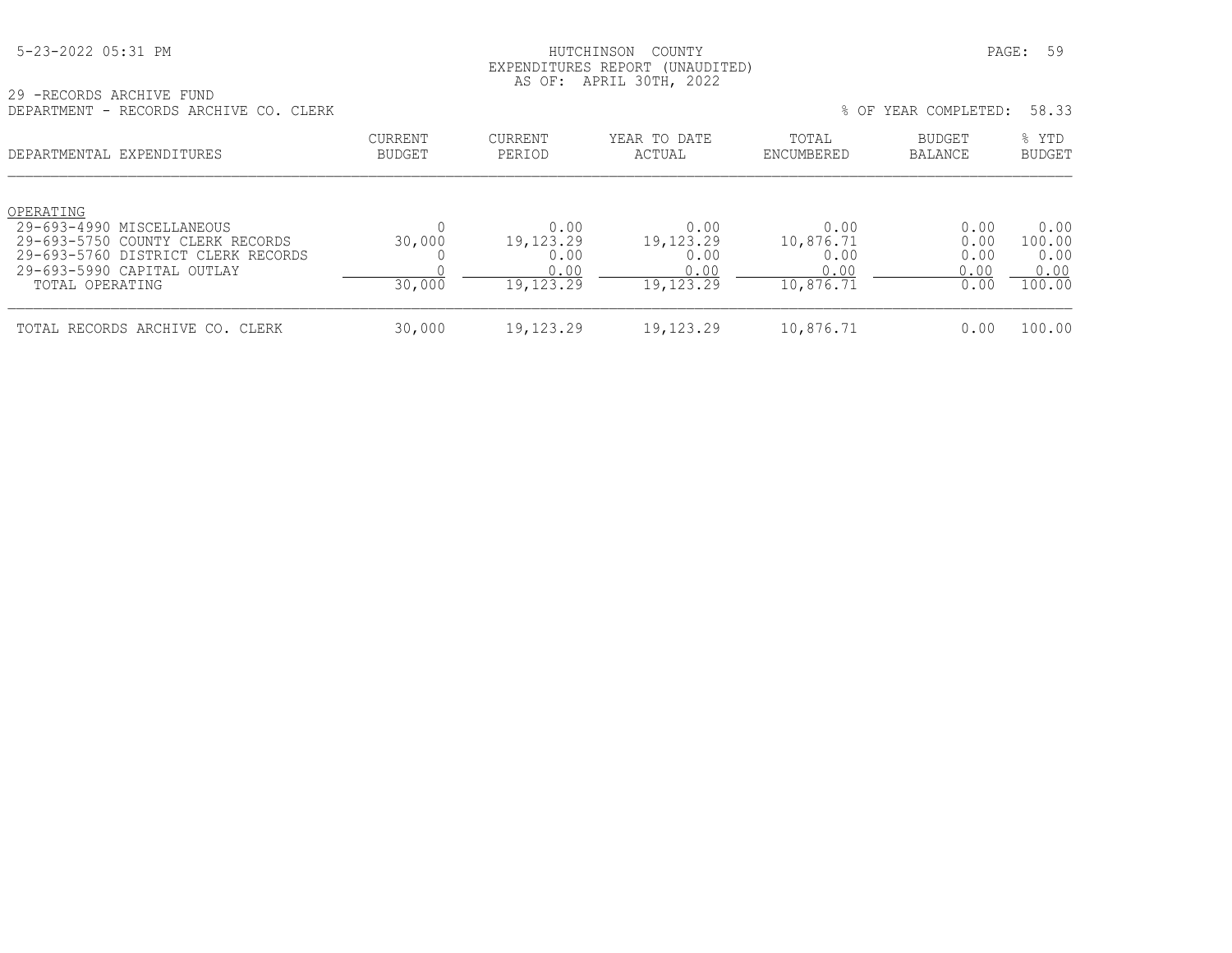|                                                           | EXPENDITURES REPORT (UNAUDITED)<br>AS OF: APRIL 30TH, 2022 |                   |                        |                     |                      |                        |
|-----------------------------------------------------------|------------------------------------------------------------|-------------------|------------------------|---------------------|----------------------|------------------------|
| 29 - RECORDS ARCHIVE FUND<br>DEPARTMENT - TRANSFERS       |                                                            |                   |                        |                     | % OF YEAR COMPLETED: | 58.33                  |
| DEPARTMENTAL EXPENDITURES                                 | <b>CURRENT</b><br><b>BUDGET</b>                            | CURRENT<br>PERIOD | YEAR TO DATE<br>ACTUAL | TOTAL<br>ENCUMBERED | BUDGET<br>BALANCE    | % YTD<br><b>BUDGET</b> |
| TRANSFERS<br>29-700-0000 TRANSFERS OUT<br>TOTAL TRANSFERS |                                                            | 0.00<br>0.00      | 0.00<br>0.00           | 0.00<br>0.00        | 0.00<br>0.00         | 0.00<br>0.00           |
| TOTAL TRANSFERS                                           | $\mathbf{0}$                                               | 0.00              | 0.00                   | 0.00                | 0.00                 | 0.00                   |
| TOTAL EXPENDITURES                                        | 30,000                                                     | 19,123.29         | 19,123.29              | 10,876.71           | 0.00                 | 100.00                 |

5-23-2022 05:31 PM HUTCHINSON COUNTY PAGE: 60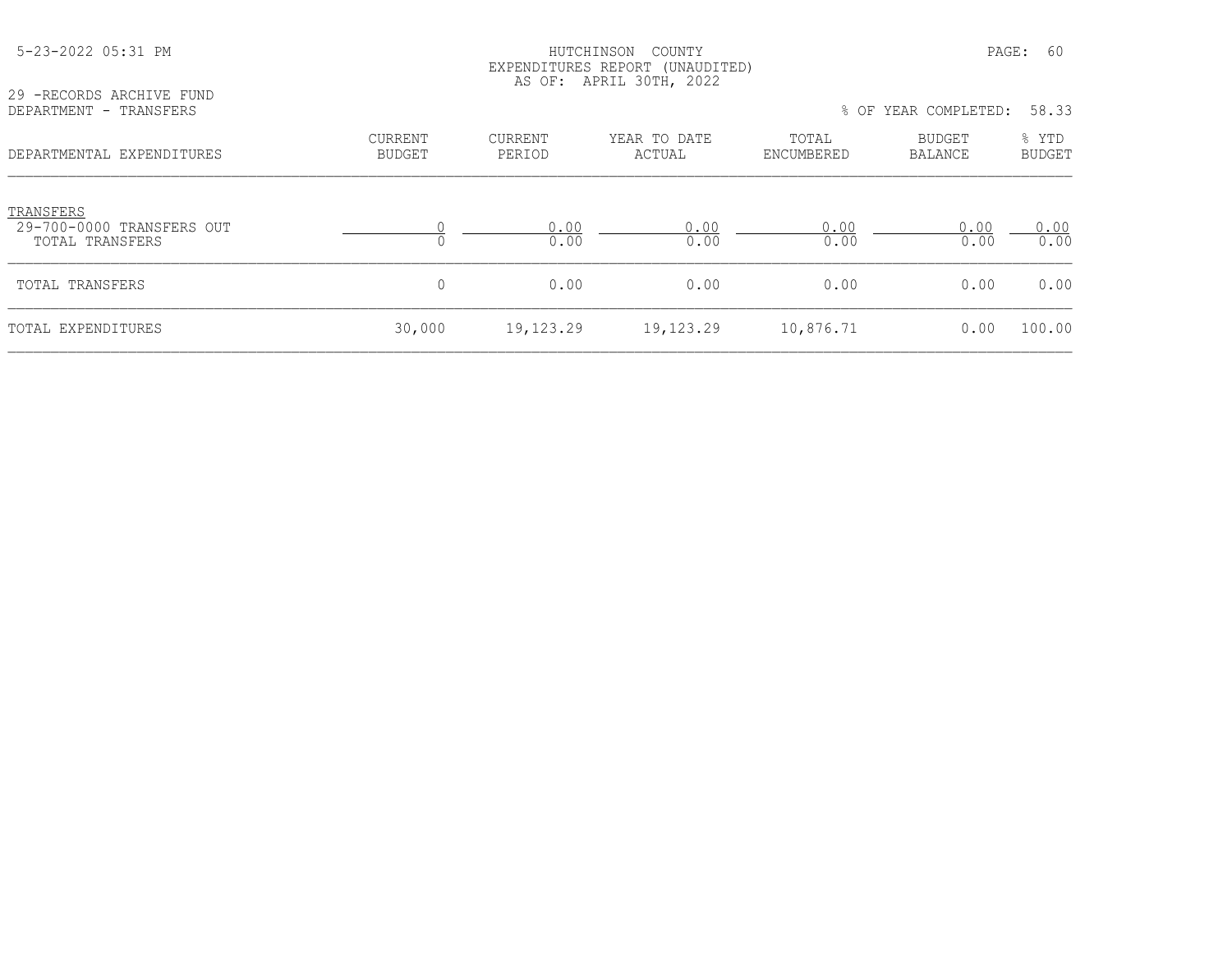# HUTCHINSON COUNTY PAGE: 61 EXPENDITURES REPORT (UNAUDITED) AS OF: APRIL 30TH, 2022

30 -COUNTY ATTORNEY CHECK FEE DEPARTMENT - COUNTY ATTORNEY

|  |  |  | % OF YEAR COMPLETED: | 58.33 |  |
|--|--|--|----------------------|-------|--|
|--|--|--|----------------------|-------|--|

| DEPARTMENTAL EXPENDITURES                                                                                                                              | CURRENT<br><b>BUDGET</b> | <b>CURRENT</b><br>PERIOD             | YEAR TO DATE<br>ACTUAL               | TOTAL<br>ENCUMBERED                  | <b>BUDGET</b><br><b>BALANCE</b>      | % YTD<br><b>BUDGET</b>               |
|--------------------------------------------------------------------------------------------------------------------------------------------------------|--------------------------|--------------------------------------|--------------------------------------|--------------------------------------|--------------------------------------|--------------------------------------|
| PAYROLL<br>30-475-1050 SUPPLEMENTAL SALARIES<br>30-475-1080 SALARY PART/TIME<br>30-475-2010 SOCIAL SECURITY<br>30-475-2030 RETIREMENT<br>TOTAL PAYROLL |                          | 0.00<br>0.00<br>0.00<br>0.00<br>0.00 | 0.00<br>0.00<br>0.00<br>0.00<br>0.00 | 0.00<br>0.00<br>0.00<br>0.00<br>0.00 | 0.00<br>0.00<br>0.00<br>0.00<br>0.00 | 0.00<br>0.00<br>0.00<br>0.00<br>0.00 |
| OPERATING<br>30-475-4150 INVESTIGATOR<br>30-475-4860 ADMINISTRATIVE EXPENSE<br>TOTAL OPERATING                                                         | .500<br>1,500            | 0.00<br>0.00<br>0.00                 | 0.00<br>0.00<br>0.00                 | 0.00<br>0.00<br>0.00                 | 0.00<br>.500.00<br>1,500.00          | 0.00<br>0.00<br>0.00                 |
| TOTAL COUNTY ATTORNEY                                                                                                                                  | 1,500                    | 0.00                                 | 0.00                                 | 0.00                                 | 1,500.00                             | 0.00                                 |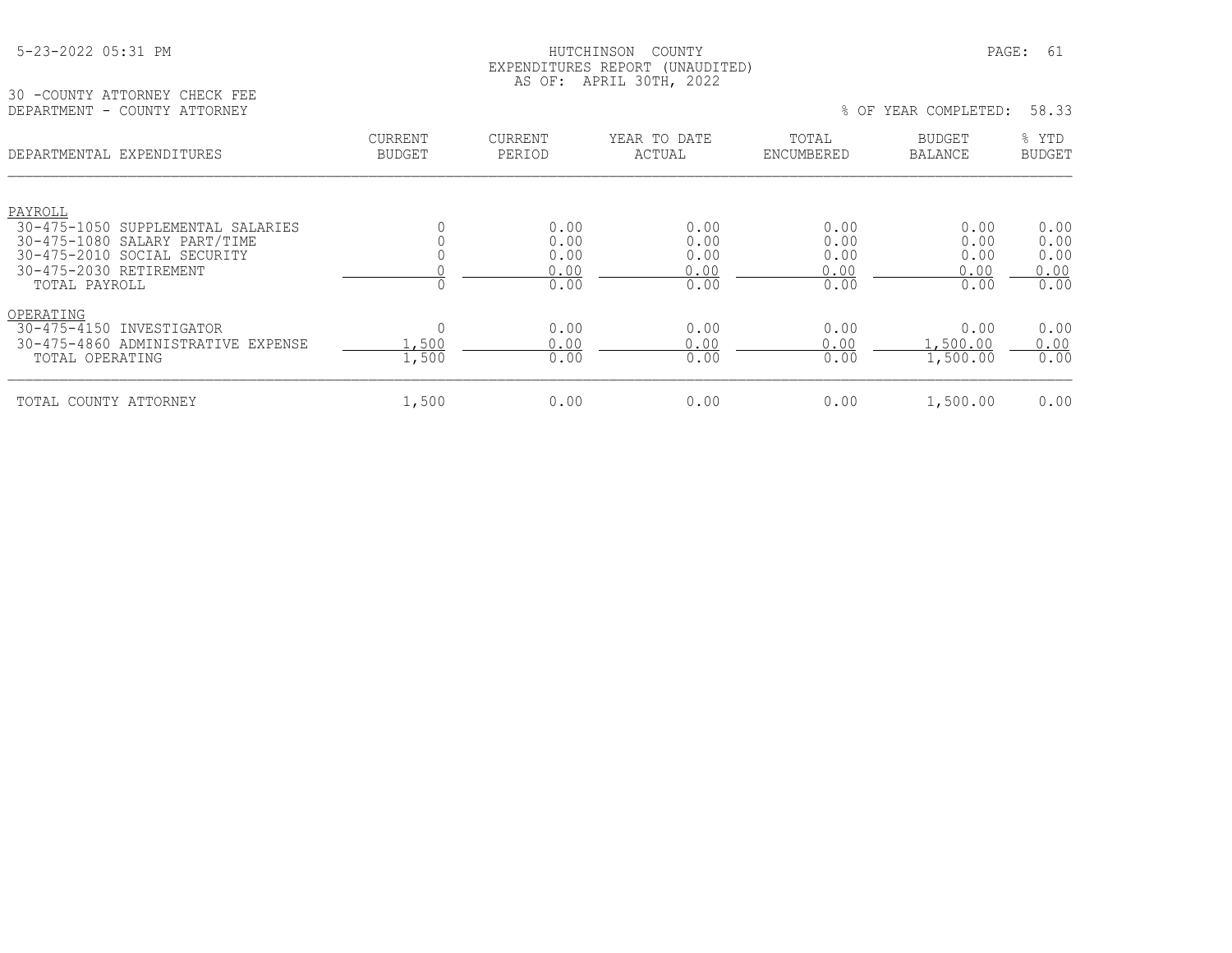#### HUTCHINSON COUNTY PAGE: 62 EXPENDITURES REPORT (UNAUDITED) AS OF: APRIL 30TH, 2022

30 -COUNTY ATTORNEY CHECK FEE<br>DEPARTMENT - TRANSFERS

| 30 -COUNTY ATTORNEY CHECK FEE<br>DEPARTMENT - TRANSFERS  |                                 |                          |                        | 58.33<br>% OF YEAR COMPLETED: |                          |                        |
|----------------------------------------------------------|---------------------------------|--------------------------|------------------------|-------------------------------|--------------------------|------------------------|
| DEPARTMENTAL EXPENDITURES                                | <b>CURRENT</b><br><b>BUDGET</b> | <b>CURRENT</b><br>PERIOD | YEAR TO DATE<br>ACTUAL | TOTAL<br>ENCUMBERED           | <b>BUDGET</b><br>BALANCE | % YTD<br><b>BUDGET</b> |
| TRANSFERS<br>30-700-0000 TRANSFER OUT<br>TOTAL TRANSFERS |                                 | 0.00<br>0.00             | 0.00<br>0.00           | 0.00<br>0.00                  | 0.00<br>0.00             | 0.00<br>0.00           |
| TOTAL TRANSFERS                                          | 0                               | 0.00                     | 0.00                   | 0.00                          | 0.00                     | 0.00                   |
| TOTAL EXPENDITURES                                       | 1,500                           | 0.00                     | 0.00                   | 0.00                          | 1,500.00                 | 0.00                   |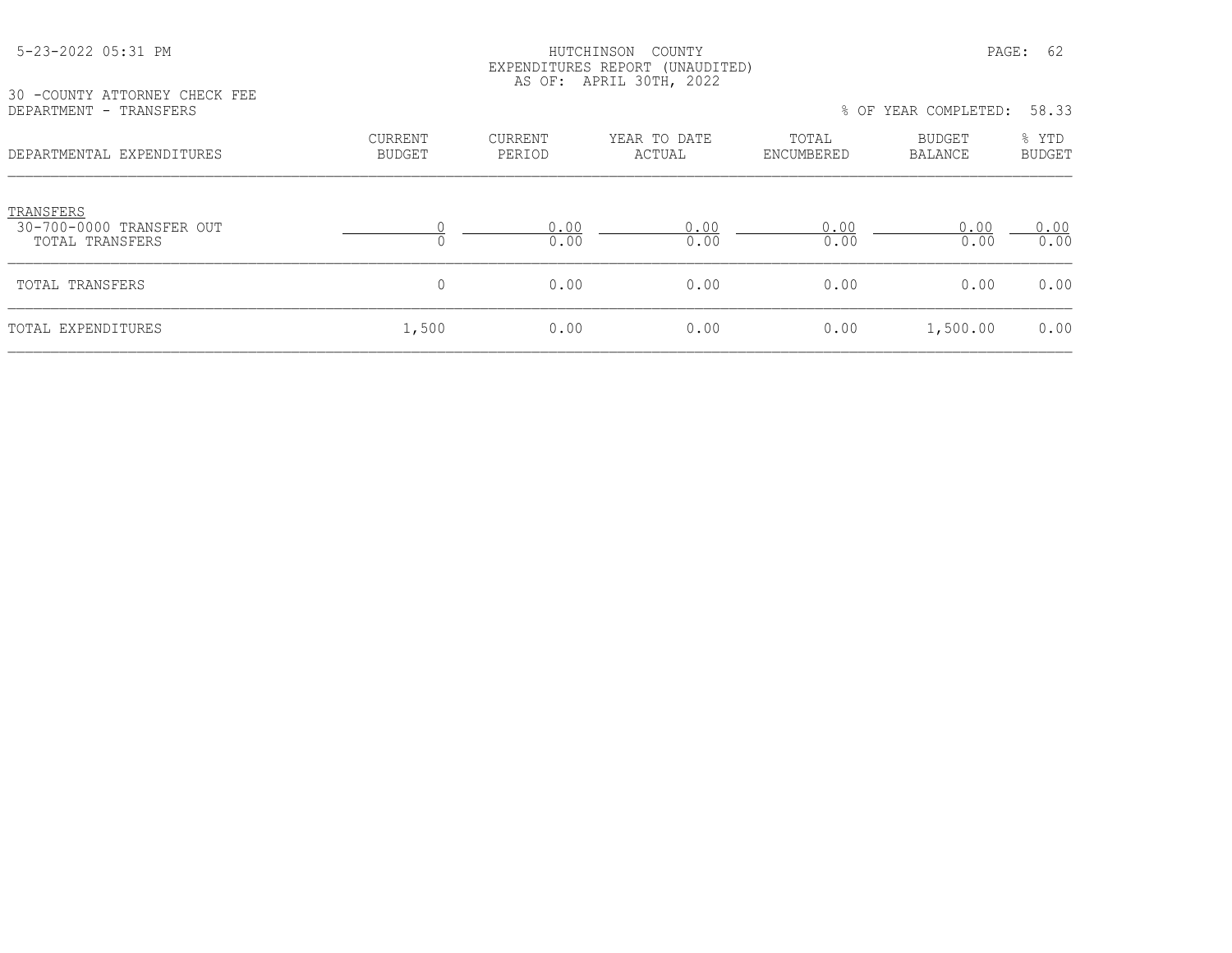# HUTCHINSON COUNTY PAGE: 63 EXPENDITURES REPORT (UNAUDITED) AS OF: APRIL 30TH, 2022

31 -DISTRICT ATTORNEY CHECK F DEPARTMENT - DISTRICT ATTORNEY % OF YEAR COMPLETED: 58.33

| DEPARTMENTAL EXPENDITURES                                                                                                                               | <b>CURRENT</b><br><b>BUDGET</b>     | CURRENT<br>PERIOD                    | YEAR TO DATE<br>ACTUAL               | TOTAL<br>ENCUMBERED                  | <b>BUDGET</b><br>BALANCE                           | % YTD<br><b>BUDGET</b>               |
|---------------------------------------------------------------------------------------------------------------------------------------------------------|-------------------------------------|--------------------------------------|--------------------------------------|--------------------------------------|----------------------------------------------------|--------------------------------------|
| OPERATING<br>31-437-4860 ADMINISTRATIVE EXPENSE<br>31-437-4990 MISCELLANEOUS EXPENSE<br>31-437-5700 EOUIPMENT<br>31-437-5900 LIBRARY<br>TOTAL OPERATING | 700<br>3,880<br>220<br>200<br>5,000 | 0.00<br>0.00<br>0.00<br>0.00<br>0.00 | 0.00<br>0.00<br>0.00<br>0.00<br>0.00 | 0.00<br>0.00<br>0.00<br>0.00<br>0.00 | 700.00<br>3,880.00<br>220.00<br>200.00<br>5,000.00 | 0.00<br>0.00<br>0.00<br>0.00<br>0.00 |
| TOTAL DISTRICT ATTORNEY                                                                                                                                 | 5,000                               | 0.00                                 | 0.00                                 | 0.00                                 | 5,000.00                                           | 0.00                                 |
| TOTAL EXPENDITURES                                                                                                                                      | 5,000                               | 0.00                                 | 0.00                                 | 0.00                                 | 5,000.00                                           | 0.00                                 |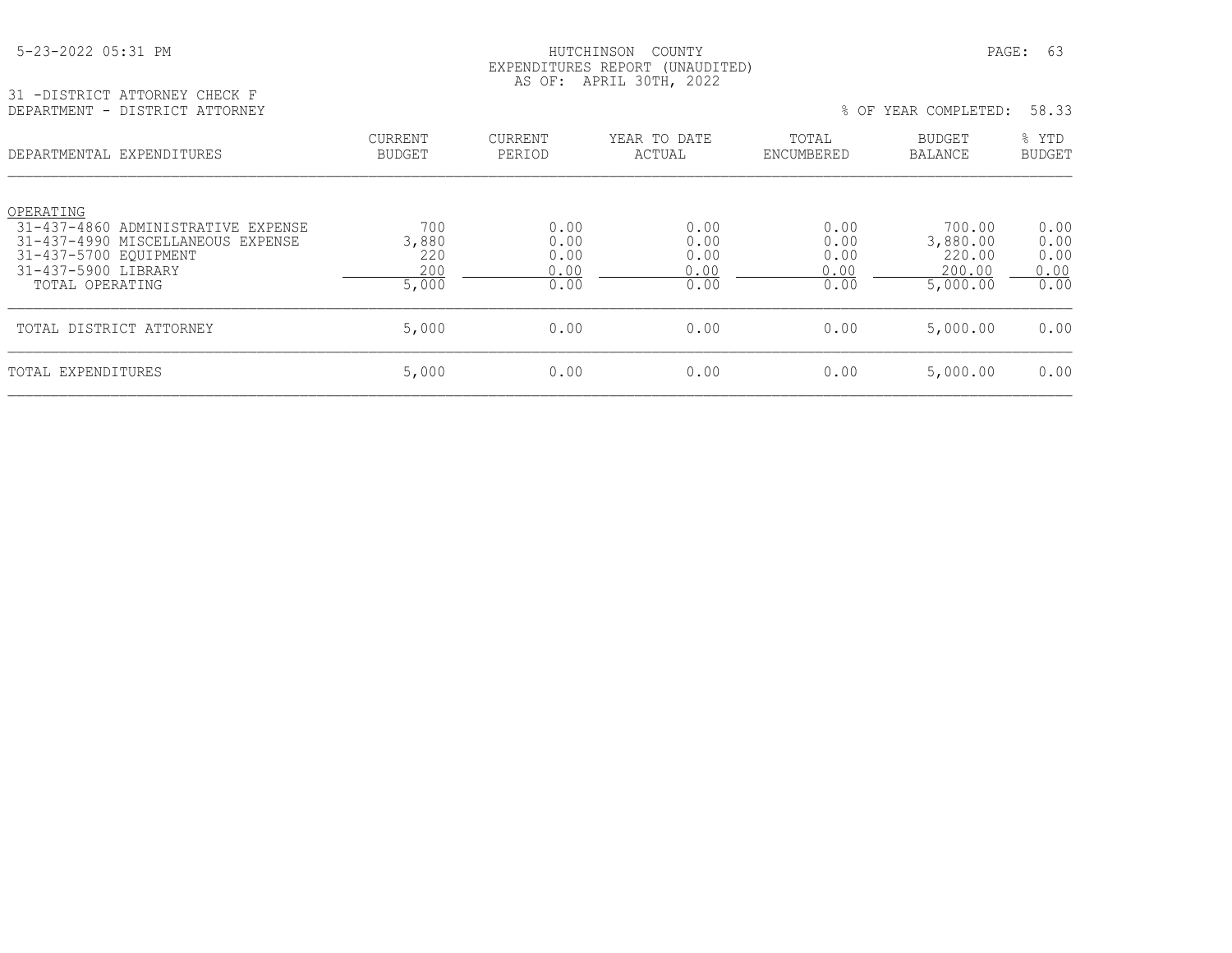# HUTCHINSON COUNTY PAGE: 64 EXPENDITURES REPORT (UNAUDITED) AS OF: APRIL 30TH, 2022

32 -D. A. FORFEITURE FUND DEPARTMENT - D.A. FORFEITURE FUND % OF YEAR COMPLETED: 58.33

| 2.11. LVIN BILD BUND                                                                                                     |                                 |                              |                              |                              | <u> 91 1911 9911 991 - 19</u>        | -----                        |
|--------------------------------------------------------------------------------------------------------------------------|---------------------------------|------------------------------|------------------------------|------------------------------|--------------------------------------|------------------------------|
| DEPARTMENTAL EXPENDITURES                                                                                                | <b>CURRENT</b><br><b>BUDGET</b> | CURRENT<br>PERIOD            | YEAR TO DATE<br>ACTUAL       | TOTAL<br>ENCUMBERED          | <b>BUDGET</b><br>BALANCE             | % YTD<br><b>BUDGET</b>       |
| OPERATING<br>32-438-4990 MISCELLANEOUS EXPENSE<br>32-438-5700 EQUIPMENT<br>32-438-5990 CAPITAL OUTLAY<br>TOTAL OPERATING | 1,700<br>1,700                  | 0.00<br>0.00<br>0.00<br>0.00 | 0.00<br>0.00<br>0.00<br>0.00 | 0.00<br>0.00<br>0.00<br>0.00 | 1,700.00<br>0.00<br>0.00<br>1,700.00 | 0.00<br>0.00<br>0.00<br>0.00 |
| TOTAL D.A. FORFEITURE FUND                                                                                               | 1,700                           | 0.00                         | 0.00                         | 0.00                         | 1,700.00                             | 0.00                         |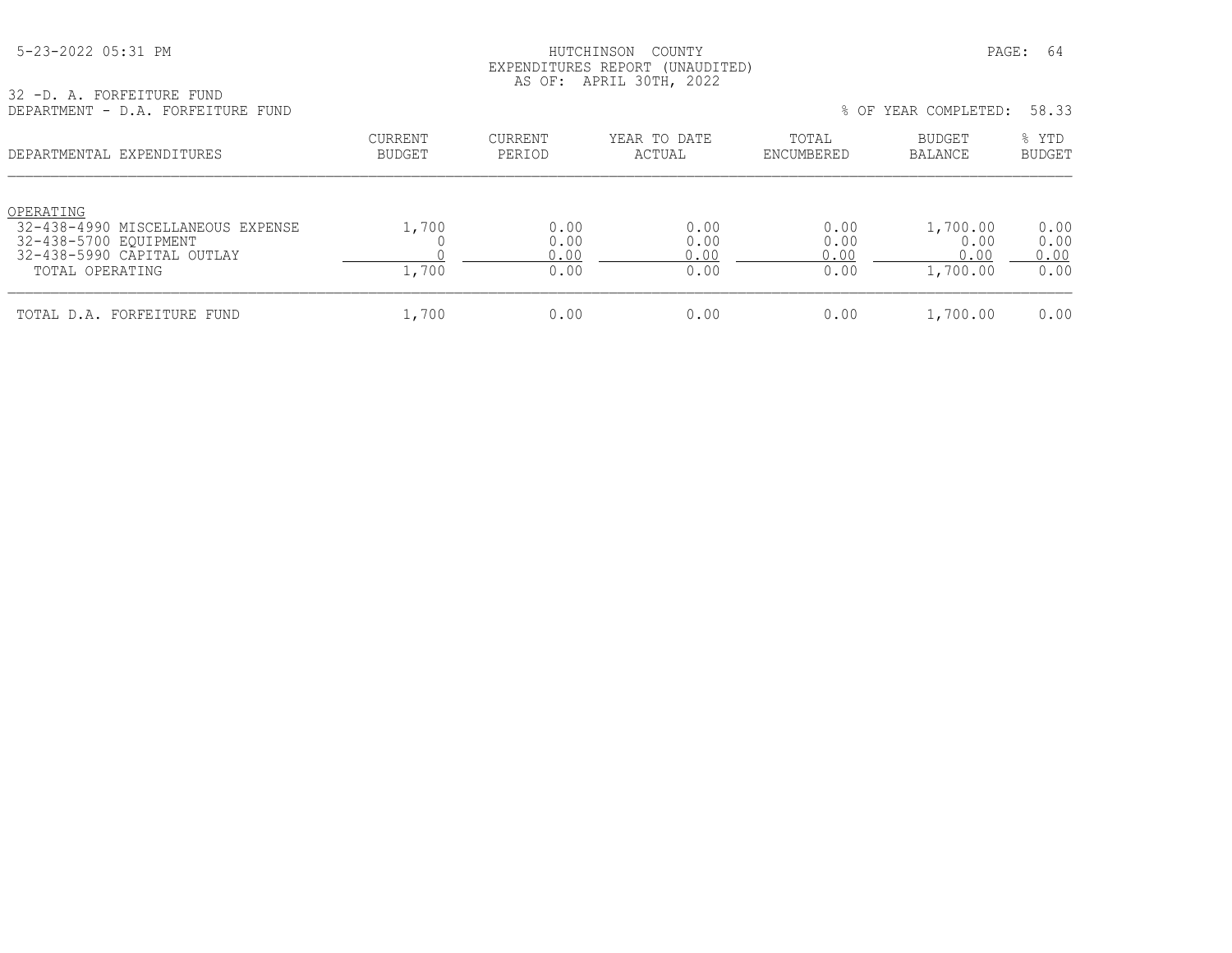| 32 -D. A. FORFEITURE FUND<br>DEPARTMENT - TRANSFERS      |                          |                   | EXPENDITURES REPORT (UNAUDITED)<br>AS OF: APRIL 30TH, 2022 |                     | % OF YEAR COMPLETED: | 58.33                  |
|----------------------------------------------------------|--------------------------|-------------------|------------------------------------------------------------|---------------------|----------------------|------------------------|
| DEPARTMENTAL EXPENDITURES                                | CURRENT<br><b>BUDGET</b> | CURRENT<br>PERIOD | YEAR TO DATE<br>ACTUAL                                     | TOTAL<br>ENCUMBERED | BUDGET<br>BALANCE    | % YTD<br><b>BUDGET</b> |
| TRANSFERS<br>32-700-0000 TRANSFER OUT<br>TOTAL TRANSFERS | 0                        | 0.00<br>0.00      | 0.00<br>0.00                                               | 0.00<br>0.00        | 0.00<br>0.00         | 0.00<br>0.00           |
| TOTAL TRANSFERS                                          | 0                        | 0.00              | 0.00                                                       | 0.00                | 0.00                 | 0.00                   |
| TOTAL EXPENDITURES                                       | 1,700                    | 0.00              | 0.00                                                       | 0.00                | 1,700.00             | 0.00                   |

5-23-2022 05:31 PM HUTCHINSON COUNTY PAGE: 65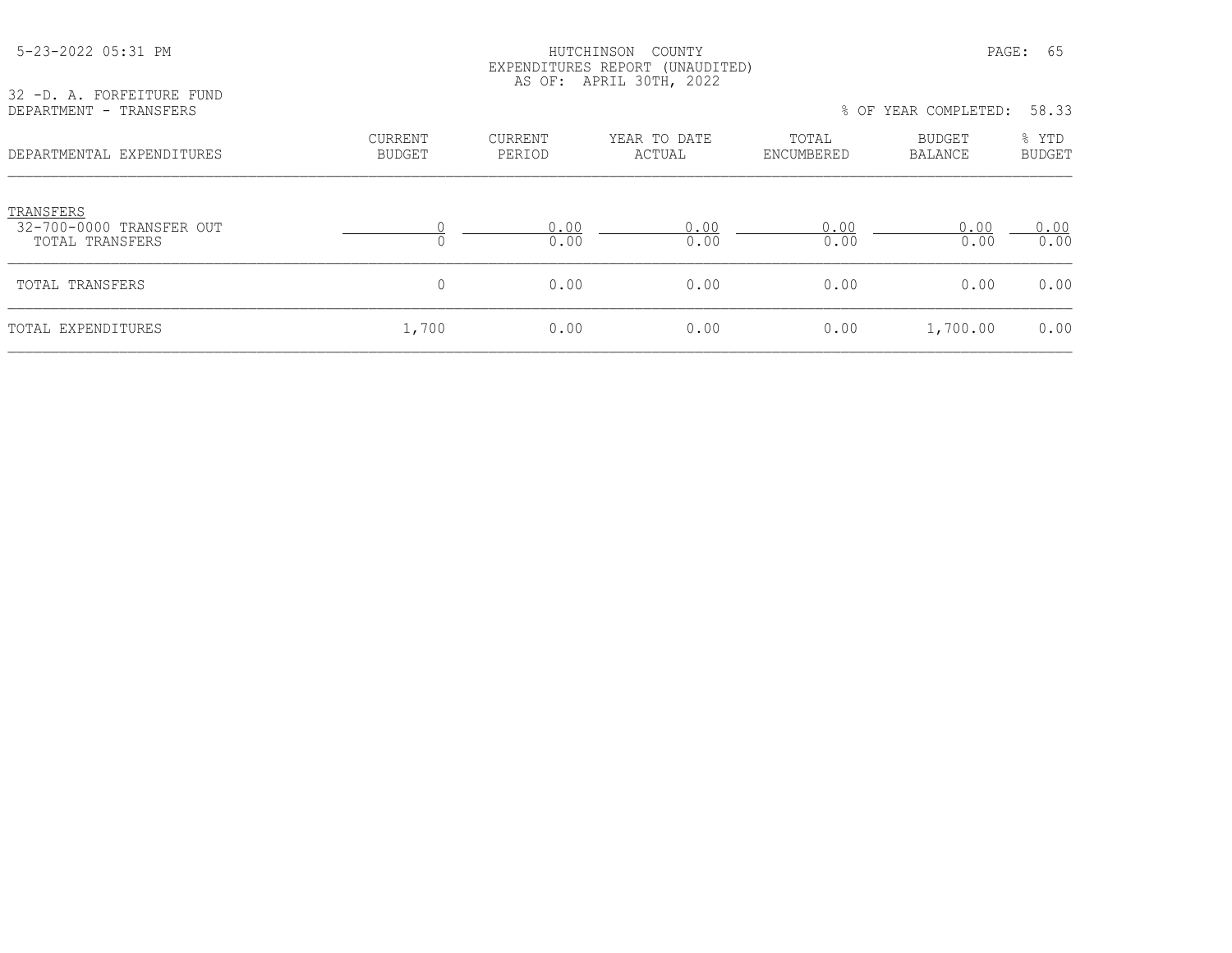# HUTCHINSON COUNTY PAGE: 66 EXPENDITURES REPORT (UNAUDITED) AS OF: APRIL 30TH, 2022

33 -SHERIFF FORFEITURE

| DEPARTMENT - SHERIFF - FORFEITURE, SEI                    |                          |                   |                        |                     | % OF YEAR COMPLETED: | 58.33                  |
|-----------------------------------------------------------|--------------------------|-------------------|------------------------|---------------------|----------------------|------------------------|
| DEPARTMENTAL EXPENDITURES                                 | CURRENT<br><b>BUDGET</b> | CURRENT<br>PERIOD | YEAR TO DATE<br>ACTUAL | TOTAL<br>ENCUMBERED | BUDGET<br>BALANCE    | % YTD<br><b>BUDGET</b> |
| OPERATING<br>33-439-4990 MISCELLANEOUS<br>TOTAL OPERATING |                          | 0.00<br>0.00      | 0.00<br>0.00           | 0.00<br>0.00        | 0.00<br>0.00         | 0.00<br>0.00           |
| TOTAL SHERIFF - FORFEITURE, SEI                           |                          | 0.00              | 0.00                   | 0.00                | 0.00                 | 0.00                   |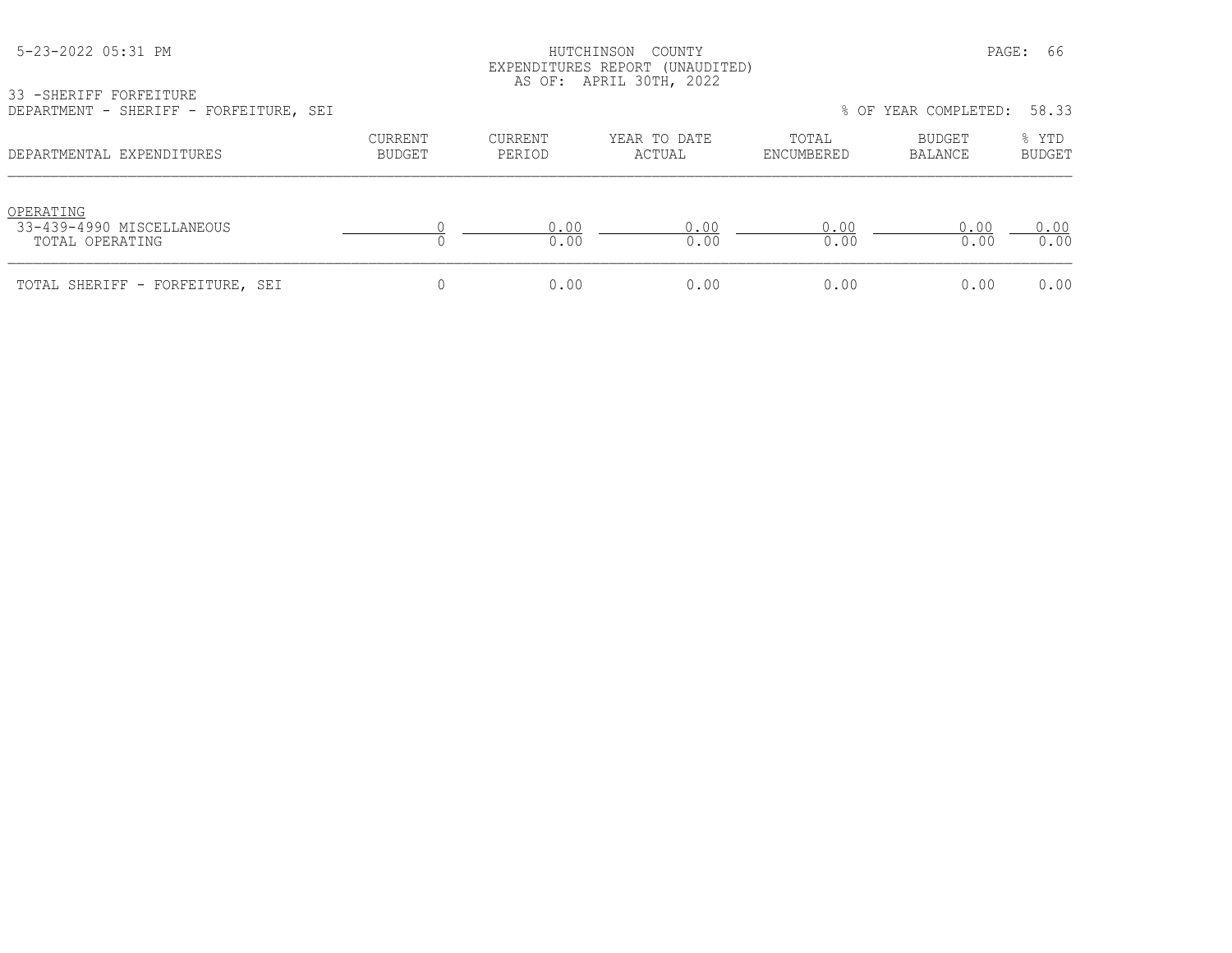|                                                                   |                   |                          | EXPENDITURES REPORT (UNAUDITED)<br>AS OF: APRIL 30TH, 2022 |                     |                            |                 |
|-------------------------------------------------------------------|-------------------|--------------------------|------------------------------------------------------------|---------------------|----------------------------|-----------------|
| 33 - SHERIFF FORFEITURE<br>DEPARTMENT - SHERIFF                   |                   |                          |                                                            |                     | % OF YEAR COMPLETED: 58.33 |                 |
| DEPARTMENTAL EXPENDITURES                                         | CURRENT<br>BUDGET | <b>CURRENT</b><br>PERIOD | YEAR TO DATE<br>ACTUAL                                     | TOTAL<br>ENCUMBERED | BUDGET<br>BALANCE          | % YTD<br>BUDGET |
| OPERATING<br>33-560-4990 MISCELLANEOUS EXPENSE<br>TOTAL OPERATING |                   | 0.00<br>0.00             | 0.00<br>0.00                                               | 0.00<br>0.00        | 0.00<br>0.00               | 0.00<br>0.00    |
| TOTAL SHERIFF                                                     |                   | 0.00                     | 0.00                                                       | 0.00                | 0.00                       | 0.00            |

5-23-2022 05:31 PM PAGE: 67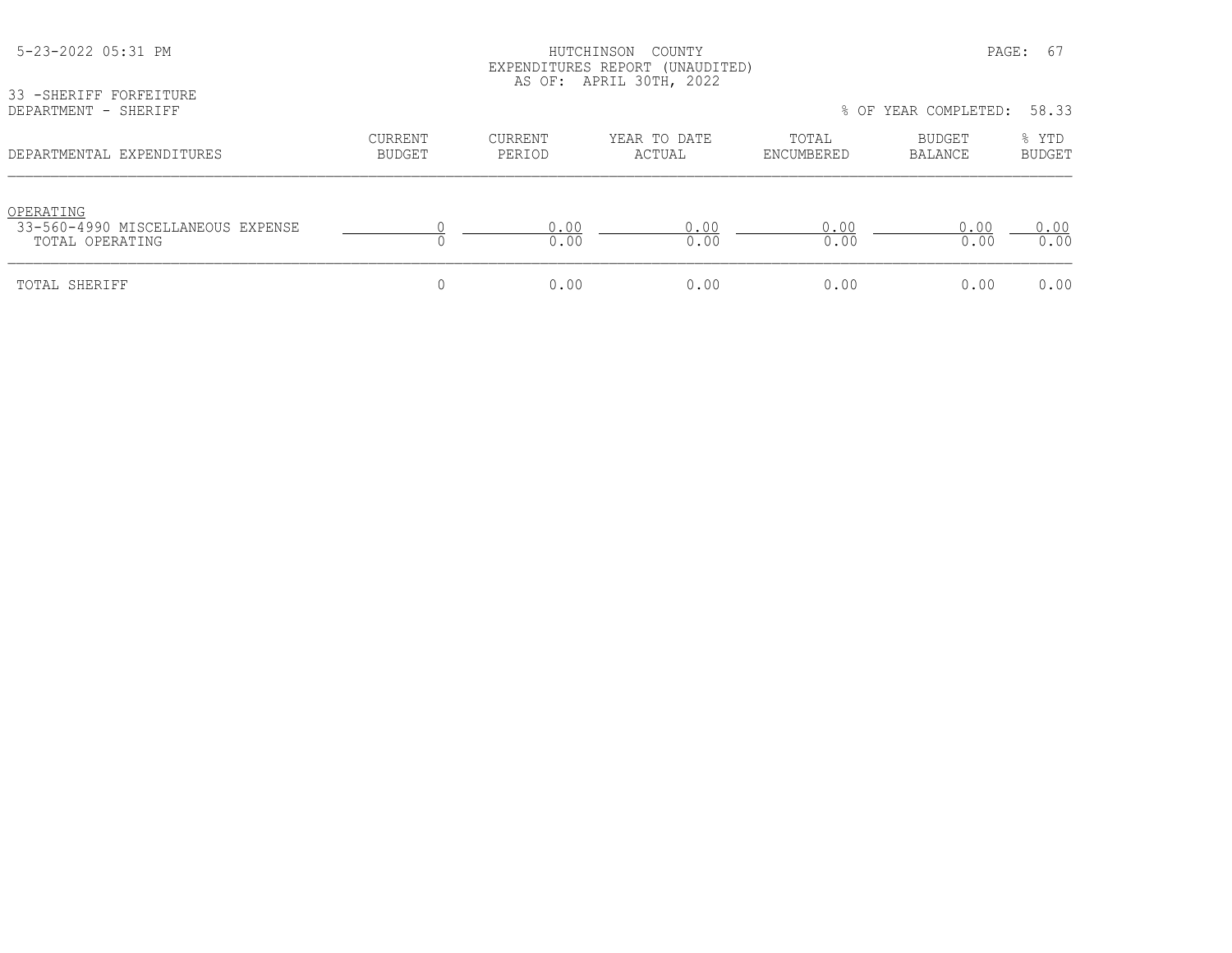| 33 - SHERIFF FORFEITURE                                  | EXPENDITURES REPORT (UNAUDITED)<br>AS OF: APRIL 30TH, 2022 |                   |                        |                     |                          |                        |  |
|----------------------------------------------------------|------------------------------------------------------------|-------------------|------------------------|---------------------|--------------------------|------------------------|--|
| DEPARTMENT - TRANSFERS                                   |                                                            |                   |                        |                     | % OF YEAR COMPLETED:     | 58.33                  |  |
| DEPARTMENTAL EXPENDITURES                                | <b>CURRENT</b><br><b>BUDGET</b>                            | CURRENT<br>PERIOD | YEAR TO DATE<br>ACTUAL | TOTAL<br>ENCUMBERED | BUDGET<br><b>BALANCE</b> | % YTD<br><b>BUDGET</b> |  |
| TRANSFERS<br>33-700-0000 TRANSFER OUT<br>TOTAL TRANSFERS | $\Omega$                                                   | 0.00<br>0.00      | 0.00<br>0.00           | 0.00<br>0.00        | 0.00<br>0.00             | 0.00<br>0.00           |  |
| TOTAL TRANSFERS                                          | 0                                                          | 0.00              | 0.00                   | 0.00                | 0.00                     | 0.00                   |  |
| TOTAL EXPENDITURES                                       | $\overline{0}$                                             | 0.00              | 0.00                   | 0.00                | 0.00                     | 0.00                   |  |

 5-23-2022 05:31 PM HUTCHINSON COUNTY PAGE: 68 EXPENDITURES REPORT (UNAUDITURE)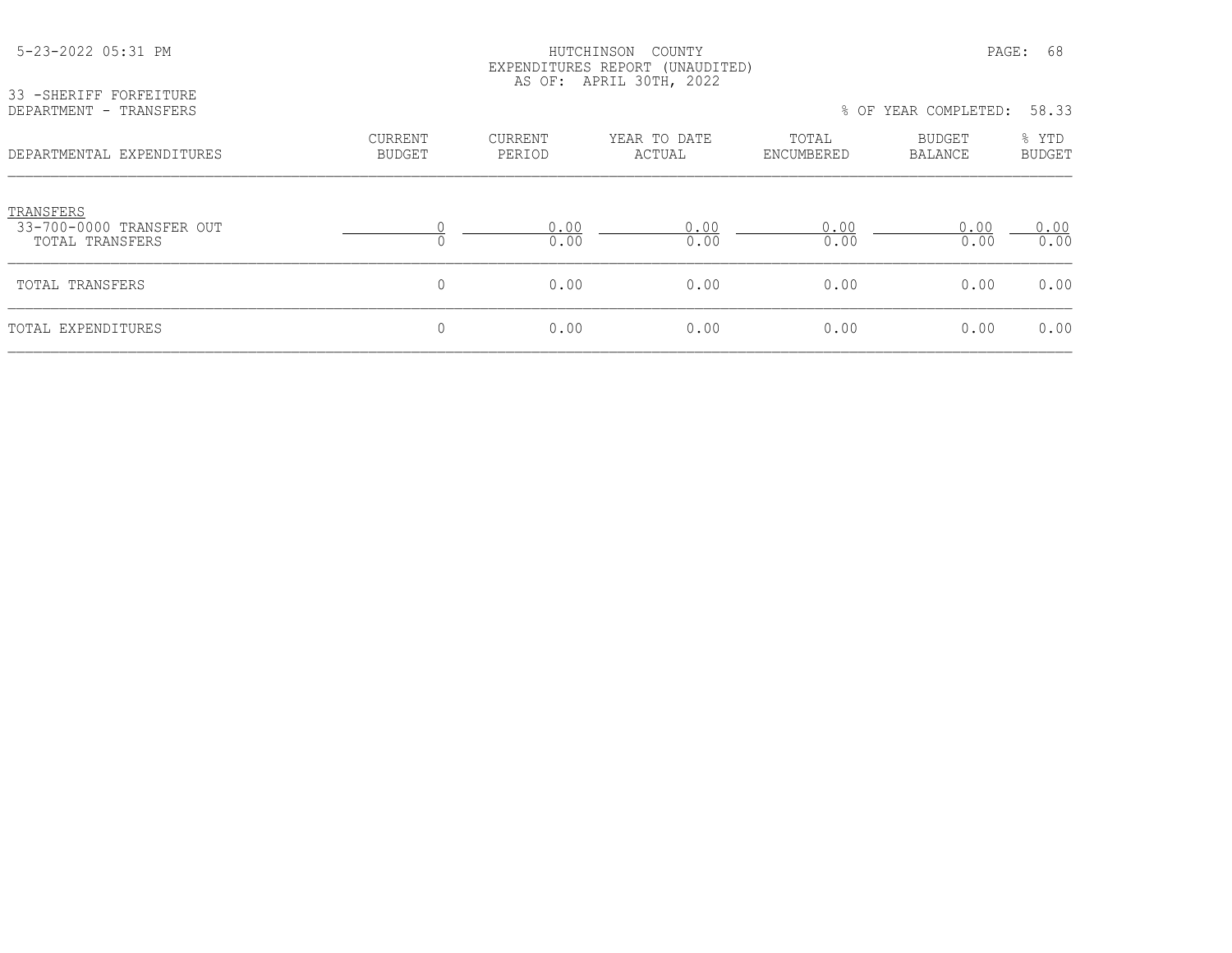#### 5-23-2022 05:31 PM HUTCHINSON COUNTY PAGE: 69 EXPENDITURES REPORT (UNAUDITED) AS OF: APRIL 30TH, 2022

34 -DRUG COURT FUND<br>DEPARTMENT - DRUG COURT

| DEPARTMENT - DRUG COURT |                                         |                                 |                          |                        | % OF                | YEAR COMPLETED:                 | 58.33                  |
|-------------------------|-----------------------------------------|---------------------------------|--------------------------|------------------------|---------------------|---------------------------------|------------------------|
|                         | DEPARTMENTAL EXPENDITURES               | <b>CURRENT</b><br><b>BUDGET</b> | <b>CURRENT</b><br>PERIOD | YEAR TO DATE<br>ACTUAL | TOTAL<br>ENCUMBERED | <b>BUDGET</b><br><b>BALANCE</b> | % YTD<br><b>BUDGET</b> |
| OPERATING               |                                         |                                 |                          |                        |                     |                                 |                        |
| 34-470-3048 TREATMENT   |                                         | 150                             | 12.00                    | 46.28                  | 0.00                | 103.72                          | 30.85                  |
|                         | 34-470-3380 MOTIVATION ITEMS            | $\Omega$                        | 0.00                     | 0.00                   | 0.00                | 0.00                            | 0.00                   |
|                         | 34-470-4050 TREATMENT PROVIDER          | 19,200                          | 1,600.00                 | 11,200.00              | 0.00                | 8,000.00                        | 58.33                  |
|                         | 34-470-4100 DEFENSE COUNSEL             | 15,600                          | 1,300.00                 | 9,100.00               | 0.00                | 6,500.00                        | 58.33                  |
| 34-470-4150 RECONNECT   |                                         | 1,080                           | 0.00                     | 1,080.00               | 0.00                | 0.00                            | 100.00                 |
|                         | 34-470-4270 STATE/NATIONAL CONFERENCE   | 9,000                           | 3,105.63                 | 3,105.63               | 0.00                | 5,894.37                        | 34.51                  |
| 34-470-4810 DUES        |                                         | 1,500                           | 0.00                     | 0.00                   | 0.00                | 1,500.00                        | 0.00                   |
| 34-470-4855 DRUG COURT  |                                         | 0                               | 0.00                     | 0.00                   | 0.00                | 0.00                            | 0.00                   |
|                         | 34-470-4900 DRUG TESTING                | 10,570                          | 20.75                    | 1,375.75               | 0.00                | 9,194.25                        | 13.02                  |
|                         | 34-470-4950 GPS MONITORING              | 500                             | 0.00                     | 47.10                  | 0.00                | 452.90                          | 9.42                   |
|                         | 34-470-4990 MISCELLANEOUS               |                                 | 0.00                     | 0.00                   | 0.00                | 0.00                            | 0.00                   |
|                         | 34-470-5721 SOFTWARE & SUPPORT          | 2,400                           | 200.00                   | 1,600.00               | 0.00                | 800.00                          | 66.67                  |
|                         | 34-470-5900 STATE COURT COSTS           | 0                               | 322.05                   | 381.77                 | 0.00                | 381.77)                         | 0.00                   |
|                         | 34-470-6004 GIFT CARDS COMPLIANCE AWARD |                                 | 0.00                     | 0.00                   | 0.00                | 0.00                            | 0.00                   |
| TOTAL OPERATING         |                                         | 60,000                          | 6,560.43                 | 27,936.53              | 0.00                | 32,063.47                       | 46.56                  |
| TOTAL DRUG COURT        |                                         | 60,000                          | 6,560.43                 | 27,936.53              | 0.00                | 32,063.47                       | 46.56                  |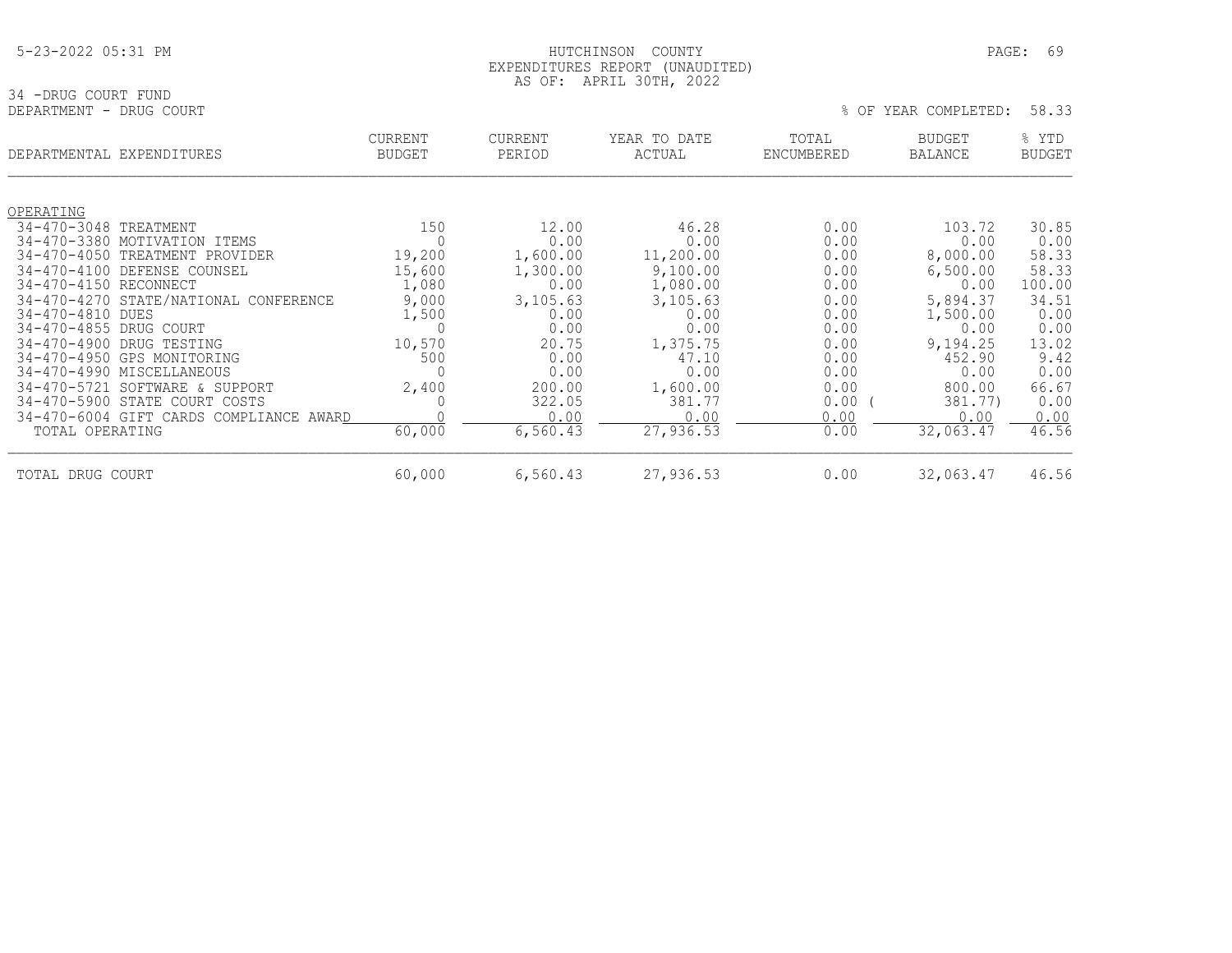| 34 -DRUG COURT FUND                                  |                                 |                          | EXPENDITURES REPORT (UNAUDITED)<br>AS OF: APRIL 30TH, 2022 |                     |                               |                        |  |
|------------------------------------------------------|---------------------------------|--------------------------|------------------------------------------------------------|---------------------|-------------------------------|------------------------|--|
| DEPARTMENT - TRANSFERS                               |                                 |                          |                                                            |                     | % OF YEAR COMPLETED:<br>58.33 |                        |  |
| DEPARTMENTAL EXPENDITURES                            | <b>CURRENT</b><br><b>BUDGET</b> | <b>CURRENT</b><br>PERIOD | YEAR TO DATE<br>ACTUAL                                     | TOTAL<br>ENCUMBERED | <b>BUDGET</b><br>BALANCE      | % YTD<br><b>BUDGET</b> |  |
| TRANSFERS<br>34-700-0000 TRANSFER<br>TOTAL TRANSFERS |                                 | 0.00<br>0.00             | 0.00<br>0.00                                               | 0.00<br>0.00        | 0.00<br>0.00                  | 0.00<br>0.00           |  |
| TOTAL TRANSFERS                                      | 0                               | 0.00                     | 0.00                                                       | 0.00                | 0.00                          | 0.00                   |  |
| TOTAL EXPENDITURES                                   | 60,000                          | 6,560.43                 | 27,936.53                                                  | 0.00                | 32,063.47                     | 46.56                  |  |

5-23-2022 05:31 PM HUTCHINSON COUNTY PAGE: 70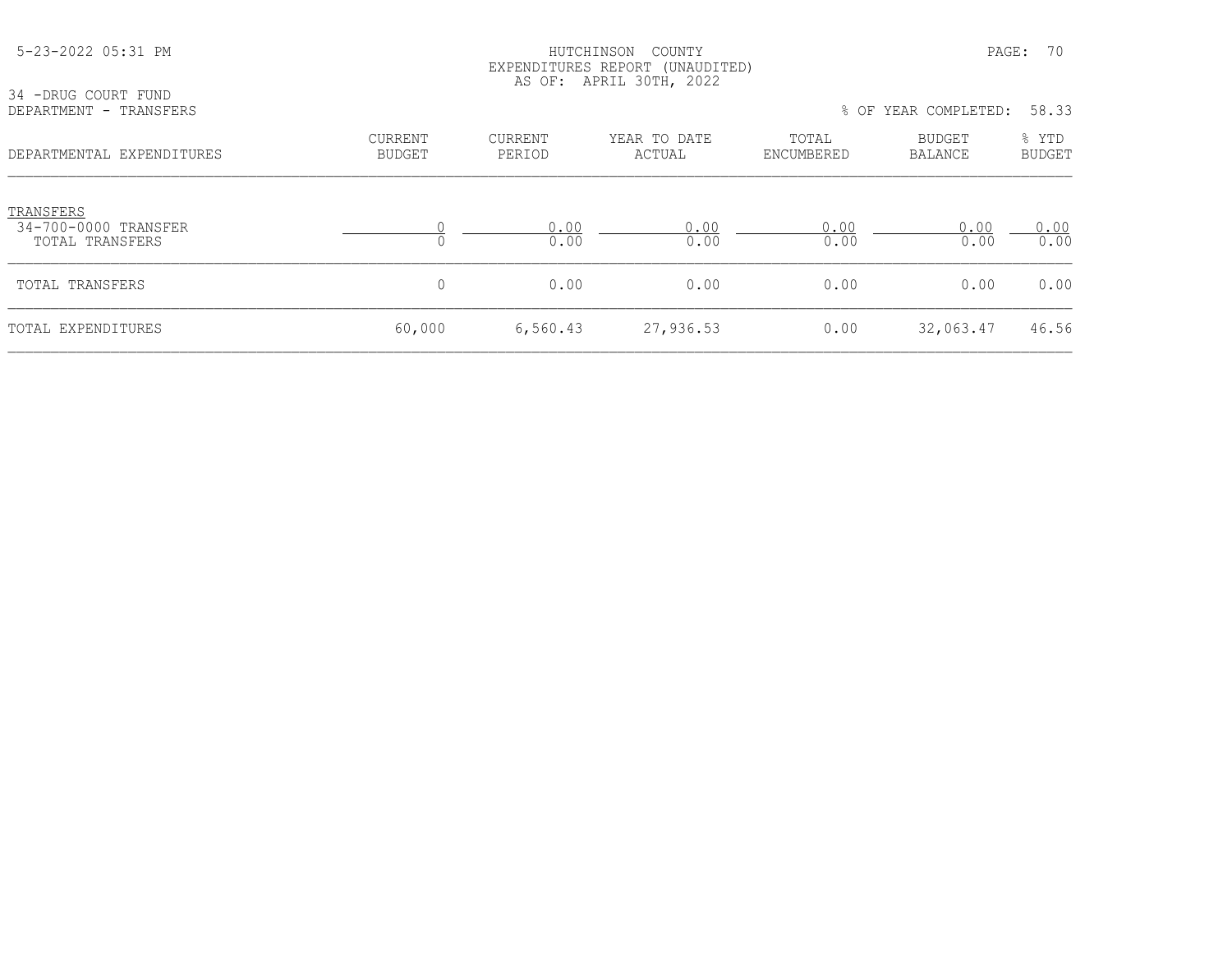## 5-23-2022 05:31 PM HUTCHINSON COUNTY PAGE: 71 EXPENDITURES REPORT (UNAUDITED) AS OF: APRIL 30TH, 2022

39 -84TH DIST. D.A. PROFESSIO

| 39 -841H DIST. D.A. PROPESSIO<br>DEPARTMENT - 84TH DISTRICT D.A. PRO      |                          |                          |                        |                     | % OF YEAR COMPLETED:            | 58.33                  |
|---------------------------------------------------------------------------|--------------------------|--------------------------|------------------------|---------------------|---------------------------------|------------------------|
| DEPARTMENTAL EXPENDITURES                                                 | CURRENT<br><b>BUDGET</b> | <b>CURRENT</b><br>PERIOD | YEAR TO DATE<br>ACTUAL | TOTAL<br>ENCUMBERED | <b>BUDGET</b><br><b>BALANCE</b> | % YTD<br><b>BUDGET</b> |
| PAYROLL                                                                   |                          |                          |                        |                     |                                 |                        |
| 39-440-1050 SUPPLEMENTAL SALARIES                                         |                          | 0.00                     | 0.00                   | 0.00                | 0.00                            | 0.00                   |
| 39-440-1080 PART TIME SALARIES<br>39-440-2010 EMPLOYER SOCIAL SECURITY EX |                          | 0.00<br>0.00             | 0.00<br>0.00           | 0.00<br>0.00        | 0.00<br>0.00                    | 0.00<br>0.00           |
| 39-440-2011 EMPLOYER MEDICARE EXPENSE                                     |                          | 0.00                     | 0.00                   | 0.00                | 0.00                            | 0.00                   |
| 39-440-2012 BANK SERVICE CHARGE                                           |                          | 0.00                     | 0.00                   | 0.00                | 0.00                            | 0.00                   |
| 39-440-2013 MISCELLANEOUS EXPENSE                                         |                          | 0.00                     | 0.00                   | 0.00                | 0.00                            | 0.00                   |
| 39-440-2014 TEXAS WORKFORCE COMMISSION<br>TOTAL PAYROLL                   | $\Omega$                 | 0.00<br>0.00             | 0.00<br>0.00           | 0.00<br>0.00        | 0.00<br>0.00                    | 0.00<br>0.00           |
| OPERATING                                                                 |                          |                          |                        |                     |                                 |                        |
| 39-440-4008 TRIAL EXPENSE AND MILEAGE                                     |                          | 0.00                     | 0.00                   | 0.00                | 0.00                            | 0.00                   |
| TOTAL OPERATING                                                           | $\Omega$                 | 0.00                     | 0.00                   | 0.00                | 0.00                            | 0.00                   |
| TOTAL 84TH DISTRICT D.A. PRO                                              | 0                        | 0.00                     | 0.00                   | 0.00                | 0.00                            | 0.00                   |
| TOTAL EXPENDITURES                                                        | 0                        | 0.00                     | 0.00                   | 0.00                | 0.00                            | 0.00                   |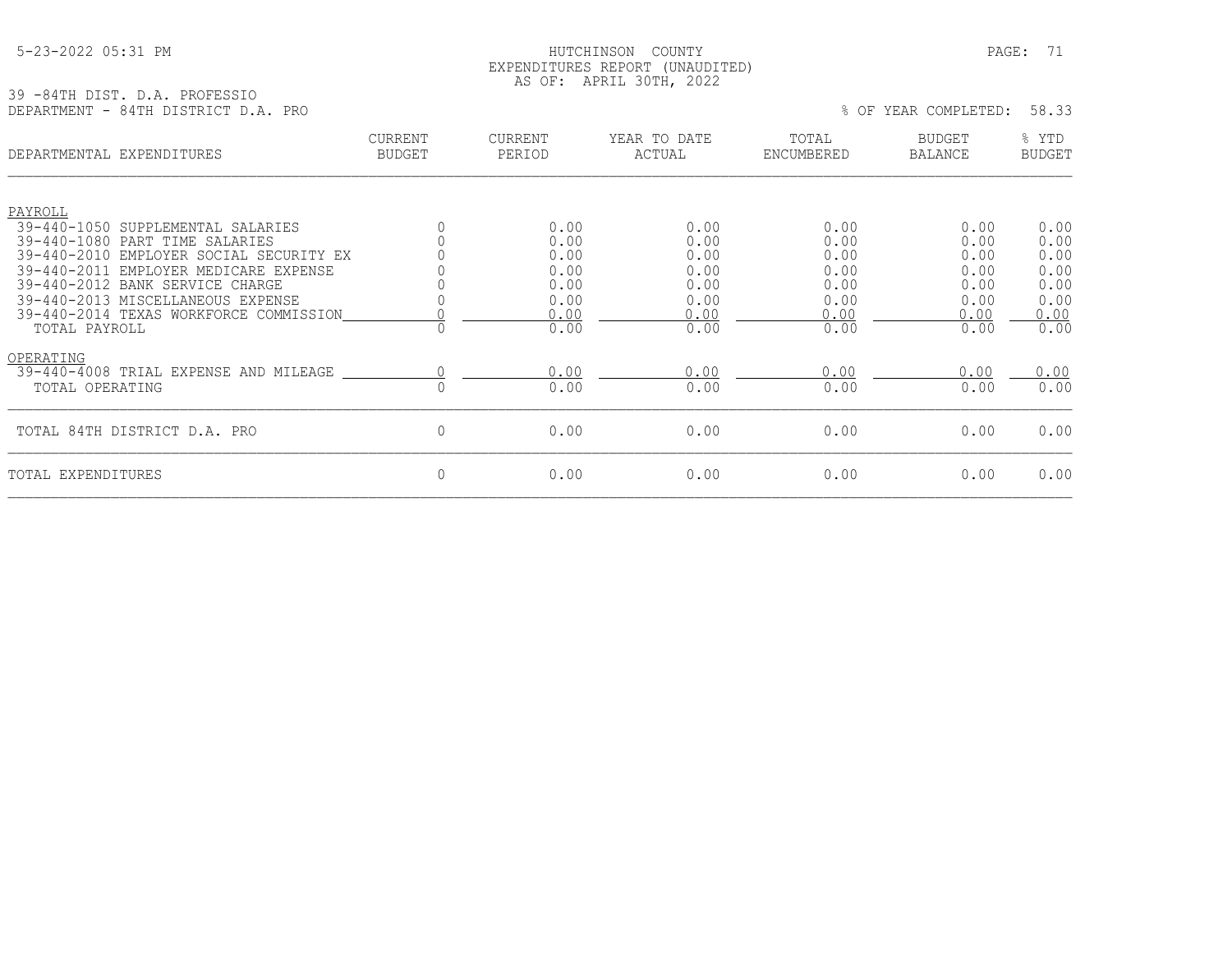# HUTCHINSON COUNTY PAGE: 72 EXPENDITURES REPORT (UNAUDITED) AS OF: APRIL 30TH, 2022

40 -COURT FACILITY FUND<br>DEPARTMENT - COURT FACILITY

% OF YEAR COMPLETED: 58.33

| DEPARTMENTAL EXPENDITURES                                                                           | <b>CURRENT</b><br><b>BUDGET</b> | CURRENT<br>PERIOD    | YEAR TO DATE<br>ACTUAL | TOTAL<br>ENCUMBERED  | <b>BUDGET</b><br>BALANCE        | % YTD<br>BUDGET      |
|-----------------------------------------------------------------------------------------------------|---------------------------------|----------------------|------------------------|----------------------|---------------------------------|----------------------|
| OPERATING<br>40-515-4500 COURTHOUSE MAINTENANCE<br>40-515-4501 ANNEX MAINTENANCE<br>TOTAL OPERATING | 3,750<br>,250<br>5,000          | 0.00<br>0.00<br>0.00 | 0.00<br>0.00<br>0.00   | 0.00<br>0.00<br>0.00 | 3,750.00<br>.250.00<br>5,000.00 | 0.00<br>0.00<br>0.00 |
| TOTAL COURT FACILITY                                                                                | 5,000                           | 0.00                 | 0.00                   | 0.00                 | 5,000.00                        | 0.00                 |
| TOTAL EXPENDITURES                                                                                  | 5,000                           | 0.00                 | 0.00                   | 0.00                 | 5,000.00                        | 0.00                 |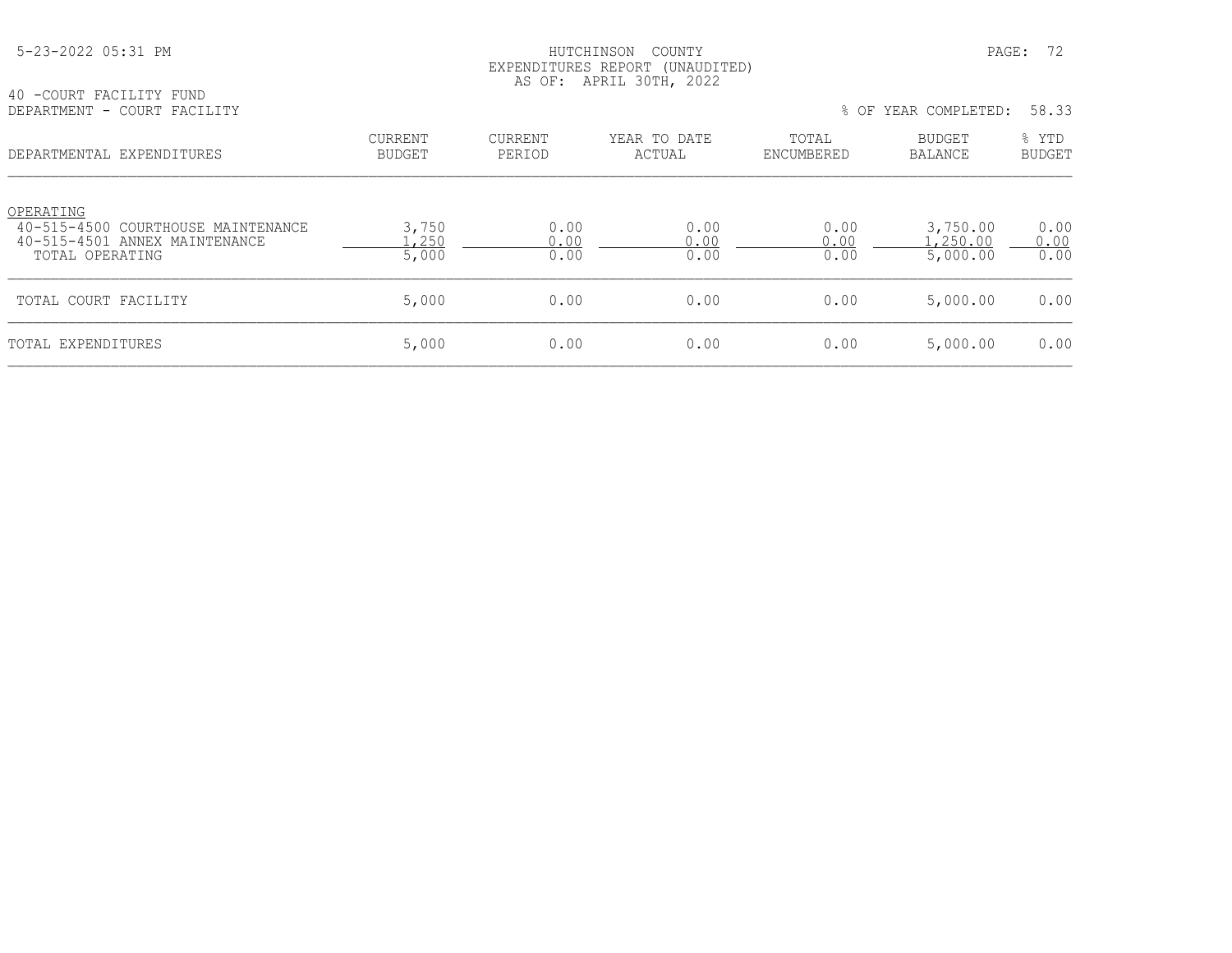## 5-23-2022 05:31 PM HUTCHINSON COUNTY PAGE: 73 EXPENDITURES REPORT (UNAUDITED) AS OF: APRIL 30TH, 2022

42 -SPECIAL ROAD & FLOOD CONT DEPARTMENT - SPEC. RD. & FLD. CONTROL,  $\frac{1}{3}$  OF YEAR COMPLETED: 58.33

| DEPARTMENTAL EXPENDITURES                                               | CURRENT<br>BUDGET   | <b>CURRENT</b><br>PERIOD | YEAR TO DATE<br>ACTUAL | TOTAL<br>ENCUMBERED | <b>BUDGET</b><br><b>BALANCE</b> | % YTD<br><b>BUDGET</b> |
|-------------------------------------------------------------------------|---------------------|--------------------------|------------------------|---------------------|---------------------------------|------------------------|
| PAYROLL                                                                 |                     |                          |                        |                     |                                 |                        |
| 42-621-1060 SALARIES                                                    | 892,812             | 74,275.99                | 519,931.93             | 0.00                | 372,879.95                      | 58.24                  |
| 42-621-1080 SALARY, PART TIME                                           | $\Omega$            | 0.00                     | 0.00                   | 0.00                | 0.00                            | 0.00                   |
| 42-621-1360 LONGEVITY                                                   | 10,380              | 865.00                   | 6,055.00               | 0.00                | 4,325.00                        | 58.33                  |
| 42-621-1370 OVERTIME<br>42-621-2010 SOCIAL SECURITY                     | $\Omega$<br>69,186  | 0.00<br>5,523.60         | 0.00<br>38,665.20      | 0.00<br>0.00        | 0.00<br>30,520.75               | 0.00<br>55.89          |
| 42-621-2020 EMPLOYEE'S INSURANCE                                        | 195,890             | 16,324.00                | 114,268.00             | 0.00                | 81,622.00                       | 58.33                  |
| 42-621-2025 LIFE INSURANCE                                              | 576                 | 45.60                    | 319.20                 | 0.00                | 256.80                          | 55.42                  |
| 42-621-2030 RETIREMENT                                                  | 104,005             | 8,690.32                 | 60,380.86              | 0.00                | 43,624.24                       | 58.06                  |
| 42-621-2050 UNIFORMS                                                    | $\Omega$            | 0.00                     | 0.00                   | 0.00                | 0.00                            | 0.00                   |
| 42-621-2240 CELL PHONE                                                  | 1,200               | 100.00                   | 700.00                 | 0.00                | 500.00                          | 58.33                  |
| 42-621-2260 VACATION                                                    | $\Omega$            | 0.00                     | 0.00                   | 0.00                | 0.00                            | 0.00                   |
| TOTAL PAYROLL                                                           | 1,274,049           | 105,824.51               | 740,320.19             | 0.00                | 533,728.74                      | 58.11                  |
| OPERATING                                                               |                     |                          |                        |                     |                                 |                        |
| 42-621-3050 UNIFORMS                                                    | 9,300               | 852.06                   | 5,988.20               | 0.00                | 3,311.80                        | 64.39                  |
| 42-621-3300 FUEL AND OIL                                                | 120,000             | 6,207.58                 | 67,858.27              | 0.00                | 52, 141.73                      | 56.55                  |
| 42-621-3350 ROAD & BRIDGE MATERIAL                                      | 180,000             | 322.16                   | 13,714.08              | 4,500.00            | 161,785.92                      | 10.12                  |
| 42-621-3510 REPAIRS, PARTS & SUPPLIES<br>42-621-3511 SUPPLIES           | 77,059<br>$\bigcap$ | 7,641.41<br>0.00         | 42, 463.74<br>0.00     | 0.00<br>0.00        | 34, 595.52<br>0.00              | 55.11<br>0.00          |
| 42-621-3540 TIRES AND TUBES                                             | 30,000              | 368.25                   | 2,776.77               | 0.00                | 27, 223. 23                     | 9.26                   |
| 42-621-4290 TRAVEL                                                      | 10,000              | 4,163.89                 | 6,772.30               | 0.00                | 3,227.70                        | 67.72                  |
| 42-621-4430 UTILITIES                                                   | 20,000              | 2,559.30                 | 16,514.11              | 0.00                | 3,485.89                        | 82.57                  |
| 42-621-4500 BARN REPAIRS                                                | 15,000              | 0.00                     | 2,490.88               | 0.00                | 12,509.12                       | 16.61                  |
| 42-621-4600 PCT. 1 GROUND LEASE                                         | $\Omega$            | 0.00                     | 0.00                   | 0.00                | 0.00                            | 0.00                   |
| 42-621-4810 DUES & BONDS                                                | 2,000               | 0.00                     | 1,650.00               | 0.00                | 350.00                          | 82.50                  |
| 42-621-4990 MISCELLANEOUS EXPENSE<br>42-621-4991 EXPENSE REIMBURSEMENTS | 5,000<br>$\Omega$   | 0.00<br>0.00             | 524.48<br>0.00         | 0.00<br>0.00        | 4,475.52<br>0.00                | 10.49<br>0.00          |
| 42-621-5700 EQUIPMENT                                                   | 260,000             | 0.00                     | 0.00                   | 237,018.68          | 22,981.32                       | 91.16                  |
| 42-621-5990 CAPITAL OUTLAY                                              | $\Omega$            | 0.00                     | 0.00                   | 0.00                | 0.00                            | 0.00                   |
| TOTAL OPERATING                                                         | 728,359             | 22, 114.65               | 160,752.83             | 241,518.68          | 326,087.75                      | 55.23                  |
| TOTAL SPEC. RD. & FLD. CONTROL,                                         | 2,002,408           | 127,939.16               | 901,073.02             | 241,518.68          | 859,816.49                      | 57.06                  |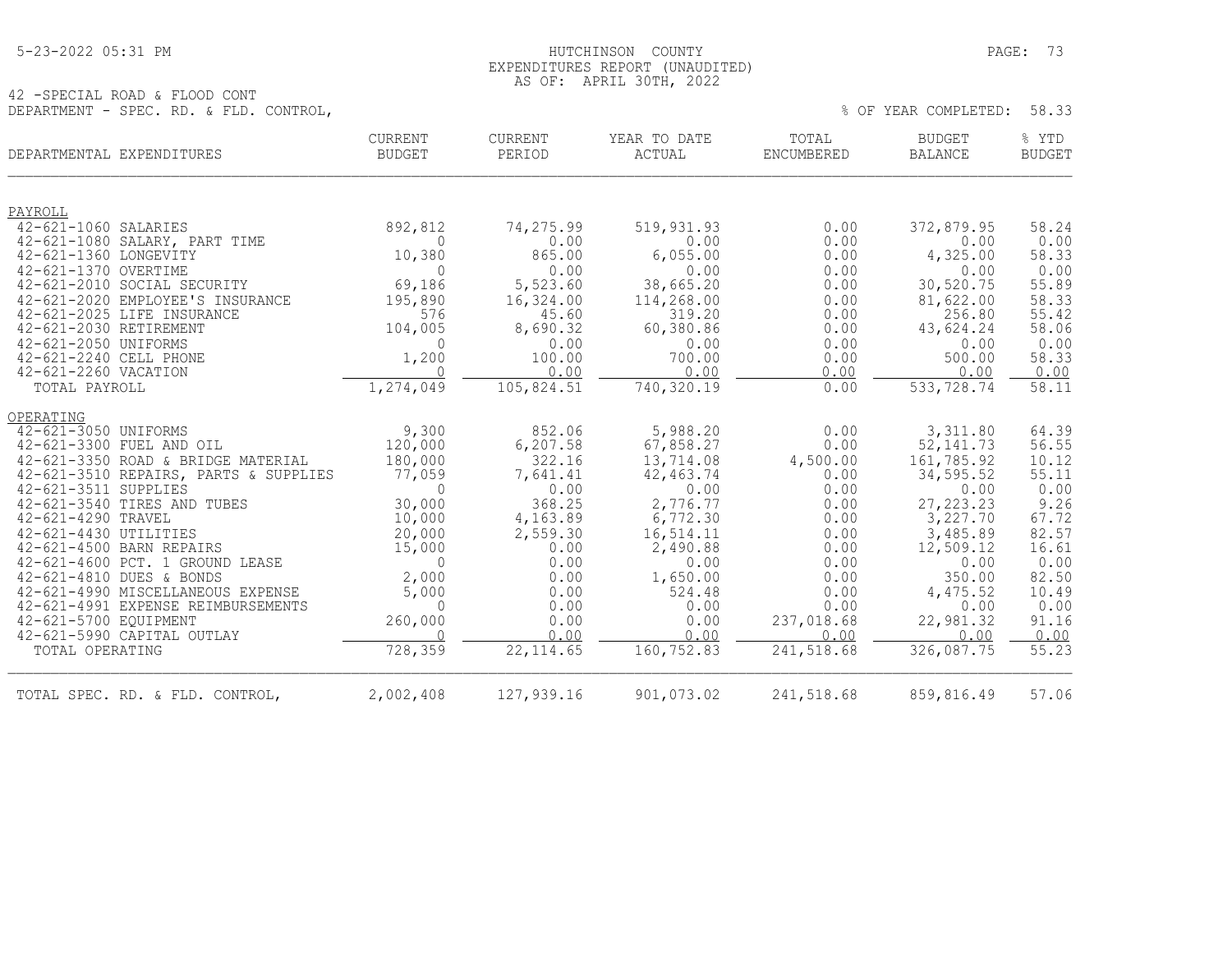|  | 5-23-2022 05:31 PM |  |
|--|--------------------|--|
|  |                    |  |

## HUTCHINSON COUNTY PAGE: 74 EXPENDITURES REPORT (UNAUDITED) AS OF: APRIL 30TH, 2022

42 -SPECIAL ROAD & FLOOD CONT DEPARTMENT - SPEC. RD. & FLD. CONTROL, % OF YEAR COMPLETED: 58.33

| DEPARTMENTAL EXPENDITURES                                      | CURRENT<br><b>BUDGET</b> | CURRENT<br>PERIOD | YEAR TO DATE<br>ACTUAL | TOTAL<br>ENCUMBERED | <b>BUDGET</b><br><b>BALANCE</b> | % YTD<br><b>BUDGET</b> |
|----------------------------------------------------------------|--------------------------|-------------------|------------------------|---------------------|---------------------------------|------------------------|
| PAYROLL                                                        |                          |                   |                        |                     |                                 |                        |
| 42-622-1060 SALARIES                                           | $\mathbf{0}$             | 0.00              | 0.00                   | 0.00                | 0.00                            | 0.00                   |
| 42-622-1080 SALARY, PART TIME                                  | 0                        | 0.00              | 0.00                   | 0.00                | 0.00                            | 0.00                   |
| 42-622-1360 LONGEVITY                                          | $\Omega$                 | 0.00              | 0.00                   | 0.00                | 0.00                            | 0.00                   |
| 42-622-1370 OVERTIME                                           | $\Omega$                 | 0.00              | 0.00                   | 0.00                | 0.00                            | 0.00                   |
| 42-622-2010 SOCIAL SECURITY                                    |                          | 0.00              | 0.00                   | 0.00                | 0.00                            | 0.00                   |
| 42-622-2020 EMPLOYEE'S INSURANCE<br>42-622-2025 LIFE INSURANCE | $\Omega$                 | 0.00<br>0.00      | 0.00<br>0.00           | 0.00<br>0.00        | 0.00<br>0.00                    | 0.00<br>0.00           |
| 42-622-2030 RETIREMENT                                         | $\Omega$                 | 0.00              | 0.00                   | 0.00                | 0.00                            | 0.00                   |
| 42-622-2050 UNIFORMS                                           | $\Omega$                 | 0.00              | 0.00                   | 0.00                | 0.00                            | 0.00                   |
| TOTAL PAYROLL                                                  | $\Omega$                 | 0.00              | 0.00                   | 0.00                | 0.00                            | 0.00                   |
| OPERATING                                                      |                          |                   |                        |                     |                                 |                        |
| 42-622-3050 UNIFORMS                                           | $\overline{0}$           | 0.00              | 0.00                   | 0.00                | 0.00                            | 0.00                   |
| 42-622-3300 FUEL AND OIL                                       | $\mathbf{0}$             | 0.00              | 0.00                   | 0.00                | 0.00                            | 0.00                   |
| 42-622-3350 ROAD & BRIDGE MATERIAL                             | $\overline{0}$           | 0.00              | 0.00                   | 0.00                | 0.00                            | 0.00                   |
| 42-622-3351 PIPE                                               | $\Omega$                 | 0.00              | 0.00                   | 0.00                | 0.00                            | 0.00                   |
| 42-622-3510 REPAIR, PARTS & SUPPLIES                           | $\Omega$                 | 0.00              | 0.00                   | 0.00                | 0.00                            | 0.00                   |
| 42-622-3511 SUPPLIES                                           | $\Omega$                 | 0.00              | 0.00                   | 0.00                | 0.00                            | 0.00                   |
| 42-622-3540 TIRES AND TUBES                                    |                          | 0.00              | 0.00                   | 0.00                | 0.00                            | 0.00                   |
| 42-622-4260 FREIGHT                                            | $\Omega$                 | 0.00              | 0.00                   | 0.00                | 0.00                            | 0.00                   |
| 42-622-4290 TRAVEL EXPENSE                                     |                          | 0.00              | 0.00                   | 0.00                | 0.00                            | 0.00                   |
| 42-622-4430 UTILITIES                                          |                          | 0.00              | 0.00                   | 0.00                | 0.00                            | 0.00                   |
| 42-622-4500 BARN REPAIRS                                       | $\Omega$                 | 0.00              | 0.00                   | 0.00                | 0.00                            | 0.00                   |
| 42-622-4630 EOUIPMENT RENTAL                                   | $\Omega$                 | 0.00              | 0.00                   | 0.00                | 0.00                            | 0.00                   |
| 42-622-4810 DUES & BONDS                                       | $\Omega$                 | 0.00              | 0.00                   | 0.00                | 0.00                            | 0.00                   |
| 42-622-4990 MISCELLANEOUS EXPENSE                              | $\Omega$                 | 0.00              | 0.00                   | 0.00                | 0.00                            | 0.00                   |
| 42-622-5700 EQUIPMENT                                          | $\mathbf{0}$             | 0.00              | 0.00                   | 0.00                | 0.00                            | 0.00                   |
| 42-622-5990 CAPITAL OUTLAY                                     | $\overline{0}$           | 0.00              | 0.00                   | 0.00                | 0.00                            | 0.00                   |
| TOTAL OPERATING                                                | $\overline{0}$           | 0.00              | 0.00                   | 0.00                | 0.00                            | 0.00                   |
| TOTAL SPEC. RD. & FLD. CONTROL,                                | $\mathbf{0}$             | 0.00              | 0.00                   | 0.00                | 0.00                            | 0.00                   |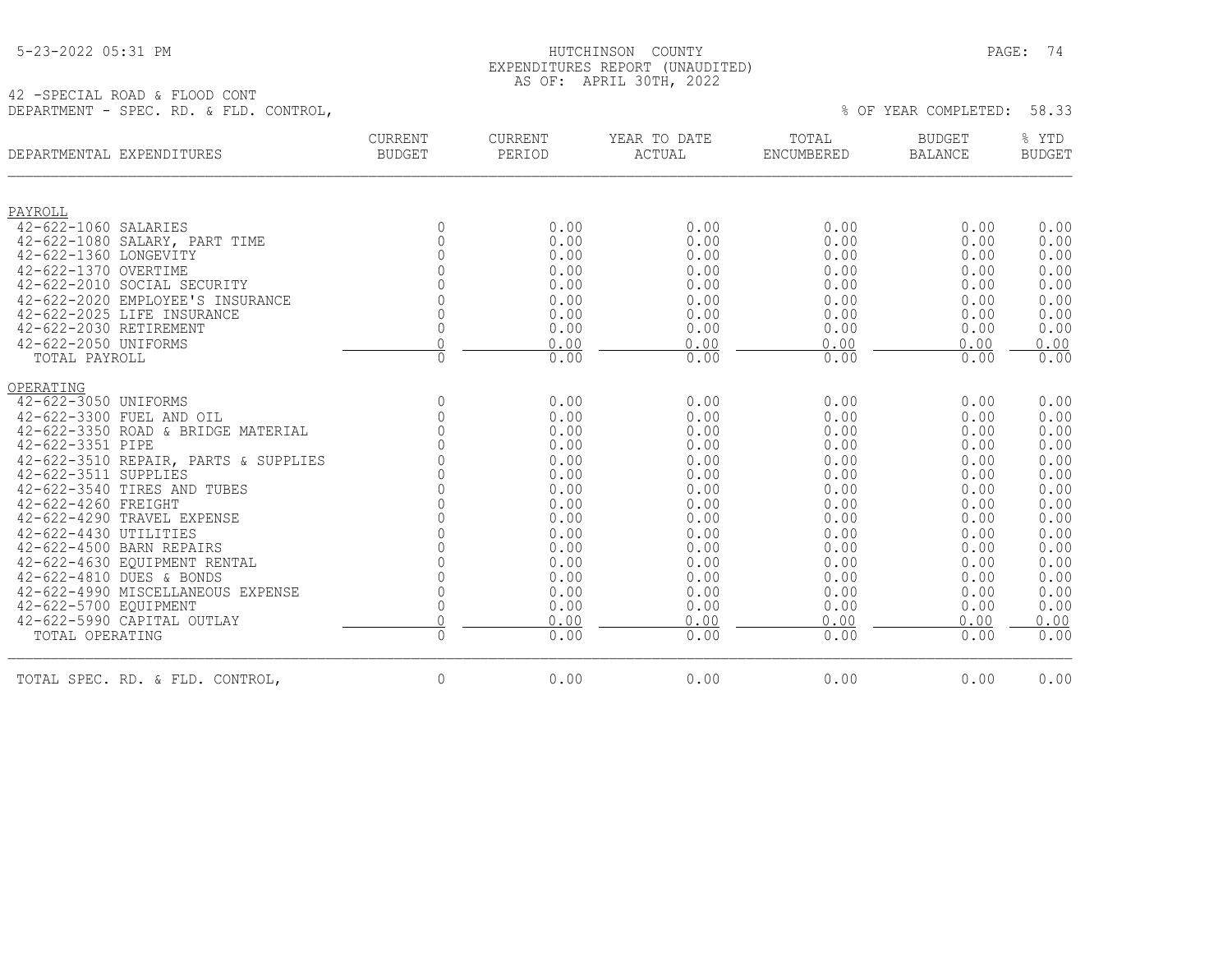|  | 5-23-2022 05:31 PM |  |
|--|--------------------|--|
|  |                    |  |

## HUTCHINSON COUNTY PAGE: 75 EXPENDITURES REPORT (UNAUDITED) AS OF: APRIL 30TH, 2022

42 -SPECIAL ROAD & FLOOD CONT DEPARTMENT - SPEC. RD. & FLD. CONTROL,

| DEPARTMENTAL EXPENDITURES            | CURRENT<br><b>BUDGET</b> | CURRENT<br>PERIOD | YEAR TO DATE<br>ACTUAL | TOTAL<br>ENCUMBERED | <b>BUDGET</b><br><b>BALANCE</b> | % YTD<br><b>BUDGET</b> |
|--------------------------------------|--------------------------|-------------------|------------------------|---------------------|---------------------------------|------------------------|
| PAYROLL                              |                          |                   |                        |                     |                                 |                        |
| 42-623-1060 SALARIES                 | $\Omega$                 | 0.00              | 0.00                   | 0.00                | 0.00                            | 0.00                   |
| 42-623-1080 SALARY, PART TIME        | $\overline{0}$           | 0.00              | 0.00                   | 0.00                | 0.00                            | 0.00                   |
| 42-623-1360 LONGEVITY                | $\Omega$                 | 0.00              | 0.00                   | 0.00                | 0.00                            | 0.00                   |
| 42-623-1370 OVERTIME                 | $\Omega$                 | 0.00              | 0.00                   | 0.00                | 0.00                            | 0.00                   |
| 42-623-2010 SOCIAL SECURITY          | $\Omega$                 | 0.00              | 0.00                   | 0.00                | 0.00                            | 0.00                   |
| 42-623-2020 EMPLOYEE'S INSURANCE     | $\Omega$                 | 0.00              | 0.00                   | 0.00                | 0.00                            | 0.00                   |
| 42-623-2025 LIFE INSURANCE           | $\Omega$                 | 0.00              | 0.00                   | 0.00                | 0.00                            | 0.00                   |
| 42-623-2030 RETIREMENT               | $\overline{0}$           | 0.00              | 0.00                   | 0.00                | 0.00                            | 0.00                   |
| 42-623-2050 UNIFORMS                 | $\mathbb O$              | 0.00              | 0.00                   | 0.00                | 0.00                            | 0.00                   |
| 42-623-2240 CELL PHONE               | $\mathbb O$              | 0.00              | 0.00                   | 0.00                | 0.00                            | 0.00                   |
| 42-623-2260 VACATION & SICK LEAVE    | $\cap$                   | 0.00              | 0.00                   | 0.00                | 0.00                            | 0.00                   |
| TOTAL PAYROLL                        | $\overline{0}$           | 0.00              | 0.00                   | 0.00                | 0.00                            | 0.00                   |
| OPERATING                            |                          |                   |                        |                     |                                 |                        |
| 42-623-3300 FUEL AND OIL             | $\mathbf{0}$             | 0.00              | 0.00                   | 0.00                | 0.00                            | 0.00                   |
| 42-623-3350 ROAD AND BRIDGE MATERIAL | $\overline{0}$           | 0.00              | 0.00                   | 0.00                | 0.00                            | 0.00                   |
| 42-623-3351 PIPE AND CULVERT         | $\overline{0}$           | 0.00              | 0.00                   | 0.00                | 0.00                            | 0.00                   |
| 42-623-3510 REPAIR, PARTS & SUPPLIES | $\mathbf{0}$             | 0.00              | 0.00                   | 0.00                | 0.00                            | 0.00                   |
| 42-623-3511 SUPPLIES                 | $\Omega$                 | 0.00              | 0.00                   | 0.00                | 0.00                            | 0.00                   |
| 42-623-3540 TIRES AND TUBES          | $\mathbf 0$              | 0.00              | 0.00                   | 0.00                | 0.00                            | 0.00                   |
| 42-623-4290 TRAVEL EXPENSE           | $\mathbf{0}$             | 0.00              | 0.00                   | 0.00                | 0.00                            | 0.00                   |
| 42-623-4430 UTILITIES                | $\overline{0}$           | 0.00              | 0.00                   | 0.00                | 0.00                            | 0.00                   |
| 42-623-4500 BARN REPAIRS             | $\mathbb O$              | 0.00              | 0.00                   | 0.00                | 0.00                            | 0.00                   |
| 42-623-4810 DUES & BONDS             | $\mathbf{0}$             | 0.00              | 0.00                   | 0.00                | 0.00                            | 0.00                   |
| 42-623-4990 MISCELLANEOUS EXPENSE    | $\mathbb O$              | 0.00              | 0.00                   | 0.00                | 0.00                            | 0.00                   |
| 42-623-5700 EQUIPMENT                | $\mathbf 0$              | 0.00              | 0.00                   | 0.00                | 0.00                            | 0.00                   |
| 42-623-5990 CAPITAL OUTLAY           | $\Omega$                 | 0.00              | 0.00                   | 0.00                | 0.00                            | 0.00                   |
| TOTAL OPERATING                      | $\Omega$                 | 0.00              | 0.00                   | 0.00                | 0.00                            | 0.00                   |
| TOTAL SPEC. RD. & FLD. CONTROL,      | $\mathbf{0}$             | 0.00              | 0.00                   | 0.00                | 0.00                            | 0.00                   |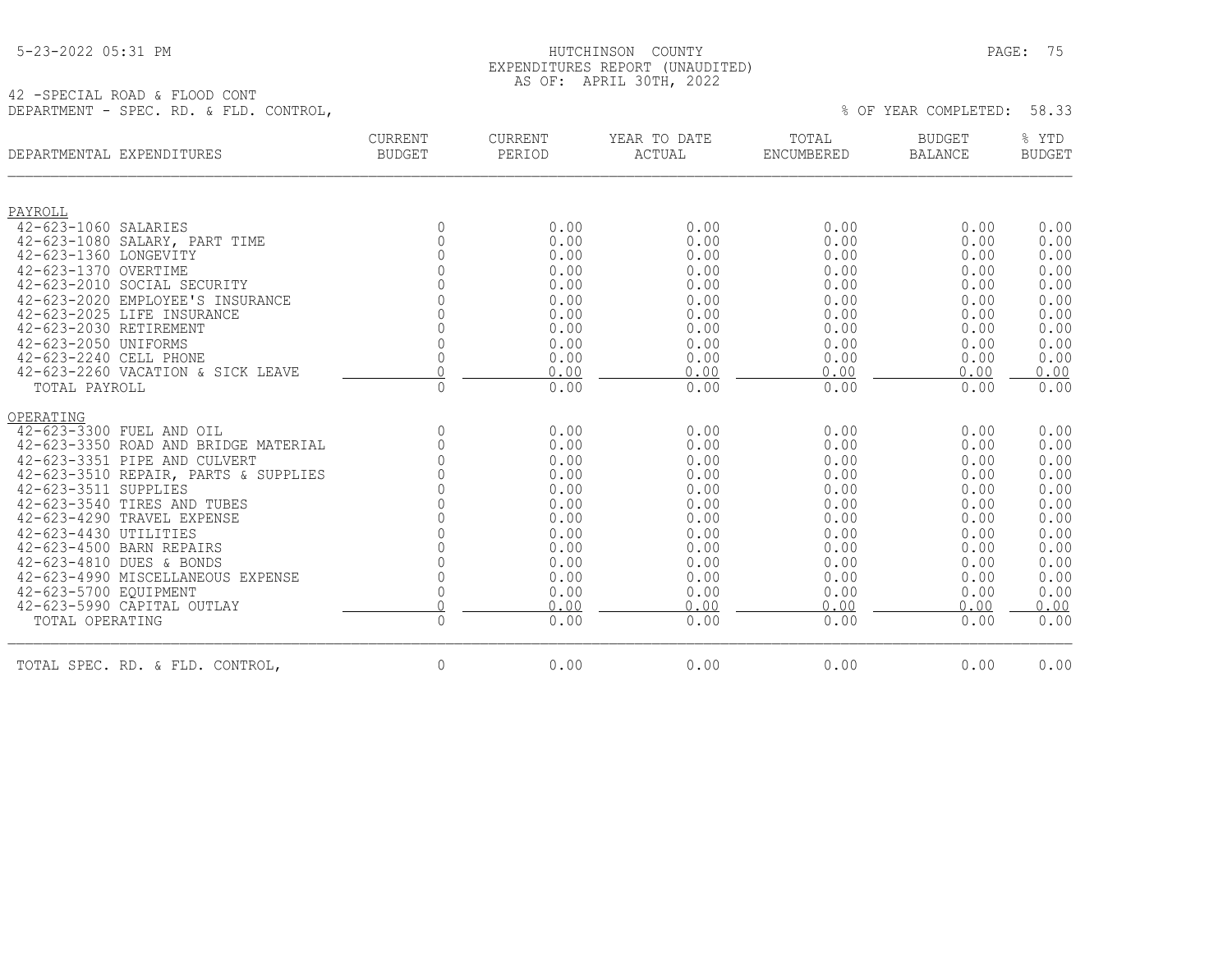|  | 5-23-2022 05:31 PM |  |
|--|--------------------|--|
|  |                    |  |

## HUTCHINSON COUNTY PAGE: 76 EXPENDITURES REPORT (UNAUDITED) AS OF: APRIL 30TH, 2022

42 -SPECIAL ROAD & FLOOD CONT DEPARTMENT - SPEC. RD. & FLD. CONTROL,

| DEPARTMENTAL EXPENDITURES                                     | <b>CURRENT</b><br><b>BUDGET</b> | CURRENT<br>PERIOD | YEAR TO DATE<br>ACTUAL | TOTAL<br>ENCUMBERED | <b>BUDGET</b><br><b>BALANCE</b> | % YTD<br><b>BUDGET</b> |
|---------------------------------------------------------------|---------------------------------|-------------------|------------------------|---------------------|---------------------------------|------------------------|
| PAYROLL                                                       |                                 |                   |                        |                     |                                 |                        |
| 42-624-1060 SALARIES                                          | $\mathbf{0}$                    | 0.00              | 0.00                   | 0.00                | 0.00                            | 0.00                   |
| 42-624-1080 SALARY, PART TIME                                 | $\circ$                         | 0.00              | 0.00                   | 0.00                | 0.00                            | 0.00                   |
| 42-624-1360 LONGEVITY                                         | $\overline{0}$                  | 0.00              | 0.00                   | 0.00                | 0.00                            | 0.00                   |
| 42-624-1370 OVERTIME                                          | $\Omega$                        | 0.00              | 0.00                   | 0.00                | 0.00                            | 0.00                   |
| 42-624-2010 SOCIAL SECURITY                                   | $\Omega$                        | 0.00              | 0.00                   | 0.00                | 0.00                            | 0.00                   |
| 42-624-2020 EMPLOYEE'S INSURANCE                              | $\Omega$                        | 0.00              | 0.00                   | 0.00                | 0.00                            | 0.00                   |
| 42-624-2025 LIFE INSURANCE                                    | $\mathbf{0}$                    | 0.00              | 0.00                   | 0.00                | 0.00                            | 0.00                   |
| 42-624-2030 RETIREMENT                                        | 0                               | 0.00              | 0.00                   | 0.00                | 0.00                            | 0.00                   |
| 42-624-2050 UNIFORMS                                          | $\mathbb O$                     | 0.00              | 0.00                   | 0.00                | 0.00                            | 0.00                   |
| 42-624-2260 VACATION & SICK LEAVE                             | $\bigcap$                       | 0.00              | 0.00                   | 0.00                | 0.00                            | 0.00                   |
| TOTAL PAYROLL                                                 | $\mathbf 0$                     | 0.00              | 0.00                   | 0.00                | 0.00                            | 0.00                   |
| OPERATING                                                     |                                 |                   |                        |                     |                                 |                        |
| 42-624-3300 FUEL AND OIL                                      | $\overline{0}$                  | 0.00              | 0.00                   | 0.00                | 0.00                            | 0.00                   |
| 42-624-3350 ROAD AND BRIDGE MATERIAL                          | $\mathbb O$                     | 0.00              | 0.00                   | 0.00                | 0.00                            | 0.00                   |
| 42-624-3351 OXYGEN                                            | $\Omega$                        | 0.00              | 0.00                   | 0.00                | 0.00                            | 0.00                   |
| 42-624-3510 REPAIR, PARTS & SUPPLIES                          | $\Omega$                        | 0.00              | 0.00                   | 0.00                | 0.00                            | 0.00                   |
| 42-624-3511 SUPPLIES                                          | $\Omega$                        | 0.00              | 0.00                   | 0.00                | 0.00                            | 0.00                   |
| 42-624-3540 TIRES AND TUBES                                   | $\mathbb O$                     | 0.00              | 0.00                   | 0.00                | 0.00                            | 0.00                   |
| 42-624-4260 FREIGHT                                           | $_{0}^{0}$                      | 0.00              | 0.00                   | 0.00                | 0.00                            | 0.00                   |
| 42-624-4290 TRAVEL EXPENSE                                    |                                 | 0.00              | 0.00                   | 0.00                | 0.00                            | 0.00                   |
| 42-624-4430 UTILITIES                                         | $\bigcap$                       | 0.00              | 0.00                   | 0.00                | 0.00                            | 0.00                   |
| 42-624-4500 BARN REPAIRS                                      | $\Omega$<br>$\Omega$            | 0.00              | 0.00                   | 0.00                | 0.00                            | 0.00                   |
| 42-624-4530 CONSTRUCTION AND MAINTENANC                       | $\Omega$                        | 0.00              | 0.00                   | 0.00                | 0.00                            | 0.00                   |
| 42-624-4550 JOINT GRASS PROGRAM<br>42-624-4610 MACHINE RENTAL | $\overline{0}$                  | 0.00<br>0.00      | 0.00<br>0.00           | 0.00<br>0.00        | 0.00<br>0.00                    | 0.00<br>0.00           |
| 42-624-4810 DUE & BONDS                                       | $\mathbb O$                     | 0.00              | 0.00                   | 0.00                | 0.00                            | 0.00                   |
| 42-624-4990 MISCELLANEOUS EXPENSE                             | $\mathbb O$                     | 0.00              | 0.00                   | 0.00                | 0.00                            | 0.00                   |
| 42-624-4991 EXPENSE REIMBURSEMENTS                            | $\Omega$                        | 0.00              | 0.00                   | 0.00                | 0.00                            | 0.00                   |
| 42-624-5700 EQUIPMENT                                         | $\mathbf 0$                     | 0.00              | 0.00                   | 0.00                | 0.00                            | 0.00                   |
| 42-624-5750 GAS TANK EXPENSE                                  | $\mathbf 0$                     | 0.00              | 0.00                   | 0.00                | 0.00                            | 0.00                   |
| 42-624-5990 CAPITAL OUTLAY                                    | $\overline{0}$                  | 0.00              | 0.00                   | 0.00                | 0.00                            | 0.00                   |
| TOTAL OPERATING                                               | $\mathbf 0$                     | 0.00              | 0.00                   | 0.00                | 0.00                            | 0.00                   |
| TOTAL SPEC. RD. & FLD. CONTROL,                               | $\overline{0}$                  | 0.00              | 0.00                   | 0.00                | 0.00                            | 0.00                   |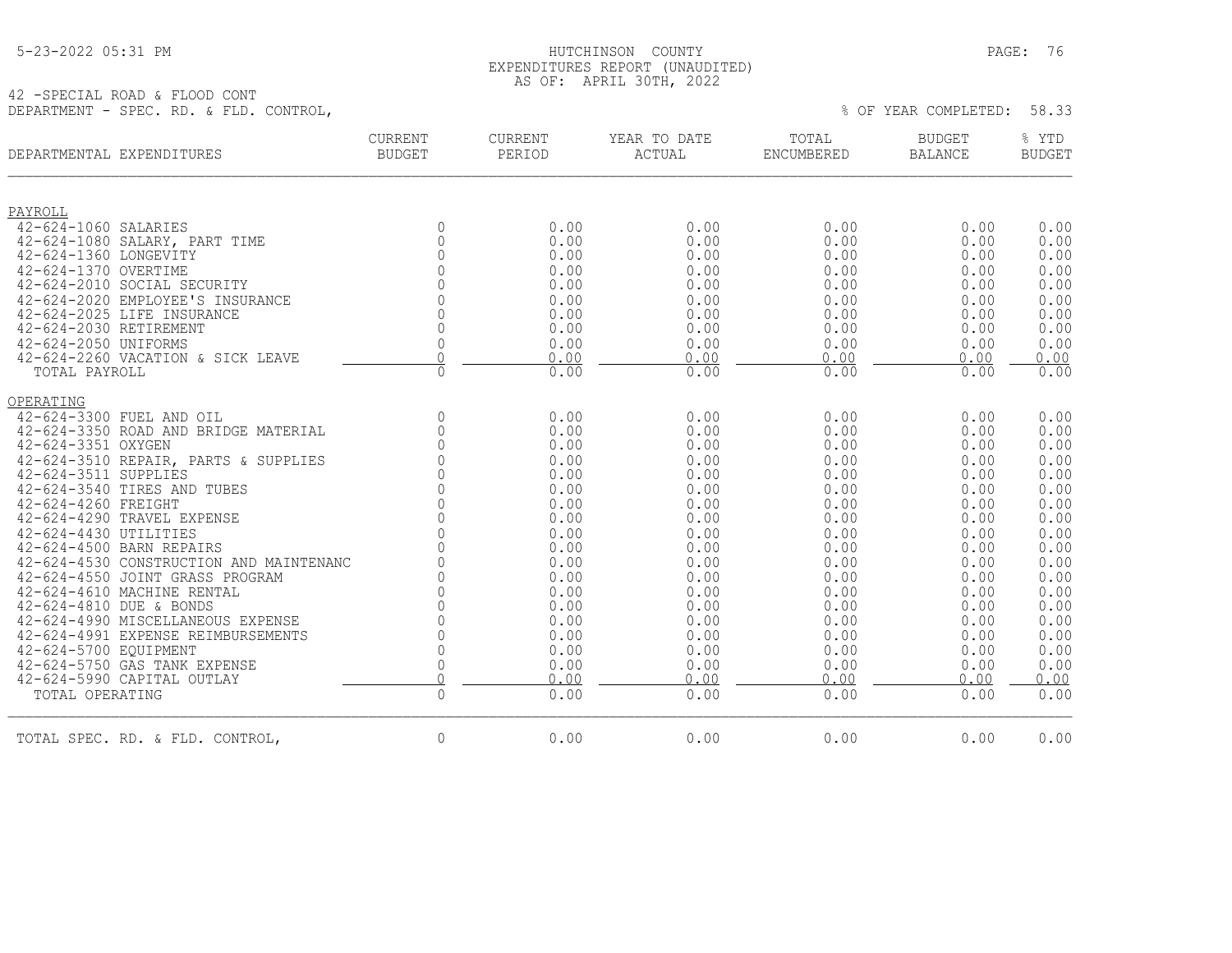|  | 5-23-2022 05:31 PM |  |
|--|--------------------|--|
|  |                    |  |

## HUTCHINSON COUNTY PAGE: 77 EXPENDITURES REPORT (UNAUDITED) AS OF: APRIL 30TH, 2022

42 -SPECIAL ROAD & FLOOD CONT DEPARTMENT - COUNTY WIDE ROAD & BRIDGE % OF YEAR COMPLETED: 58.33

| DSEANIMSNI - COUNII WIDS NOAD & DNIDGS                                                          |                          |                      |                        |                      | 0 UP IBAN COMEBBIBD.     | JU . JJ                |
|-------------------------------------------------------------------------------------------------|--------------------------|----------------------|------------------------|----------------------|--------------------------|------------------------|
| DEPARTMENTAL EXPENDITURES                                                                       | CURRENT<br><b>BUDGET</b> | CURRENT<br>PERIOD    | YEAR TO DATE<br>ACTUAL | TOTAL<br>ENCUMBERED  | <b>BUDGET</b><br>BALANCE | % YTD<br><b>BUDGET</b> |
| OPERATING<br>42-626-4940 REPAIRS<br>42-626-4990 MISCELLANEOUS<br>42-626-5700 EQUIPMENT & REPAIR |                          | 0.00<br>0.00<br>0.00 | 0.00<br>0.00<br>0.00   | 0.00<br>0.00<br>0.00 | 0.00<br>0.00<br>0.00     | 0.00<br>0.00<br>0.00   |
| 42-626-5760 DIESEL FUEL REPORT<br>42-626-5990 CAPITAL OUTLAY<br>TOTAL OPERATING                 |                          | 0.00<br>0.00<br>0.00 | 0.00<br>0.00<br>0.00   | 0.00<br>0.00<br>0.00 | 0.00<br>0.00<br>0.00     | 0.00<br>0.00<br>0.00   |
| TOTAL COUNTY WIDE ROAD & BRIDGE                                                                 |                          | 0.00                 | 0.00                   | 0.00                 | 0.00                     | 0.00                   |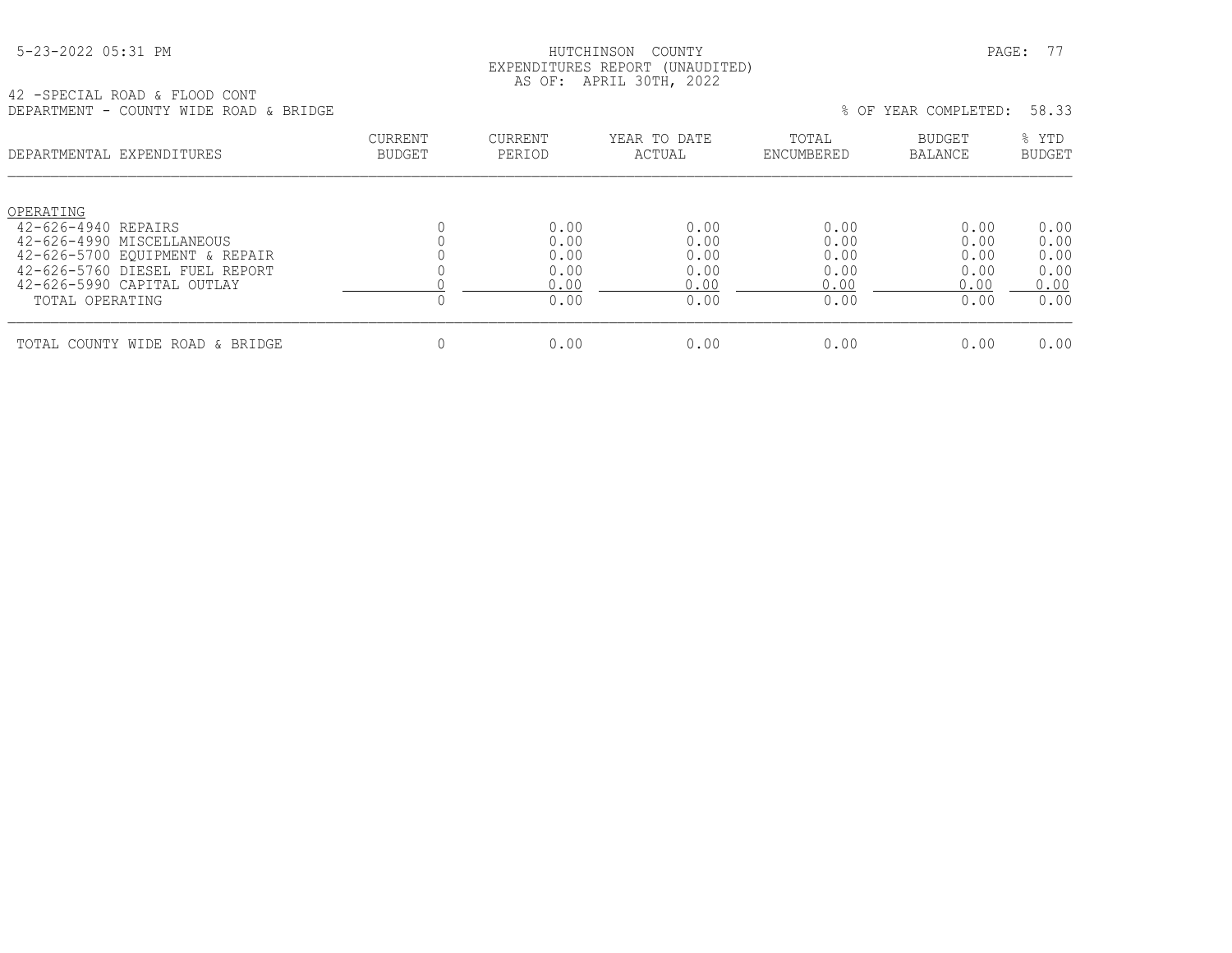| 42 - SPECIAL ROAD & FLOOD CONT                        |                          |                          | AS OF: APRIL 30TH, 2022  |                     |                           |                 |
|-------------------------------------------------------|--------------------------|--------------------------|--------------------------|---------------------|---------------------------|-----------------|
| DEPARTMENT - TRANSFERS                                |                          |                          |                          |                     | % OF YEAR COMPLETED:      | 58.33           |
| DEPARTMENTAL EXPENDITURES                             | CURRENT<br><b>BUDGET</b> | <b>CURRENT</b><br>PERIOD | YEAR TO DATE<br>ACTUAL   | TOTAL<br>ENCUMBERED | BUDGET<br>BALANCE         | % YTD<br>BUDGET |
| TRANSFERS<br>42-700-0000 TRANSFERS<br>TOTAL TRANSFERS |                          | 0.00<br>0.00             | 176,069.13<br>176,069.13 | 0.00<br>0.00        | 176,069.13<br>176,069.13) | 0.00<br>0.00    |
| TOTAL TRANSFERS                                       | 0                        | 0.00                     | 176,069.13               | $0.00$ (            | 176,069.13)               | 0.00            |
| TOTAL EXPENDITURES                                    | 2,002,408                | 127,939.16               | 1,077,142.15             | 241,518.68          | 683,747.36                | 65.85           |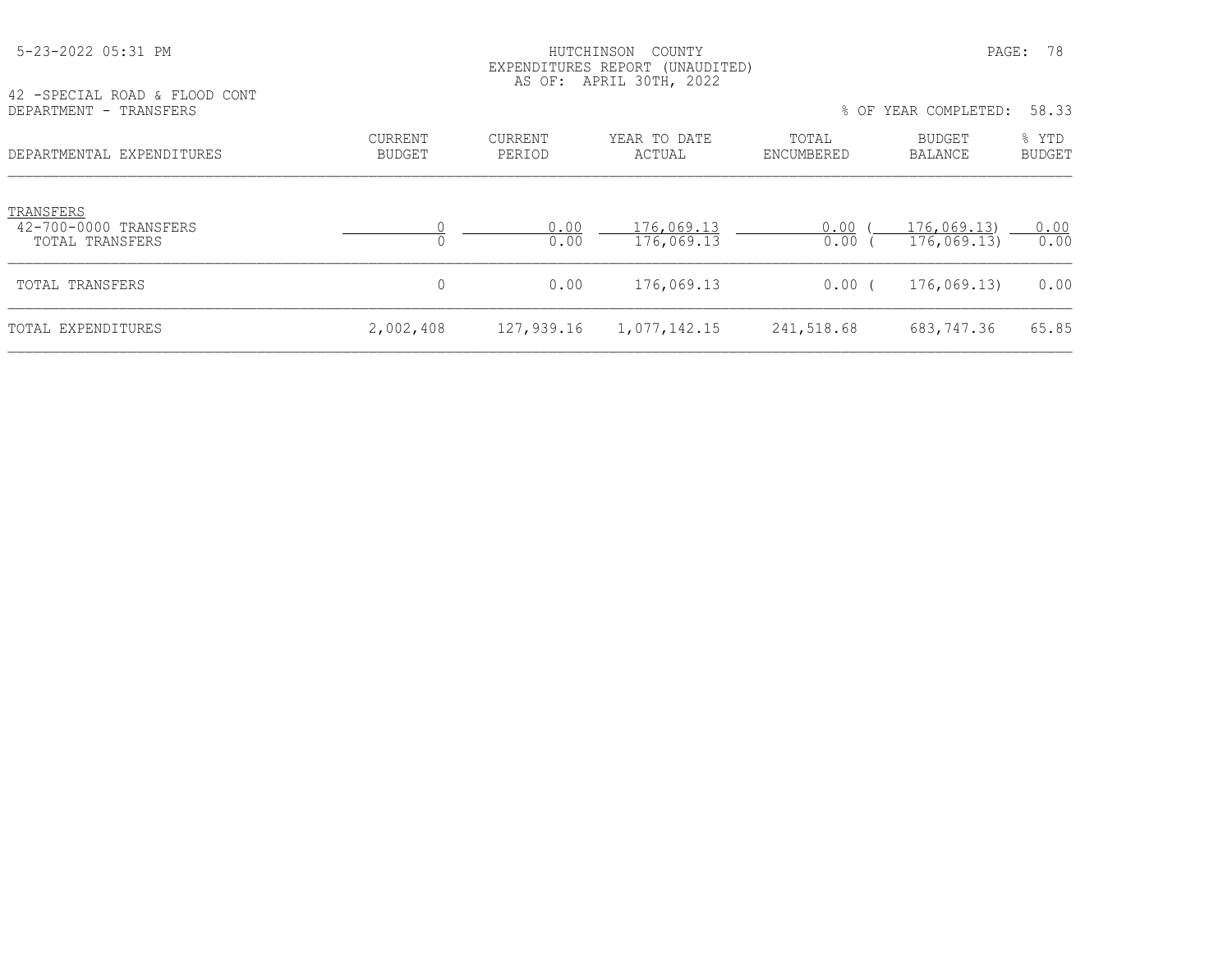| 5-23-2022 05:31 PM |
|--------------------|
|--------------------|

## HUTCHINSON COUNTY PAGE: 79 EXPENDITURES REPORT (UNAUDITED) AS OF: APRIL 30TH, 2022

| 43 -LATERAL ROAD FUND     |  |  |
|---------------------------|--|--|
|                           |  |  |
| DEPARTMENT - LATERAL ROAD |  |  |

| DEPARTMENT - LATERAL ROAD | OF YEAR COMPLETED: 58.33 |
|---------------------------|--------------------------|

| DEPARTMENTAL EXPENDITURES                                          | <b>CURRENT</b><br><b>BUDGET</b> | <b>CURRENT</b><br>PERIOD | YEAR TO DATE<br>ACTUAL | TOTAL<br>ENCUMBERED | <b>BUDGET</b><br>BALANCE | % YTD<br><b>BUDGET</b> |
|--------------------------------------------------------------------|---------------------------------|--------------------------|------------------------|---------------------|--------------------------|------------------------|
| OPERATING                                                          |                                 |                          |                        |                     |                          |                        |
| 43-628-4531 ROAD REPAIR, PCT.#1<br>43-628-4532 ROAD REPAIR, PCT.#2 | 16,000                          | 0.00<br>0.00             | 0.00<br>0.00           | 0.00<br>0.00        | 16,000.00<br>0.00        | 0.00<br>0.00           |
| 43-628-4533 ROAD REPAIR, PCT.#3                                    |                                 | 0.00                     | 0.00                   | 0.00                | 0.00                     | 0.00                   |
| 43-628-4534 ROAD REPAIR, PCT.#4                                    |                                 | 0.00                     | 0.00                   | 0.00                | 0.00                     | 0.00                   |
| 43-628-5990 CAPITAL OUTLAY                                         |                                 | 0.00                     | 0.00                   | 0.00                | 0.00                     | 0.00                   |
| TOTAL OPERATING                                                    | 16,000                          | 0.00                     | 0.00                   | 0.00                | 16,000.00                | 0.00                   |
| TOTAL LATERAL ROAD                                                 | 16,000                          | 0.00                     | 0.00                   | 0.00                | 16,000.00                | 0.00                   |
| TOTAL EXPENDITURES                                                 | 16,000                          | 0.00                     | 0.00                   | 0.00                | 16,000.00                | 0.00                   |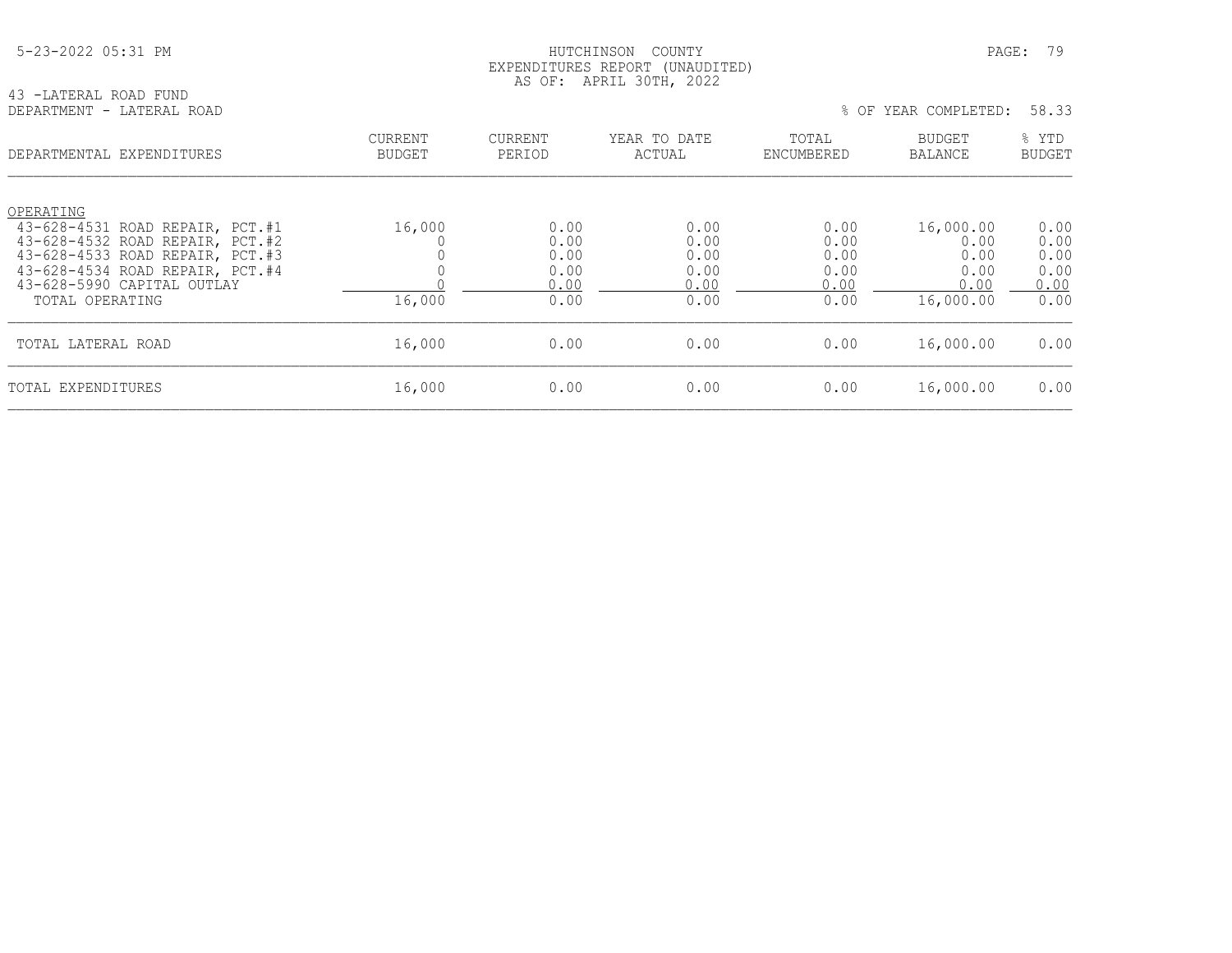## HUTCHINSON COUNTY PAGE: 80 EXPENDITURES REPORT (UNAUDITED) AS OF: APRIL 30TH, 2022

|  |  | 44 -C. CLK REC MGMT & PRES |  |                                      |
|--|--|----------------------------|--|--------------------------------------|
|  |  |                            |  | DEPARTMENT - CC CT.RECORDS PRESERVAT |

| DEPARTMENT - CC CT.RECORDS PRESERVATI                                                         |                          |                              |                              |                              | % OF YEAR COMPLETED:             | 58.33                  |
|-----------------------------------------------------------------------------------------------|--------------------------|------------------------------|------------------------------|------------------------------|----------------------------------|------------------------|
| DEPARTMENTAL EXPENDITURES                                                                     | <b>CURRENT</b><br>BUDGET | CURRENT<br>PERIOD            | YEAR TO DATE<br>ACTUAL       | TOTAL<br>ENCUMBERED          | BUDGET<br>BALANCE                | % YTD<br><b>BUDGET</b> |
| OPERATING<br>44-403-4990 MISCELLANEOUS<br>44-403-5750 COUNTY CLERK RECORDS<br>TOTAL OPERATING |                          | 0.00<br>6,574.50<br>6,574.50 | 0.00<br>6,574.50<br>6,574.50 | 0.00<br>5,250.00<br>5,250.00 | 0.00<br>11,824.50)<br>11,824.50) | 0.00<br>0.00<br>0.00   |
| TOTAL CC CT.RECORDS PRESERVATI                                                                |                          | 6,574.50                     | 6,574.50                     | $5,250.00$ (                 | 11,824.50)                       | 0.00                   |
| TOTAL EXPENDITURES                                                                            |                          | 6,574.50                     | 6,574.50                     | $5,250.00$ (                 | 11,824.50)                       | 0.00                   |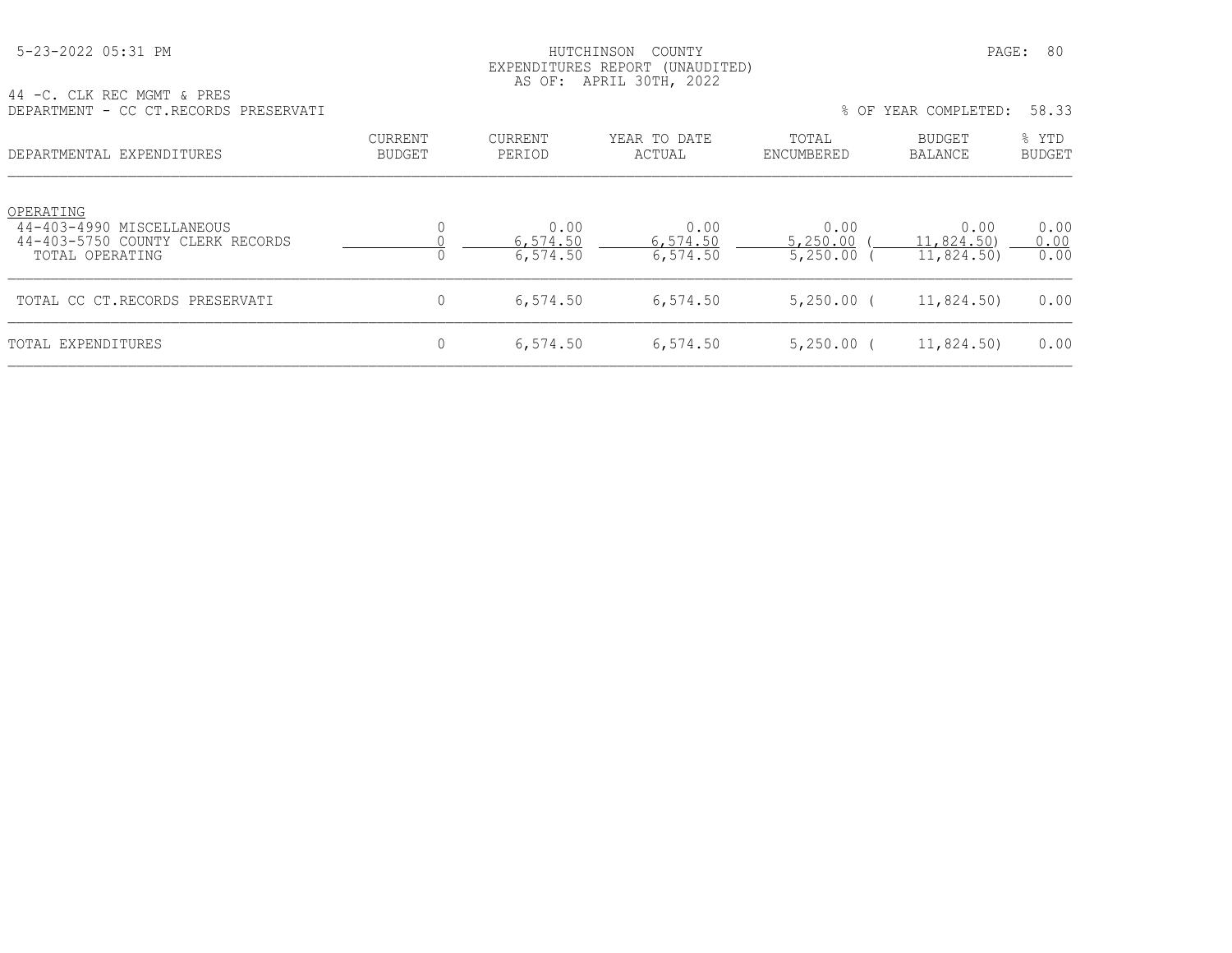#### HUTCHINSON COUNTY PAGE: 81 EXPENDITURES REPORT (UNAUDITED) AS OF: APRIL 30TH, 2022

| 45 -D. CLK REC MGMT & PRES<br>DEPARTMENT - DIST.CT.RECORDS PRESERVA |                          |                      |                        |                     | % OF YEAR COMPLETED: | 58.33                  |
|---------------------------------------------------------------------|--------------------------|----------------------|------------------------|---------------------|----------------------|------------------------|
| DEPARTMENTAL EXPENDITURES                                           | <b>CURRENT</b><br>BUDGET | CURRENT<br>PERIOD    | YEAR TO DATE<br>ACTUAL | TOTAL<br>ENCUMBERED | BUDGET<br>BALANCE    | % YTD<br><b>BUDGET</b> |
| OPERATING<br>45-450-4990 MISCELLANEOUS<br>TOTAL OPERATING           | 10,000<br>10,000         | 2,000.00<br>2,000.00 | 5,200.00<br>5,200.00   | 0.00<br>0.00        | 4,800.00<br>4,800.00 | 52.00<br>52.00         |
| TOTAL DIST.CT.RECORDS PRESERVA                                      | 10,000                   | 2,000.00             | 5,200.00               | 0.00                | 4,800.00             | 52.00                  |
|                                                                     |                          |                      |                        |                     |                      |                        |

TOTAL EXPENDITURES 60 000 10,000 2,000.00 5,200.00 0.00 0.00 4,800.00 52.00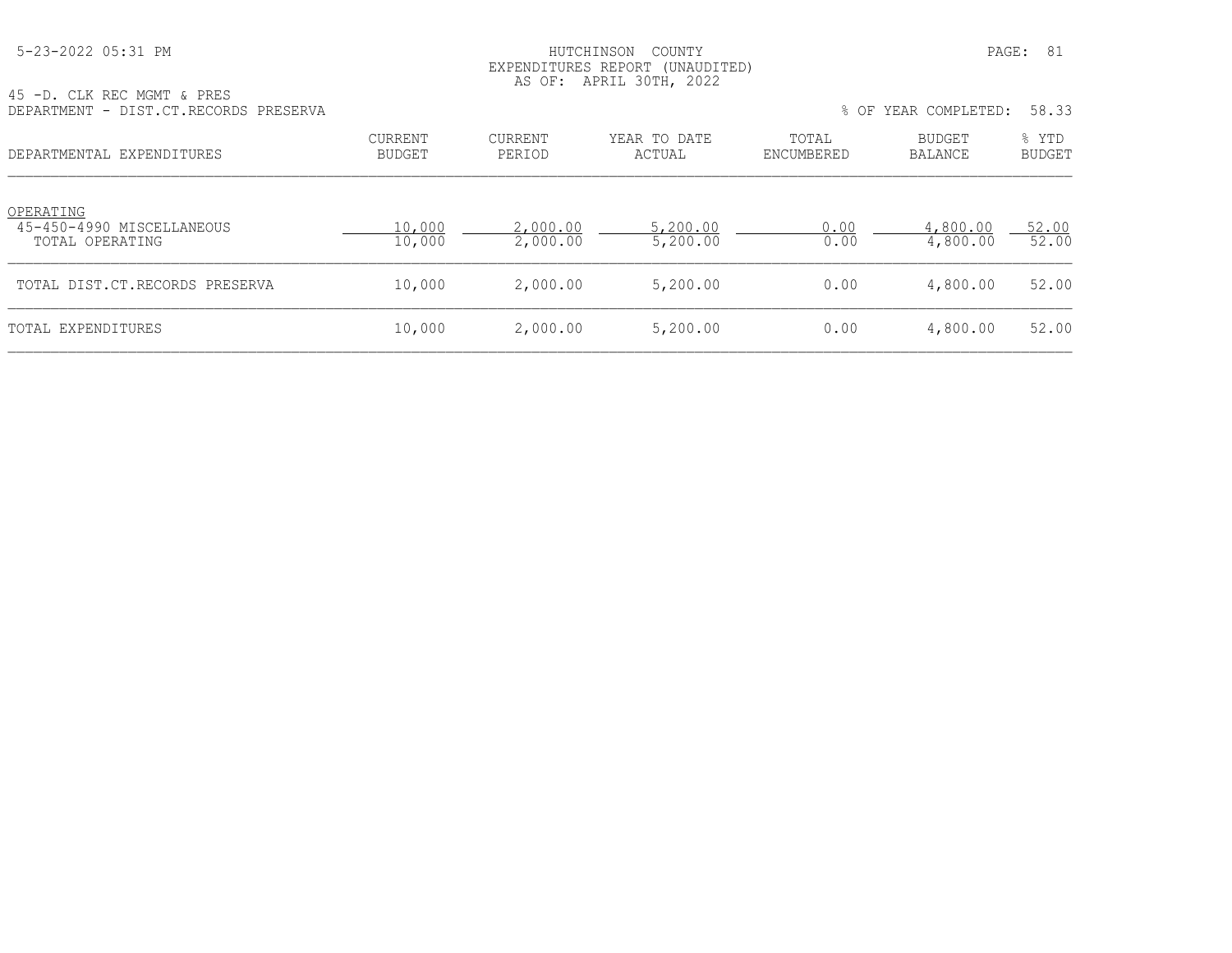# HUTCHINSON COUNTY PAGE: 82 EXPENDITURES REPORT (UNAUDITED) AS OF: APRIL 30TH, 2022

| 46 -RESCUE PLAN 2021 |                               |  |
|----------------------|-------------------------------|--|
|                      | DEPARTMENT - RESCUE PLAN 2021 |  |

| MENT - RESCUE PLAN 2021 |  | % OF YEAR COMPLETED: 58.33 |  |
|-------------------------|--|----------------------------|--|
|                         |  |                            |  |

| DEPARTMENTAL EXPENDITURES |                                         | <b>CURRENT</b><br><b>BUDGET</b> | <b>CURRENT</b><br>PERIOD | YEAR TO DATE<br>ACTUAL | TOTAL<br>ENCUMBERED | <b>BUDGET</b><br>BALANCE | % YTD<br><b>BUDGET</b> |
|---------------------------|-----------------------------------------|---------------------------------|--------------------------|------------------------|---------------------|--------------------------|------------------------|
|                           |                                         |                                 |                          |                        |                     |                          |                        |
| OPERATING                 |                                         |                                 |                          |                        |                     |                          |                        |
|                           | 46-690-3320 COVID-19 SUPPLIES/PPE       | 50,000                          | 192.74                   | 4,217.06               | 0.00                | 45,782.94                | 8.43                   |
|                           | 46-690-3350 JAIL - LINENS AND UNIFORMS  | 2,762                           | 0.00                     | 1,124.26               | 0.00                | 1,637.89                 | 40.70                  |
|                           | 46-690-3520 CO JUDGE TABLES             | 1,097                           | 0.00                     | 1,008.52               | 0.00                | 88.32                    | 91.95                  |
| $46 - 690 - 4050$ AED -   | BORGER PHARMACY                         | 3,000                           | 0.00                     | 0.00                   | 0.00                | 3,000.00                 | 0.00                   |
|                           | 46-690-4220 FY22 NEW SYSTEM RADIOS      | 387,222                         | 0.00                     | 387, 221.55            | 0.00                | 0.00                     | 100.00                 |
|                           | 46-690-4502 JAIL DUCT REPAIRS           | 5,830                           | 0.00                     | 0.00                   | 5,830.00            | 0.00                     | 100.00                 |
|                           | 46-690-4503 JAIL DISINFECTING TREATMENT | 5,265                           | 0.00                     | 3,510.00               | 1,755.00            | 0.00                     | 100.00                 |
|                           | 46-690-5300 D.CRTS AV EOUIP             | $\Omega$                        | 0.00                     | 43,777.80              | 0.00                | 43,777.80)               | 0.00                   |
|                           | 46-690-5301 CO.JUDGE AV EOUIP           | 2,414                           | 0.00                     | 2,414.12               | 0.00                | 0.00                     | 100.00                 |
|                           | 46-690-5800 MICROWAVE ANTENNA - IT      | 28,606                          | 0.00                     | 0.00                   | 28,606.05           | 0.00                     | 100.00                 |
|                           | 46-690-5801 NETWORK UPGRADE - IT        | 93,812                          | 0.00                     | 0.00                   | 93,811.64           | 0.00                     | 100.00                 |
|                           | 46-690-5901 MCCALL RD TOWER             | 82,500                          | 0.00                     | 0.00                   | 82,500.00           | 0.00                     | 100.00                 |
| TOTAL OPERATING           |                                         | 662,507                         | 192.74                   | 443, 273. 31           | 212,502.69          | 6,731.35                 | 98.98                  |
| TOTAL RESCUE PLAN 2021    |                                         | 662,507                         | 192.74                   | 443, 273. 31           | 212,502.69          | 6,731.35                 | 98.98                  |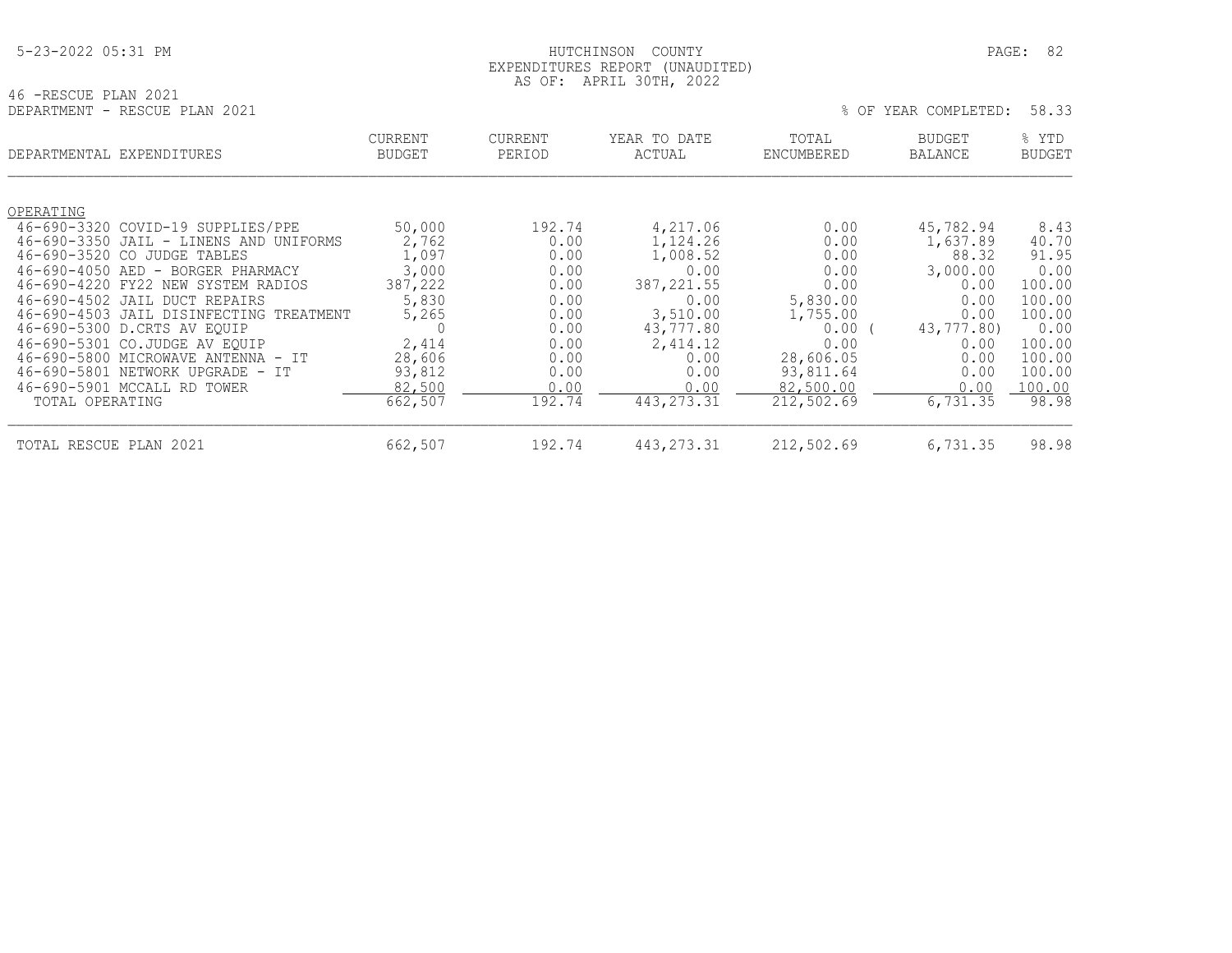| 5-23-2022 05:31 PM |
|--------------------|
|--------------------|

# HUTCHINSON COUNTY PAGE: 83 EXPENDITURES REPORT (UNAUDITED) AS OF: APRIL 30TH, 2022

| 46 -RESCUE PLAN 2021      |  |  |  |
|---------------------------|--|--|--|
| DEPARTMENT - LOSS REVENUE |  |  |  |

|  |  |  | OF YEAR COMPLETED: | 58.33 |
|--|--|--|--------------------|-------|
|--|--|--|--------------------|-------|

| DEPARTMENTAL EXPENDITURES                                                                                                                                                         | <b>CURRENT</b><br><b>BUDGET</b>                 | <b>CURRENT</b><br>PERIOD                     | YEAR TO DATE<br>ACTUAL                             | TOTAL<br>ENCUMBERED                                 | <b>BUDGET</b><br>BALANCE                          | % YTD<br><b>BUDGET</b>                      |
|-----------------------------------------------------------------------------------------------------------------------------------------------------------------------------------|-------------------------------------------------|----------------------------------------------|----------------------------------------------------|-----------------------------------------------------|---------------------------------------------------|---------------------------------------------|
| OPERATING<br>46-691-3520<br>LIBRARY MICROFILM COMPUTER<br>46-691-3530<br>WHEELCHAIR LIFT<br>46-691-4501 AIRPORT HANGAR DOOR REPAIR<br>46-691-5721 SPILLMAN RMS<br>TOTAL OPERATING | 1,173<br>28,545<br>74,773<br>159,516<br>264,007 | 1,173.03<br>0.00<br>0.00<br>0.00<br>1,173.03 | 1,173.03<br>14,272.50<br>0.00<br>0.00<br>15,445.53 | 0.00<br>14,272.50<br>74,773.00<br>0.00<br>89,045.50 | 0.00<br>0.00<br>0.00<br>159, 515.55<br>159,515.55 | 100.00<br>100.00<br>100.00<br>0.00<br>39.58 |
| TOTAL LOSS REVENUE                                                                                                                                                                | 264,007                                         | 1,173.03                                     | 15,445.53                                          | 89,045.50                                           | 159,515.55                                        | 39.58                                       |
| TOTAL EXPENDITURES                                                                                                                                                                | 926,514                                         | 1,365.77                                     | 458,718.84                                         | 301,548.19                                          | 166,246.90                                        | 82.06                                       |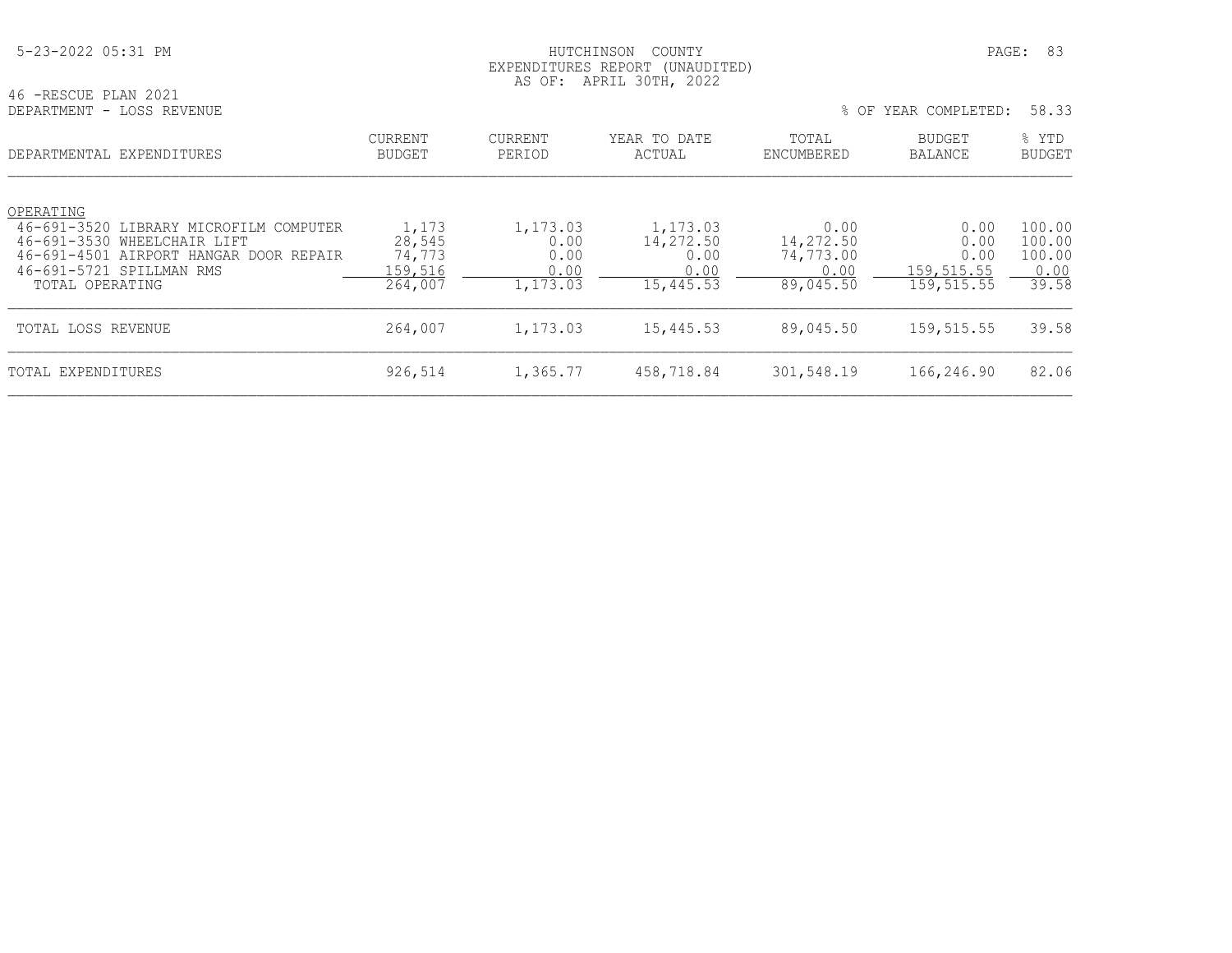## HUTCHINSON COUNTY PAGE: 84 EXPENDITURES REPORT (UNAUDITED) AS OF: APRIL 30TH, 2022

| 50 -SHERIFF LEOSE          |  |
|----------------------------|--|
| DEPARTMENT - SHERIFF LEOSE |  |

| DEPARTMENT - SHERIFF LEOSE | % OF YEAR COMPLETED: 58.33 |  |
|----------------------------|----------------------------|--|
|----------------------------|----------------------------|--|

| DEPARTMENTAL EXPENDITURES                                          | CURRENT<br><b>BUDGET</b> | CURRENT<br>PERIOD | YEAR TO DATE<br>ACTUAL | TOTAL<br>ENCUMBERED | <b>BUDGET</b><br>BALANCE | % YTD<br><b>BUDGET</b> |
|--------------------------------------------------------------------|--------------------------|-------------------|------------------------|---------------------|--------------------------|------------------------|
| OPERATING<br>50-560-4271 TRAINING AND EDUCATION<br>TOTAL OPERATING | .,801<br>1,801           | 250.00<br>250.00  | 250.00<br>250.00       | 0.00<br>0.00        | 1,551.10<br>1,551.10     | 13.88<br>13.88         |
| TOTAL SHERIFF LEOSE                                                | 1,801                    | 250.00            | 250.00                 | 0.00                | 1,551.10                 | 13.88                  |
| TOTAL EXPENDITURES                                                 | 1,801                    | 250.00            | 250.00                 | 0.00                | 1,551.10                 | 13.88                  |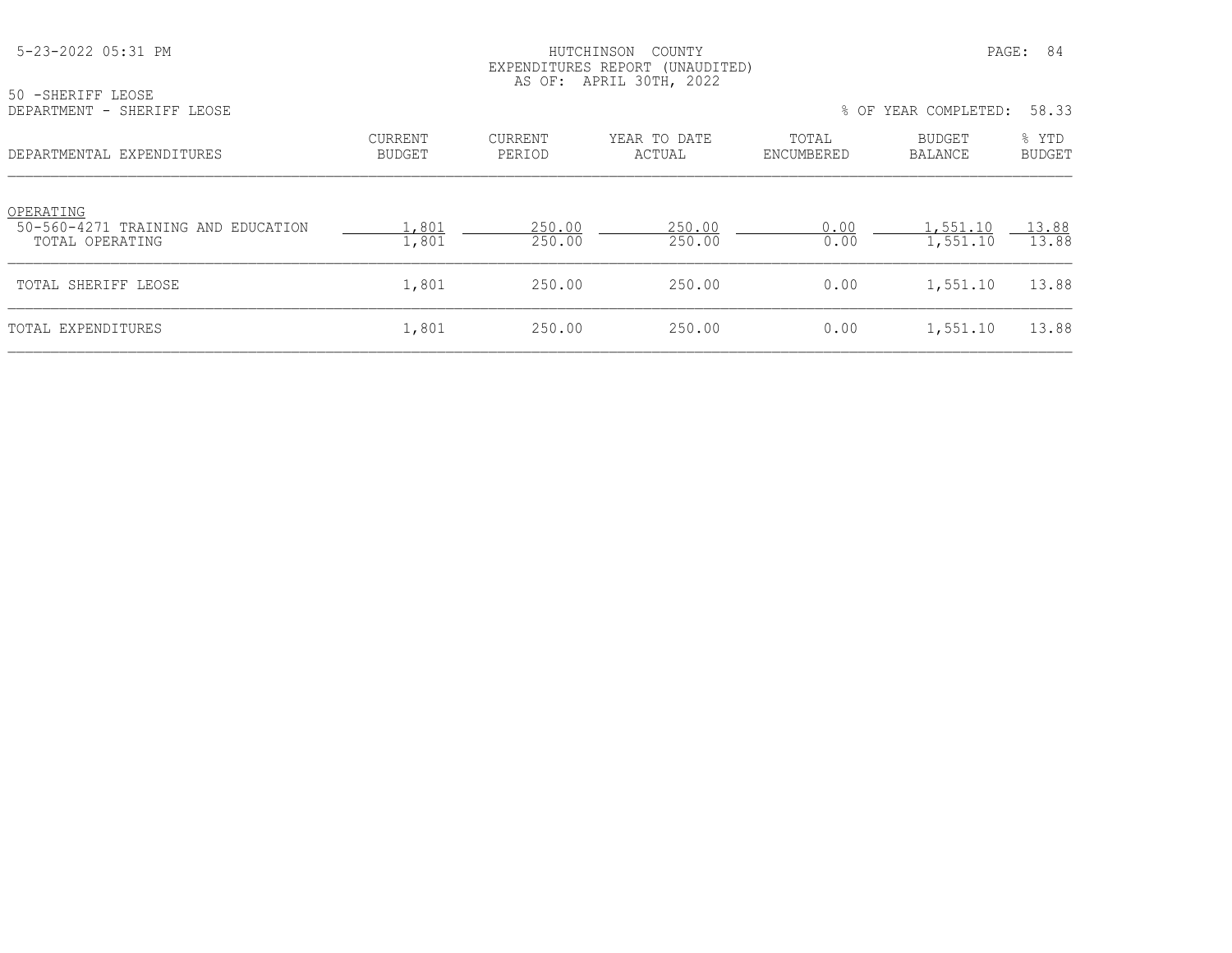## HUTCHINSON COUNTY PAGE: 85 EXPENDITURES REPORT (UNAUDITED) AS OF: APRIL 30TH, 2022

| 51 -CON #2 LEOSE          |  |  |
|---------------------------|--|--|
| DEPARTMENT - CON #2 LEOSE |  |  |

|  | DEPARTMENT - CON #2 LEOSE |  | % OF YEAR COMPLETED: 58.33 |  |  |
|--|---------------------------|--|----------------------------|--|--|
|--|---------------------------|--|----------------------------|--|--|

| DEPARTMENTAL EXPENDITURES                                          | <b>CURRENT</b><br><b>BUDGET</b> | CURRENT<br>PERIOD | YEAR TO DATE<br>ACTUAL | TOTAL<br>ENCUMBERED | <b>BUDGET</b><br>BALANCE | % YTD<br><b>BUDGET</b> |
|--------------------------------------------------------------------|---------------------------------|-------------------|------------------------|---------------------|--------------------------|------------------------|
| OPERATING<br>51-550-4271 TRAINING AND EDUCATION<br>TOTAL OPERATING | 555<br>555                      | 0.00<br>0.00      | 0.00<br>0.00           | 0.00<br>0.00        | 554.65<br>554.65         | 0.00<br>0.00           |
| TOTAL CON #2 LEOSE                                                 | 555                             | 0.00              | 0.00                   | 0.00                | 554.65                   | 0.00                   |
| TOTAL EXPENDITURES                                                 | 555                             | 0.00              | 0.00                   | 0.00                | 554.65                   | 0.00                   |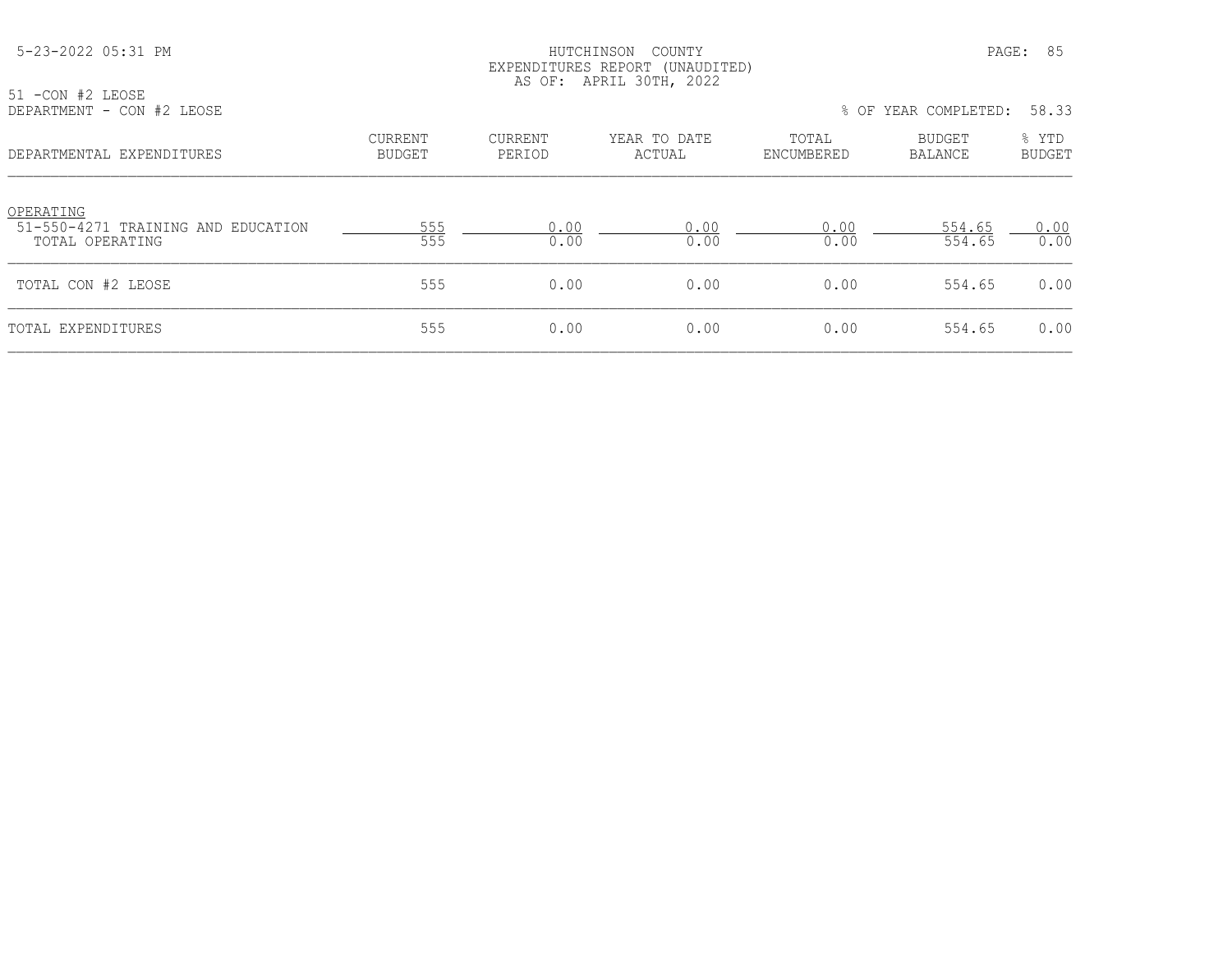### HUTCHINSON COUNTY PAGE: 86 EXPENDITURES REPORT (UNAUDITED) AS OF: APRIL 30TH, 2022

52 -CON#1 LEOSE<br>DEPARTMENT - CON

|                          |                   |                        |                     |                   | 58.33                  |
|--------------------------|-------------------|------------------------|---------------------|-------------------|------------------------|
| <b>CURRENT</b><br>BUDGET | CURRENT<br>PERIOD | YEAR TO DATE<br>ACTUAL | TOTAL<br>ENCUMBERED | BUDGET<br>BALANCE | % YTD<br><b>BUDGET</b> |
| 539<br>539               | 0.00<br>0.00      | 0.00<br>0.00           | 0.00<br>0.00        | 538.56<br>538.56  | 0.00<br>0.00           |
| 539                      | 0.00              | 0.00                   | 0.00                | 538.56            | 0.00                   |
| 539                      | 0.00              | 0.00                   | 0.00                | 538.56            | 0.00                   |
|                          |                   |                        |                     |                   | % OF YEAR COMPLETED:   |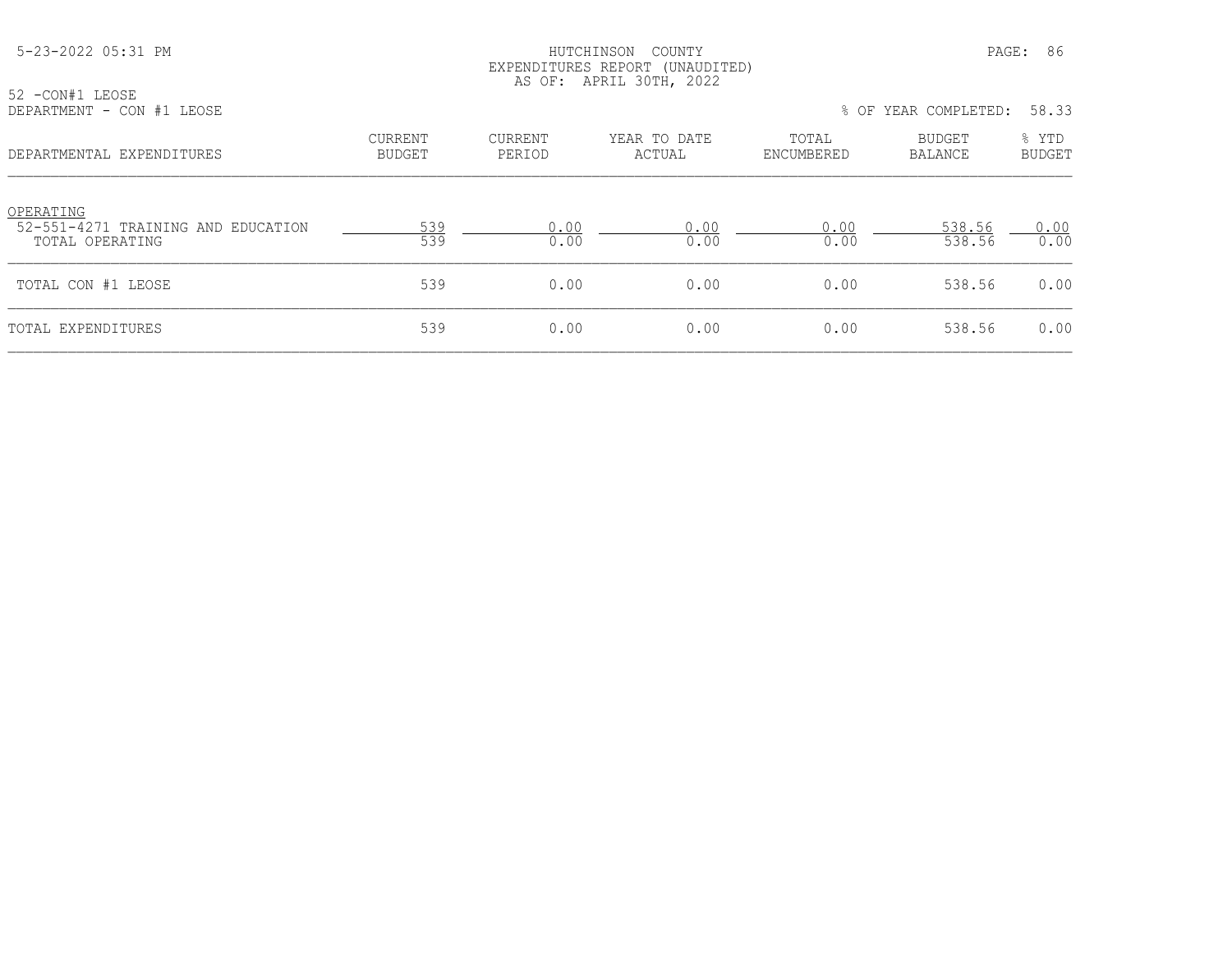# HUTCHINSON COUNTY PAGE: 87 EXPENDITURES REPORT (UNAUDITED) AS OF: APRIL 30TH, 2022

| 53 -LANGUAGE ACCESS FUND |                 | --- -- | 1.12 1.22 0.02 1.07 0.002 0.002 0.000 |  |  |
|--------------------------|-----------------|--------|---------------------------------------|--|--|
| DEPARTMENT - I           | LANGUAGE ACCESS |        |                                       |  |  |

|  |  |  | OF YEAR COMPLETED: | 58.33 |
|--|--|--|--------------------|-------|
|--|--|--|--------------------|-------|

| DEPARTMENTAL EXPENDITURES                                                                | <b>CURRENT</b><br><b>BUDGET</b> | <b>CURRENT</b><br>PERIOD | YEAR TO DATE<br>ACTUAL | TOTAL<br>ENCUMBERED  | <b>BUDGET</b><br><b>BALANCE</b> | % YTD<br><b>BUDGET</b> |
|------------------------------------------------------------------------------------------|---------------------------------|--------------------------|------------------------|----------------------|---------------------------------|------------------------|
| OPERATING<br>53-473-3100 OFFICE SUPPLIES<br>53-473-4990 MISCELLANEOUS<br>TOTAL OPERATING | .,500<br>1,500                  | 0.00<br>0.00<br>0.00     | 0.00<br>0.00<br>0.00   | 0.00<br>0.00<br>0.00 | 0.00<br>, 500.00<br>1,500.00    | 0.00<br>0.00<br>0.00   |
| TOTAL LANGUAGE ACCESS                                                                    | 1,500                           | 0.00                     | 0.00                   | 0.00                 | 1,500.00                        | 0.00                   |
| TOTAL EXPENDITURES                                                                       | 1,500                           | 0.00                     | 0.00                   | 0.00                 | 1,500.00                        | 0.00                   |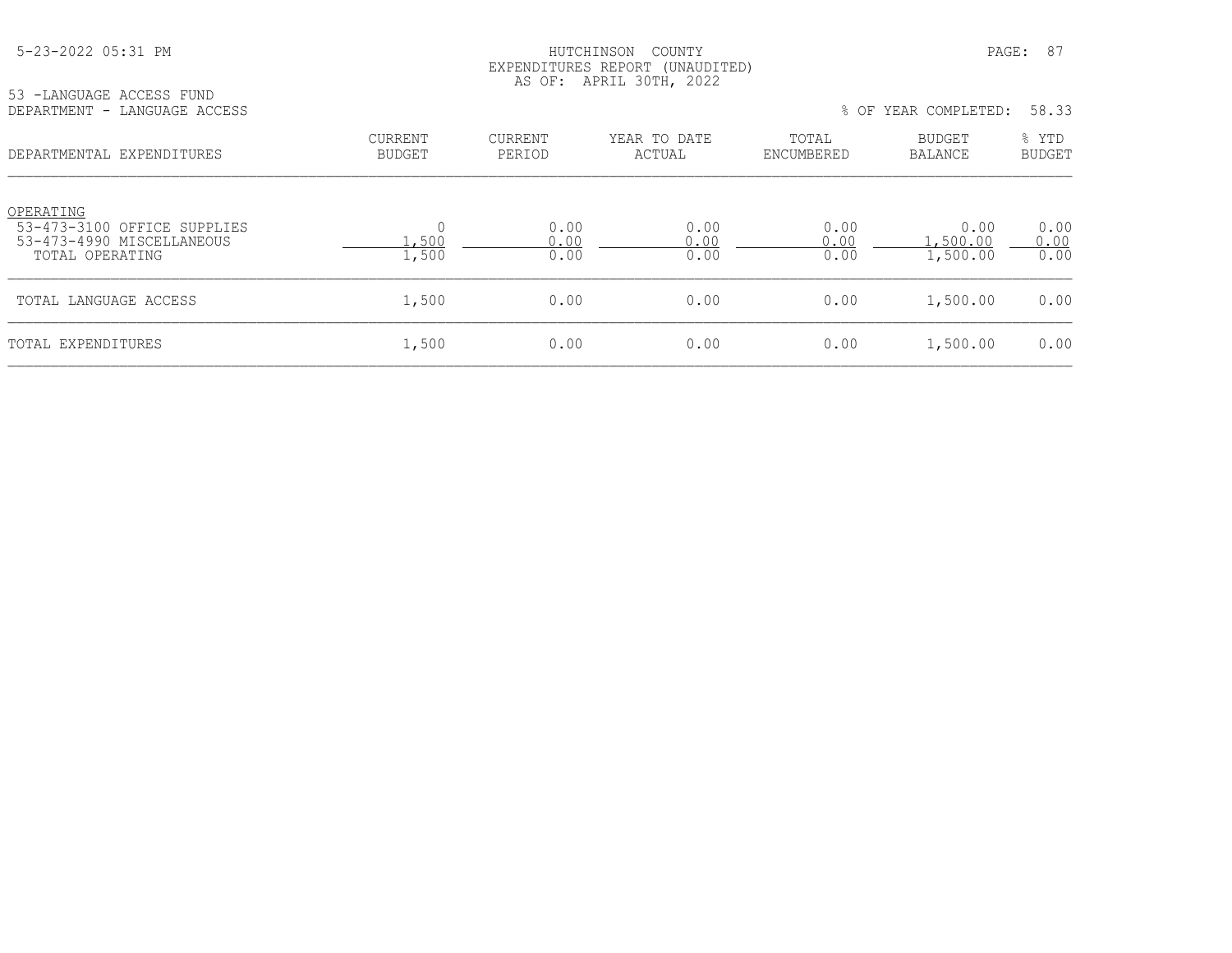### HUTCHINSON COUNTY PAGE: 88 EXPENDITURES REPORT (UNAUDITED) AS OF: APRIL 30TH, 2022

54 -COUNTY JURY FUND<br>DEPARTMENT - COUNTY JURY

| DEPARTMENTAL EXPENDITURES                                                              | <b>CURRENT</b><br>BUDGET | CURRENT<br>PERIOD    | YEAR TO DATE<br>ACTUAL | TOTAL<br>ENCUMBERED  | <b>BUDGET</b><br>BALANCE     | % YTD<br>BUDGET      |
|----------------------------------------------------------------------------------------|--------------------------|----------------------|------------------------|----------------------|------------------------------|----------------------|
| OPERATING<br>54-471-3100 JURY SUPPLIES<br>54-471-4850 JUROR EXPENSE<br>TOTAL OPERATING | 3,200<br>3,200           | 0.00<br>0.00<br>0.00 | 0.00<br>0.00<br>0.00   | 0.00<br>0.00<br>0.00 | 0.00<br>3,200.00<br>3,200.00 | 0.00<br>0.00<br>0.00 |
| TOTAL COUNTY JURY                                                                      | 3,200                    | 0.00                 | 0.00                   | 0.00                 | 3,200.00                     | 0.00                 |
| TOTAL EXPENDITURES                                                                     | 3,200                    | 0.00                 | 0.00                   | 0.00                 | 3,200.00                     | 0.00                 |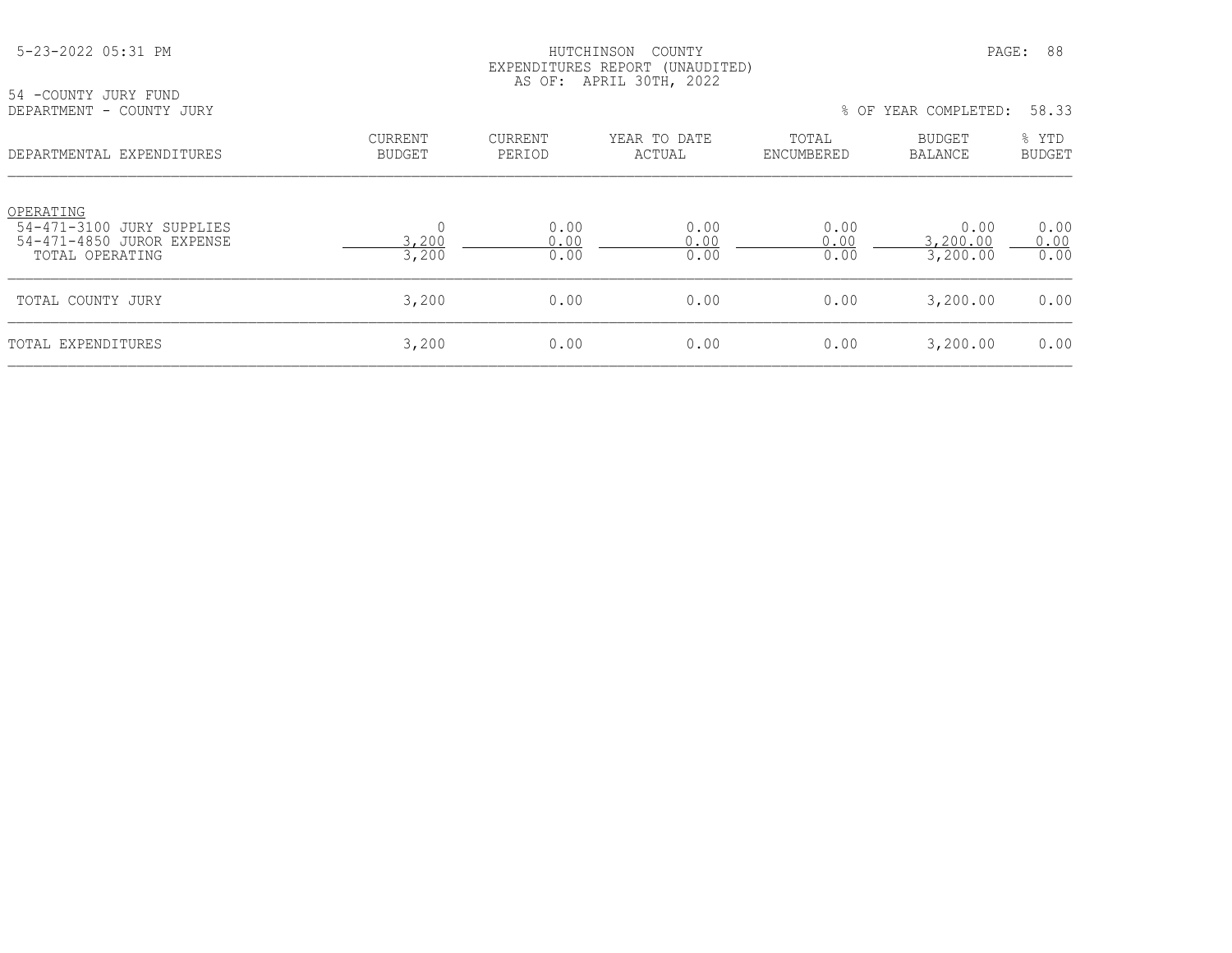## HUTCHINSON COUNTY PAGE: 89 EXPENDITURES REPORT (UNAUDITED) AS OF: APRIL 30TH, 2022

55 -JUDICIAL EDU & SUPP FUND

| DEPARTMENT - JUDICIAL EDU & SUPP                                 |                                 |                   |                        |                     | % OF YEAR COMPLETED: | 58.33                  |
|------------------------------------------------------------------|---------------------------------|-------------------|------------------------|---------------------|----------------------|------------------------|
| DEPARTMENTAL EXPENDITURES                                        | <b>CURRENT</b><br><b>BUDGET</b> | CURRENT<br>PERIOD | YEAR TO DATE<br>ACTUAL | TOTAL<br>ENCUMBERED | BUDGET<br>BALANCE    | % YTD<br><b>BUDGET</b> |
| OPERATING<br>55-472-4270 TRAINING & EDUCATION<br>TOTAL OPERATING | 550<br>550                      | 0.00<br>0.00      | 0.00<br>0.00           | 0.00<br>0.00        | 550.00<br>550.00     | 0.00<br>0.00           |
| TOTAL JUDICIAL EDU & SUPP                                        | 550                             | 0.00              | 0.00                   | 0.00                | 550.00               | 0.00                   |
| TOTAL EXPENDITURES                                               | 550                             | 0.00              | 0.00                   | 0.00                | 550.00               | 0.00                   |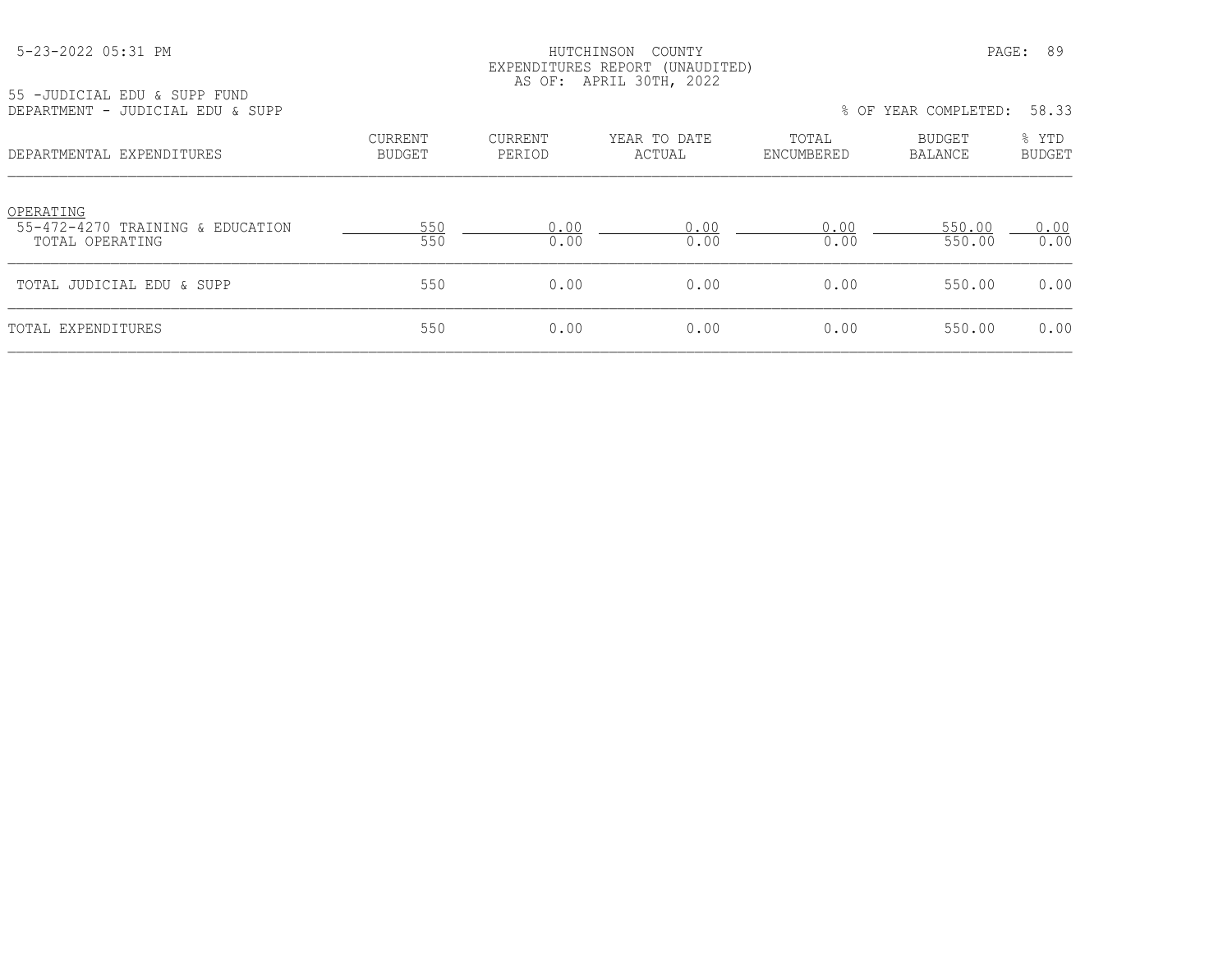# 80 -AIRPORT FUND<br>DEPARTMENT - AIRPORT

| DEPARTMENTAL EXPENDITURES                                  | <b>CURRENT</b><br><b>BUDGET</b> | CURRENT<br>PERIOD | YEAR TO DATE<br>ACTUAL | TOTAL<br>ENCUMBERED | <b>BUDGET</b><br><b>BALANCE</b> | % YTD<br><b>BUDGET</b> |
|------------------------------------------------------------|---------------------------------|-------------------|------------------------|---------------------|---------------------------------|------------------------|
| PAYROLL                                                    |                                 |                   |                        |                     |                                 |                        |
| 80-681-1080 SALARY/PART TIME                               | 18,850                          | 1,450.00          | 10,194.25              | 0.00                | 8,655.75                        | 54.08                  |
| 80-681-1360 LONGEVITY                                      | 2,100                           | 175.00            | 1,225.00               | 0.00                | 875.00                          | 58.33                  |
| 80-681-1420 SALARIES                                       | 148,564                         | 12,380.37         | 86,662.59              | 0.00                | 61,901.85                       | 58.33                  |
| 80-681-2010 SOCIAL SECURITY                                | 12,807                          | 949.22            | 6,647.92               | 0.00                | 6,159.29                        | 51.91                  |
| 80-681-2020 EMPLOYEE'S INSURANCE                           | 38,690                          | 3,224.08          | 22,568.56              | 0.00                | 16, 121.44                      | 58.33                  |
| 80-681-2025 LIFE INSURANCE<br>80-681-2030 RETIREMENT       | 108<br>19,504                   | 8.94<br>1,617.62  | 62.58<br>11,244.58     | 0.00<br>0.00        | 45.42<br>8,259.02               | 57.94<br>57.65         |
| 80-681-2260 VACATON AND SICK LEAVE                         | $\overline{0}$                  | 0.00              | 0.00                   | 0.00                | 0.00                            | 0.00                   |
| TOTAL PAYROLL                                              | 240,623                         | 19,805.23         | 138,605.48             | 0.00                | 102,017.77                      | 57.60                  |
| OPERATING                                                  |                                 |                   |                        |                     |                                 |                        |
| 80-681-3100 OFFICE SUPPLIES                                | 2,000                           | 71.99             | 274.88                 | 0.00                | 1,725.12                        | 13.74                  |
| 80-681-3110 POSTAGE AND BOX RENT                           | 1,000                           | 15.28             | 549.84                 | 0.00                | 450.16                          | 54.98                  |
| 80-681-3300 FUEL FOR RESALE                                | 400,000                         | 46,128.04         | 265, 198.93            | 0.00                | 134,801.07                      | 66.30                  |
| 80-681-3330 FUEL                                           | $\Omega$                        | 0.00              | 0.00                   | 0.00                | 0.00                            | 0.00                   |
| 80-681-3350 MATERIALS FOR RESALE<br>80-681-4000 LEGAL FEES | 1,500<br>$\Omega$               | 297.46<br>0.00    | 1,417.37<br>0.00       | 0.00<br>0.00        | 82.63<br>0.00                   | 94.49<br>0.00          |
| 80-681-4090 PEST CONTROL/WEED CONTROL                      | $\Omega$                        | 0.00              | 0.00                   | 0.00                | 0.00                            | 0.00                   |
| 80-681-4260 FREIGHT                                        | $\Omega$                        | 0.00              | 0.00                   | 0.00                | 0.00                            | 0.00                   |
| 80-681-4290 TRAVEL & DUES                                  | 1,500                           | 0.00              | 0.00                   | 0.00                | 1,500.00                        | 0.00                   |
| 80-681-4430 UTILITIES                                      | 12,000                          | 1,101.29          | 7,732.45               | 0.00                | 4,267.55                        | 64.44                  |
| 80-681-4500 MAINTENANCE, BUILDING AND G                    | 15,000                          | 17.99             | 1,260.13               | 0.00                | 13,739.87                       | 8.40                   |
| 80-681-4540 VEHICLE EXPENSE                                | 10,000                          | 0.00              | 1,026.48               | 0.00                | 8,973.52                        | 10.26                  |
| 80-681-4560 RUNWAY AND TAXI, MAINTENANC                    | $\Omega$                        | 0.00              | 0.00                   | 0.00                | 0.00                            | 0.00                   |
| 80-681-4800 BONDS                                          | 100                             | 0.00              | 100.00                 | 0.00                | 0.00                            | 100.00                 |
| 80-681-4810 GRANT<br>80-681-4990 MISCELLANEOUS EXPENSE     | 50,000                          | 86.33             | 10,932.50              | 38,492.00<br>0.00   | 575.50                          | 98.85<br>31.84         |
| 80-681-5600 AIRPORT DEPRECIATION EXP                       | 5,000<br>$\Omega$               | 369.95<br>0.00    | 1,591.75<br>0.00       | 0.00                | 3,408.25<br>0.00                | 0.00                   |
| 80-681-5700 EQUIPMENT AND UPKEEP                           | 5,000                           | 151.00            | 809.50                 | 0.00                | 4,190.50                        | 16.19                  |
| 80-681-5730 FURNITURE                                      | 9,600                           | 0.00              | 9,600.00               | 0.00                | 0.00                            | 100.00                 |
| 80-681-5731 PURCHASE HANGERS                               | $\mathbf 0$                     | 0.00              | 0.00                   | 0.00                | 0.00                            | 0.00                   |
| 80-681-5930 STATE SALES TAX                                | 500                             | 0.00              | 82.34                  | 0.00                | 417.66                          | 16.47                  |
| 80-681-5931 FEDERAL TAX ON FUEL                            | 45,000                          | 2,618.10          | 20,563.26              | 0.00                | 24,436.74                       | 45.70                  |
| 80-681-5990 CAPITAL OUTLAY                                 | $\Omega$                        | 0.00              | 0.00                   | 0.00                | 0.00                            | 0.00                   |
| 80-681-6511 SUPPLIES FOR USE                               | 4,000                           | 241.14            | 2,208.84               | 0.00                | 1,791.16                        | 55.22                  |
| 80-681-6550 FEES                                           | 20,000                          | 1,788.42          | 9,895.74               | 0.00                | 10,104.26                       | 49.48                  |
| 80-681-6600 FUEL SYSTEM EXPENSE                            | 5,000                           | 523.93            | 2,460.82<br>2,892.00   | 1,300.00<br>0.00    | 1,239.18                        | 75.22                  |
| 80-681-6650 INSURANCE<br>TOTAL OPERATING                   | 6,000<br>593,200                | 0.00<br>53,410.92 | 338, 596.83            | 39,792.00           | 3,108.00<br>214,811.17          | 48.20<br>63.79         |
|                                                            |                                 |                   |                        |                     |                                 |                        |
| TOTAL AIRPORT                                              | 833,823                         | 73, 216.15        | 477, 202.31            | 39,792.00           | 316,828.94                      | 62.00                  |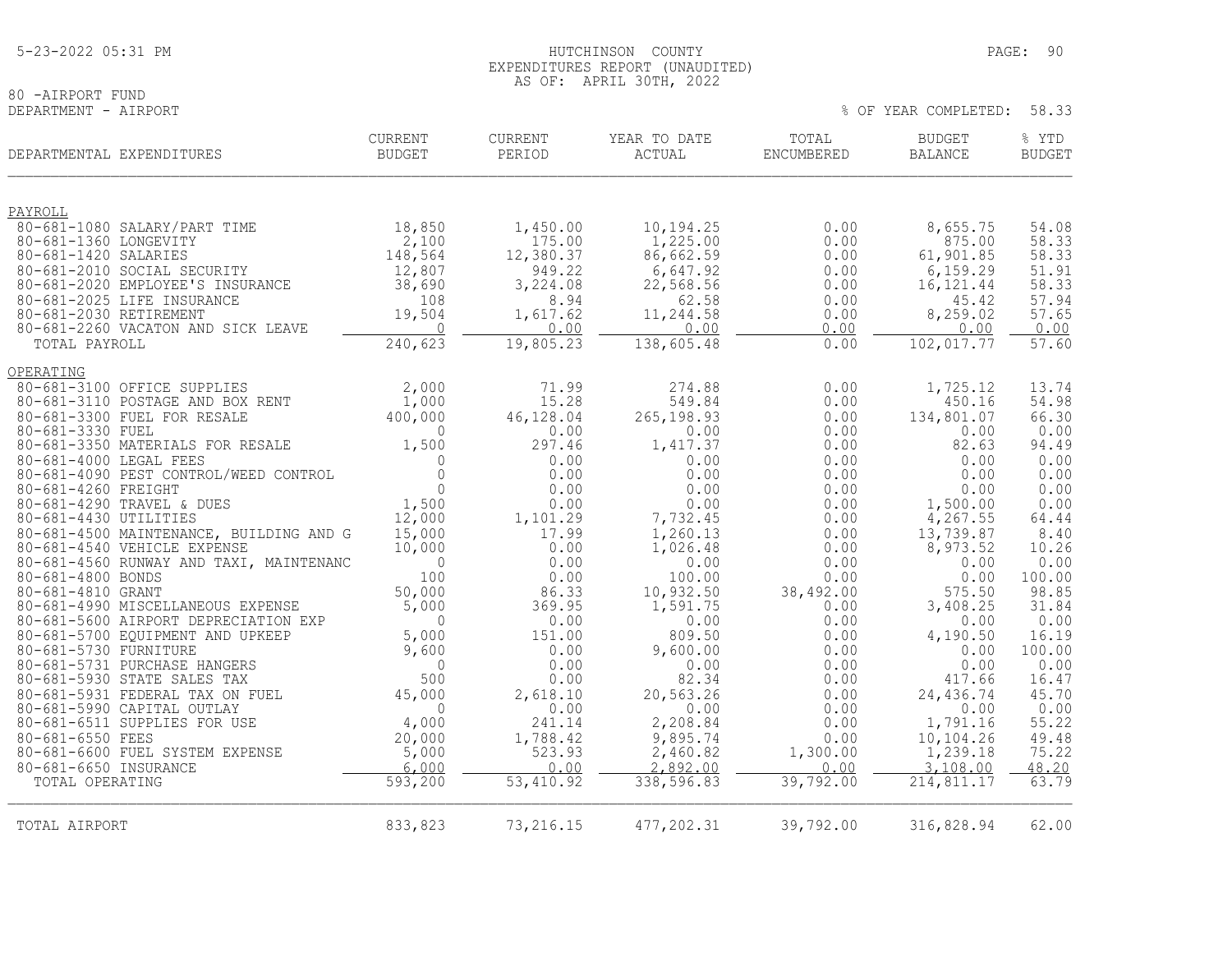| 5-23-2022 05:31 PM                                       |                                 | HUTCHINSON        | COUNTY<br>EXPENDITURES REPORT (UNAUDITED)<br>AS OF: APRIL 30TH, 2022 |                     |                          | PAGE: 91               |
|----------------------------------------------------------|---------------------------------|-------------------|----------------------------------------------------------------------|---------------------|--------------------------|------------------------|
| 80 -AIRPORT FUND<br>DEPARTMENT - TRANSFERS               |                                 |                   |                                                                      | $8$ OF              | YEAR COMPLETED:          | 58.33                  |
| DEPARTMENTAL EXPENDITURES                                | <b>CURRENT</b><br><b>BUDGET</b> | CURRENT<br>PERIOD | YEAR TO DATE<br>ACTUAL                                               | TOTAL<br>ENCUMBERED | BUDGET<br><b>BALANCE</b> | % YTD<br><b>BUDGET</b> |
| TRANSFERS<br>80-700-0000 TRANSFER OUT<br>TOTAL TRANSFERS | $\Omega$                        | 0.00<br>0.00      | 77,349.37<br>77,349.37                                               | 0.00<br>0.00        | 77,349.37)<br>77,349.37) | 0.00<br>0.00           |
| TOTAL TRANSFERS                                          | 0                               | 0.00              | 77,349.37                                                            | 0.00(               | 77,349.37)               | 0.00                   |
| TOTAL EXPENDITURES                                       | 833,823                         | 73,216.15         | 554,551.68                                                           | 39,792.00           | 239, 479.57              | 71.28                  |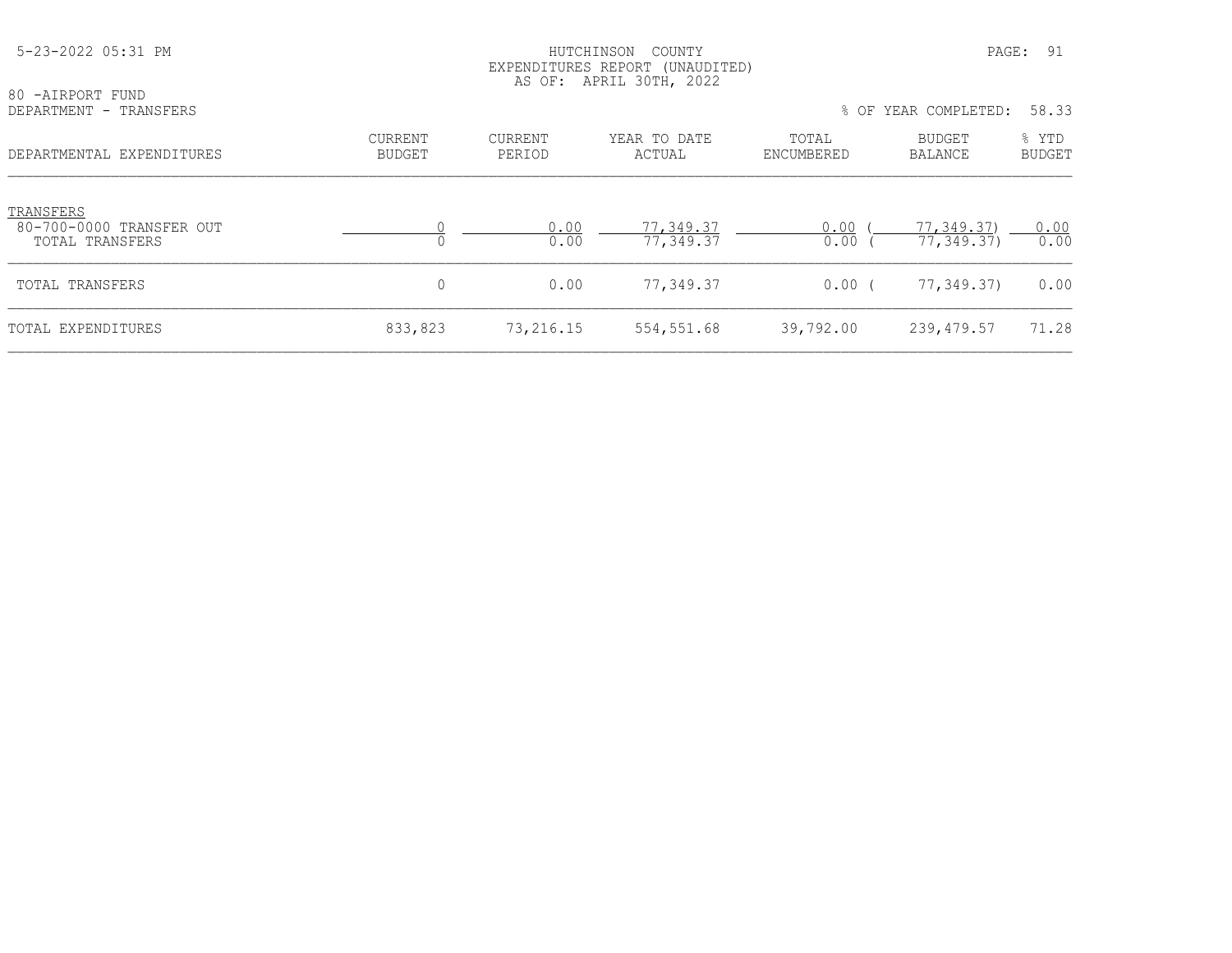| 5-23-2022 05:31 PM<br>81 -MUSEUM FUND<br>DEPARTMENT - TRANSFER IN |                          | HUTCHINSON        | COUNTY<br>EXPENDITURES REPORT (UNAUDITED)<br>AS OF: APRIL 30TH, 2022 |                     | PAGE:<br>% OF YEAR COMPLETED: | 92<br>58.33            |
|-------------------------------------------------------------------|--------------------------|-------------------|----------------------------------------------------------------------|---------------------|-------------------------------|------------------------|
| DEPARTMENTAL EXPENDITURES                                         | CURRENT<br><b>BUDGET</b> | CURRENT<br>PERIOD | YEAR TO DATE<br>ACTUAL                                               | TOTAL<br>ENCUMBERED | BUDGET<br><b>BALANCE</b>      | % YTD<br><b>BUDGET</b> |
| TRANSFERS<br>81-390-0000 TRANSFER IN<br>TOTAL TRANSFERS           | 202,808)<br>202,808)     | 0.00<br>0.00      | 202,808.00)<br>202,808.00)                                           | 0.00<br>0.00        | 0.00<br>0.00                  | 100.00<br>100.00       |
| TOTAL TRANSFER IN                                                 | 202,808)                 | 0.00              | 202,808.00)                                                          | 0.00                | 0.00                          | 100.00                 |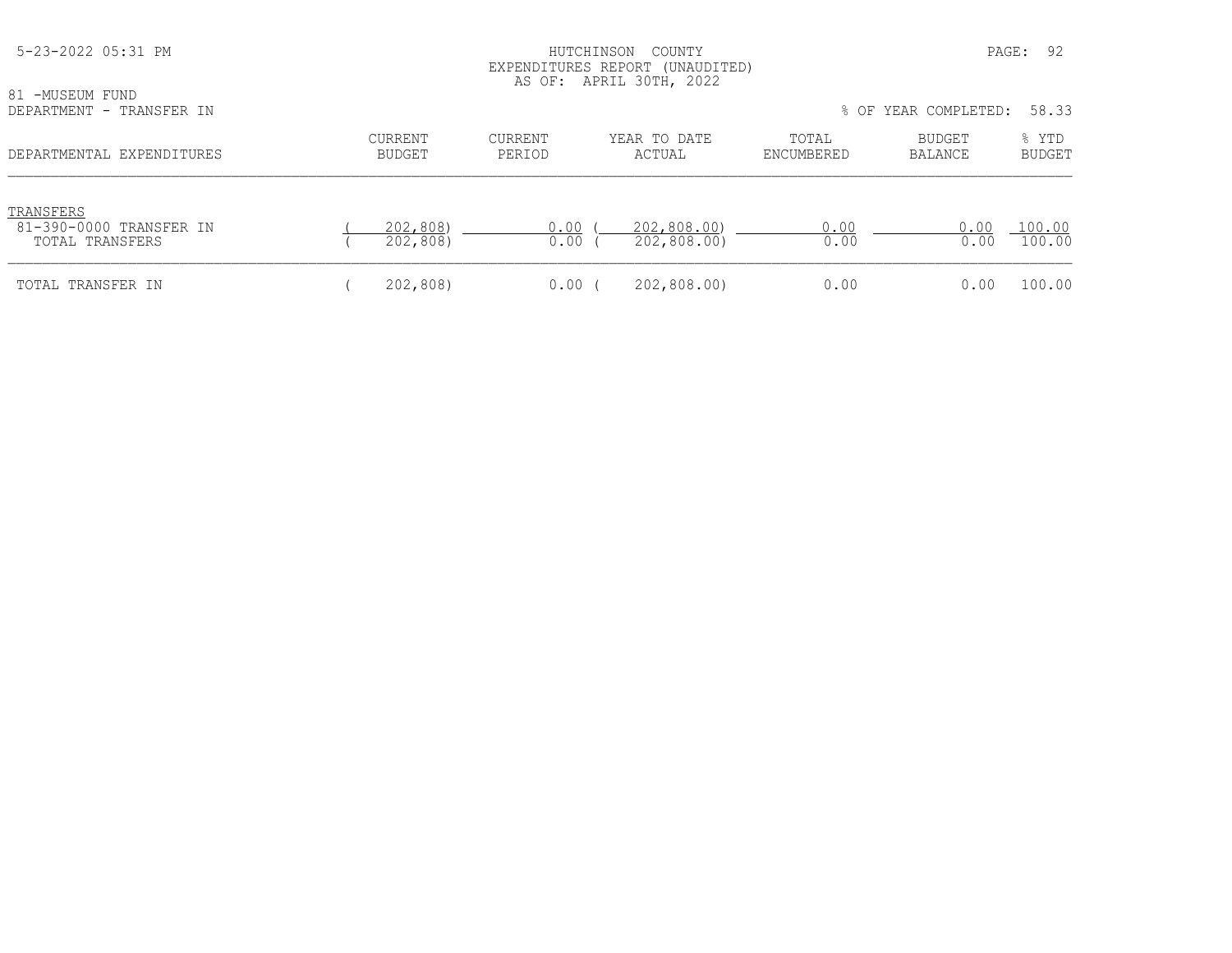# 81 -MUSEUM FUND<br>DEPARTMENT - MUSEUM

| DEPARTMENTAL EXPENDITURES                                 | <b>CURRENT</b><br><b>BUDGET</b> | CURRENT<br>PERIOD | YEAR TO DATE<br>ACTUAL | TOTAL<br>ENCUMBERED | <b>BUDGET</b><br><b>BALANCE</b> | % YTD<br><b>BUDGET</b> |
|-----------------------------------------------------------|---------------------------------|-------------------|------------------------|---------------------|---------------------------------|------------------------|
| PAYROLL                                                   |                                 |                   |                        |                     |                                 |                        |
| 81-513-1010 SALARIES                                      | 44,357                          | 3,300.00          | 23,100.00              | 0.00                | 21, 257.40                      | 52.08                  |
| 81-513-1020 SALARY, DIRECTOR                              | 59,408                          | 4,950.66          | 34,654.62              | 0.00                | 24, 753.30                      | 58.33                  |
| 81-513-1030 GRANT SALARY                                  | $\Omega$                        | 0.00              | 0.00                   | 0.00                | 0.00                            | 0.00                   |
| 81-513-1080 PT. TIME SALARIES                             | 20,000                          | 1,643.75          | 11,951.50              | 0.00                | 8,048.50                        | 59.76                  |
| 81-513-1360 LONGEVITY                                     | 600<br>9,514                    | 50.00<br>731.10   | 350.00<br>5,151.82     | 0.00                | 250.00                          | 58.33                  |
| 81-513-2010 SOCIAL SECURITY<br>81-513-2020 EMPLOYEES INS. | 25,895                          | 2,157.87          | 15,105.09              | 0.00<br>0.00        | 4,362.13<br>10,789.91           | 54.15<br>58.33         |
| 81-513-2025 LIFE INSURANCE                                | 72                              | 5.96              | 41.72                  | 0.00                | 30.28                           | 57.94                  |
| 81-513-2030 RETIREMENT                                    | 14,312                          | 1,148.58          | 8,031.69               | 0.00                | 6,280.33                        | 56.12                  |
| 81-513-2260 VACATION                                      | $\Omega$                        | 0.00              | 0.00                   | 0.00                | 0.00                            | 0.00                   |
| TOTAL PAYROLL                                             | 174,158                         | 13,987.92         | 98,386.44              | 0.00                | 75, 771.85                      | 56.49                  |
| OPERATING                                                 |                                 |                   |                        |                     |                                 |                        |
| 81-513-3100 OFFICE SUPPLIES                               | 2,500                           | 1,102.25          | 1,707.48               | 0.00                | 792.52                          | 68.30                  |
| 81-513-3101 COPIER EXP.                                   | 2,500                           | 142.40            | 1,311.93               | 0.00                | 1,188.07                        | 52.48                  |
| 81-513-3320 JANITOR SUPPLIES                              | 300                             | 0.00              | 0.00                   | 0.00                | 300.00                          | 0.00                   |
| 81-513-4270 CONFERENCE                                    | $\mathbf 0$                     | 0.00              | 0.00                   | 0.00                | 0.00                            | 0.00                   |
| 81-513-4271 MEALS<br>81-513-4290 MILEAGE & TRAVEL         | $\Omega$<br>200                 | 0.00<br>0.00      | 0.00<br>0.00           | 0.00<br>0.00        | 0.00<br>200.00                  | $0.00$<br>$0.00$       |
| 81-513-4400 UTILITIES & PHONE                             | 11,500                          | 935.36            | 5,660.84               | 0.00                | 5,839.16                        | 49.22                  |
| 81-513-4500 BLDG. MAINT.                                  | 6,000                           | 1,295.27          | 2,638.24               | 0.00                | 3,361.76                        | 43.97                  |
| 81-513-4810 MEMBERSHIP & DUES                             | 200                             | 0.00              | 0.00                   | 0.00                | 200.00                          | 0.00                   |
| 81-513-4990 EVENTS                                        | 100                             | 0.00              | 0.00                   | 0.00                | 100.00                          | 0.00                   |
| 81-513-4991 TRANSPOTATION/ARMORY MATERI                   | $\mathbf 0$                     | 0.00              | 0.00                   | 0.00                | 0.00                            | 0.00                   |
| 81-513-4992 EDUCATIONAL FUND                              | $\mathbf{0}$                    | 0.00              | 0.00                   | 0.00                | 0.00                            | 0.00                   |
| 81-513-4993 MISC.                                         | 300                             | 0.00              | 0.00                   | 0.00                | 300.00                          | 0.00                   |
| 81-513-4994 VOL. PROGRAMS                                 | 50                              | 0.00              | 0.00                   | 0.00                | 50.00                           | 0.00                   |
| 81-513-4995 DERRICK<br>81-513-4996 DONATIONS & GRANT      | $\Omega$<br>$\mathbf{0}$        | 0.00<br>0.00      | 0.00                   | 0.00                | 0.00<br>0.00                    | 0.00<br>0.00           |
| 81-513-4997 GIFT SHOP                                     | 2,000                           | 0.00              | 0.00<br>172.79         | 0.00<br>0.00        | 1,827.21                        | 8.64                   |
| 81-513-4998 COLLECTIONS CARE                              | 1,500                           | 0.00              | 0.00                   | 0.00                | 1,500.00                        |                        |
| 81-513-4999 EXHIBITS                                      | 3,000                           | 21.59             | 247.49                 | 0.00                | 2,752.51                        | $0.00$<br>8.25         |
| 81-513-5000 SPUDDER & EXHIBIT SHELTER                     | $\overline{0}$                  | 0.00              | 0.00                   | 0.00                | 0.00                            | 0.00                   |
| 81-513-5502 LAND PURCHASE                                 | $\Omega$                        | 0.00              | 0.00                   | 0.00                | 0.00                            | $0.00$<br>21.60        |
| 81-513-5700 EQUIPMENT                                     | 2,500                           | 540.00            | 540.00                 | 0.00                | 1,960.00                        |                        |
| 81-513-5720 COMPUTER                                      | 2,000                           | 0.00              | 312.68                 | 0.00                | 1,687.32                        | 15.63                  |
| 81-513-5900 BOOKS & BROCHURES                             | 100                             | 0.00              | 13.55                  | 0.00                | 86.45                           | 13.55                  |
| 81-513-5990 HOTEL MOTEL TAX<br>81-513-5991 CAPITAL OUTLAY | $\mathbf 0$<br>$\cap$           | 0.00<br>0.00      | 0.00<br>0.00           | 0.00<br>0.00        | 0.00<br>0.00                    | 0.00<br>0.00           |
| TOTAL OPERATING                                           | 34,750                          | 4,036.87          | 12,605.00              | 0.00                | 22,145.00                       | 36.27                  |
|                                                           |                                 |                   |                        |                     |                                 |                        |
| TOTAL MUSEUM                                              | 208,908                         | 18,024.79         | 110,991.44             | 0.00                | 97,916.85                       | 53.13                  |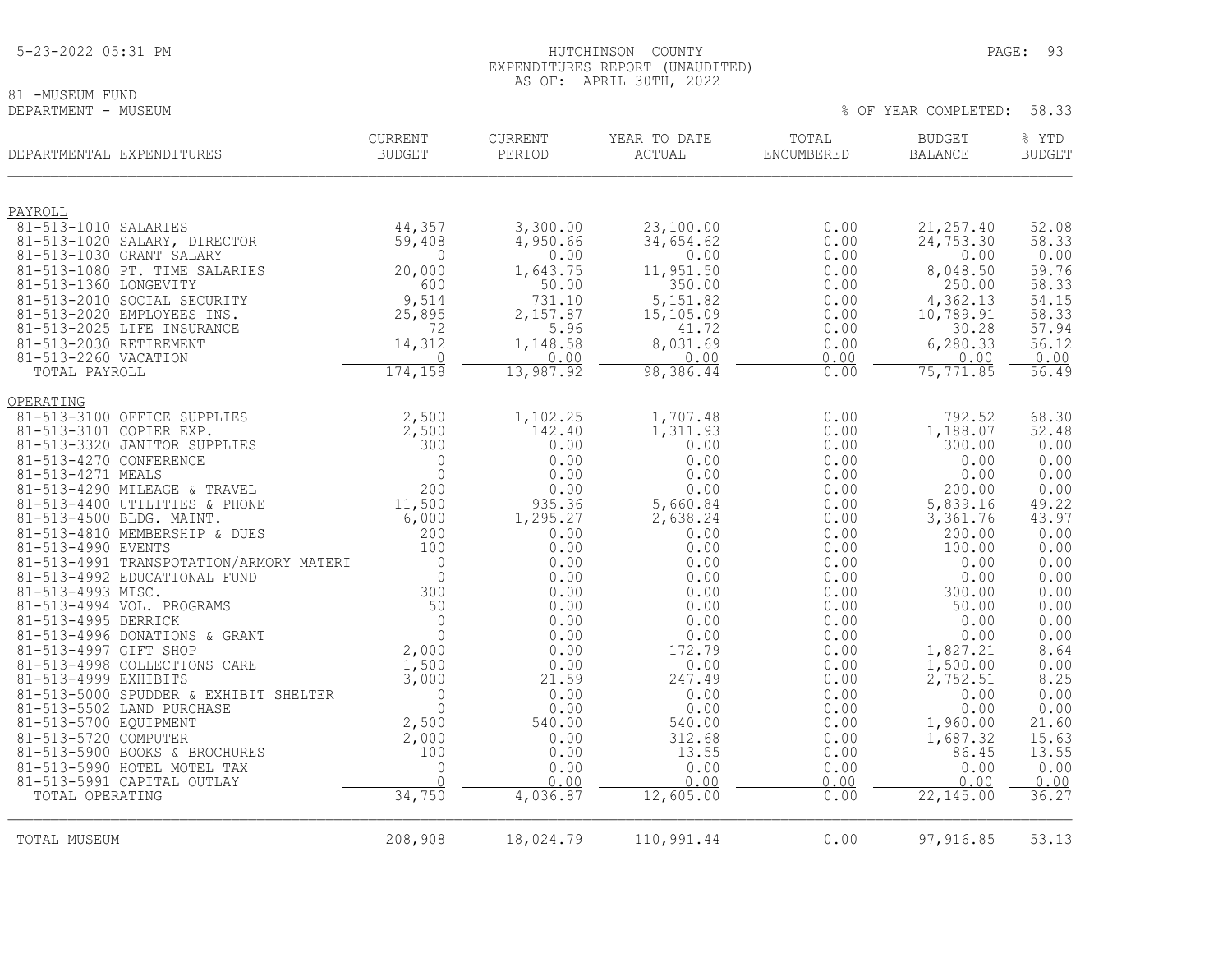| 81 -MUSEUM FUND<br>DEPARTMENT - TRANSFERS                |                                 |                   |                        | % OF YEAR COMPLETED: | 58.33                    |                 |
|----------------------------------------------------------|---------------------------------|-------------------|------------------------|----------------------|--------------------------|-----------------|
| DEPARTMENTAL EXPENDITURES                                | <b>CURRENT</b><br><b>BUDGET</b> | CURRENT<br>PERIOD | YEAR TO DATE<br>ACTUAL | TOTAL<br>ENCUMBERED  | BUDGET<br>BALANCE        | % YTD<br>BUDGET |
| TRANSFERS<br>81-700-0000 TRANSFER OUT<br>TOTAL TRANSFERS |                                 | 0.00<br>0.00      | 13,220.29<br>13,220.29 | 0.00<br>0.00         | 13,220.29)<br>13,220.29) | 0.00<br>0.00    |
| TOTAL TRANSFERS                                          | 0                               | 0.00              | 13,220.29              | $0.00$ (             | 13,220.29)               | 0.00            |
| TOTAL EXPENDITURES                                       | 6,100                           | 18,024.79 (       | 78,596.27)             | 0.00                 | 84,696.56 1,288.40-      |                 |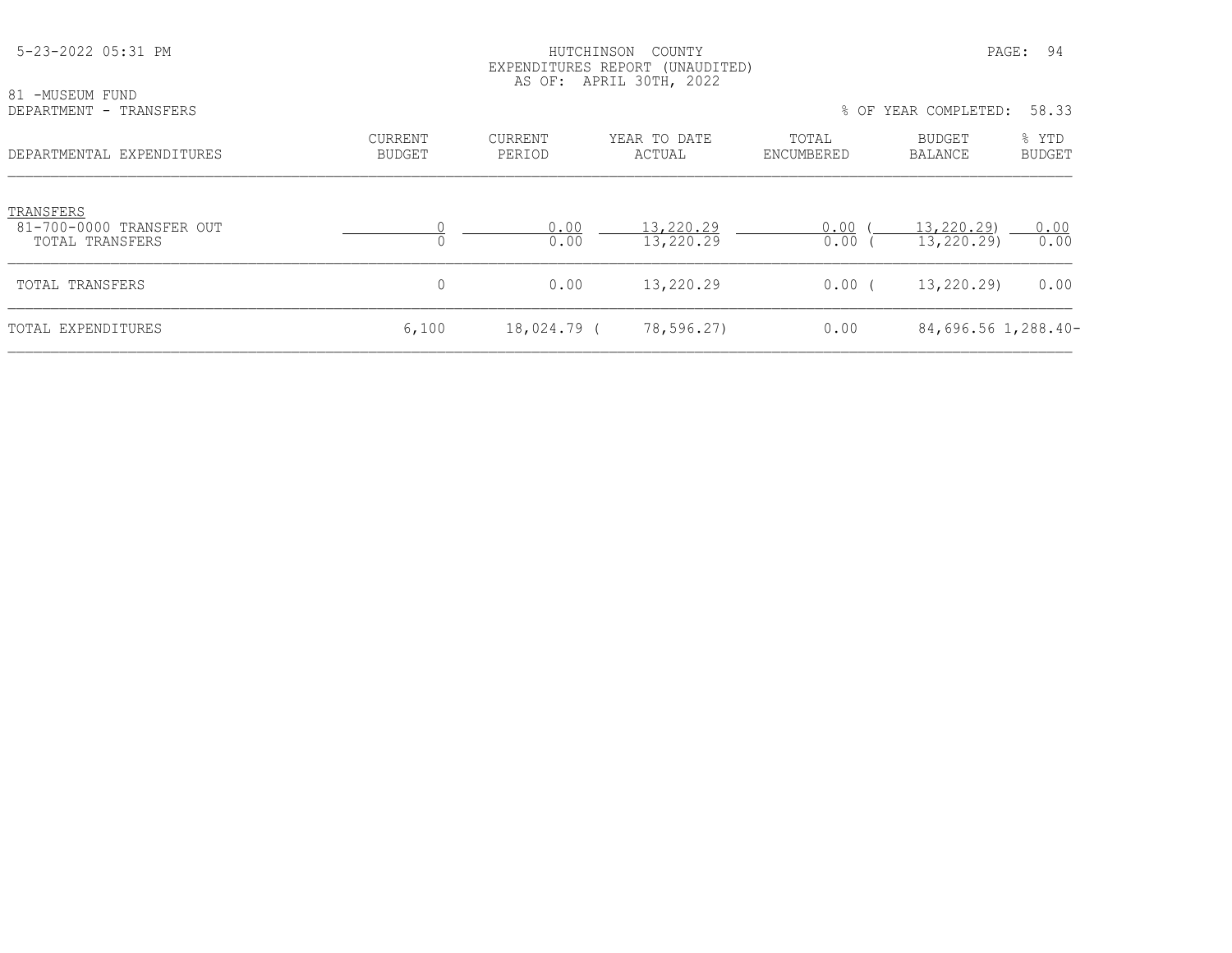84 -JAIL COMMISSARY FUND<br>DEPARTMENT - JAIL COMMISSARY

## HUTCHINSON COUNTY PAGE: 95 EXPENDITURES REPORT (UNAUDITED) AS OF: APRIL 30TH, 2022

|                   | DEPARTMENTAL EXPENDITURES                                  | <b>CURRENT</b><br><b>BUDGET</b> | <b>CURRENT</b><br>PERIOD | YEAR TO DATE<br>ACTUAL | TOTAL<br>ENCUMBERED | <b>BUDGET</b><br><b>BALANCE</b> | % YTD<br><b>BUDGET</b> |
|-------------------|------------------------------------------------------------|---------------------------------|--------------------------|------------------------|---------------------|---------------------------------|------------------------|
| OPERATING         |                                                            |                                 |                          |                        |                     |                                 |                        |
| 84-562-3111       | POSTAGE FOR RESALE                                         |                                 | 0.00                     | 0.00                   | 0.00                | 0.00                            | 0.00                   |
| 84-562-3211       | POSTAGE FOR USE<br>84-562-3333 JAIL COMMISSARY RESALE SUPP |                                 | 0.00<br>0.00             | 0.00<br>0.00           | 0.00<br>0.00        | 0.00<br>0.00                    | 0.00<br>0.00           |
| $84 - 562 - 4050$ | INMATE MEDICAL                                             |                                 | 0.00                     | 0.00                   | 0.00                | 0.00                            | 0.00                   |
|                   | 84-562-4222 CABLE TV SERVICES                              |                                 | 0.00                     | 0.00                   | 0.00                | 0.00                            | 0.00                   |
|                   | 84-562-4990 MISCELLANEOUS EXPENSE                          |                                 | 0.00                     | 0.00                   | 0.00                | 0.00                            | 0.00                   |
|                   | 84-562-5706 EQUIPMENT EXPENSE                              |                                 | 0.00                     | 0.00                   | 0.00                | 0.00                            | 0.00                   |
|                   | 84-562-5990 CAPITAL OUTLAY                                 |                                 | 0.00                     | 0.00                   | 0.00                | 0.00                            | 0.00                   |
|                   | 84-562-6511 SUPPLIES FOR USE                               |                                 | 0.00                     | 0.00                   | 0.00                | 0.00                            | 0.00                   |
| TOTAL OPERATING   |                                                            |                                 | 0.00                     | 0.00                   | 0.00                | 0.00                            | 0.00                   |
| TOTAL JAIL        | COMMISSARY                                                 | $\mathbf 0$                     | 0.00                     | 0.00                   | 0.00                | 0.00                            | 0.00                   |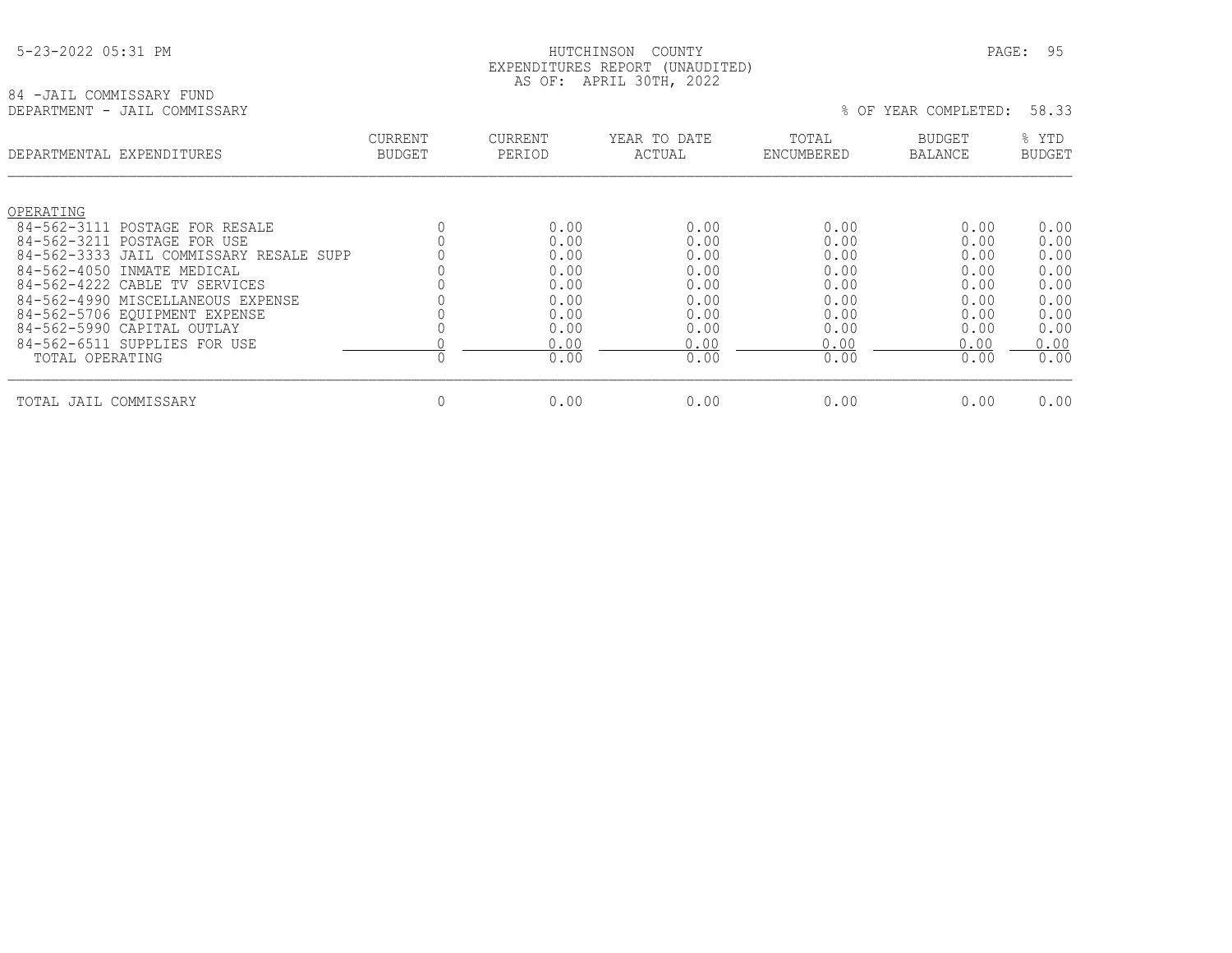# HUTCHINSON COUNTY **PAGE: 96**  EXPENDITURES REPORT (UNAUDITED) AS OF: APRIL 30TH, 2022

| 84 -JAIL COMMISSARY FUND |  |                                     |  |
|--------------------------|--|-------------------------------------|--|
|                          |  | DEPARTMENT - JAIL COMMISSARY RESALE |  |

| 04 TUAIL COMMISSANI IUND<br>DEPARTMENT - JAIL COMMISSARY RESALE         |                          |                          |                        |                     | % OF YEAR COMPLETED: | 58.33           |
|-------------------------------------------------------------------------|--------------------------|--------------------------|------------------------|---------------------|----------------------|-----------------|
| DEPARTMENTAL EXPENDITURES                                               | <b>CURRENT</b><br>BUDGET | <b>CURRENT</b><br>PERIOD | YEAR TO DATE<br>ACTUAL | TOTAL<br>ENCUMBERED | BUDGET<br>BALANCE    | % YTD<br>BUDGET |
| OPERATING<br>84-652-3333 JAIL COMMISSARY RESALE SUPP<br>TOTAL OPERATING |                          | 0.00<br>0.00             | 0.00<br>0.00           | 0.00<br>0.00        | 0.00<br>0.00         | 0.00<br>0.00    |
| TOTAL JAIL COMMISSARY RESALE                                            |                          | 0.00                     | 0.00                   | 0.00                | 0.00                 | 0.00            |
| TOTAL EXPENDITURES                                                      |                          | 0.00                     | 0.00                   | 0.00                | 0.00                 | 0.00            |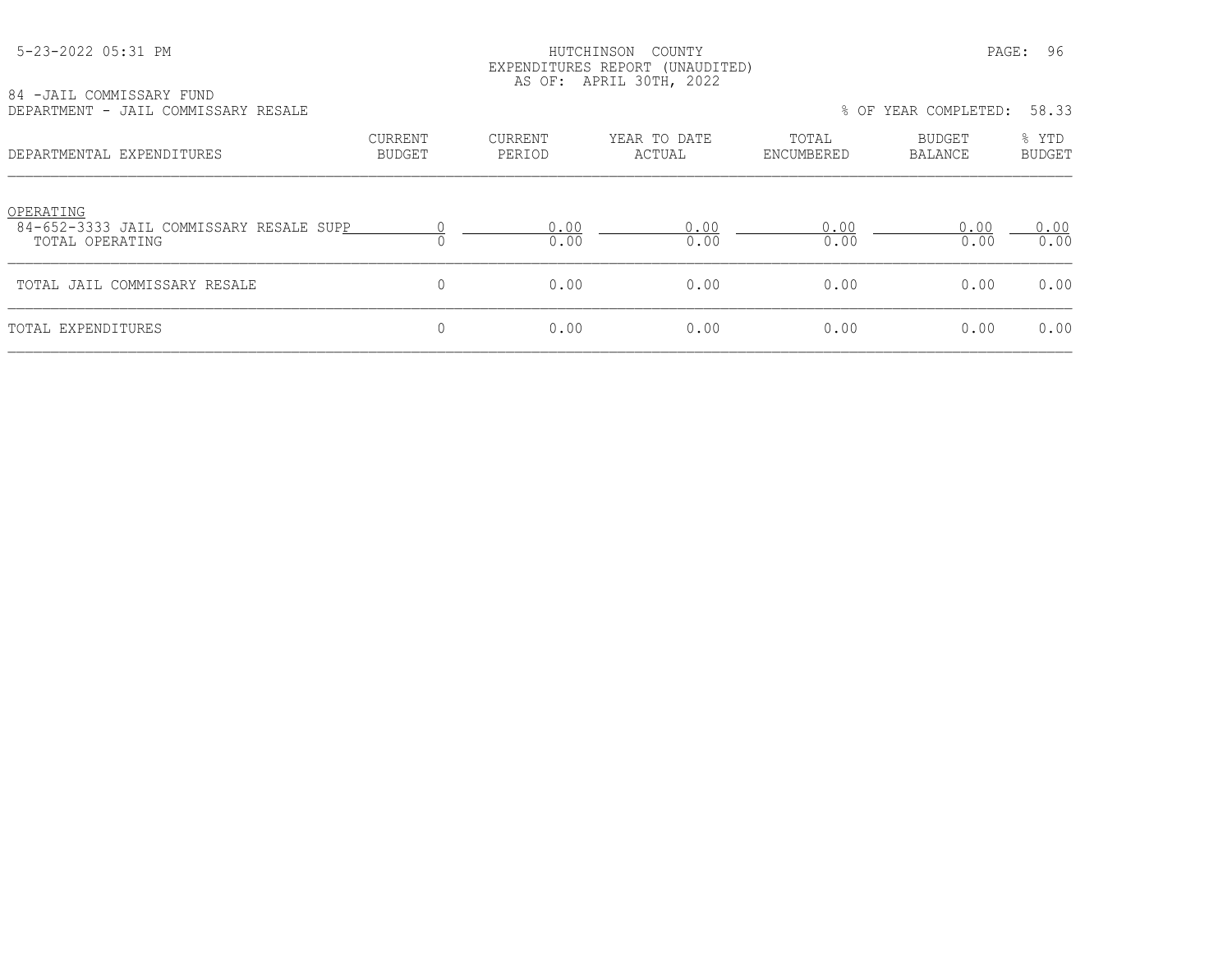# 5-23-2022 05:31 PM HUTCHINSON COUNTY PAGE: 97 EXPENDITURES REPORT (UNAUDITED) AS OF: APRIL 30TH, 2022

96 -GENERAL FIXED ASSETS<br>DEPARTMENT - COUNTY JUDGI

| DEPARTMENT - COUNTY JUDGE                                        |                   |                   |                        |                     | % OF YEAR COMPLETED: 58.33 |                        |
|------------------------------------------------------------------|-------------------|-------------------|------------------------|---------------------|----------------------------|------------------------|
| DEPARTMENTAL EXPENDITURES                                        | CURRENT<br>BUDGET | CURRENT<br>PERIOD | YEAR TO DATE<br>ACTUAL | TOTAL<br>ENCUMBERED | BUDGET<br>BALANCE          | % YTD<br><b>BUDGET</b> |
| OPERATING<br>96-400-5600 DEPRECIATION EXPENSE<br>TOTAL OPERATING |                   | 0.00<br>0.00      | 0.00<br>0.00           | 0.00<br>0.00        | 0.00<br>0.00               | 0.00<br>0.00           |
| TOTAL COUNTY JUDGE                                               |                   | 0.00              | 0.00                   | 0.00                | 0.00                       | 0.00                   |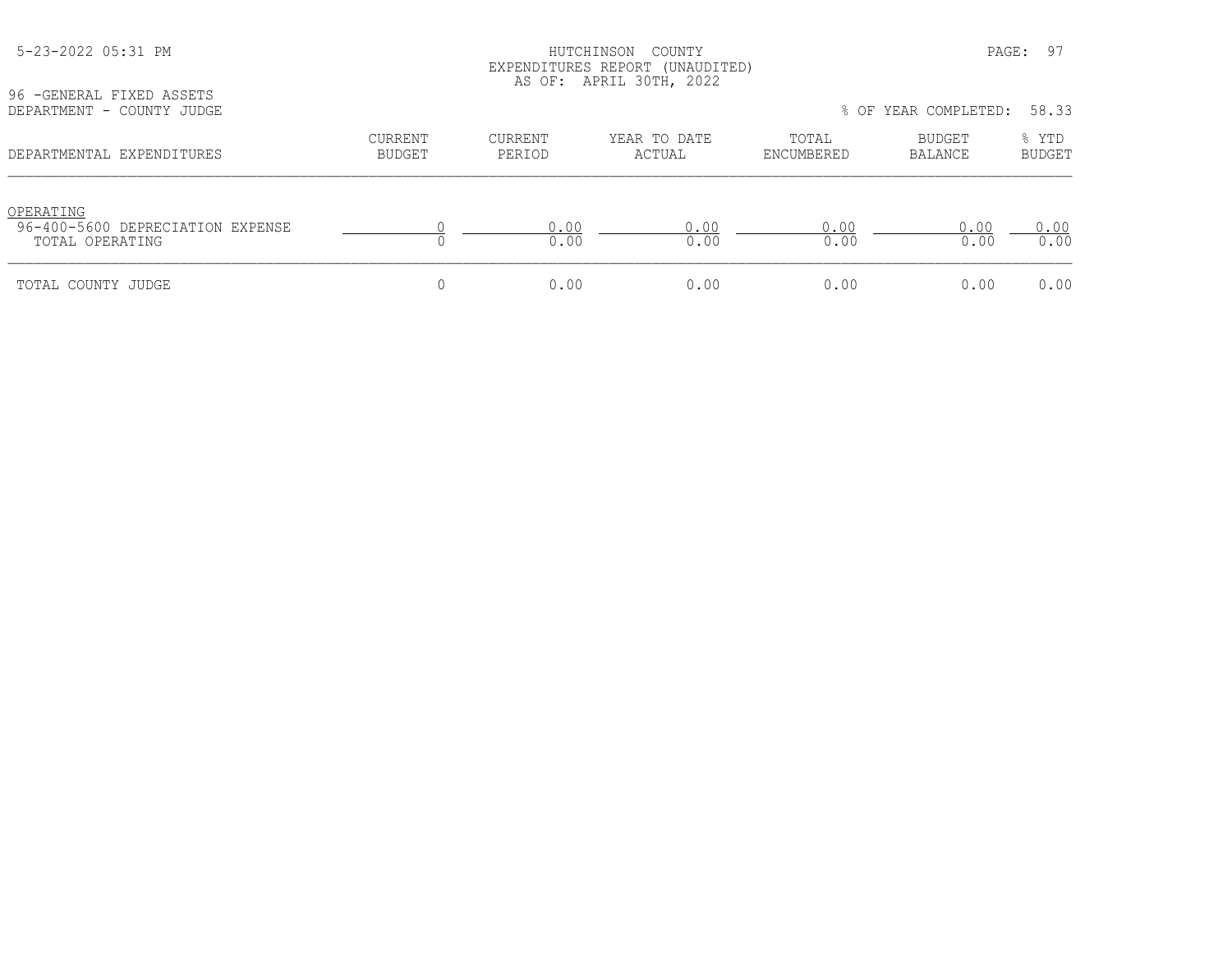| 5-23-2022 05:31 PM |  |
|--------------------|--|
|--------------------|--|

# 5-23-2022 05:31 PM HUTCHINSON COUNTY PAGE: 98 EXPENDITURES REPORT (UNAUDITED) AS OF: APRIL 30TH, 2022

96 -GENERAL FIXED ASSETS<br>DEPARTMENT - COUNTY CLER

| DEPARTMENT - COUNTY CLERK                                        |                          |                   |                        |                     | % OF YEAR COMPLETED: | 58.33                  |
|------------------------------------------------------------------|--------------------------|-------------------|------------------------|---------------------|----------------------|------------------------|
| DEPARTMENTAL EXPENDITURES                                        | CURRENT<br><b>BUDGET</b> | CURRENT<br>PERIOD | YEAR TO DATE<br>ACTUAL | TOTAL<br>ENCUMBERED | BUDGET<br>BALANCE    | % YTD<br><b>BUDGET</b> |
| OPERATING<br>96-403-5600 DEPRECIATION EXPENSE<br>TOTAL OPERATING |                          | 0.00<br>0.00      | 0.00<br>0.00           | 0.00<br>0.00        | 0.00<br>0.00         | 0.00<br>0.00           |
| TOTAL COUNTY CLERK                                               |                          | 0.00              | 0.00                   | 0.00                | 0.00                 | 0.00                   |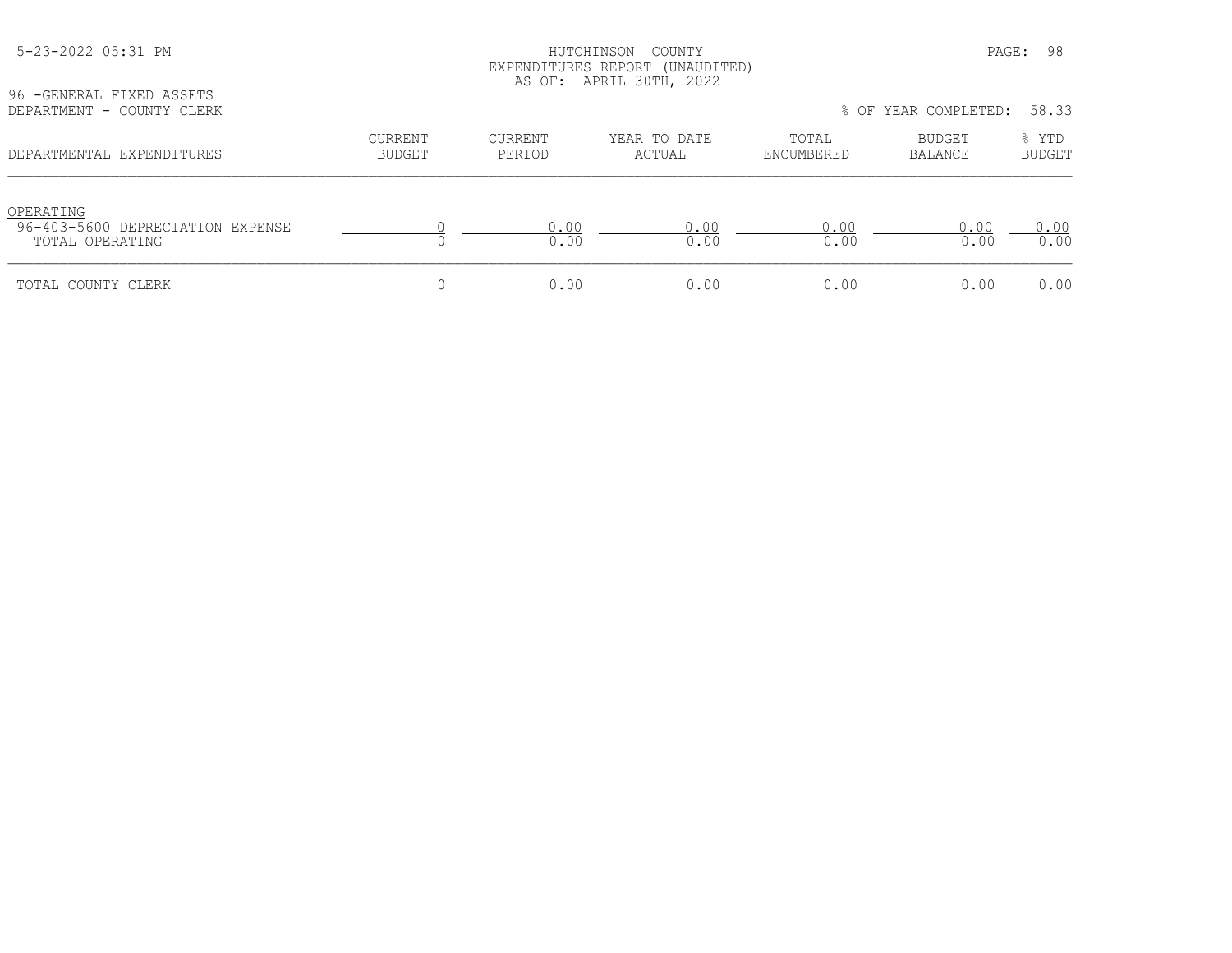# HUTCHINSON COUNTY PAGE: 99 EXPENDITURES REPORT (UNAUDITED) AS OF: APRIL 30TH, 2022

96 -GENERAL FIXED ASSETS<br>DEPARTMENT - VETERANS SEI

| DEPARTMENT - VETERANS SERVICE                                    |                          |                   |                        |                     | % OF YEAR COMPLETED: | 58.33                  |
|------------------------------------------------------------------|--------------------------|-------------------|------------------------|---------------------|----------------------|------------------------|
| DEPARTMENTAL EXPENDITURES                                        | CURRENT<br><b>BUDGET</b> | CURRENT<br>PERIOD | YEAR TO DATE<br>ACTUAL | TOTAL<br>ENCUMBERED | BUDGET<br>BALANCE    | % YTD<br><b>BUDGET</b> |
| OPERATING<br>96-405-5600 DEPRECIATION EXPENSE<br>TOTAL OPERATING |                          | 0.00<br>0.00      | 0.00<br>0.00           | 0.00<br>0.00        | 0.00<br>0.00         | 0.00<br>0.00           |
| TOTAL VETERANS SERVICE                                           |                          | 0.00              | 0.00                   | 0.00                | 0.00                 | 0.00                   |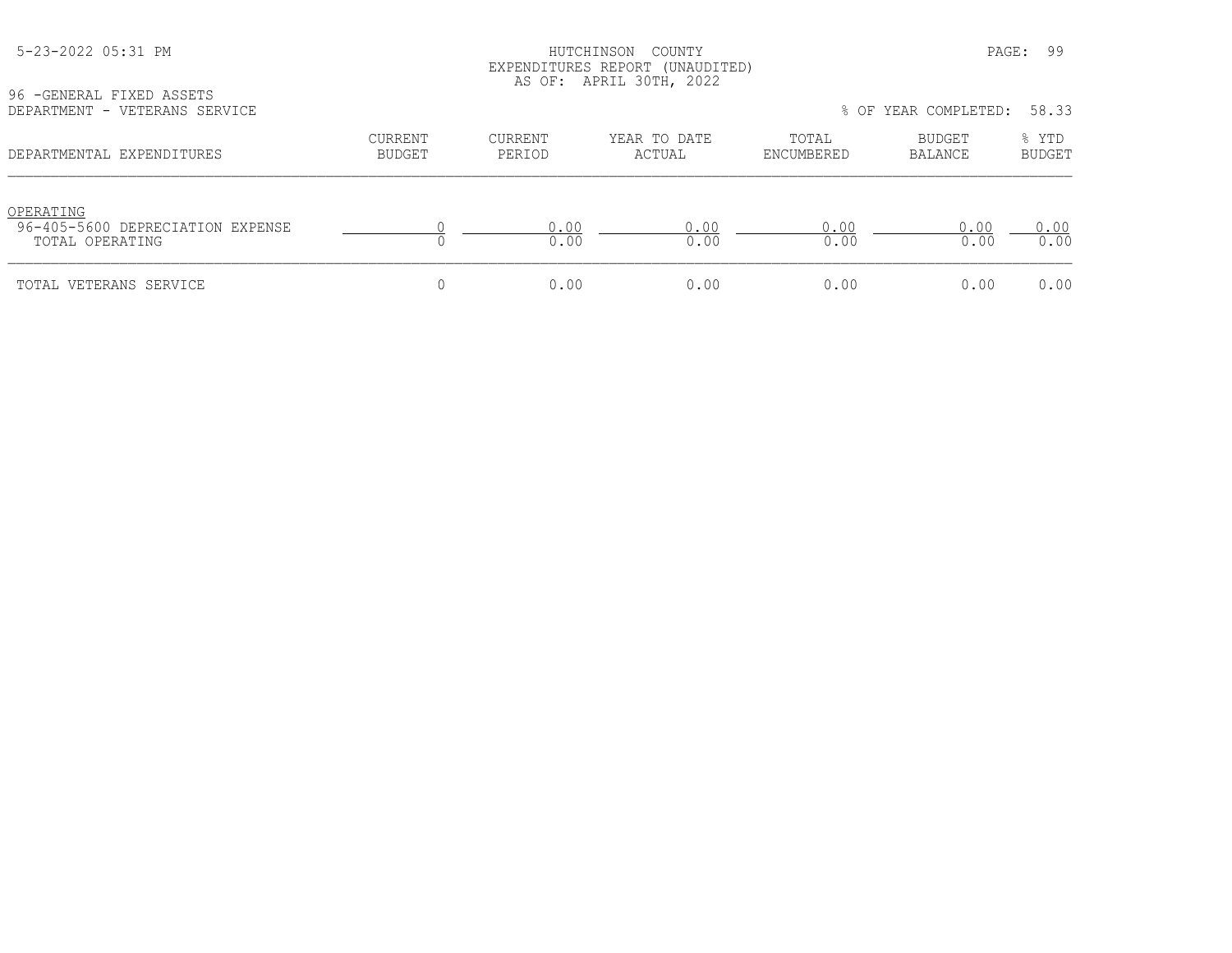## HUTCHINSON COUNTY PAGE: 100 EXPENDITURES REPORT (UNAUDITED)<br>AS OF: APRIL 30TH, 2022 AS OF: APRIL 30TH, 2022

96 -GENERAL FIXED ASSETS

| DEPARTMENT - EMERGENCY OPERATIONS CENT                           |                          |                   |                        |                     | % OF YEAR COMPLETED: | 58.33                  |
|------------------------------------------------------------------|--------------------------|-------------------|------------------------|---------------------|----------------------|------------------------|
| DEPARTMENTAL EXPENDITURES                                        | CURRENT<br><b>BUDGET</b> | CURRENT<br>PERIOD | YEAR TO DATE<br>ACTUAL | TOTAL<br>ENCUMBERED | BUDGET<br>BALANCE    | % YTD<br><b>BUDGET</b> |
| OPERATING<br>96-406-5600 DEPRECIATION EXPENSE<br>TOTAL OPERATING |                          | 0.00<br>0.00      | 0.00<br>0.00           | 0.00<br>0.00        | 0.00<br>0.00         | 0.00<br>0.00           |
| TOTAL EMERGENCY OPERATIONS CENT                                  |                          | 0.00              | 0.00                   | 0.00                | 0.00                 | 0.00                   |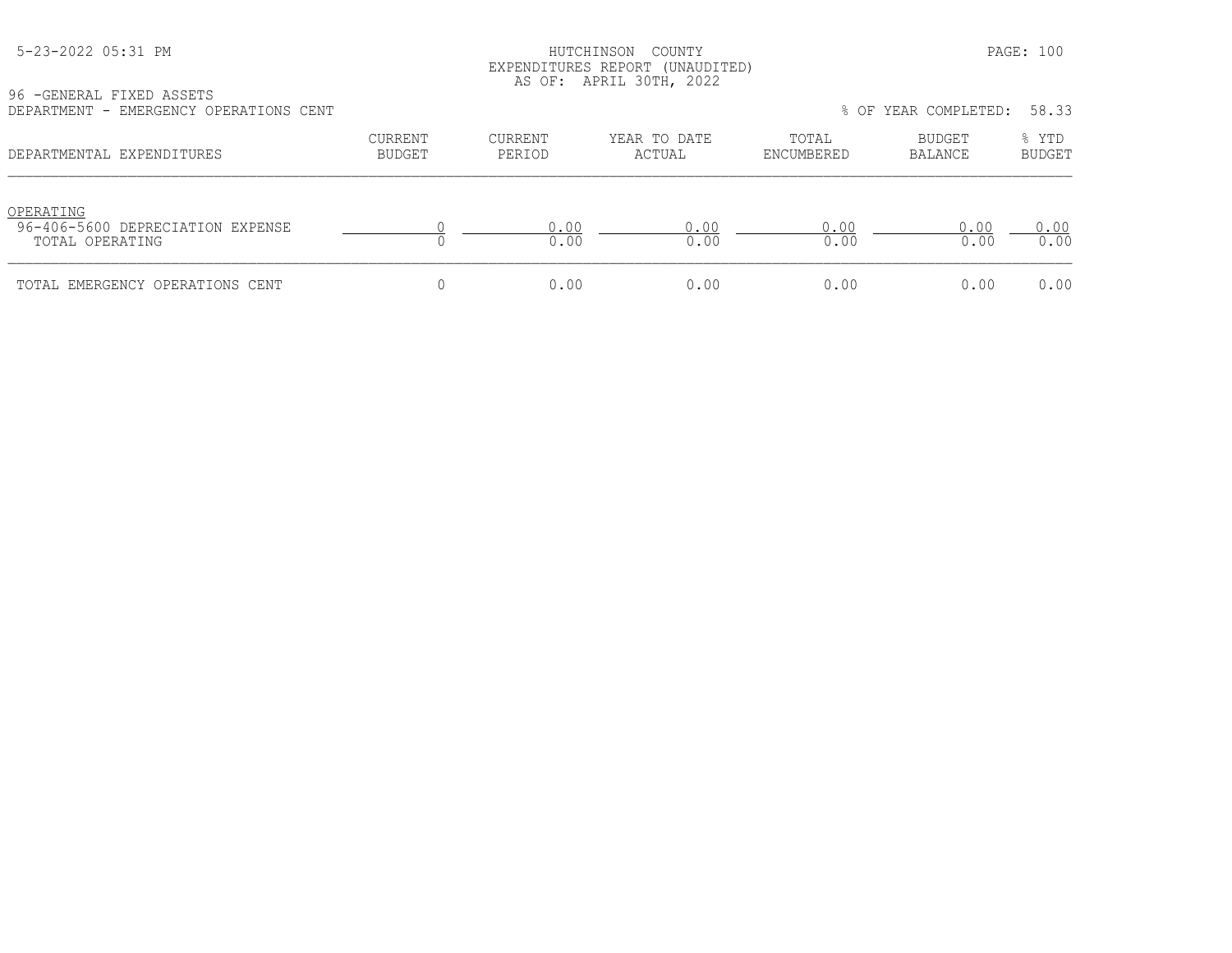## HUTCHINSON COUNTY PAGE: 101 EXPENDITURES REPORT (UNAUDITED) AS OF: APRIL 30TH, 2022

96 -GENERAL FIXED ASSETS<br>DEPARTMENT - 316TH DISTRICT COURT

| 96 - GENERAL FIXED ASSETS<br>DEPARTMENT - 316TH DISTRICT COURT   |                                 |                   |                        |                     | % OF YEAR COMPLETED: 58.33 |                        |
|------------------------------------------------------------------|---------------------------------|-------------------|------------------------|---------------------|----------------------------|------------------------|
| DEPARTMENTAL EXPENDITURES                                        | <b>CURRENT</b><br><b>BUDGET</b> | CURRENT<br>PERIOD | YEAR TO DATE<br>ACTUAL | TOTAL<br>ENCUMBERED | BUDGET<br>BALANCE          | % YTD<br><b>BUDGET</b> |
| OPERATING<br>96-435-5600 DEPRECIATION EXPENSE<br>TOTAL OPERATING |                                 | 0.00<br>0.00      | 0.00<br>0.00           | 0.00<br>0.00        | 0.00<br>0.00               | 0.00<br>0.00           |
| TOTAL 316TH DISTRICT COURT                                       |                                 | 0.00              | 0.00                   | 0.00                | 0.00                       | 0.00                   |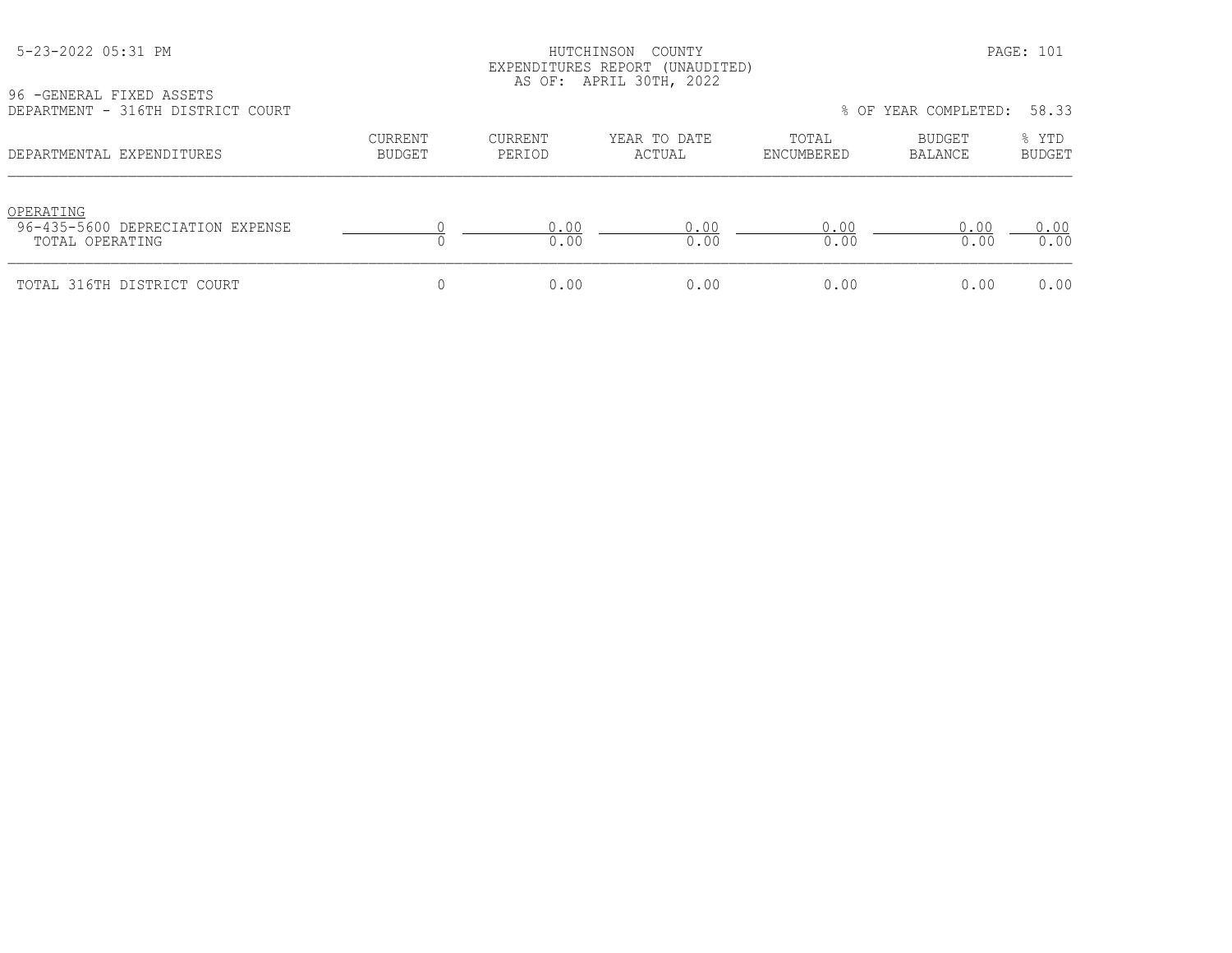# HUTCHINSON COUNTY PAGE: 102 EXPENDITURES REPORT (UNAUDITED) AS OF: APRIL 30TH, 2022

96 -GENERAL FIXED ASSETS<br>DEPARTMENT - 84TH DISTRI

| DEPARTMENT - 84TH DISTRICT COURT                                 |                          |                   |                        |                     | % OF YEAR COMPLETED:     | 58.33                  |
|------------------------------------------------------------------|--------------------------|-------------------|------------------------|---------------------|--------------------------|------------------------|
| DEPARTMENTAL EXPENDITURES                                        | CURRENT<br><b>BUDGET</b> | CURRENT<br>PERIOD | YEAR TO DATE<br>ACTUAL | TOTAL<br>ENCUMBERED | <b>BUDGET</b><br>BALANCE | % YTD<br><b>BUDGET</b> |
| OPERATING<br>96-436-5600 DEPRECIATION EXPENSE<br>TOTAL OPERATING |                          | 0.00<br>0.00      | 0.00<br>0.00           | 0.00<br>0.00        | 0.00<br>0.00             | 0.00<br>0.00           |
| TOTAL 84TH DISTRICT COURT                                        |                          | 0.00              | 0.00                   | 0.00                | 0.00                     | 0.00                   |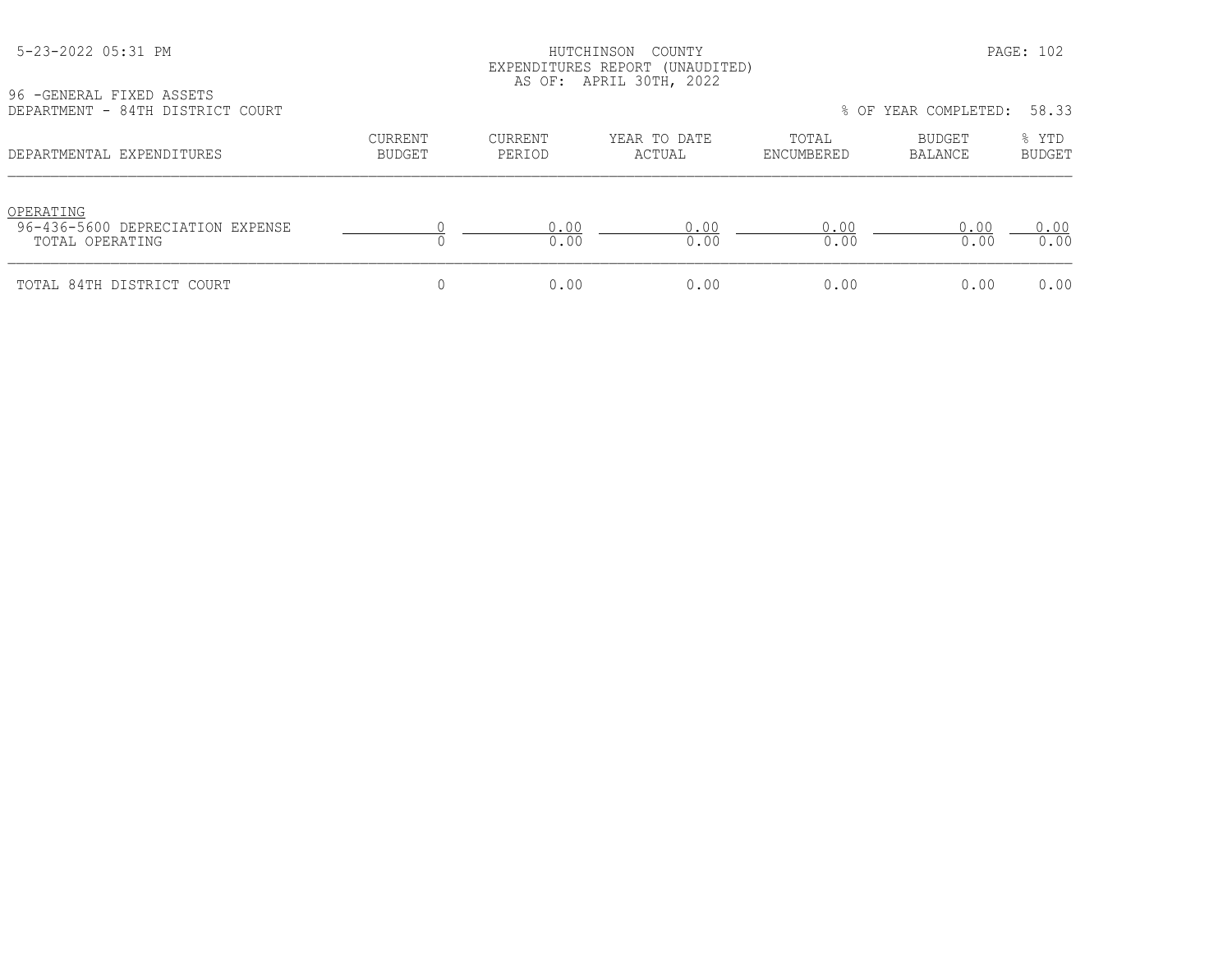# HUTCHINSON COUNTY PAGE: 103 EXPENDITURES REPORT (UNAUDITED) AS OF: APRIL 30TH, 2022

96 -GENERAL FIXED ASSETS<br>DEPARTMENT - DISTRICT AT

| DEPARTMENT - DISTRICT ATTORNEY                                   |                          |                   |                        |                     | % OF YEAR COMPLETED:     | 58.33                  |
|------------------------------------------------------------------|--------------------------|-------------------|------------------------|---------------------|--------------------------|------------------------|
| DEPARTMENTAL EXPENDITURES                                        | CURRENT<br><b>BUDGET</b> | CURRENT<br>PERIOD | YEAR TO DATE<br>ACTUAL | TOTAL<br>ENCUMBERED | <b>BUDGET</b><br>BALANCE | % YTD<br><b>BUDGET</b> |
| OPERATING<br>96-437-5600 DEPRECIATION EXPENSE<br>TOTAL OPERATING |                          | 0.00<br>0.00      | 0.00<br>0.00           | 0.00<br>0.00        | 0.00<br>0.00             | 0.00<br>0.00           |
| TOTAL DISTRICT ATTORNEY                                          |                          | 0.00              | 0.00                   | 0.00                | 0.00                     | 0.00                   |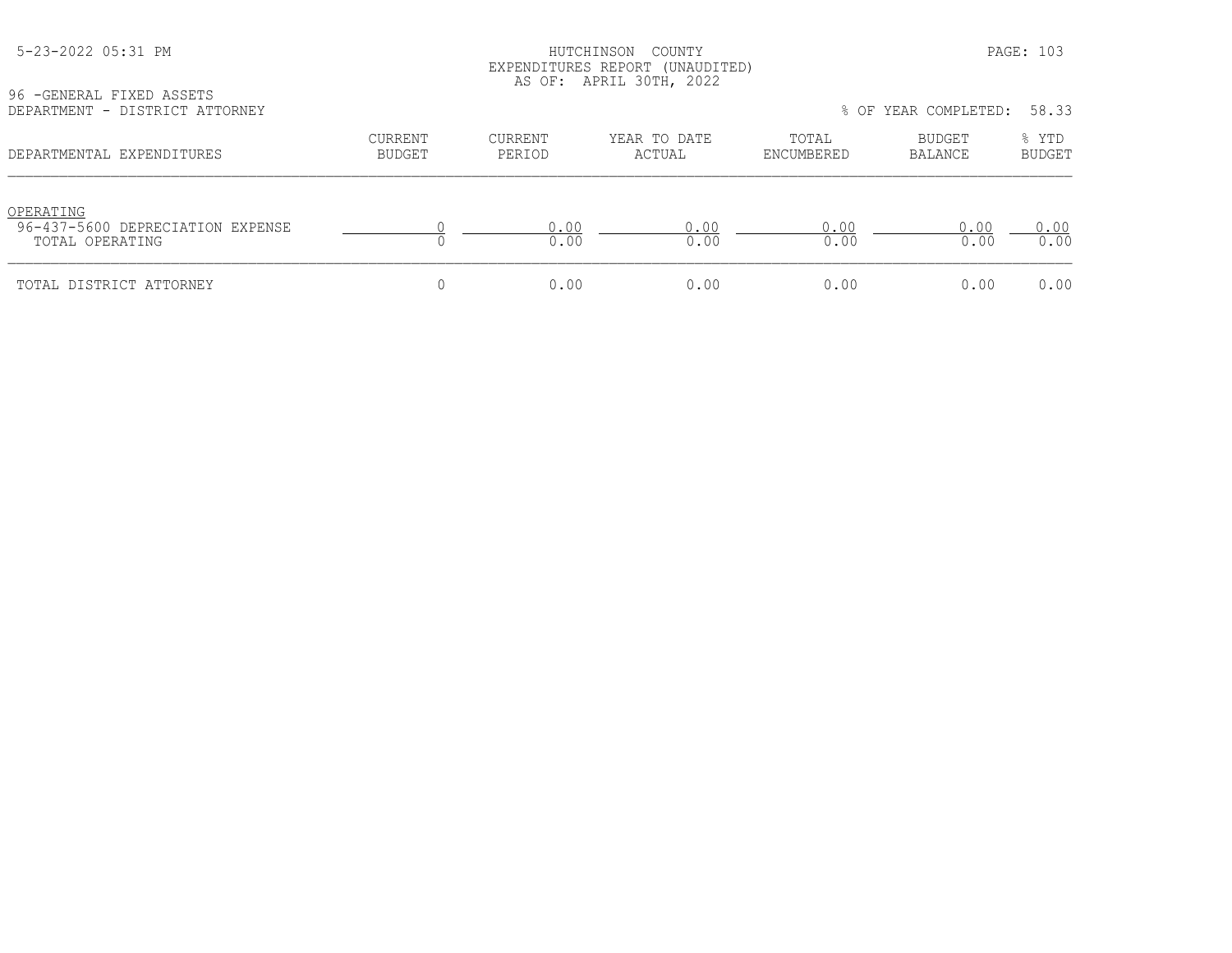# HUTCHINSON COUNTY PAGE: 104 EXPENDITURES REPORT (UNAUDITED) AS OF: APRIL 30TH, 2022

| 96 - GENERAL FIXED ASSETS   |  |  |
|-----------------------------|--|--|
| DEPARTMENT - DISTRICT CLERK |  |  |

| DEPARTMENT - DISTRICT CLERK                                      |                          |                   |                        |                     | % OF YEAR COMPLETED: | 58.33                  |
|------------------------------------------------------------------|--------------------------|-------------------|------------------------|---------------------|----------------------|------------------------|
| DEPARTMENTAL EXPENDITURES                                        | CURRENT<br><b>BUDGET</b> | CURRENT<br>PERIOD | YEAR TO DATE<br>ACTUAL | TOTAL<br>ENCUMBERED | BUDGET<br>BALANCE    | % YTD<br><b>BUDGET</b> |
| OPERATING<br>96-450-5600 DEPRECIATION EXPENSE<br>TOTAL OPERATING |                          | 0.00<br>0.00      | 0.00<br>0.00           | 0.00<br>0.00        | 0.00<br>0.00         | 0.00<br>0.00           |
| TOTAL DISTRICT CLERK                                             |                          | 0.00              | 0.00                   | 0.00                | 0.00                 | 0.00                   |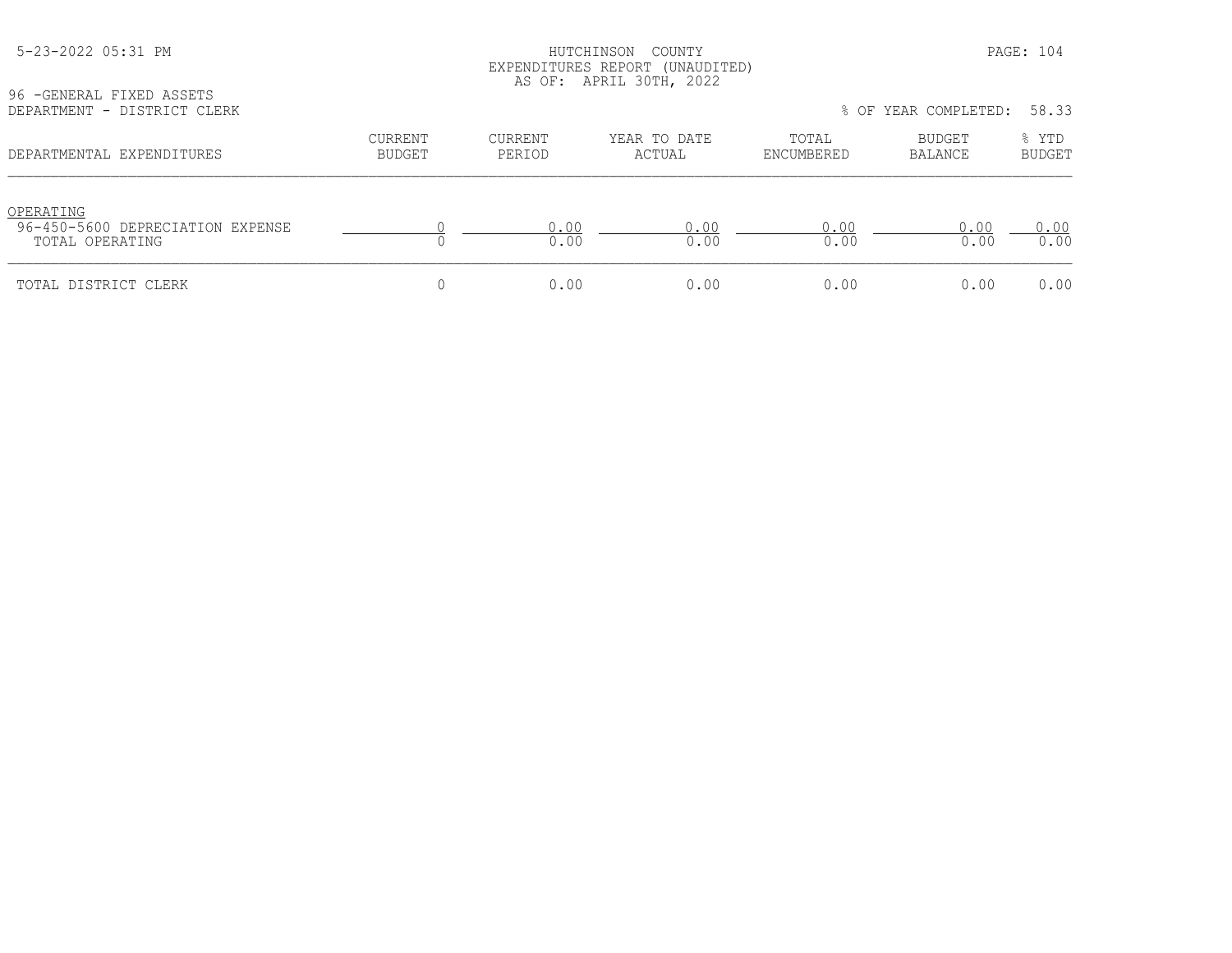## HUTCHINSON COUNTY PAGE: 105 EXPENDITURES REPORT (UNAUDITED) AS OF: APRIL 30TH, 2022

96 -GENERAL FIXED ASSETS

| DEPARTMENT - J. P. PRECINCT #2                                   |                          |                   |                        |                     | % OF YEAR COMPLETED: | 58.33                  |
|------------------------------------------------------------------|--------------------------|-------------------|------------------------|---------------------|----------------------|------------------------|
| DEPARTMENTAL EXPENDITURES                                        | CURRENT<br><b>BUDGET</b> | CURRENT<br>PERIOD | YEAR TO DATE<br>ACTUAL | TOTAL<br>ENCUMBERED | BUDGET<br>BALANCE    | % YTD<br><b>BUDGET</b> |
| OPERATING<br>96-456-5600 DEPRECIATION EXPENSE<br>TOTAL OPERATING |                          | 0.00<br>0.00      | 0.00<br>0.00           | 0.00<br>0.00        | 0.00<br>0.00         | 0.00<br>0.00           |
| TOTAL J. P. PRECINCT #2                                          |                          | 0.00              | 0.00                   | 0.00                | 0.00                 | 0.00                   |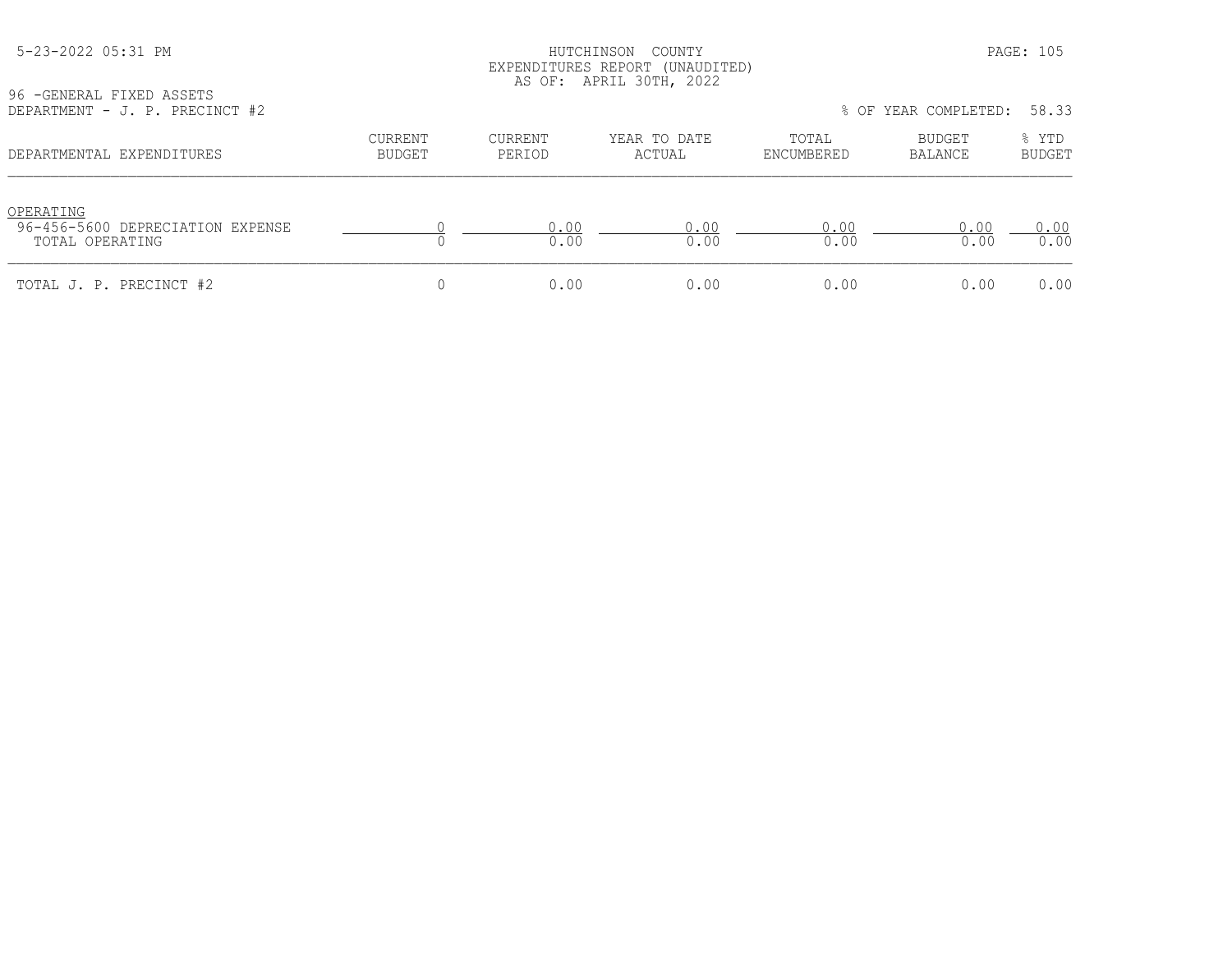## HUTCHINSON COUNTY PAGE: 106 EXPENDITURES REPORT (UNAUDITED) AS OF: APRIL 30TH, 2022

| DEPARTMENT - J. P. PRECINCT #1 |
|--------------------------------|

| JU TUMMAN IIAMU ASSAIS<br>DEPARTMENT - J. P. PRECINCT #1 |         |         |              |            | % OF YEAR COMPLETED: 58.33 |        |
|----------------------------------------------------------|---------|---------|--------------|------------|----------------------------|--------|
| DEPARTMENTAL EXPENDITURES                                | CURRENT | CURRENT | YEAR TO DATE | TOTAL      | BUDGET                     | % YTD  |
|                                                          | BUDGET  | PERIOD  | ACTUAL       | ENCUMBERED | BALANCE                    | BUDGET |

| OPERATING<br>96-457-5600 DEPRECIATION EXPENSE<br>TOTAL OPERATING | ∩∩   |     | (1)<br>).OO | 0.00 | $.00 \times$ |
|------------------------------------------------------------------|------|-----|-------------|------|--------------|
| TOTAL J. P. PRECINCT #1                                          | n nn | 100 | . 00        | 0.00 | 0.00         |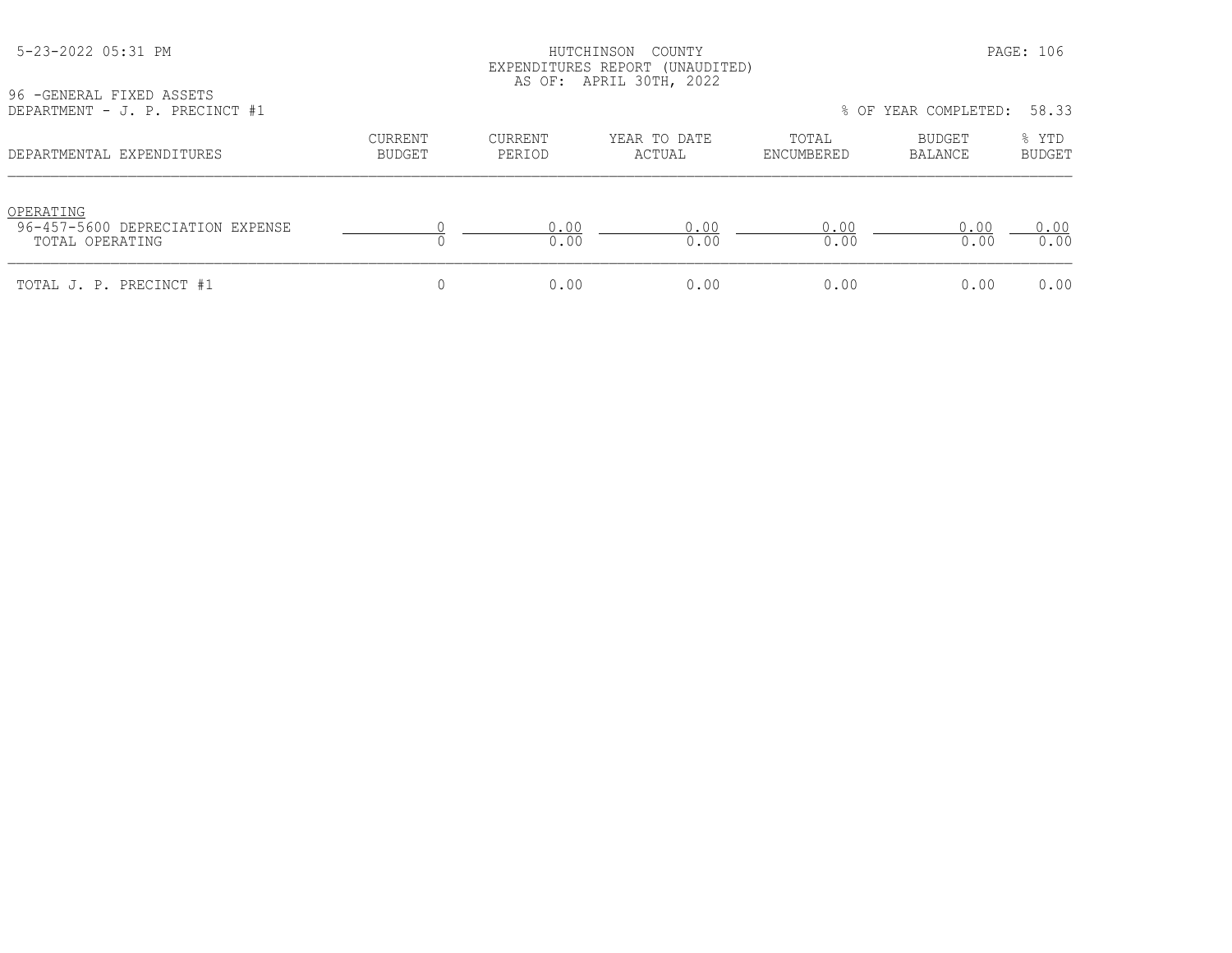## HUTCHINSON COUNTY PAGE: 107 EXPENDITURES REPORT (UNAUDITED) AS OF: APRIL 30TH, 2022

| 96 - GENERAL FIXED ASSETS    |  |  |
|------------------------------|--|--|
| DEPARTMENT - COUNTY ATTORNEY |  |  |

| DEPARTMENT - COUNTY ATTORNEY                                     |                          |                   |                        |                     | % OF YEAR COMPLETED: | 58.33                  |
|------------------------------------------------------------------|--------------------------|-------------------|------------------------|---------------------|----------------------|------------------------|
| DEPARTMENTAL EXPENDITURES                                        | CURRENT<br><b>BUDGET</b> | CURRENT<br>PERIOD | YEAR TO DATE<br>ACTUAL | TOTAL<br>ENCUMBERED | BUDGET<br>BALANCE    | % YTD<br><b>BUDGET</b> |
| OPERATING<br>96-475-5600 DEPRECIATION EXPENSE<br>TOTAL OPERATING |                          | 0.00<br>0.00      | 0.00<br>0.00           | 0.00<br>0.00        | 0.00<br>0.00         | 0.00<br>0.00           |
| TOTAL COUNTY ATTORNEY                                            |                          | 0.00              | 0.00                   | 0.00                | 0.00                 | 0.00                   |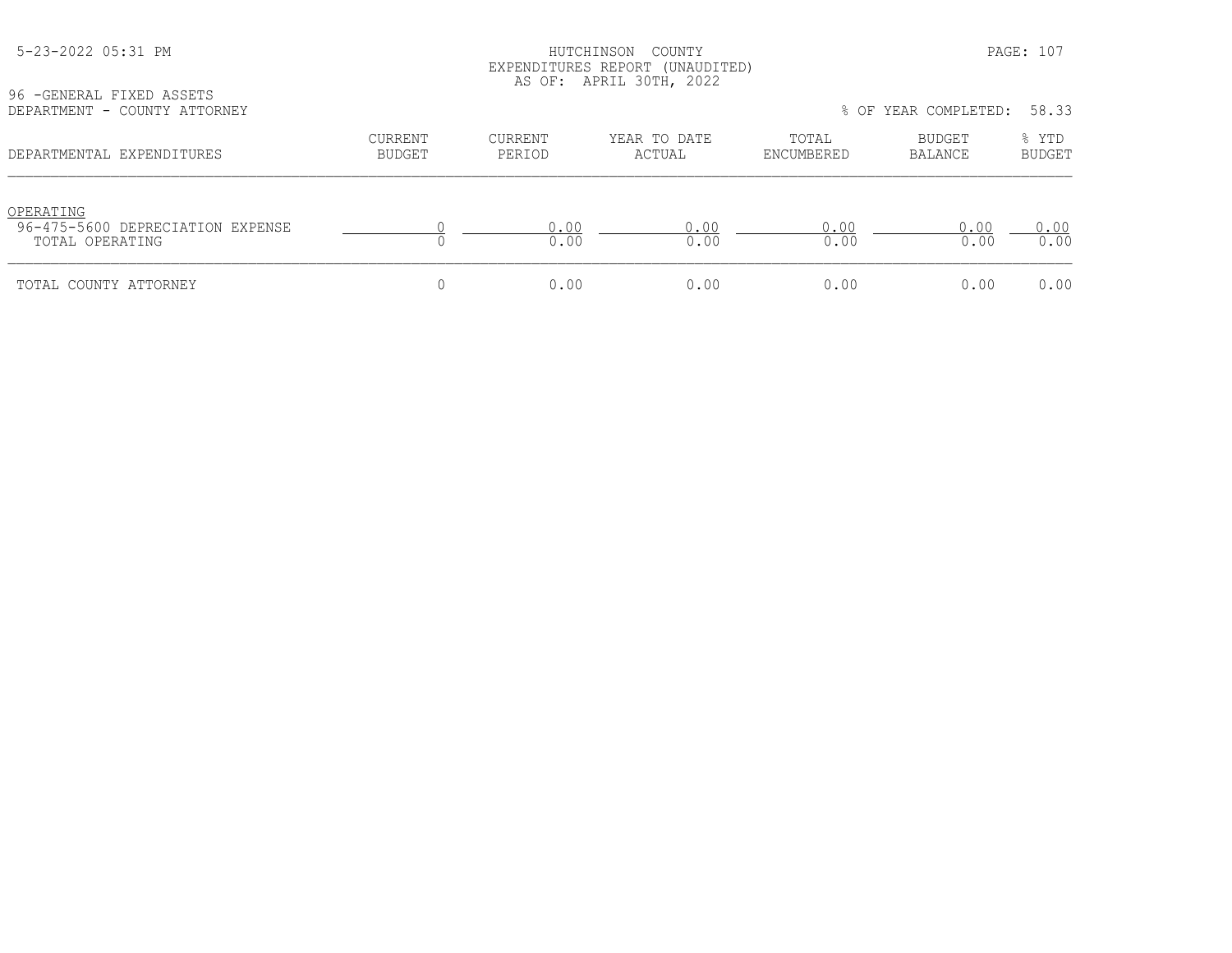| 96 - GENERAL FIXED ASSETS<br>DEPARTMENT - LAW LIBRARY            |                          |                          |                        |                     | % OF YEAR COMPLETED: 58.33 |                 |
|------------------------------------------------------------------|--------------------------|--------------------------|------------------------|---------------------|----------------------------|-----------------|
| DEPARTMENTAL EXPENDITURES                                        | <b>CURRENT</b><br>BUDGET | <b>CURRENT</b><br>PERIOD | YEAR TO DATE<br>ACTUAL | TOTAL<br>ENCUMBERED | BUDGET<br>BALANCE          | % YTD<br>BUDGET |
| OPERATING<br>96-476-5600 DEPRECIATION EXPENSE<br>TOTAL OPERATING |                          | 0.00<br>0.00             | 0.00<br>0.00           | 0.00<br>0.00        | 0.00<br>0.00               | 0.00<br>0.00    |
| TOTAL LAW LIBRARY                                                |                          | 0.00                     | 0.00                   | 0.00                | 0.00                       | 0.00            |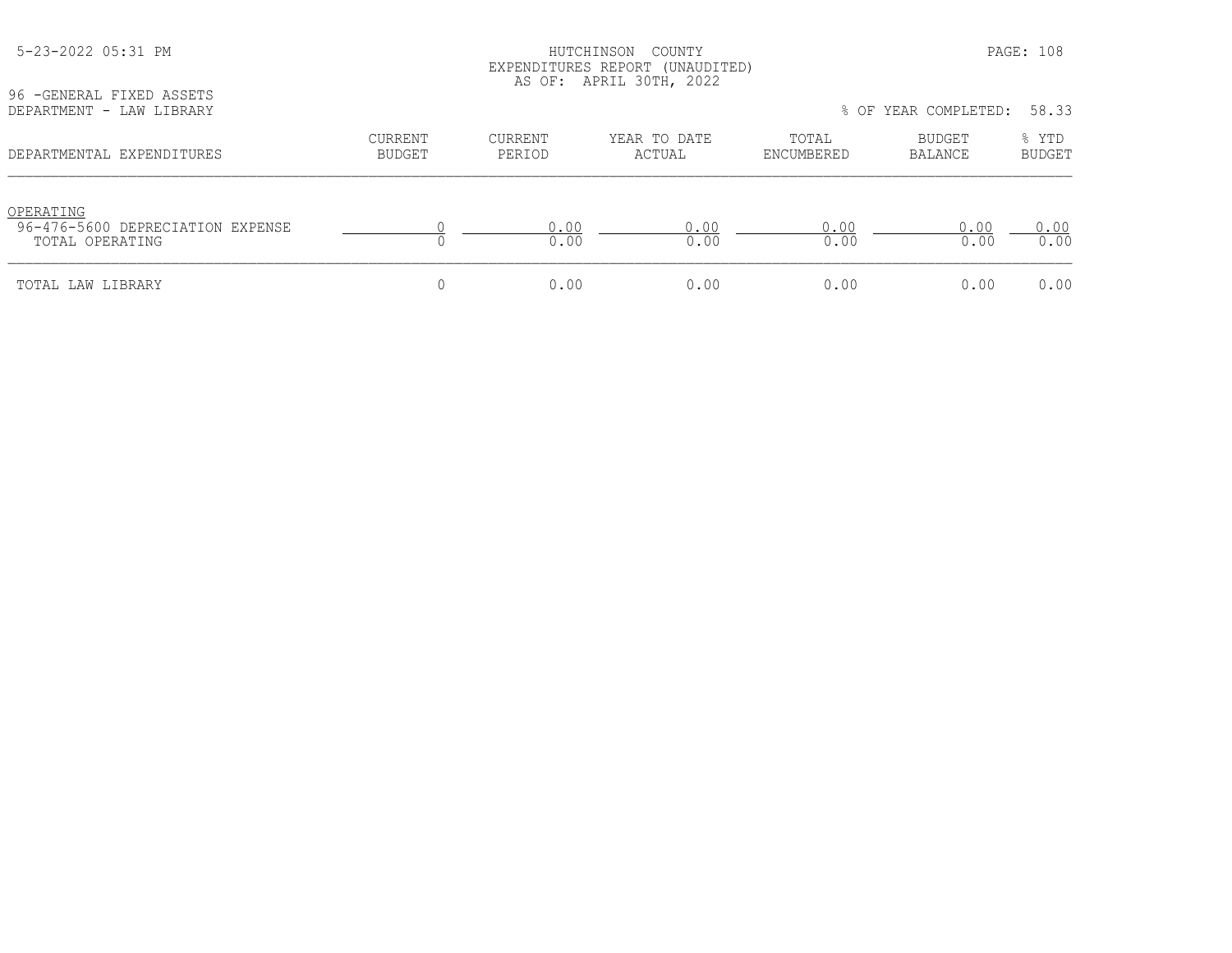| 96 - GENERAL FIXED ASSETS<br>DEPARTMENT - ELECTION  |                |                | EAFENDIIURES REPURI (UNAUDIIED)<br>AS OF: APRIL 30TH, 2022 |              | % OF YEAR COMPLETED: | 58.33         |
|-----------------------------------------------------|----------------|----------------|------------------------------------------------------------|--------------|----------------------|---------------|
|                                                     | <b>CURRENT</b> | <b>CURRENT</b> | YEAR TO DATE                                               | TOTAL        | BUDGET               | % YTD         |
| DEPARTMENTAL EXPENDITURES                           | <b>BUDGET</b>  | PERIOD         | ACTUAL                                                     | ENCUMBERED   | <b>BALANCE</b>       | <b>BUDGET</b> |
| OPERATING                                           |                |                |                                                            |              |                      |               |
| 96-490-5600 DEPRECIATION EXPENSE<br>TOTAL OPERATING |                | 0.00<br>0.00   | 0.00<br>0.00                                               | 0.00<br>0.00 | 0.00<br>0.00         | 0.00<br>0.00  |
| TOTAL ELECTION                                      | 0              | 0.00           | 0.00                                                       | 0.00         | 0.00                 | 0.00          |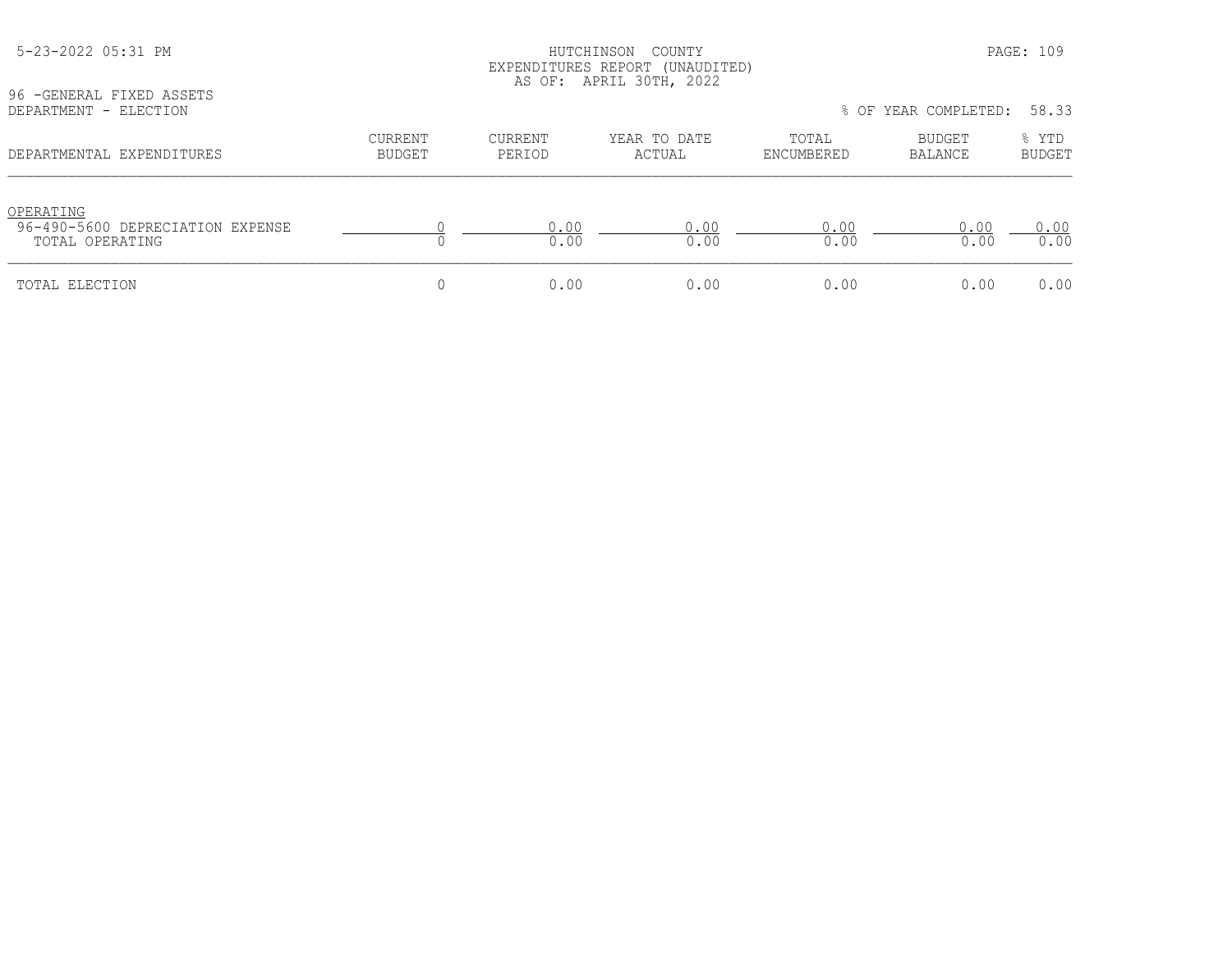### HUTCHINSON COUNTY PAGE: 110 EXPENDITURES REPORT (UNAUDITED) AS OF: APRIL 30TH, 2022

96 -GENERAL FIXED ASSETS<br>DEPARTMENT - COUNTY AUDI

| DEPARTMENT - COUNTY AUDITOR                                      |                          |                   |                        |                     | % OF YEAR COMPLETED: | 58.33                  |
|------------------------------------------------------------------|--------------------------|-------------------|------------------------|---------------------|----------------------|------------------------|
| DEPARTMENTAL EXPENDITURES                                        | CURRENT<br><b>BUDGET</b> | CURRENT<br>PERIOD | YEAR TO DATE<br>ACTUAL | TOTAL<br>ENCUMBERED | BUDGET<br>BALANCE    | % YTD<br><b>BUDGET</b> |
| OPERATING<br>96-495-5600 DEPRECIATION EXPENSE<br>TOTAL OPERATING |                          | 0.00<br>0.00      | 0.00<br>0.00           | 0.00<br>0.00        | 0.00<br>0.00         | 0.00<br>0.00           |
| TOTAL COUNTY AUDITOR                                             |                          | 0.00              | 0.00                   | 0.00                | 0.00                 | 0.00                   |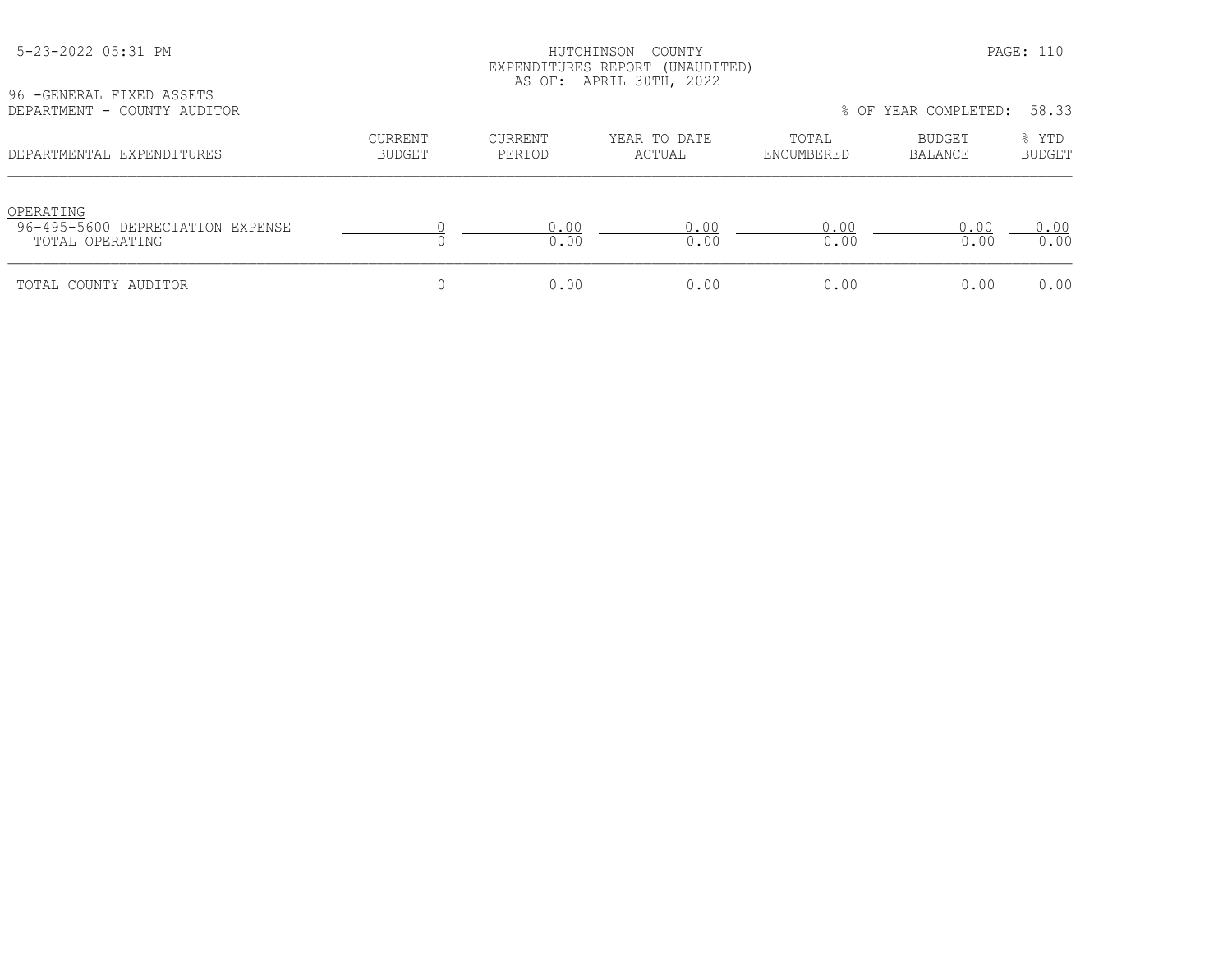#### HUTCHINSON COUNTY PAGE: 111 EXPENDITURES REPORT (UNAUDITED) AS OF: APRIL 30TH, 2022

96 -GENERAL FIXED ASSETS<br>DEPARTMENT - COUNTY TREA

| DEPARTMENT - COUNTY TREASURER                                    |                          |                   |                        |                     | % OF YEAR COMPLETED: | 58.33                  |
|------------------------------------------------------------------|--------------------------|-------------------|------------------------|---------------------|----------------------|------------------------|
| DEPARTMENTAL EXPENDITURES                                        | CURRENT<br><b>BUDGET</b> | CURRENT<br>PERIOD | YEAR TO DATE<br>ACTUAL | TOTAL<br>ENCUMBERED | BUDGET<br>BALANCE    | % YTD<br><b>BUDGET</b> |
| OPERATING<br>96-497-5600 DEPRECIATION EXPENSE<br>TOTAL OPERATING |                          | 0.00<br>0.00      | 0.00<br>0.00           | 0.00<br>0.00        | 0.00<br>0.00         | 0.00<br>0.00           |
| TOTAL COUNTY TREASURER                                           |                          | 0.00              | 0.00                   | 0.00                | 0.00                 | 0.00                   |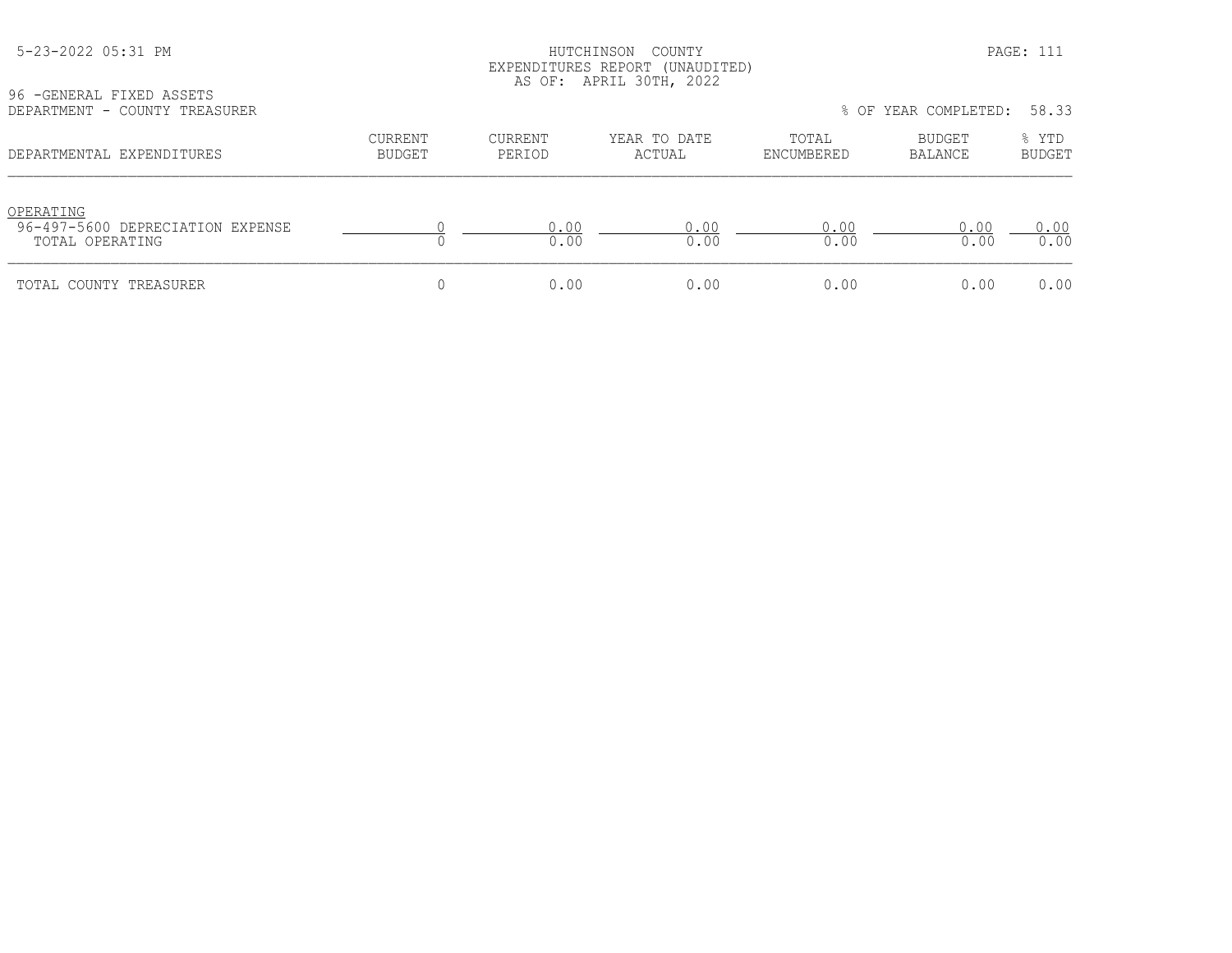## HUTCHINSON COUNTY PAGE: 112 EXPENDITURES REPORT (UNAUDITED) AS OF: APRIL 30TH, 2022

96 -GENERAL FIXED ASSETS<br>DEPARTMENT - TAX COLLECT

| DEPARTMENT - TAX COLLECTOR                                       |                   |                   |                        |                     | % OF YEAR COMPLETED: | 58.33                  |
|------------------------------------------------------------------|-------------------|-------------------|------------------------|---------------------|----------------------|------------------------|
| DEPARTMENTAL EXPENDITURES                                        | CURRENT<br>BUDGET | CURRENT<br>PERIOD | YEAR TO DATE<br>ACTUAL | TOTAL<br>ENCUMBERED | BUDGET<br>BALANCE    | % YTD<br><b>BUDGET</b> |
| OPERATING<br>96-499-5600 DEPRECIATION EXPENSE<br>TOTAL OPERATING |                   | 0.00<br>0.00      | 0.00<br>0.00           | 0.00<br>0.00        | 0.00<br>0.00         | 0.00<br>0.00           |
| TOTAL TAX COLLECTOR                                              |                   | 0.00              | 0.00                   | 0.00                | 0.00                 | 0.00                   |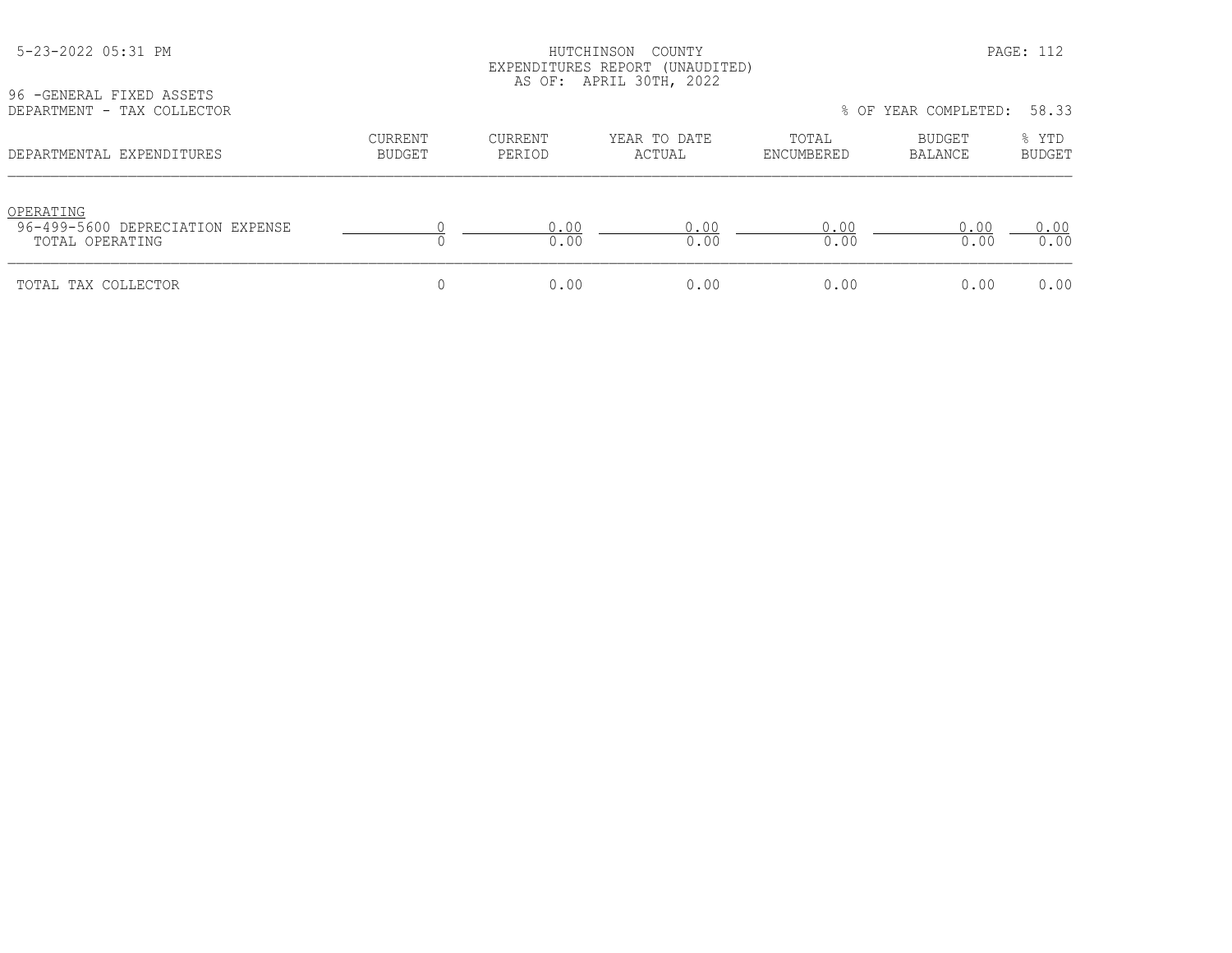|                                                                  |                                 |                   | EXPENDITURES REPORT (UNAUDITED)<br>AS OF: APRIL 30TH, 2022 |                     |                      |                        |
|------------------------------------------------------------------|---------------------------------|-------------------|------------------------------------------------------------|---------------------|----------------------|------------------------|
| 96 - GENERAL FIXED ASSETS<br>DEPARTMENT - COURTHOUSE             |                                 |                   |                                                            |                     | % OF YEAR COMPLETED: | 58.33                  |
| DEPARTMENTAL EXPENDITURES                                        | <b>CURRENT</b><br><b>BUDGET</b> | CURRENT<br>PERIOD | YEAR TO DATE<br>ACTUAL                                     | TOTAL<br>ENCUMBERED | BUDGET<br>BALANCE    | % YTD<br><b>BUDGET</b> |
| OPERATING<br>96-510-5600 DEPRECIATION EXPENSE<br>TOTAL OPERATING |                                 | 0.00<br>0.00      | 0.00<br>0.00                                               | 0.00<br>0.00        | 0.00<br>0.00         | 0.00<br>0.00           |
| TOTAL COURTHOUSE                                                 |                                 | 0.00              | 0.00                                                       | 0.00                | 0.00                 | 0.00                   |

5-23-2022 05:31 PM HUTCHINSON COUNTY PAGE: 113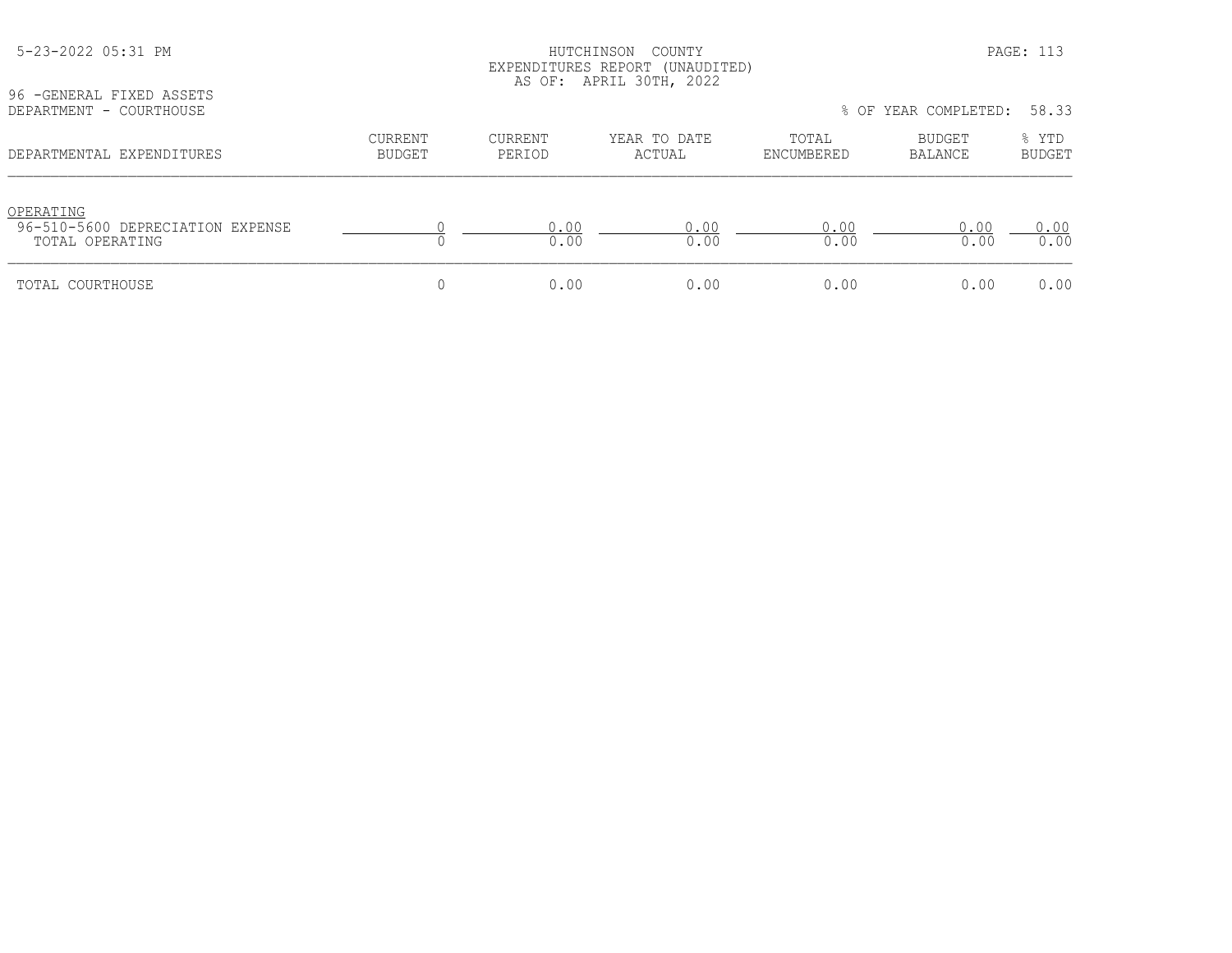|                                                                         |                          |                   | EXPENDITURES REPORT (UNAUDITED)<br>AS OF: APRIL 30TH, 2022 |                     |                      |                        |
|-------------------------------------------------------------------------|--------------------------|-------------------|------------------------------------------------------------|---------------------|----------------------|------------------------|
| 96 - GENERAL FIXED ASSETS<br>DEPARTMENT - MUSEUM                        |                          |                   |                                                            |                     | % OF YEAR COMPLETED: | 58.33                  |
| DEPARTMENTAL EXPENDITURES                                               | <b>CURRENT</b><br>BUDGET | CURRENT<br>PERIOD | YEAR TO DATE<br>ACTUAL                                     | TOTAL<br>ENCUMBERED | BUDGET<br>BALANCE    | % YTD<br><b>BUDGET</b> |
| OPERATING<br>96-513-5600 MUSEUM DEPRECIATION EXPENSE<br>TOTAL OPERATING |                          | 0.00<br>0.00      | 0.00<br>0.00                                               | 0.00<br>0.00        | 0.00<br>0.00         | 0.00<br>0.00           |
| TOTAL MUSEUM                                                            |                          | 0.00              | 0.00                                                       | 0.00                | 0.00                 | 0.00                   |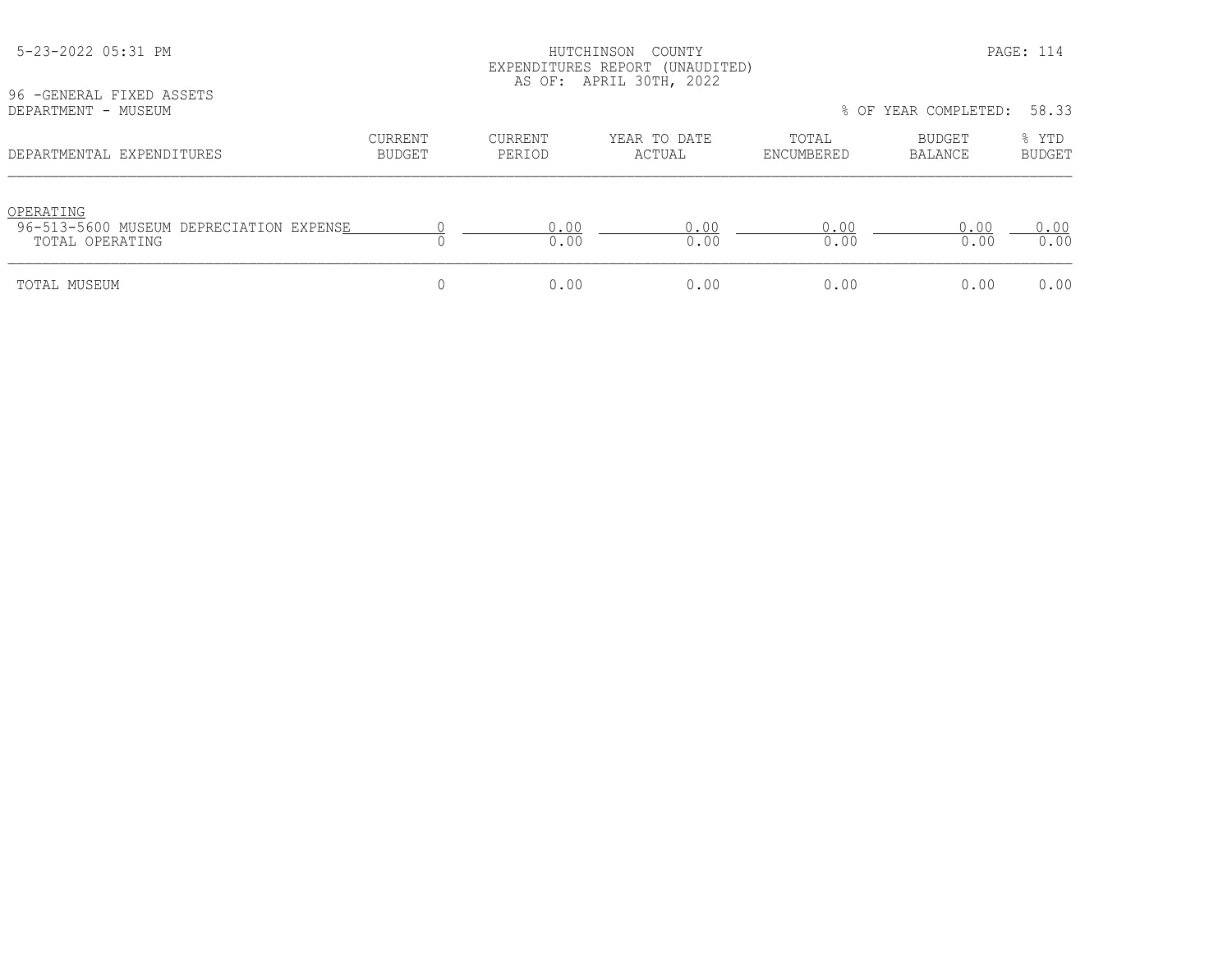|  | 5-23-2022 05:31 PM |  |
|--|--------------------|--|
|  |                    |  |

#### HUTCHINSON COUNTY PAGE: 115 EXPENDITURES REPORT (UNAUDITED) AS OF: APRIL 30TH, 2022

96 -GENERAL FIXED ASSETS DEPARTMENT - PLANT MAINTENANCE & OPERA % OF YEAR COMPLETED: 58.33

| DEFARIMENI - FIANI MAINIENANCE & OFERA                           |                   |                   |                        |                     | TO UP IEAR CUMPLEIED. | <u>JO.JJ</u>           |
|------------------------------------------------------------------|-------------------|-------------------|------------------------|---------------------|-----------------------|------------------------|
| DEPARTMENTAL EXPENDITURES                                        | CURRENT<br>BUDGET | CURRENT<br>PERIOD | YEAR TO DATE<br>ACTUAL | TOTAL<br>ENCUMBERED | BUDGET<br>BALANCE     | % YTD<br><b>BUDGET</b> |
| OPERATING<br>96-516-5600 DEPRECIATION EXPENSE<br>TOTAL OPERATING |                   | 0.00<br>0.00      | 0.00<br>0.00           | 0.00<br>0.00        | 0.00<br>0.00          | 0.00<br>0.00           |
| TOTAL PLANT MAINTENANCE & OPERA                                  |                   | 0.00              | 0.00                   | 0.00                | 0.00                  | 0.00                   |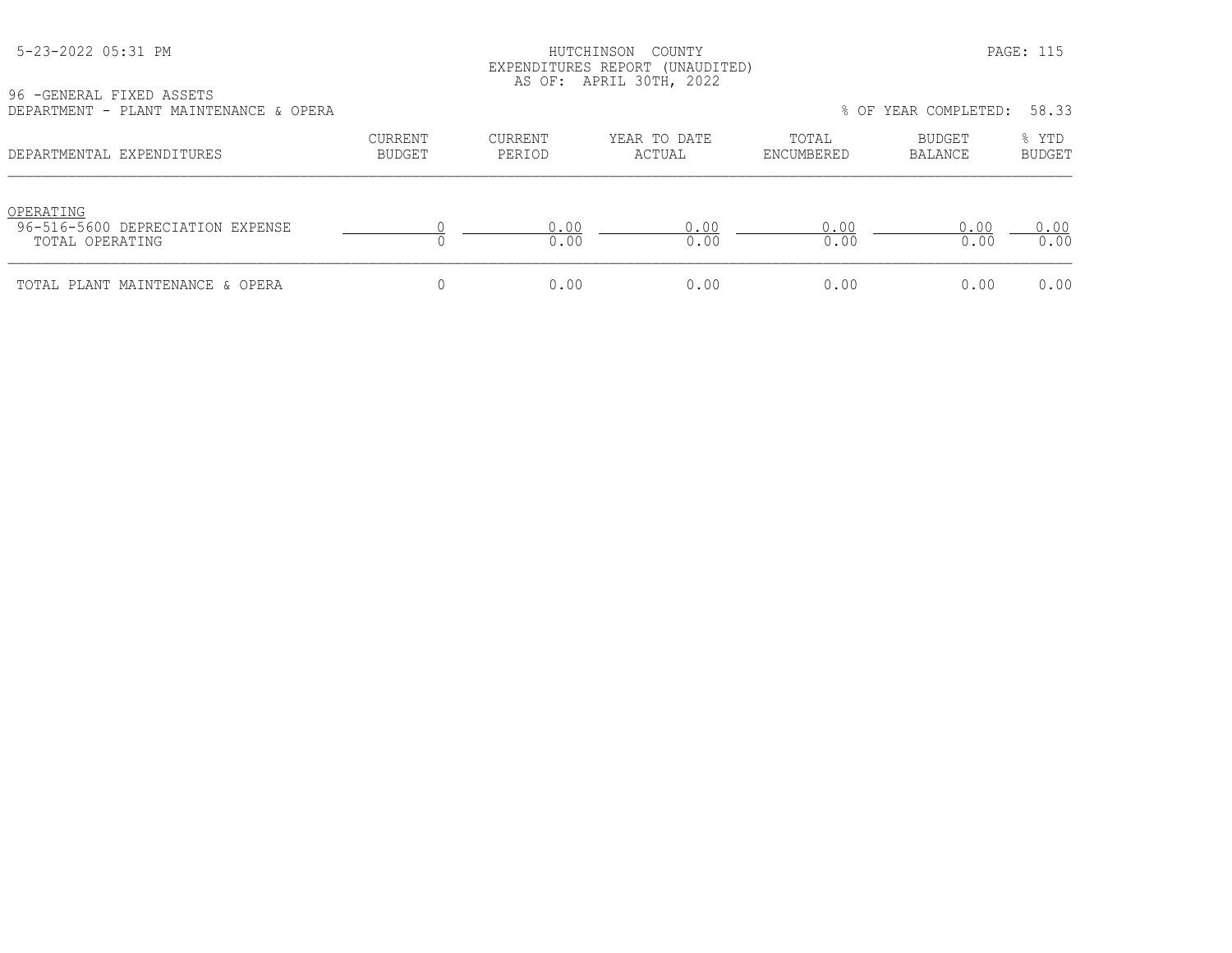#### HUTCHINSON COUNTY PAGE: 116 EXPENDITURES REPORT (UNAUDITED) AS OF: APRIL 30TH, 2022

96 -GENERAL FIXED ASSETS<br>DEPARTMENT - CONSTABLE P

| DEPARTMENT - CONSTABLE PCT. #2                                   |                          |                   |                        |                     | % OF YEAR COMPLETED: 58.33 |                        |
|------------------------------------------------------------------|--------------------------|-------------------|------------------------|---------------------|----------------------------|------------------------|
| DEPARTMENTAL EXPENDITURES                                        | CURRENT<br><b>BUDGET</b> | CURRENT<br>PERIOD | YEAR TO DATE<br>ACTUAL | TOTAL<br>ENCUMBERED | BUDGET<br>BALANCE          | % YTD<br><b>BUDGET</b> |
| OPERATING<br>96-550-5600 DEPRECIATION EXPENSE<br>TOTAL OPERATING |                          | 0.00<br>0.00      | 0.00<br>0.00           | 0.00<br>0.00        | 0.00<br>0.00               | 0.00<br>0.00           |
| TOTAL CONSTABLE PCT. #2                                          |                          | 0.00              | 0.00                   | 0.00                | 0.00                       | 0.00                   |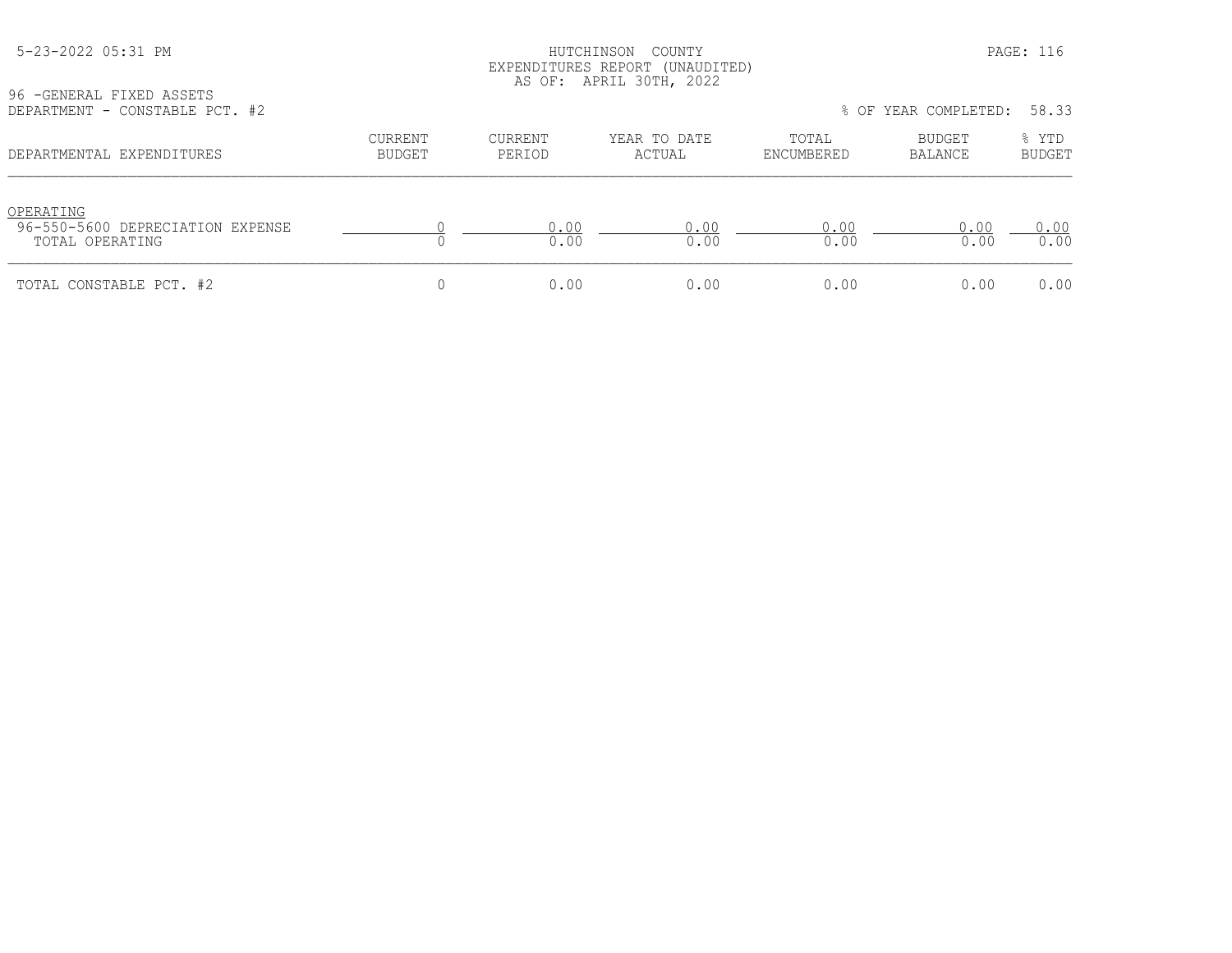### HUTCHINSON COUNTY PAGE: 117 EXPENDITURES REPORT (UNAUDITED) AS OF: APRIL 30TH, 2022

96 -GENERAL FIXED ASSETS<br>DEPARTMENT - CONSTABLE P

| DEPARTMENT - CONSTABLE PCT. #1                                   |                   |                   |                        |                     | % OF YEAR COMPLETED: | 58.33                  |
|------------------------------------------------------------------|-------------------|-------------------|------------------------|---------------------|----------------------|------------------------|
| DEPARTMENTAL EXPENDITURES                                        | CURRENT<br>BUDGET | CURRENT<br>PERIOD | YEAR TO DATE<br>ACTUAL | TOTAL<br>ENCUMBERED | BUDGET<br>BALANCE    | % YTD<br><b>BUDGET</b> |
| OPERATING<br>96-551-5600 DEPRECIATION EXPENSE<br>TOTAL OPERATING |                   | 0.00<br>0.00      | 0.00<br>0.00           | 0.00<br>0.00        | 0.00<br>0.00         | 0.00<br>0.00           |
| TOTAL CONSTABLE PCT. #1                                          |                   | 0.00              | 0.00                   | 0.00                | 0.00                 | 0.00                   |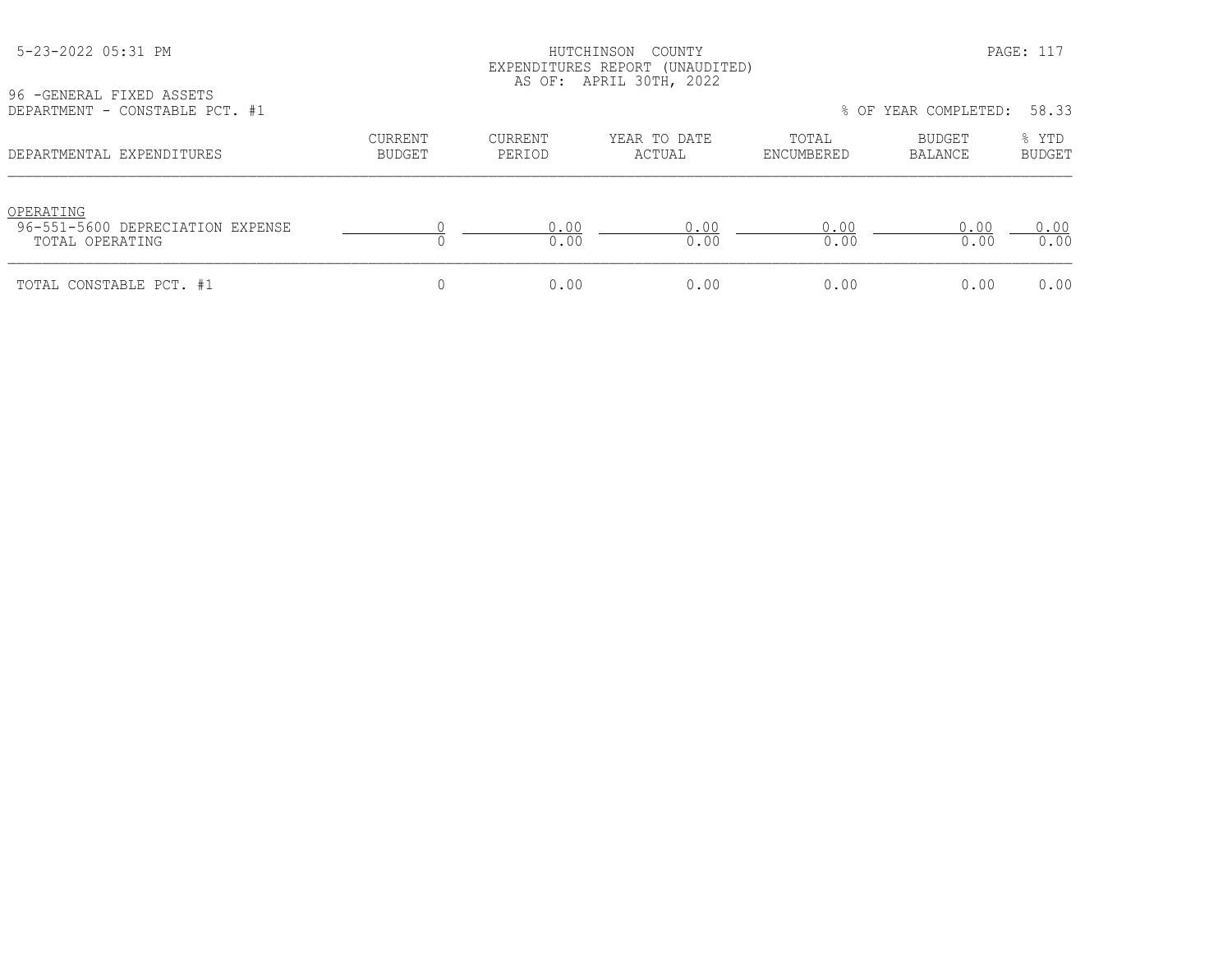|                                                                  |                   |                          | EXPENDITURES REPORT (UNAUDITED)<br>AS OF: APRIL 30TH, 2022 |                     |                            |                        |
|------------------------------------------------------------------|-------------------|--------------------------|------------------------------------------------------------|---------------------|----------------------------|------------------------|
| 96 - GENERAL FIXED ASSETS<br>DEPARTMENT - SHERIFF                |                   |                          |                                                            |                     | % OF YEAR COMPLETED: 58.33 |                        |
| DEPARTMENTAL EXPENDITURES                                        | CURRENT<br>BUDGET | <b>CURRENT</b><br>PERIOD | YEAR TO DATE<br>ACTUAL                                     | TOTAL<br>ENCUMBERED | BUDGET<br>BALANCE          | % YTD<br><b>BUDGET</b> |
| OPERATING<br>96-560-5600 DEPRECIATION EXPENSE<br>TOTAL OPERATING |                   | 0.00<br>0.00             | 0.00<br>0.00                                               | 0.00<br>0.00        | 0.00<br>0.00               | 0.00<br>0.00           |
| TOTAL SHERIFF                                                    |                   | 0.00                     | 0.00                                                       | 0.00                | 0.00                       | 0.00                   |

5-23-2022 05:31 PM HUTCHINSON COUNTY PAGE: 118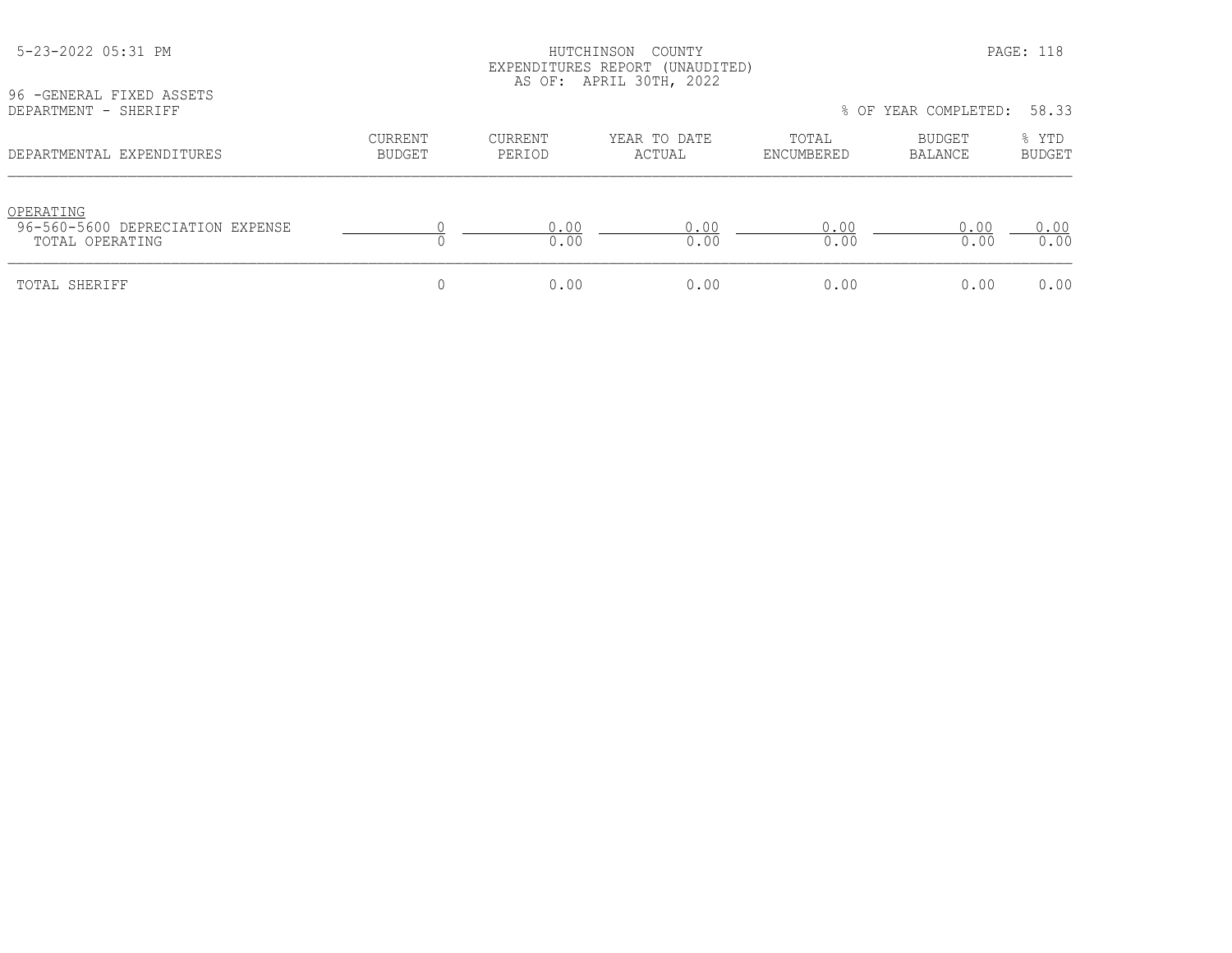| 96 - GENERAL FIXED ASSETS<br>DEPARTMENT - JAIL                   |                   |                          | AS OF: APRIL 30TH, 2022 |                     | % OF YEAR COMPLETED: | 58.33           |
|------------------------------------------------------------------|-------------------|--------------------------|-------------------------|---------------------|----------------------|-----------------|
| DEPARTMENTAL EXPENDITURES                                        | CURRENT<br>BUDGET | <b>CURRENT</b><br>PERIOD | YEAR TO DATE<br>ACTUAL  | TOTAL<br>ENCUMBERED | BUDGET<br>BALANCE    | % YTD<br>BUDGET |
| OPERATING<br>96-561-5600 DEPRECIATION EXPENSE<br>TOTAL OPERATING |                   | 0.00<br>0.00             | 0.00<br>0.00            | 0.00<br>0.00        | 0.00<br>0.00         | 0.00<br>0.00    |
| TOTAL JAIL                                                       |                   | 0.00                     | 0.00                    | 0.00                | 0.00                 | 0.00            |

 5-23-2022 05:31 PM HUTCHINSON COUNTY PAGE: 119 EXPENDITURES REPORT (UNAUDITED)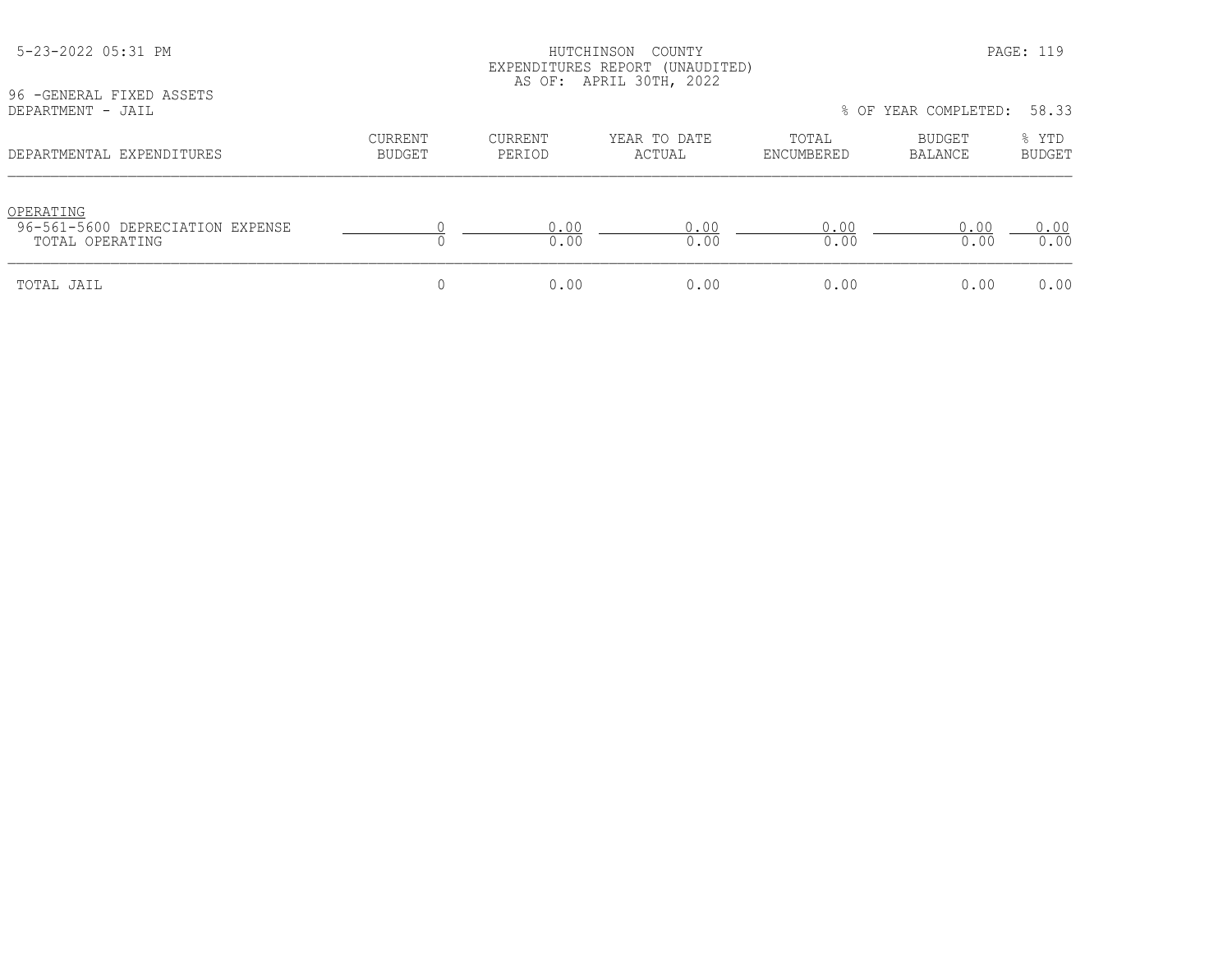| 96 - GENERAL FIXED ASSETS                                        |                          |                   |                        |                     |                          |                        |
|------------------------------------------------------------------|--------------------------|-------------------|------------------------|---------------------|--------------------------|------------------------|
| DEPARTMENT - JUVENILE                                            |                          |                   |                        |                     | % OF YEAR COMPLETED:     | 58.33                  |
| DEPARTMENTAL EXPENDITURES                                        | CURRENT<br><b>BUDGET</b> | CURRENT<br>PERIOD | YEAR TO DATE<br>ACTUAL | TOTAL<br>ENCUMBERED | BUDGET<br><b>BALANCE</b> | % YTD<br><b>BUDGET</b> |
| OPERATING<br>96-571-5600 DEPRECIATION EXPENSE<br>TOTAL OPERATING |                          | 0.00<br>0.00      | 0.00<br>0.00           | 0.00<br>0.00        | 0.00<br>0.00             | 0.00<br>0.00           |
| TOTAL JUVENILE                                                   |                          | 0.00              | 0.00                   | 0.00                | 0.00                     | 0.00                   |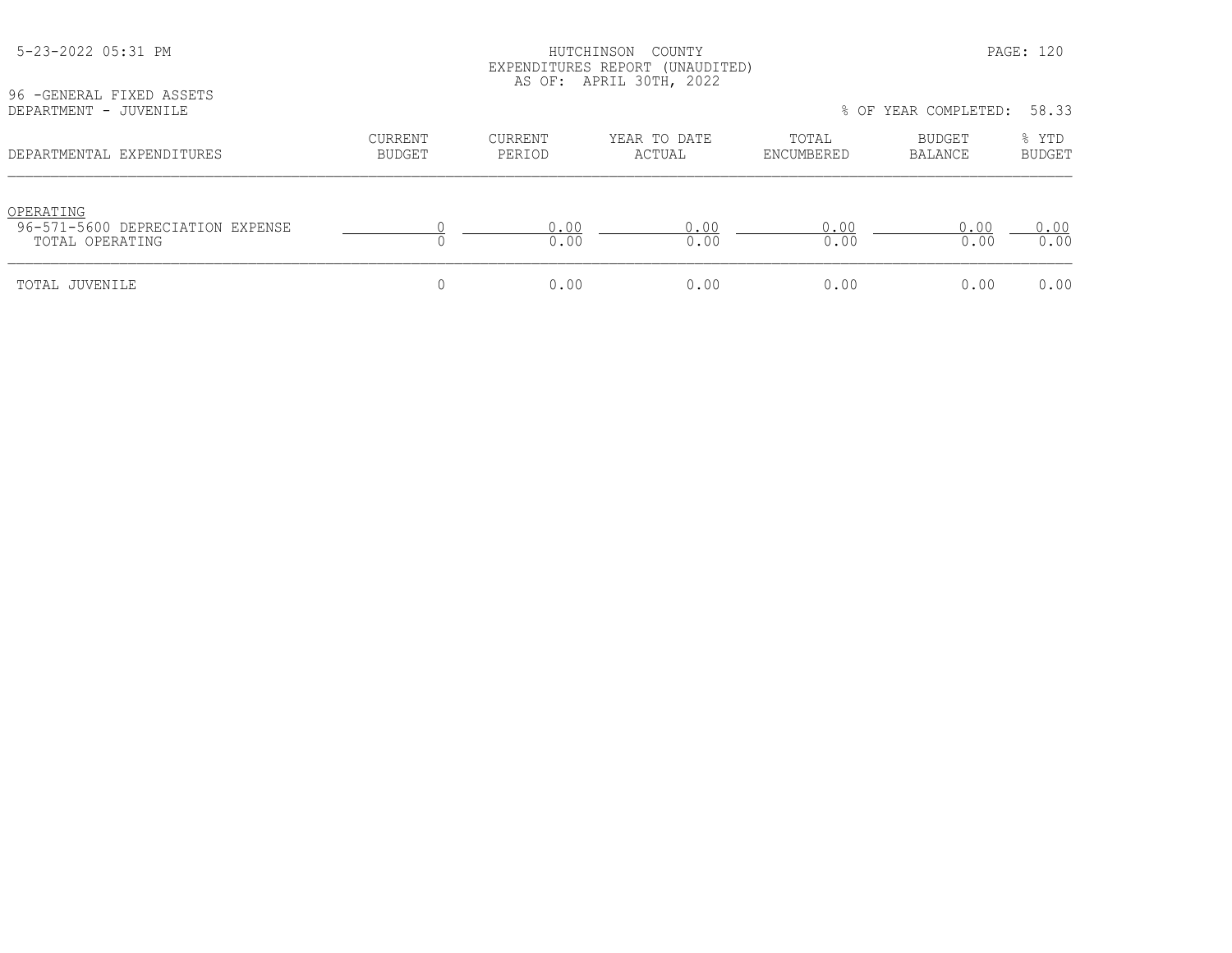## HUTCHINSON COUNTY PAGE: 121 EXPENDITURES REPORT (UNAUDITED) AS OF: APRIL 30TH, 2022

96 -GENERAL FIXED ASSETS<br>DEPARTMENT - ADULT PROBA

| DEPARTMENT - ADULT PROBATION                                     |                   |                   |                        |                     | % OF YEAR COMPLETED: | 58.33                  |
|------------------------------------------------------------------|-------------------|-------------------|------------------------|---------------------|----------------------|------------------------|
| DEPARTMENTAL EXPENDITURES                                        | CURRENT<br>BUDGET | CURRENT<br>PERIOD | YEAR TO DATE<br>ACTUAL | TOTAL<br>ENCUMBERED | BUDGET<br>BALANCE    | % YTD<br><b>BUDGET</b> |
| OPERATING<br>96-572-5600 DEPRECIATION EXPENSE<br>TOTAL OPERATING |                   | 0.00<br>0.00      | 0.00<br>0.00           | 0.00<br>0.00        | 0.00<br>0.00         | 0.00<br>0.00           |
| TOTAL ADULT PROBATION                                            |                   | 0.00              | 0.00                   | 0.00                | 0.00                 | 0.00                   |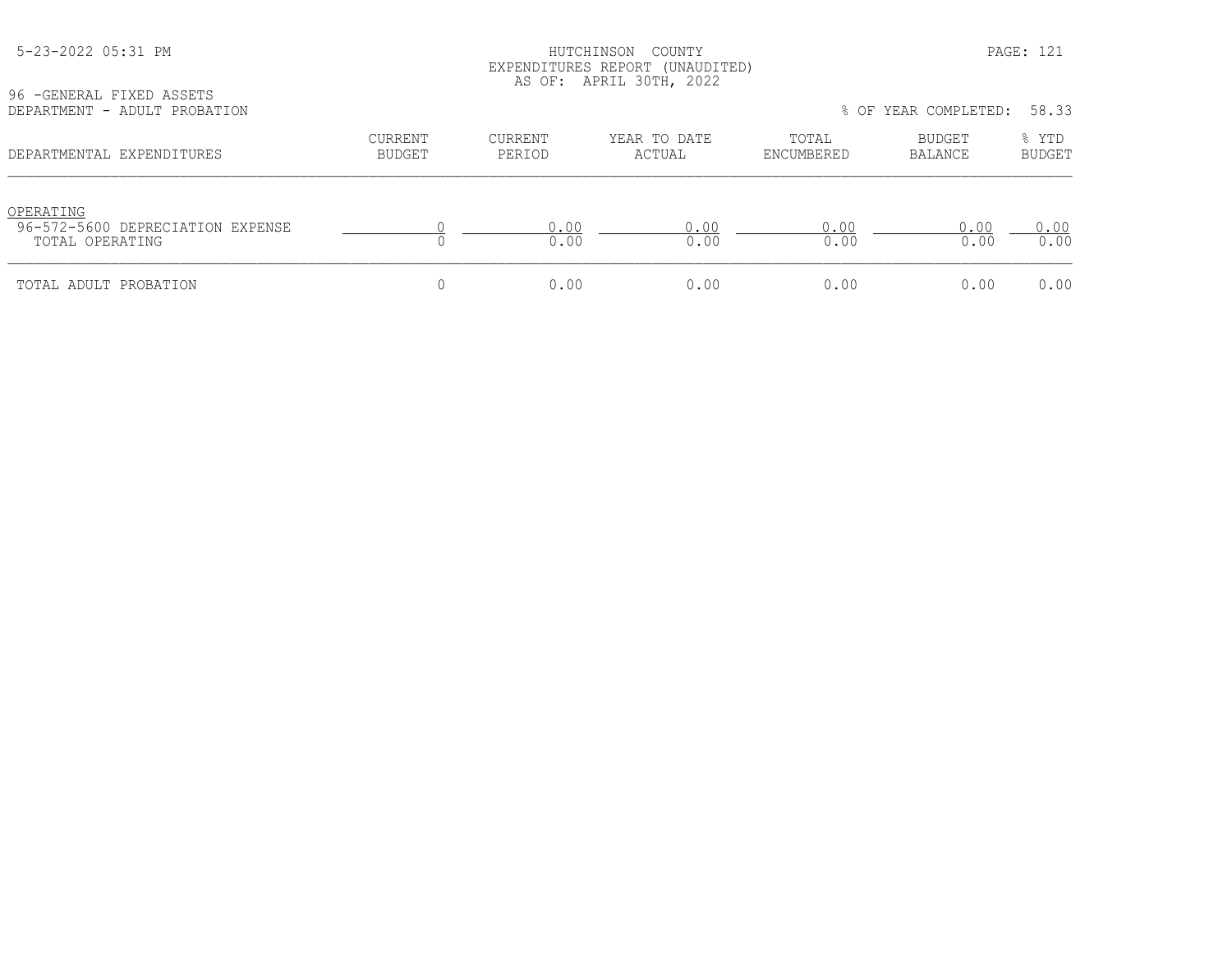#### HUTCHINSON COUNTY PAGE: 122 EXPENDITURES REPORT (UNAUDITED) AS OF: APRIL 30TH, 2022

96 -GENERAL FIXED ASSETS DEPARTMENT - SPEC. RD. & FLD. CONTROL, % OF YEAR COMPLETED: 58.33

| DEFARIMENI - JIEU, RD, & IED, CONIROL,                           |                          |                   |                        |                     | O UP IBAN CUMPBIBD. | JU . JJ                |
|------------------------------------------------------------------|--------------------------|-------------------|------------------------|---------------------|---------------------|------------------------|
| DEPARTMENTAL EXPENDITURES                                        | CURRENT<br><b>BUDGET</b> | CURRENT<br>PERIOD | YEAR TO DATE<br>ACTUAL | TOTAL<br>ENCUMBERED | BUDGET<br>BALANCE   | % YTD<br><b>BUDGET</b> |
| OPERATING<br>96-621-5600 DEPRECIATION EXPENSE<br>TOTAL OPERATING |                          | 0.00<br>0.00      | 0.00<br>0.00           | 0.00<br>0.00        | 0.00<br>0.00        | 0.00<br>0.00           |
| TOTAL SPEC. RD. & FLD. CONTROL,                                  |                          | 0.00              | 0.00                   | 0.00                | 0.00                | 0.00                   |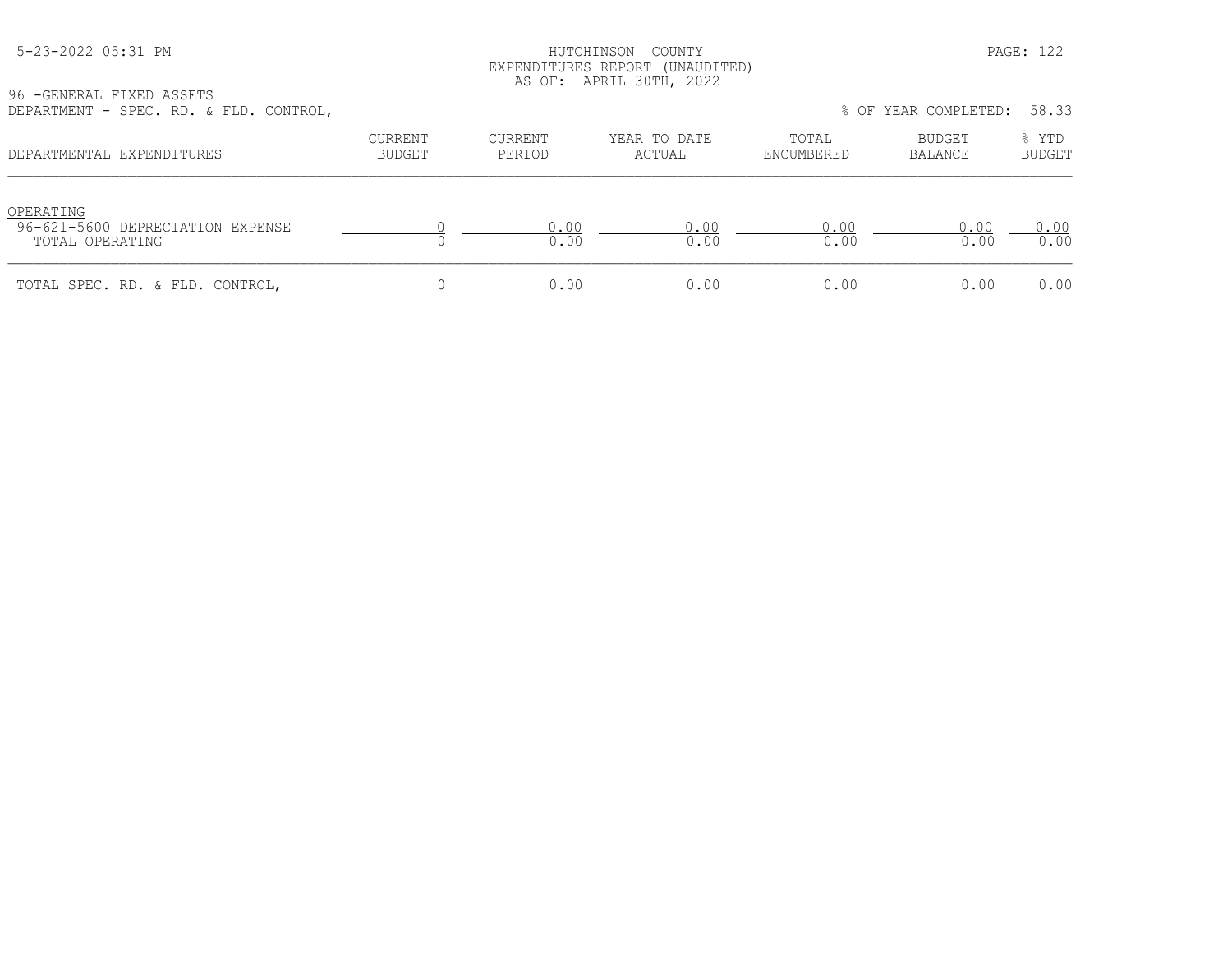#### HUTCHINSON COUNTY PAGE: 123 EXPENDITURES REPORT (UNAUDITED) AS OF: APRIL 30TH, 2022

| DEPARTMENT - SPEC. RD. & FLD. CONTROL,                           |                          |                   |                        |                     | % OF YEAR COMPLETED: | 58.33                  |
|------------------------------------------------------------------|--------------------------|-------------------|------------------------|---------------------|----------------------|------------------------|
| DEPARTMENTAL EXPENDITURES                                        | CURRENT<br><b>BUDGET</b> | CURRENT<br>PERIOD | YEAR TO DATE<br>ACTUAL | TOTAL<br>ENCUMBERED | BUDGET<br>BALANCE    | % YTD<br><b>BUDGET</b> |
| OPERATING<br>96-622-5600 DEPRECIATION EXPENSE<br>TOTAL OPERATING |                          | 0.00<br>0.00      | 0.00<br>0.00           | 0.00<br>0.00        | 0.00<br>0.00         | 0.00<br>0.00           |
| TOTAL SPEC. RD. & FLD. CONTROL,                                  |                          | 0.00              | 0.00                   | 0.00                | 0.00                 | 0.00                   |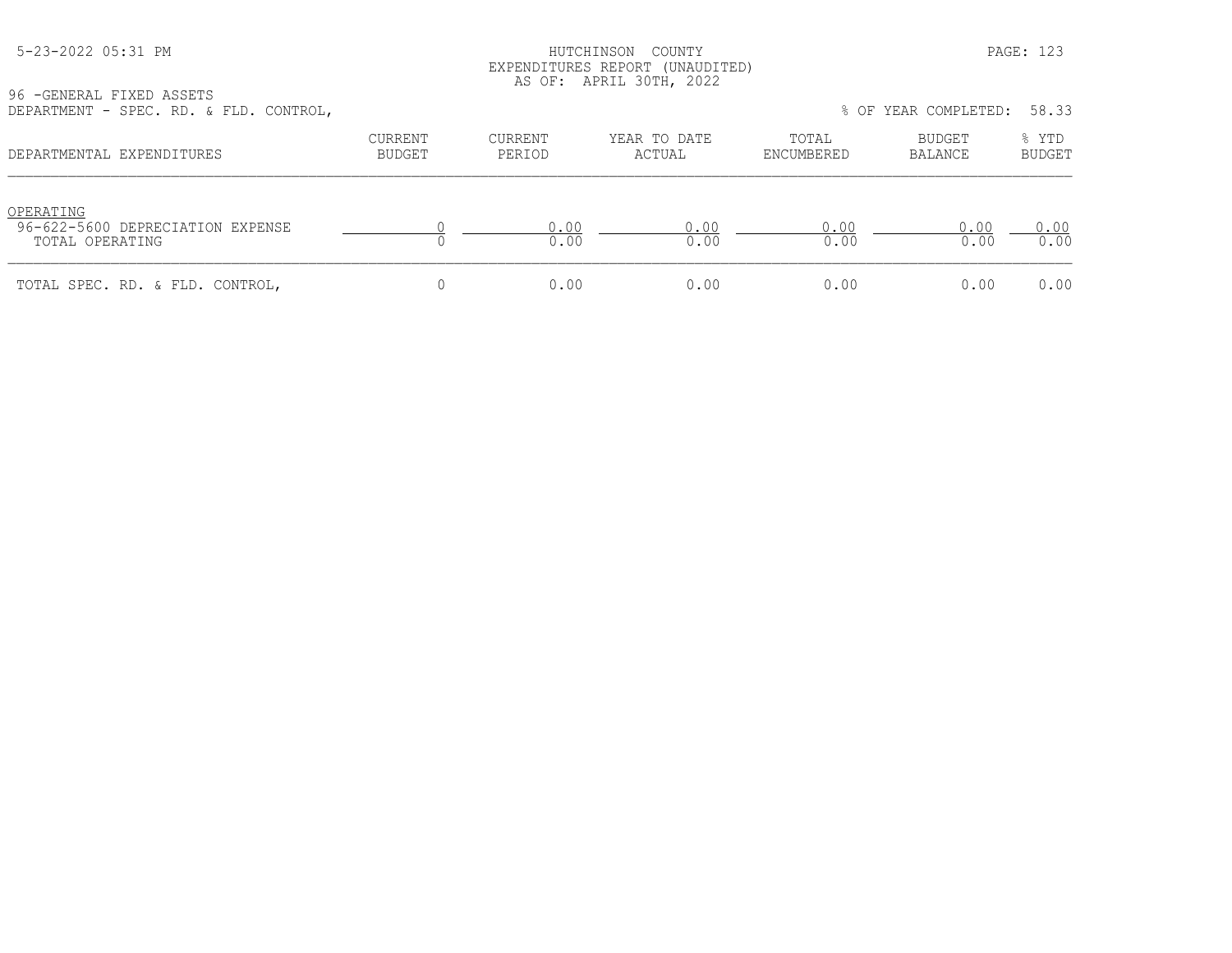#### HUTCHINSON COUNTY PAGE: 124 EXPENDITURES REPORT (UNAUDITED) AS OF: APRIL 30TH, 2022

| DEPARTMENT - SPEC. RD. & FLD. CONTROL,                           |                          |                   |                        |                     | % OF YEAR COMPLETED: | 58.33                  |
|------------------------------------------------------------------|--------------------------|-------------------|------------------------|---------------------|----------------------|------------------------|
| DEPARTMENTAL EXPENDITURES                                        | CURRENT<br><b>BUDGET</b> | CURRENT<br>PERIOD | YEAR TO DATE<br>ACTUAL | TOTAL<br>ENCUMBERED | BUDGET<br>BALANCE    | % YTD<br><b>BUDGET</b> |
| OPERATING<br>96-623-5600 DEPRECIATION EXPENSE<br>TOTAL OPERATING |                          | 0.00<br>0.00      | 0.00<br>0.00           | 0.00<br>0.00        | 0.00<br>0.00         | 0.00<br>0.00           |
| TOTAL SPEC. RD. & FLD. CONTROL,                                  |                          | 0.00              | 0.00                   | 0.00                | 0.00                 | 0.00                   |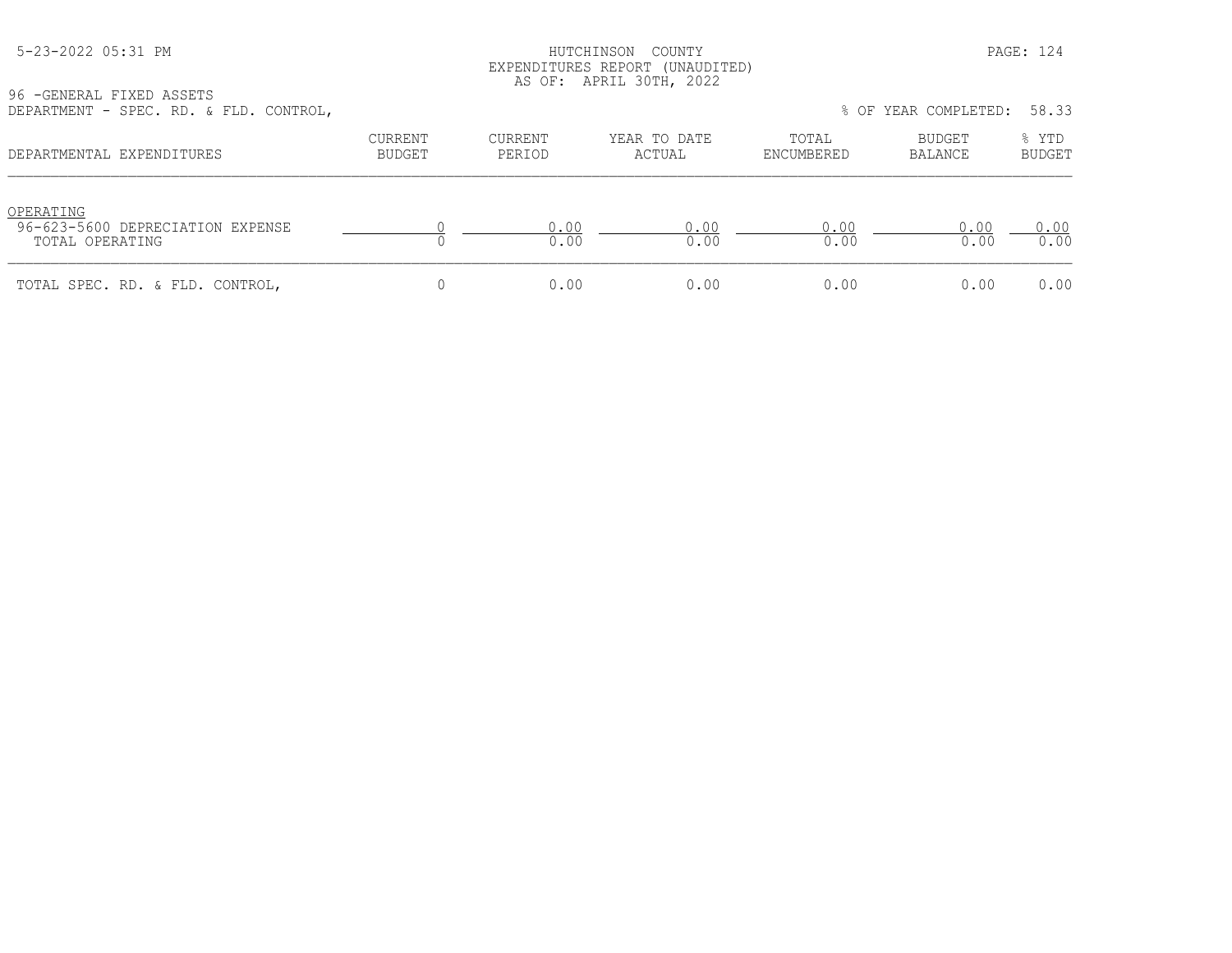#### HUTCHINSON COUNTY PAGE: 125 EXPENDITURES REPORT (UNAUDITED) AS OF: APRIL 30TH, 2022

| DEPARTMENT - SPEC. RD. & FLD. CONTROL,                           |                          |                   |                        |                     | % OF YEAR COMPLETED: | 58.33                  |
|------------------------------------------------------------------|--------------------------|-------------------|------------------------|---------------------|----------------------|------------------------|
| DEPARTMENTAL EXPENDITURES                                        | CURRENT<br><b>BUDGET</b> | CURRENT<br>PERIOD | YEAR TO DATE<br>ACTUAL | TOTAL<br>ENCUMBERED | BUDGET<br>BALANCE    | % YTD<br><b>BUDGET</b> |
| OPERATING<br>96-624-5600 DEPRECIATION EXPENSE<br>TOTAL OPERATING |                          | 0.00<br>0.00      | 0.00<br>0.00           | 0.00<br>0.00        | 0.00<br>0.00         | 0.00<br>0.00           |
| TOTAL SPEC. RD. & FLD. CONTROL,                                  |                          | 0.00              | 0.00                   | 0.00                | 0.00                 | 0.00                   |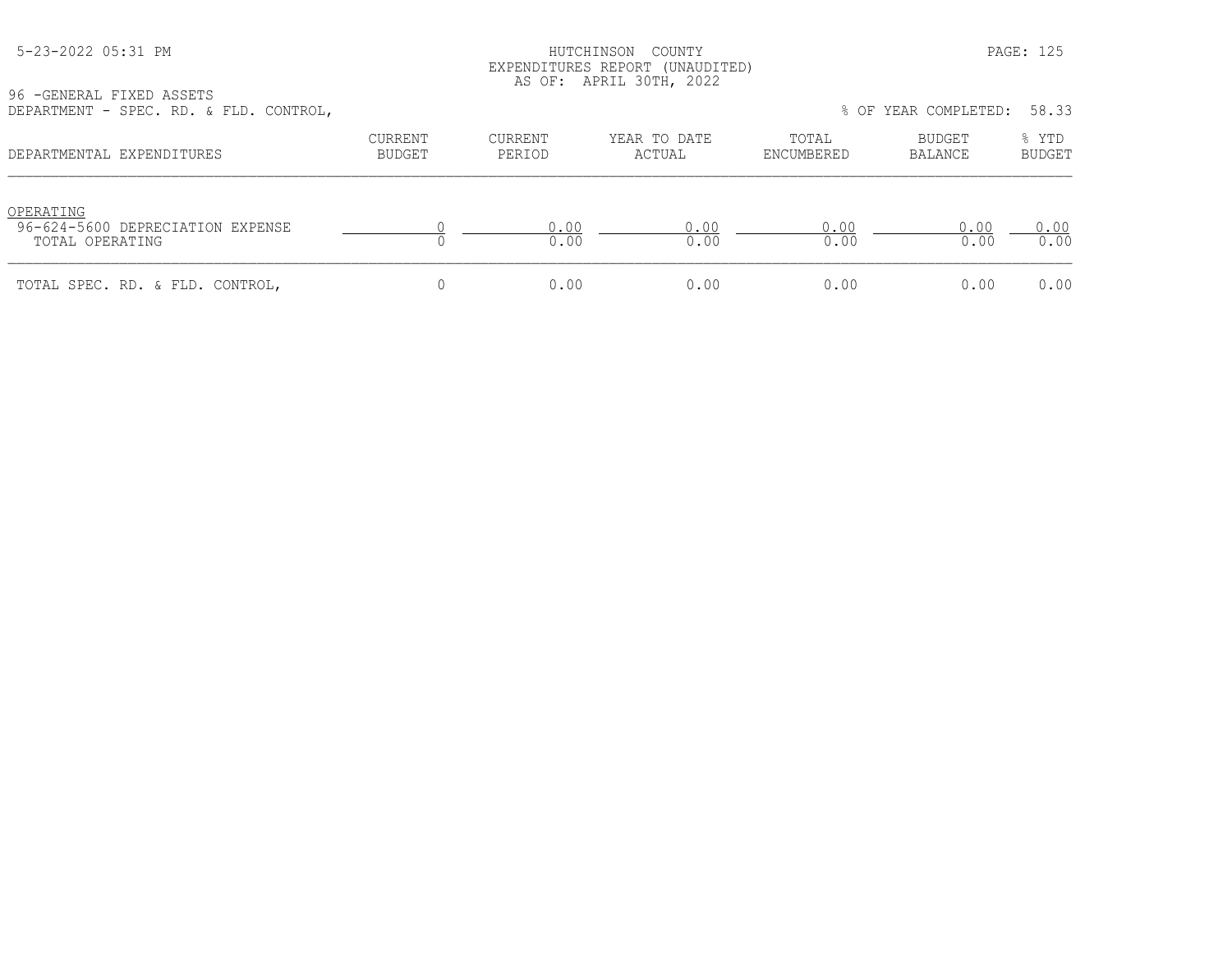|  | 5-23-2022 05:31 PM |  |
|--|--------------------|--|
|  |                    |  |

#### HUTCHINSON COUNTY PAGE: 126 EXPENDITURES REPORT (UNAUDITED) AS OF: APRIL 30TH, 2022

| DEPARTMENT - COUNTY WIDE ROAD & BRIDGE                           |                          |                   |                        |                     | % OF YEAR COMPLETED: | 58.33                  |
|------------------------------------------------------------------|--------------------------|-------------------|------------------------|---------------------|----------------------|------------------------|
| DEPARTMENTAL EXPENDITURES                                        | CURRENT<br><b>BUDGET</b> | CURRENT<br>PERIOD | YEAR TO DATE<br>ACTUAL | TOTAL<br>ENCUMBERED | BUDGET<br>BALANCE    | % YTD<br><b>BUDGET</b> |
| OPERATING<br>96-626-5600 DEPRECIATION EXPENSE<br>TOTAL OPERATING |                          | 0.00<br>0.00      | 0.00<br>0.00           | 0.00<br>0.00        | 0.00<br>0.00         | 0.00<br>0.00           |
| TOTAL COUNTY WIDE ROAD & BRIDGE                                  |                          | 0.00              | 0.00                   | 0.00                | 0.00                 | 0.00                   |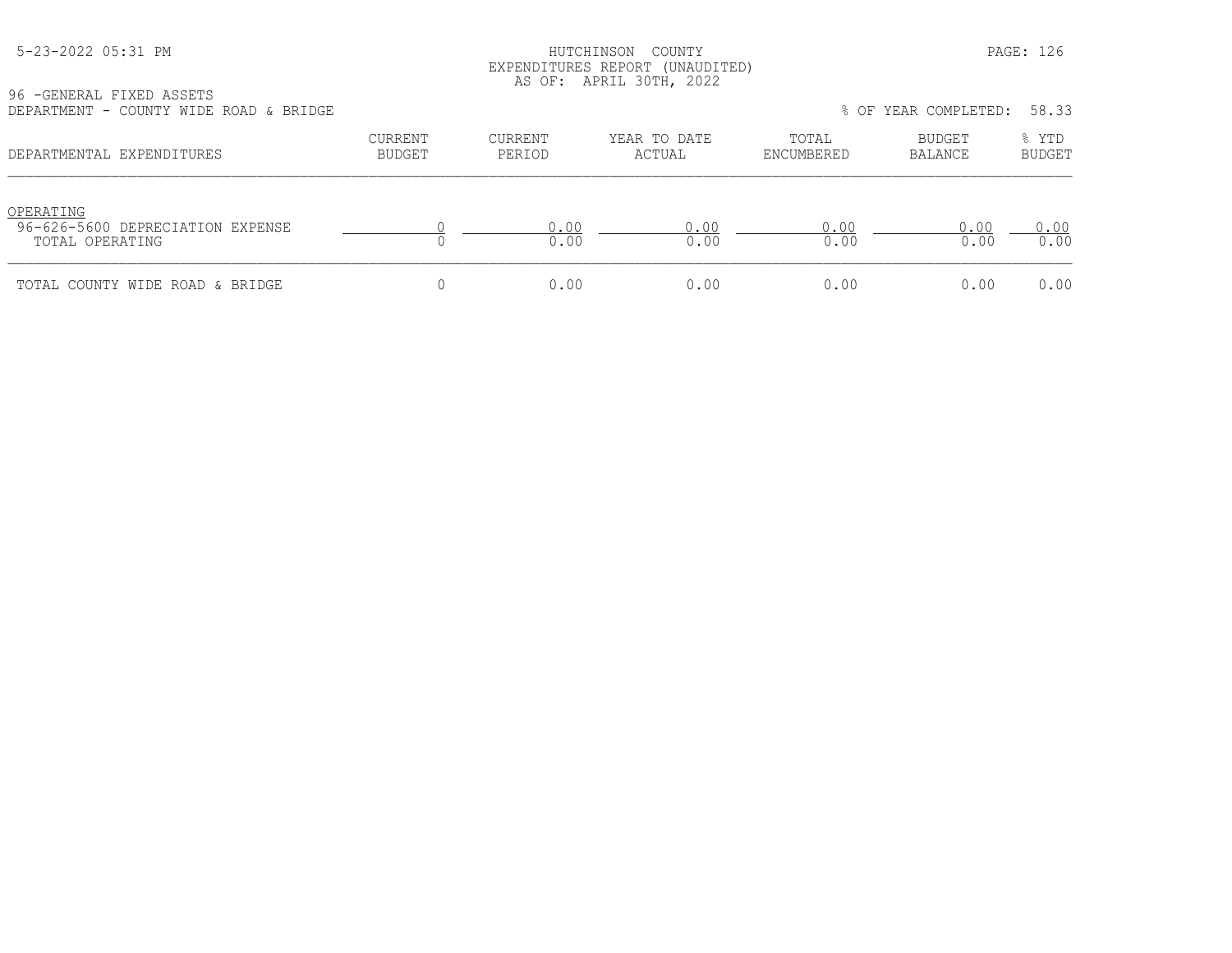### HUTCHINSON COUNTY PAGE: 127 EXPENDITURES REPORT (UNAUDITED) AS OF: APRIL 30TH, 2022

96 -GENERAL FIXED ASSETS<br>DEPARTMENT - COUNTY LIBR

| DEPARTMENT - COUNTY LIBRARY                                      |                   |                   |                        |                     | % OF YEAR COMPLETED: | 58.33                  |
|------------------------------------------------------------------|-------------------|-------------------|------------------------|---------------------|----------------------|------------------------|
| DEPARTMENTAL EXPENDITURES                                        | CURRENT<br>BUDGET | CURRENT<br>PERIOD | YEAR TO DATE<br>ACTUAL | TOTAL<br>ENCUMBERED | BUDGET<br>BALANCE    | % YTD<br><b>BUDGET</b> |
| OPERATING<br>96-650-5600 DEPRECIATION EXPENSE<br>TOTAL OPERATING |                   | 0.00<br>0.00      | 0.00<br>0.00           | 0.00<br>0.00        | 0.00<br>0.00         | 0.00<br>0.00           |
| TOTAL COUNTY LIBRARY                                             |                   | 0.00              | 0.00                   | 0.00                | 0.00                 | 0.00                   |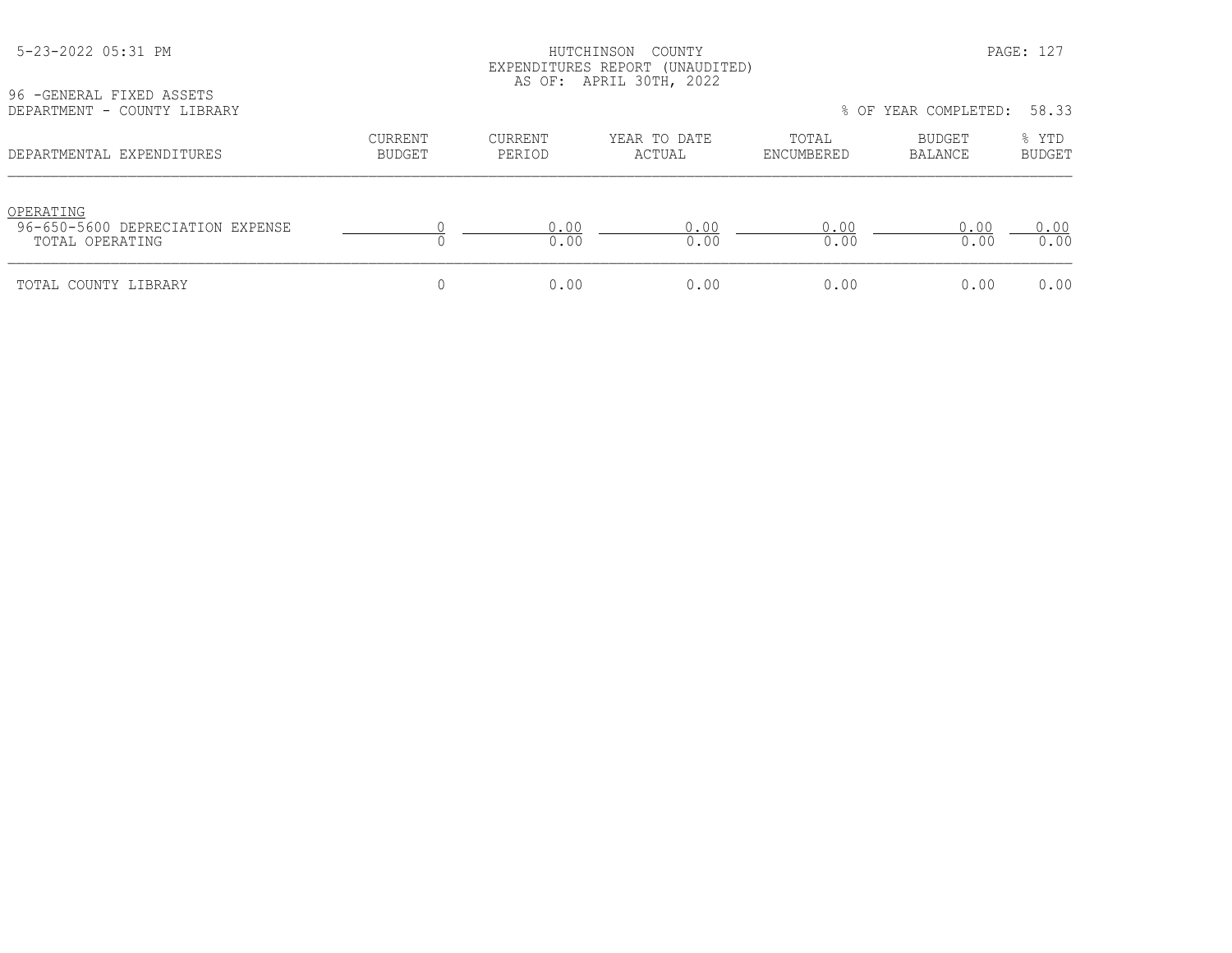## HUTCHINSON COUNTY PAGE: 128 EXPENDITURES REPORT (UNAUDITED) AS OF: APRIL 30TH, 2022

96 -GENERAL FIXED ASSETS<br>DEPARTMENT - COUNTY EXTED

| DEPARTMENT - COUNTY EXTENSION                                    |                          |                   |                        |                     | % OF YEAR COMPLETED:     | 58.33                  |
|------------------------------------------------------------------|--------------------------|-------------------|------------------------|---------------------|--------------------------|------------------------|
| DEPARTMENTAL EXPENDITURES                                        | CURRENT<br><b>BUDGET</b> | CURRENT<br>PERIOD | YEAR TO DATE<br>ACTUAL | TOTAL<br>ENCUMBERED | <b>BUDGET</b><br>BALANCE | % YTD<br><b>BUDGET</b> |
| OPERATING<br>96-665-5600 DEPRECIATION EXPENSE<br>TOTAL OPERATING |                          | 0.00<br>0.00      | 0.00<br>0.00           | 0.00<br>0.00        | 0.00<br>0.00             | 0.00<br>0.00           |
| TOTAL COUNTY EXTENSION                                           |                          | 0.00              | 0.00                   | 0.00                | 0.00                     | 0.00                   |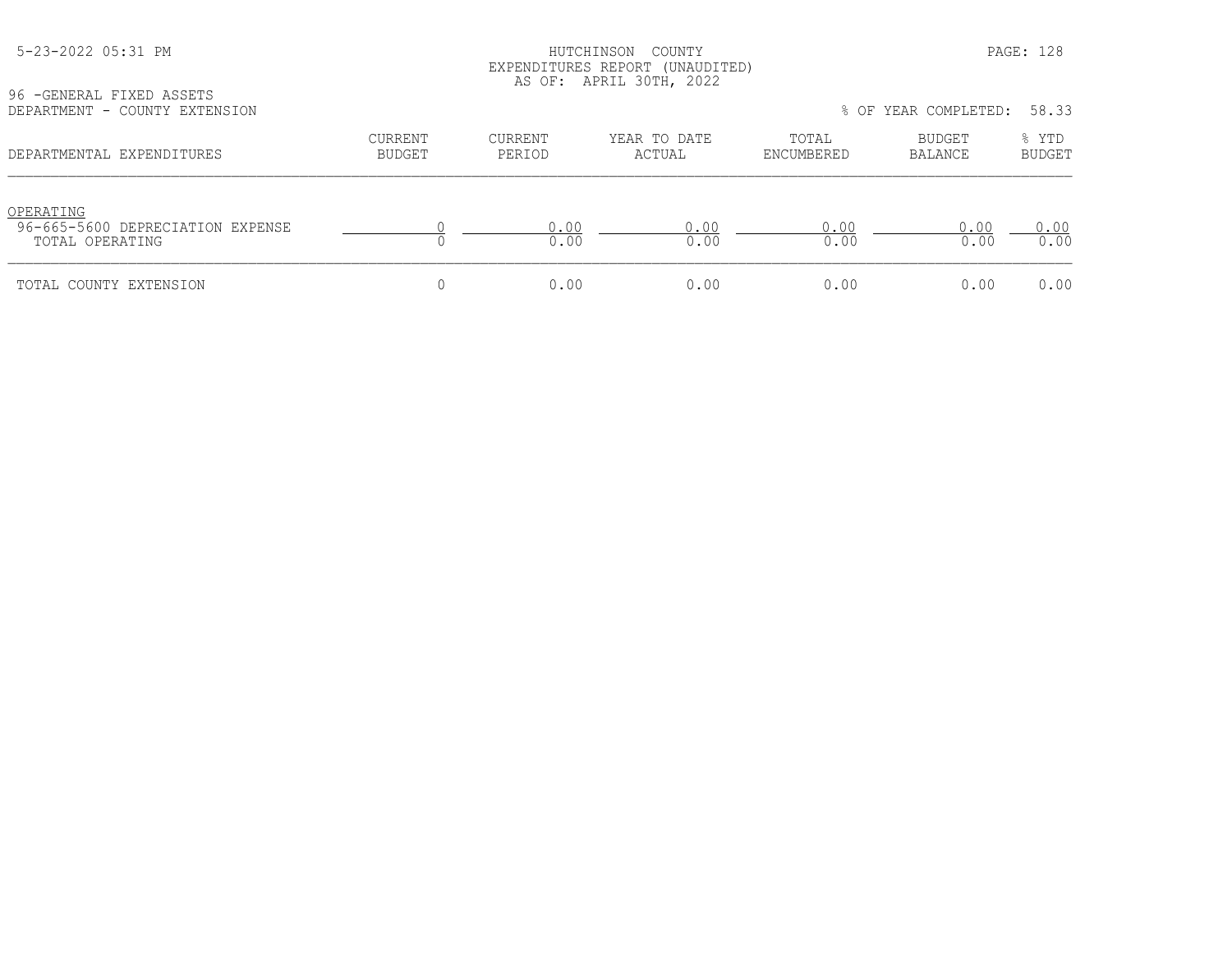| 96 - GENERAL FIXED ASSETS<br>DEPARTMENT - LANDFILL               | EAPENDIIONES NEPONI (ONAODIIED)<br>AS OF: APRIL 30TH, 2022<br>% OF YEAR COMPLETED: |                   |                        |                     |                   | 58.33                  |  |
|------------------------------------------------------------------|------------------------------------------------------------------------------------|-------------------|------------------------|---------------------|-------------------|------------------------|--|
| DEPARTMENTAL EXPENDITURES                                        | <b>CURRENT</b><br>BUDGET                                                           | CURRENT<br>PERIOD | YEAR TO DATE<br>ACTUAL | TOTAL<br>ENCUMBERED | BUDGET<br>BALANCE | % YTD<br><b>BUDGET</b> |  |
| OPERATING<br>96-670-5600 DEPRECIATION EXPENSE<br>TOTAL OPERATING |                                                                                    | 0.00<br>0.00      | 0.00<br>0.00           | 0.00<br>0.00        | 0.00<br>0.00      | 0.00<br>0.00           |  |
| TOTAL LANDFILL                                                   |                                                                                    | 0.00              | 0.00                   | 0.00                | 0.00              | 0.00                   |  |

# 5-23-2022 05:31 PM HUTCHINSON COUNTY PAGE: 129 EXPENDITURES REPORT (UNAUDITED)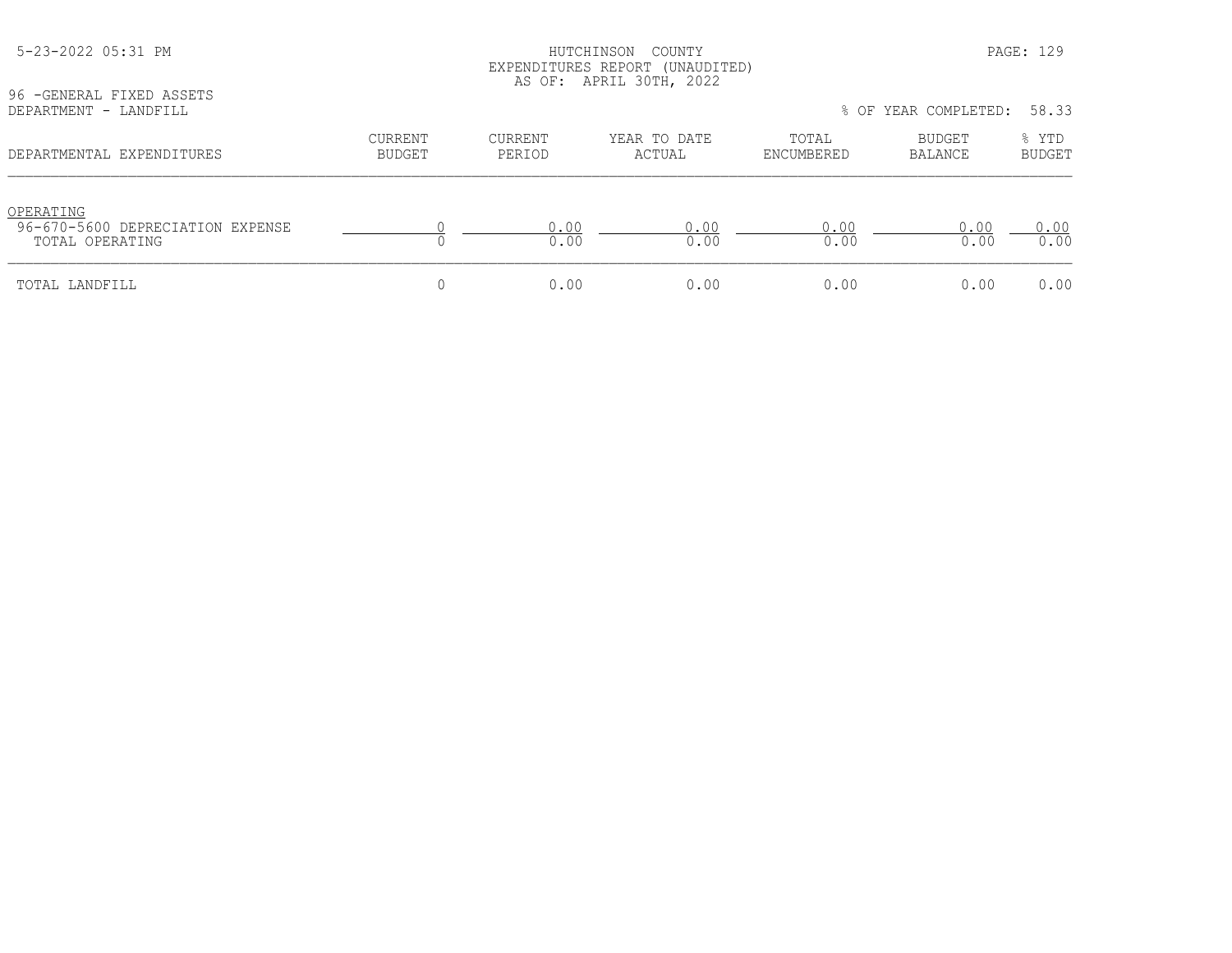#### 5-23-2022 05:31 PM HUTCHINSON COUNTY PAGE: 130 EXPENDITURES REPORT (UNAUDITED) AS OF: APRIL 30TH, 2022

| DEPARTMENT - AIRPORT                                             |                   |                          |                        | % OF YEAR COMPLETED: | 58.33             |                        |
|------------------------------------------------------------------|-------------------|--------------------------|------------------------|----------------------|-------------------|------------------------|
| DEPARTMENTAL EXPENDITURES                                        | CURRENT<br>BUDGET | <b>CURRENT</b><br>PERIOD | YEAR TO DATE<br>ACTUAL | TOTAL<br>ENCUMBERED  | BUDGET<br>BALANCE | % YTD<br><b>BUDGET</b> |
| OPERATING<br>96-681-5600 DEPRECIATION EXPENSE<br>TOTAL OPERATING |                   | 0.00<br>0.00             | 0.00<br>0.00           | 0.00<br>0.00         | 0.00<br>0.00      | 0.00<br>0.00           |
| TOTAL AIRPORT                                                    | 0                 | 0.00                     | 0.00                   | 0.00                 | 0.00              | 0.00                   |
| TOTAL EXPENDITURES                                               |                   | 0.00                     | 0.00                   | 0.00                 | 0.00              | 0.00                   |